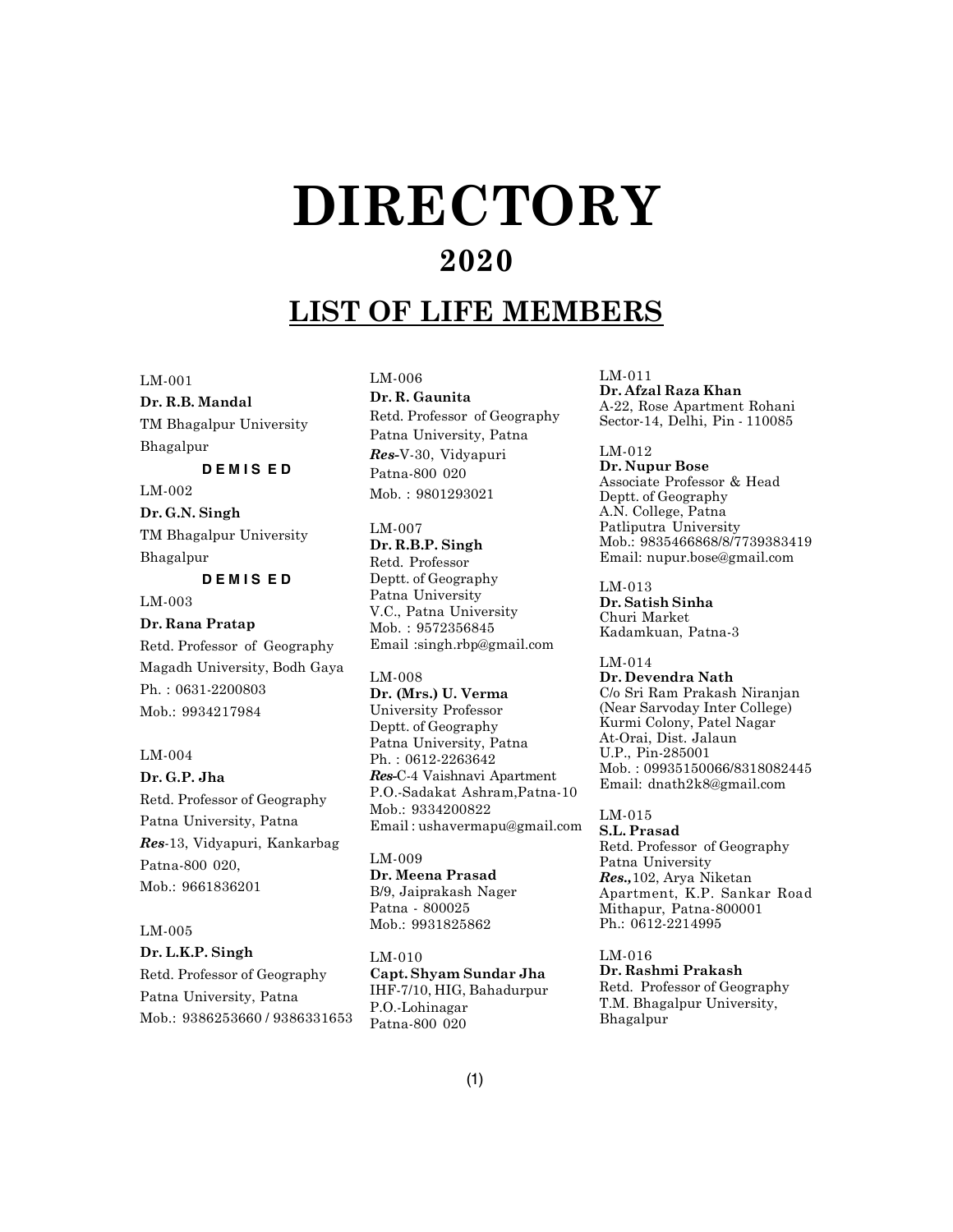LM-017 **Dr. T.N. Sahay Singh** B.R.A. Bihar University Muzaffarpur **D E M I S E D**

#### LM-018

**Dr. Paras Roy** Retd. Professor of Geography V.K.S.U., Ara *Res-*Mission Road Pakri, Ara, *Off-*S.B. College, Ara Ph. : 223820

# LM-019

**Abhay Kant Srivastava** Research Scholar of Geography Patna University Patna, (Bihar)

#### LM-020

#### **Dr. Bharat Pd. Mishra**

Retd. Professor of Geography B.R.A. Bihar University Muzaffarpur *Res-*Rivaspayayan South of SKJ Law College Gannipur, Muzaffarpur Muzaffarpur

LM- 021 **Dr. Shiv Kumar Singh** Retd. Professor of Geography VKS University, Ara

# LM-022

**Dr. L.N. Ram** Retd. Professor of Geography Ex. Vice-Chancellor Patna University, Patna *Res-*Krishna Bhawan New Dak Bungalow Road Patna-800 001 Ph. : 0612-2222391 Mob. : 9430292692

LM-023 **Dr. M.M.P. Sinha** Retd. Professor of Geography Patna University, Patna Mob. : 9431457413

# LM-024

**Dr. Ram Naresh Raman** Reserve Bank of India Patna *Res-*East Indira Nagar Road No.1 (Fauzdar Rai Mandir Road) Kankarbagh Patna-800 020,

# LM-025

**Dr. (Mrs.) Kamini Singh** School Teacher Res.- B/225, Birla Colony Phulwari, Patna- 800015

#### LM-026

**Dr. Alok Kumar** Retd. Professor of Geography VKS University, Ara *Res-*302, Vanshi Bihar New Patliputra Colony Patna-800 013 Mob. : 9431023614

# LM-027

**Dr. Sanjiv Kumar Sinha** P.G.T. Kendriya Vidyalay Bokaro Steel City, Bokaro

LM-028 **Dr. Uttam Prasad Rana** Deptt. of Geography, T.M. Bhagalpur University Bhagalpur

LM-029 **Dr. (Mrs.) Jayashree** Lecturer, Govt. Women's College Gulzarbagh, Patna-800 007 Mob.-7070995846 mallikjayashree@gmail.com

# LM-030 **Priya Das** C/o - Sri P.D. Karan 24FF, Sidhi Vinayak Abhay Khand, Gaziabad Pin - 201010

### LM-031

# **Dr. Anuradha Sahay**

Professor of Geography Patna University Patna-800 005 Mob. : 9835036988

# LM-032

**Dr. V.N.P. Sinha** Retd. Professor of Geography Patna University, Patna-800 005 *Res-*Professor's Colony Nahar Road, Sahganj Patna-800 006 Ph. : 2689911 Mob. : 9835419716

### LM-033

**Dr. K.N. Paswan** Retired Professor of Geography Patna University & Former V.C. M.U., Bodh Gaya *Res-*Professors' Quarter Krishna Ghat Patna University Patna-800005 Ph.-2691967 Mob. : 9431201279 7257822221 amitesh\_priya@radiffmail.com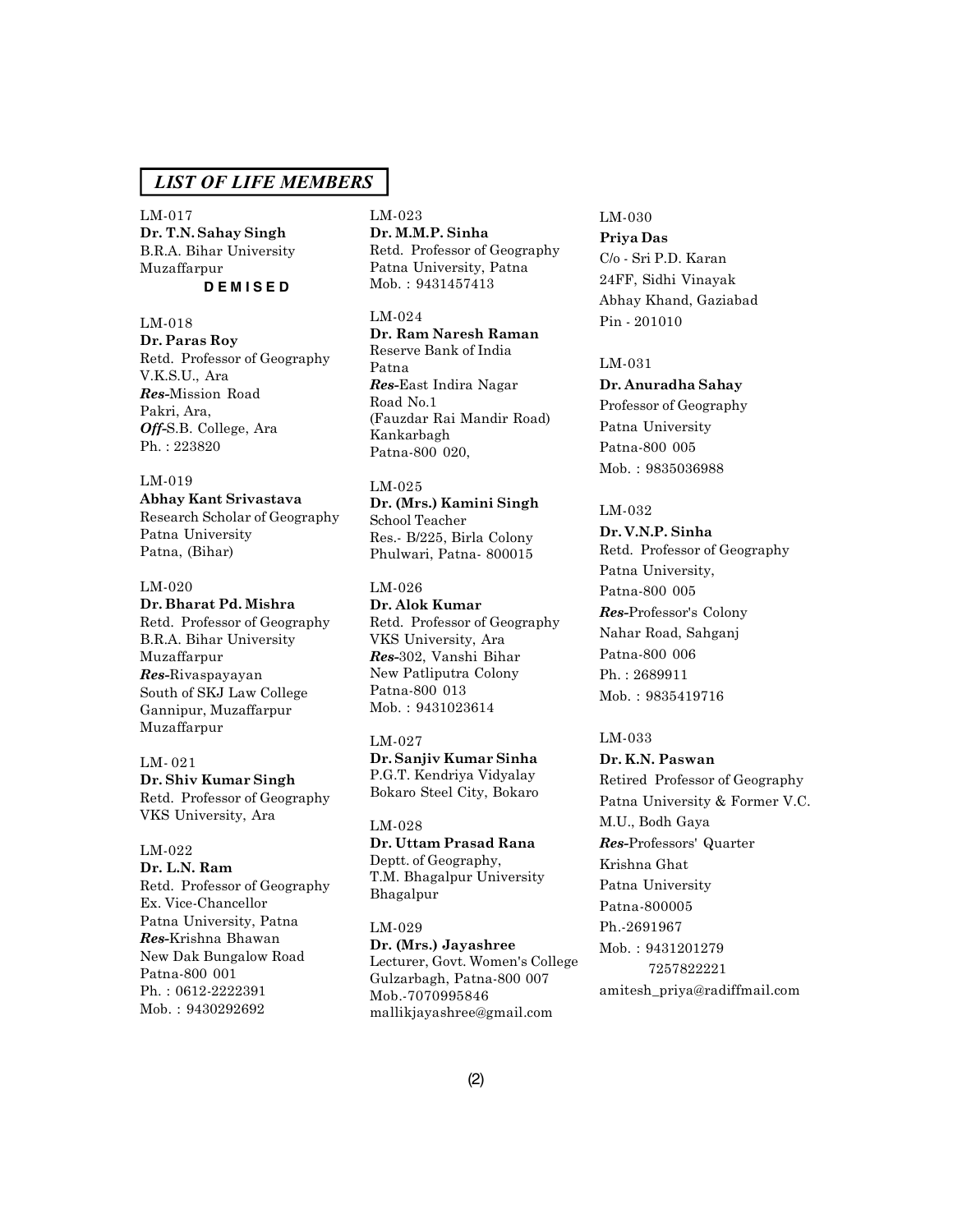LM-034 **Dr. D.P. Singh** Retired Professor of Geography A.N. College,Patna *Resi-*House No.- 261 Nehru Nagar, Patna-800013 Mob.- 9234611278 devendrasingh1953@gmail.com

#### LM-035

**Dr. Brajanand Singh** Retired Teacher High School Naubatpur Dist. - Patna

# LM-036 **Dr. Manoj Kumar Sinha**

*Off-*Associate Professor, H.O.D. Dept. of Geography, Patna College Patna University, Patna-800 005 Mob. : 9431090971/9939501556 Email:mksgeogpu@gmail.com *Res-*Professor Quarter Ranighat, P.O.-Mehendru Patna-800006,

# LM-037

**Dr. Vijay Prasad Singh** Retd. Professor of Geography Deptt. of Geography K.S. College Laheriasarai, Darbhanga

# LM-038

**Dr. S.M. Rafique Hassan** 12, Ashiana Road, Patna-800014 Mob.- 9334477598

LM-039 **Dr. Umesh Pd. Singh** *Off-*Univ. Proff. & Head Deptt. of Geography T.M. Bhagalpur University Bhagalpur *Res-*Professors' Colony Patelnagar, Bhagalpur Ph.: 0641-500791 Ph.: 0641-500860

LM-040 **Dr. Anil Kumar** Professor of Geography T.M.B. University, Bhagalpur **D E M I S E D**

LM-041 **Dr. Raj Nath Thakur** *Retd.* Univ. Professor and Head Deptt. of Geography J.P. University, Chapra

LM-042 **Dr. (Mrs.) R.K. Sharma** Professor of Geography Patna University, Patna-800 005 Mob.- 9431079789

LM-043 **Prof. B. Thakur** 32 B, Surya Apartment Rohini, Sector – 13 Delhi - 110085 Ph.: 011-27568669 bthakur21@gmail.com

LM-044 **Dr. Binay Nath Jha** Deptt. of Geography MLSM College L.N.M.U., Darbhanga-846 004

# *LIST OF LIFE MEMBERS*

LM-045 **Dr. Santosh Kr. Sinha** Retd. Professor Geography V.K.S. University, Ara *Res-*Shantiniketan Dakshini Ramna Road Ara-802301

LM-046 **Dr. A. Sami** Professor of Geography Patna University, Patna **D E M I S E D**

LM-047 **Prof. S.S. Choubey** Deptt. of Geography V.K.S. University, Ara *Res-*Hanuman Nagar Katira Opp-Mission School Gate Ara-802301

LM-048 **Dr. Veerendra Kumar** P.G. Deptt. of Geography Magadh University, Bodh Gaya

LM-049 **Prof. Ganesh Sharma** Retd. Professor. of Geography T.S. College, Hisua (Nawada) Mob.-9939941083

LM-050 **Prof. Manager Prasad** Professor of Geography Magadh University, Bodh Gaya **D E M I S E D**

LM-051 **Prof. Ram Lagan Prasad** R.K.D. College Kankarbagh Patna-800 020 *Res-*H/O-Sri Umacharan Yadav Lane-6, East Chandmari Road Patna-800020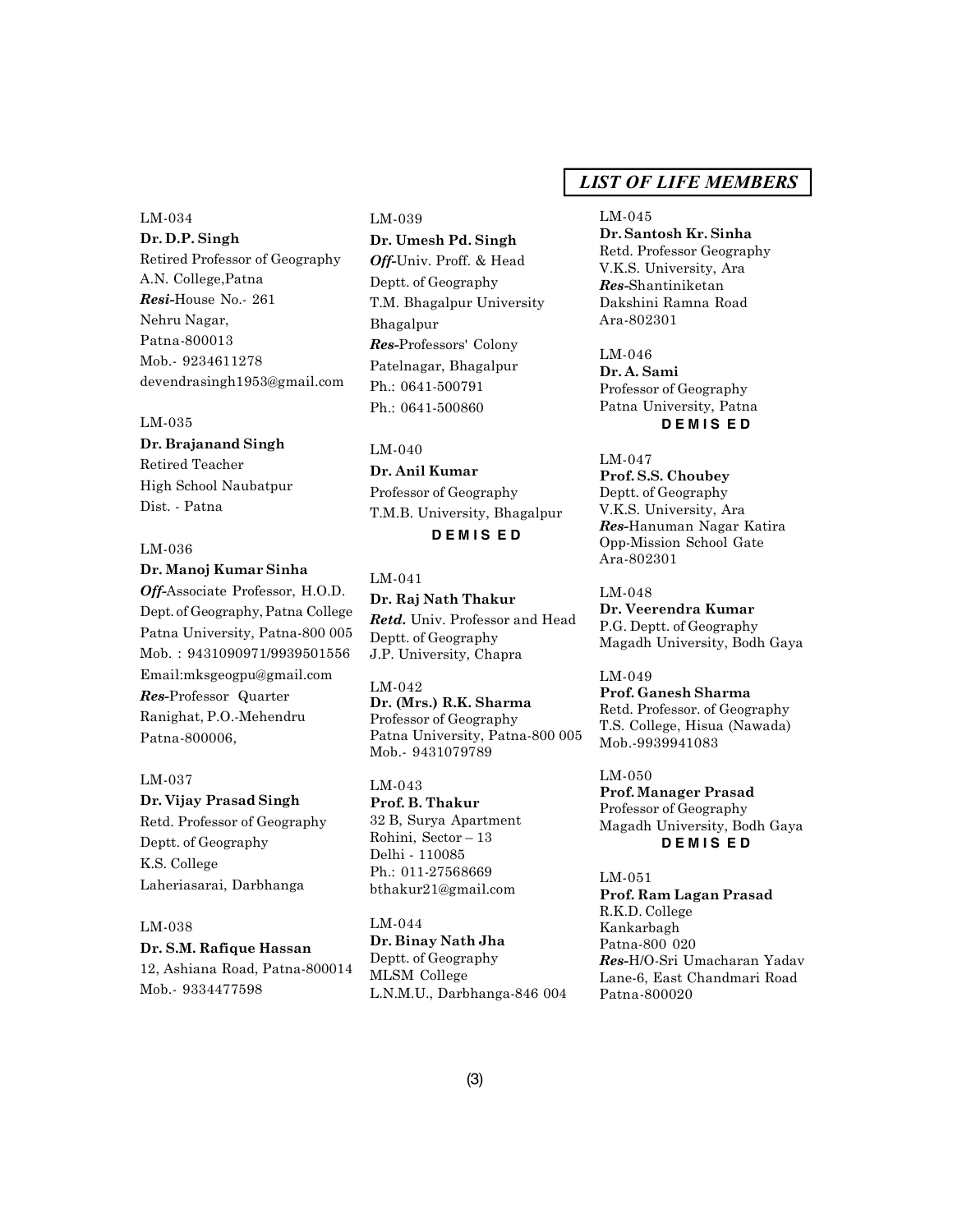#### LM-053

**Ramanuj Singh** Research Scholar RD & DJ College, Munger

LM-054 **Prof. B.K. Singh** Retired Teacher Zila School, Munger

LM-055

**Dr. S.K. Jha** Deptt. of Geography T.M. University, Bhagalpur Mob.- 9431265993

### LM-056

**Dr. Keshav Pd. Yadav** Deptt. of Geography V.K.S. University, Ara

### LM-057

**Prof. Mithlesh Kr. Singh** *Res-*C/o Sidhnath Kr. Singh Road No.-6, Rajiv Nagar, Patna *Off-*S.N.S.R.K.S. College Saharsa, Ph.:9835294867

LM-058 **Anand Shankar Azad** Research Scholar RD & DJ College, Munger

LM-059 **Dr. Urvija Shankar** *Res-*C/o-M. Shankar Flat No.-B-1-501, Samridi Apt. Flat No.-101-102 Next to Dalda Factory Sion East, Mumbai-20 Ph.: 09867417310 022-22840375

LM- 060 **Dr. Sumant Kr. Sinha** *Res-*Subhash Nagar Colony Khemanichak, P.O.-Kankarbagh Patna-800020, Ph.: 2390311 Mob.- 9334315688

#### LM-061

**Prof. Sachchidanand Pd. Singh** *Res-*12, Pathar Mohalla West of Banaras Estate Samastipur *Off-* R.N.A.R. College Samastipur

LM-062 **Prof. Rameshwar Ray** Deptt. of Geography SBAN College, Darhetta Lari Dist.-Arwal, *Res-*C/o-Raju Cement Store Near Pakri Post Office P.O.-Pakri, Dist-Ara , (Bhojpur)

LM-063 **Prof. Vidya Singh** Head, Deptt. of Geography Magadh University, Bodh Gaya *Res-*Magadh Colony, Road No.-6, Gaya-823 001 *Off-*J.J. College, Gaya

LM-064 **Prof. Manmath Nath Pandey** R.N.A.R. College, Samastipur Mob.: 9835590504

LM-065 **Prof. Balram Sharma** Retired Professor of Geography S.N.S. College, Tekari, Dist.-Gaya

LM-066 **Prof. Ram Bilas Mahato** Retired Professor of Geography *Res-*Bankman Colony Chitragupta Nagar, Kankarbagh Patna-800 020

LM-068 **Dr. Ashok Kr. Sinha** P.G. Deptt. of Geography Magadh University, Bodh Gaya

LM-069 **Dr. Debjani Sarkar (Ghosh)** Associate Professor & H.O.D. Deptt. of Geography Patna Womens College Patna Mob.- 9334128505 debjanipwc@gmail.com

LM-070 **Dr. R.N.P. Sharma** At-Deodharpuri P.O.-Tekari, Dist-Gaya

LM-071 **Dr. B.L. Singh** Retired Professor of Geography J.P. University, Chapra *Res-*V.I.P. Lane,Bhagwan Bazar Chapra-841301 (Bihar)

LM-072 **Dr. Kedar Nath** Professor of Geography, P.G. Deptt. J.P. University, Chapra-840 301 Mob.- 9431426820 / 9471470277 Email-pro.kedar@gmail.com

### LM-073

**Ashwini Abhishek** Res.- 403A, Vamika Kunj Apartment Munder Sah Lane, Road No.-2 Khajpura, Patna-800 014

LM-074

**Dr. Sister M. Rashmi A.C.** Associate Professor of Geography Principal, Patna Womens College, Patna-1 Email:srrashmi\_ac@yahoo.com

#### LM-075

**Dr. Jaya Nand Mishra** Head, P.G. Department LNMU, Darbhanga *Res-*Vill+P.O.-Nanour Via-Tulapat Gunj, Dist-Madhubani Mob.:9199696717

#### LM-076

**Dr. Ram Karan Singh** Retired Professor of Geography R.C. College Majhoul, Distt.-Begusarai **D E M I S E D** LM-077

**Lt. Col. S.K. Singh** Danapur, Patna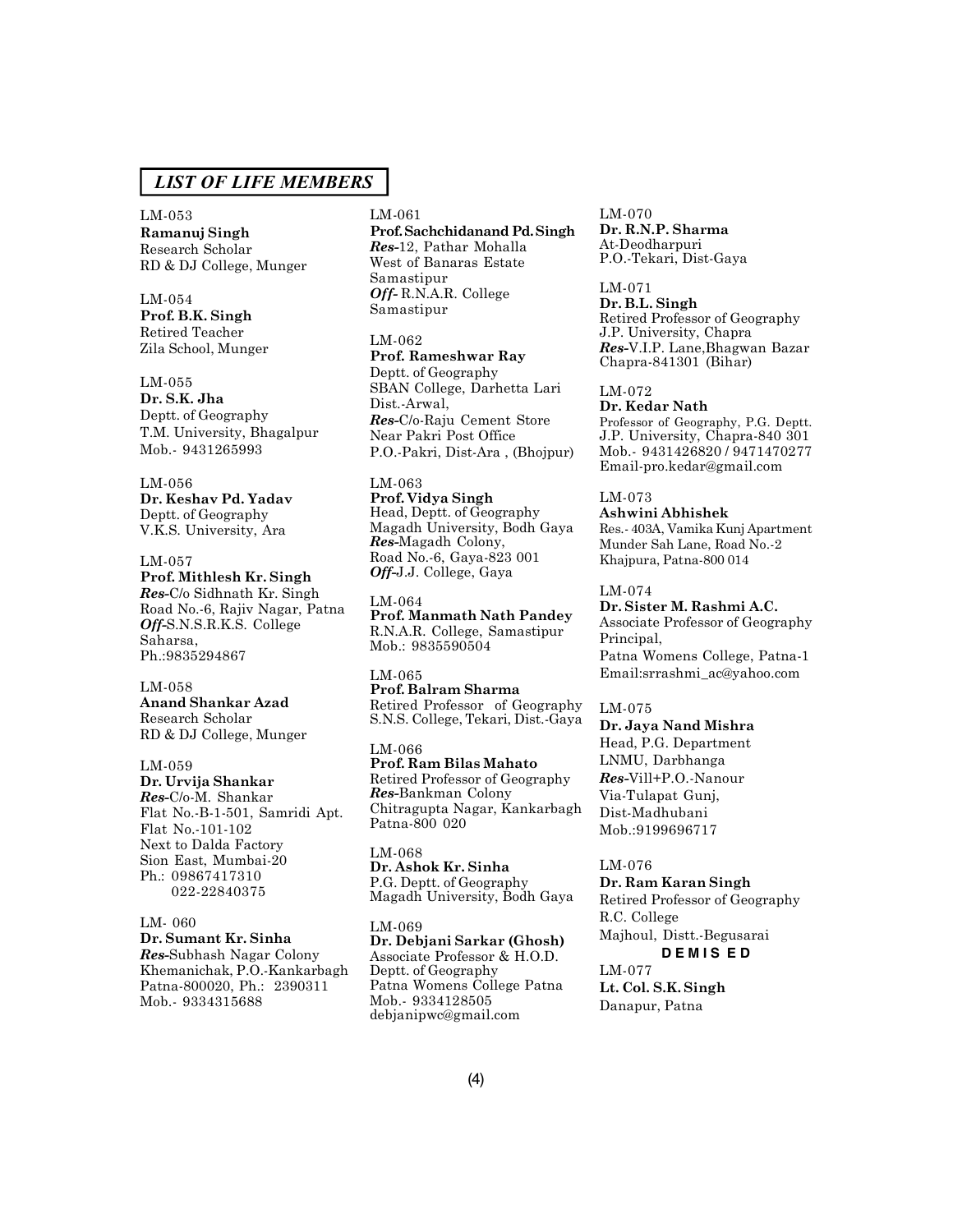LM-078 **Prabha Kumari** Govt. Women's College Gulzarbag *Res*-MIG 77 Hanumannagar, Patna-800 020

LM-079 **Manish Kr. Semwal** Deptt. of Geography Dr. B.R. Ambedkar Janmshtabdi Mahavidyalay Dhansari, Aligarh (U.P.) Ph.-05723-22368

LM-080 **Dr. Amrita Choudhary** Assistant Professor of Geography (Guest) Patna Women's College, Patna *Resi-*Aashish Meethapur B Area, Patna-800001 Mob.- 9835643898 Email:-amch21@rocketmail.com

LM-081 **Dr. Vinita Prasad** Associate Professor of Geography A.N. College, Patna, Patliputra University *Res-*401, Sobhshree Apartment Mazar Gali, Shekhpura Patna-800 014 Mob. : 9835016438

LM-082 **Dr. Namita Pattnaik** Lecturer G.M. College, Sambalpur, Orissa *Res-*Bengali Sahi Cuttack (Orissa), Pin-753009

LM-083 **Binita Sinha** Deptt. of Phy. Sc. Diablo Valley College Pleasant Hill, California, 92345 **IISA** e-mail-bsinha@dvc.edu

LM-084 **Kahoo Jati** Embassy of India Kendriya Vidyalaya Kathmandu, (Nepal)

LM-085 **Dr. Jayant Kumar** Vill.- Pachmahla, P.O.-Jalalpur Via-Barhiya, Dist. Patna-811 302 Mob. -9199890930 Email : krjayantgeog@yahoo.com

LM-086 **Dr. Ratan Kumar** Professor of Geography Patna University, Patna-800 005 Mob.: 9470616115/8676882255 Email: ratanbnc@gmail.com

LM-087 **Dr. Sunita Kumari** Langertoli, D.N. Das Lane P.O.:Bankipore, Patna-4 Ph.: 2680279

LM-088 **Dr. Yogendra Singh** Vill+P.O.: Nuaon Via-Arak, Dist-Buxar

LM-089 **Dr. Surendra Pd. Sinha** Principal S.R.P.S. College, Jaintpur Dist.- Muzaffarpur

LM-090 **Sanjiv Kr. Pandey** Siliguri

LM-091 **Dr. Sheo Muni Yadav** Ex-Head, Deptt. of Geography B.N. Mandal Univ. Madhepura

# *LIST OF LIFE MEMBERS*

LM-092 **Dr. Awadh Tiwary** Deptt. of Geography Gaya College Gaya (M.U.) *Res-*Shastri Nagar Near Girl's High School, Gaya Ph. : 0631-2433443

LM-093 **Dr. Om Prakash Yadav** Head, Deptt. of Geography R.L.S.Y. College, Bettiah Ph.: 230553

LM-094 **Dr. Sharda Prasad** Deptt. of Geography R.L.S.Y. College, Bettiah

LM-095 **Narain Prasad** RLSY College, Bettiah

LM-097 **Dr. S.N.P. Gupta** Professor of Geography Vinoba Bhave Univ. Jharkhand **D E M I S E D**

LM-098 **Sri Ram Sekhar Roy** Retired Professor R.D.S. College, Muzaffarpur

LM-099 **Dr. Ram Pravesh Sharma** Retired Professor of Geography RDS College, Muzaffarpur Ph.: 272029

LM- 100 **Dr. Punyadeo Sah** R.M.L.S. College Muzaffarpur

LM- 103 **Dr. Md. Nazir Akhtar** Asst. Professor of Geography H. D. Jain College, Ara-802301 Mob.- 9431485786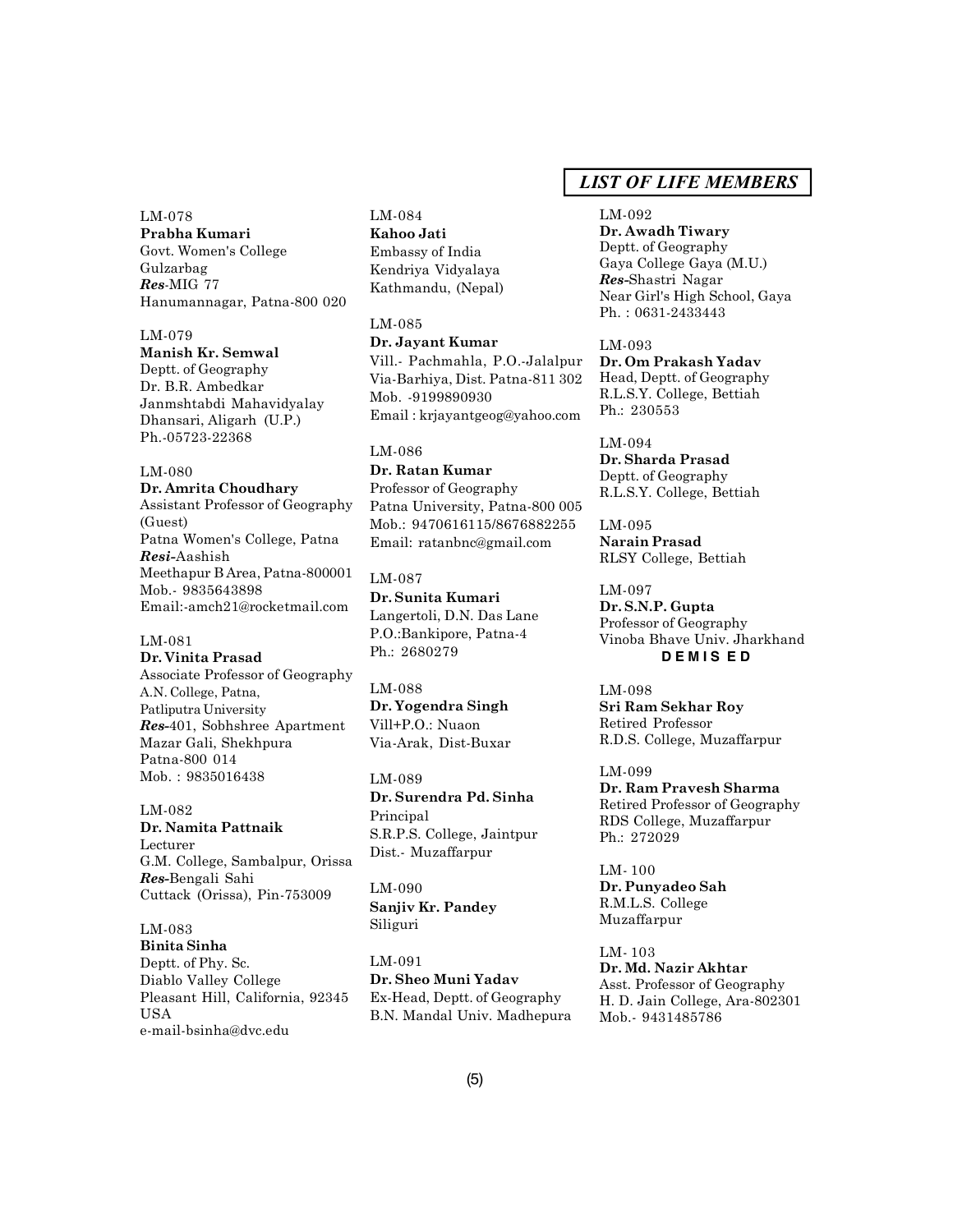LM- 104 **Dr. N. Sharma** *Resi-*Mishra Tola Darbhanga EX-Head Deptt. of Geography L.N.M. University, Darbhanga Mob.-9431631865

LM- 105 **Dr. C.D. Singh** Retired Professor of Geography J.P. University, Chapra **D E M I S E D**

LM- 107 **Dr. R.N.P. Sinha** Retired Professor of Geography M.S. University Baroda, Gujarat *Resi-*V-34 Vidyapuri, Patna-800 020 Ph.: 355155, 367129

LM- 108 **Ajay Kr. Dwivedi** *Resi-*C/o-Dr. B.P. Mishra L/20, BRA Bihar University

Muzaffarpur

LM-109 **Dr. K.P. Jaiswal** Head, Deptt. of Geography K.B. Jha College,Katihar

LM-110 **Pankaj Kumar** *Resi-*C/o-Kumar Deepak Pd. 42, Fraser Road Near Dak Bunglow Chowk Patna-800 001

Mob.: 9835211401

LM-111 **Dr. Chetna Bakshi** C/o*-*Anuj Kr. Sinha, MIG-262 Kankarbag Colony P.O.- Lohianagar Patna- 800020

LM- 112 **Dr. Md. Ataullah** *Off-*Retd. Professor of Geography Nalanda College, Bihar Sharif Co-ordinator, Geography Nalanda Open University Mob.- 9973230730 *Resi-*Lalbagh, P.O.-Mahendru Patna-800 006, Ph.:2660544

LM- 113 **Prof. R.N. Pandey** Retired Professor of Geography T.M. Bhagalpur University Bhikhanpur *Resi-*Shiv Bhavan Campus Police Line Road Bhagalpur-812 001 Ph.: 2424981

LM- 114 **Dr. Manoj Kumar** Associate Prof. & Head Deptt. of Geography S.U. College, Hilsa (Nalanda) *Resi-*K 177 Hanumannagar, Kankarbagh Patna-800 020 Ph.: 0612-2367296 Mob.:9431073053 Email:-manojlnmu@gmail.com

LM- 115 **Dr. Kailash Mahto** Retd. Professor of Geography Patna Univ., *Resi-*A1, Ashokpuri Khazpura, Patna-800014 Ph.: 0612-2597282

LM- 116 **Dr. Pushkar Deo** C/o-Late Dr. S.D.N. Singh Ram Sahay Lane Mahendru, Patna-800 006 Ph.: 2661274, 2660820

#### LM- 117

**Dr. B.R.K. Sinha** University Professer Deptt. of Geography B.H.U., Varanasi (U.P.) Ph. : 09451841995

LM- 118 **Dr. Ashok Kr. Singh** *Res-*At+P.O.-Hariharpur Kala, Via-Goria Kothi Dist-Siwan, Pin-841434 Ph. : 06153-229647 Mob. : 9304718095

LM-119

**Mrityunjay Kumar** *Res-*Vill-Mainpura, P.O.-Mainpura, Chanda Dist-Jehanabad (Bihar) Ph.: 0612-2596059 Mob. : 9334447596

IM-120 I**nstitutional Membership**

**Principal** H.D. Jain College, Ara, Bhojpur Ph.: 06182-223249

LM- 121 **Dr. S.N. Prasad** Professor of Geography Patna University

**D E M I S E D**

LM- 122 **Dr. Md. Nasimuddin** *Res-*Mayaganj, Near Masjid P.O.-Barari Dist-Bhagalpur Ph.: 2429162 (R) *Off-*Deptt. of Geography T.M. Bhagalpur University Bhagalpur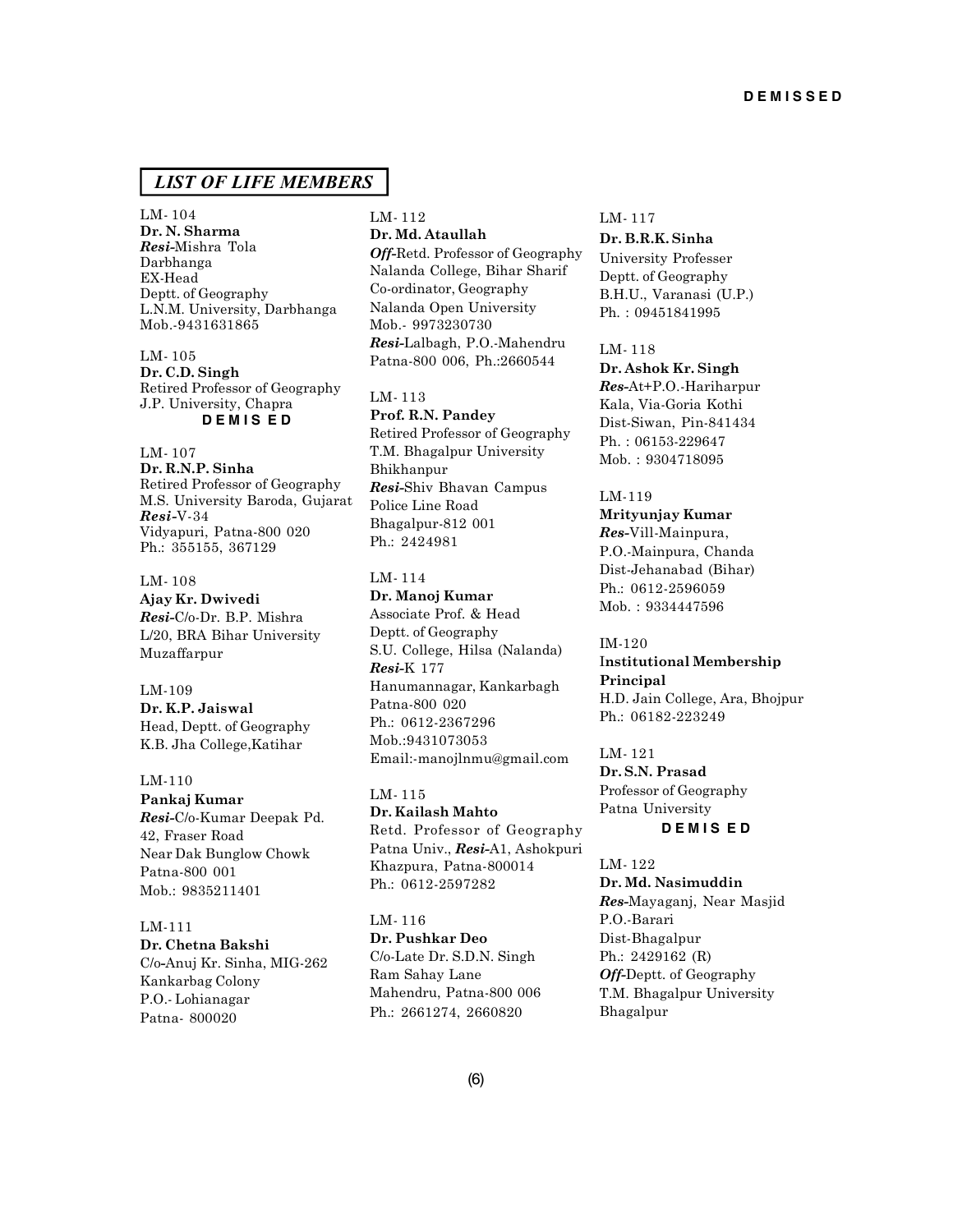LM- 123 **Dr. Anupama Singh** Lecturer Deptt. of Geography RBS College, Agra Pin-282 002

LM-124 **Dr. Pawan Kumar** *Res-*C/O-Shyam Sahay Khan Mirza, Tekari Road Patna-800 006 *Off-*Research Scholar Magadh Univ., Bodh Gaya

LM-125 **Dr. Sanjay Kr.** *Off-*Associate Professor P.G. Deptt. of Geography Maharaja College, Ara Mob.- 8651628205 Email:-sk0374391@gmail.com

LM- 126 **Supriya Sikha** *Res-*C/o-S.S. Prasad Mission Compound Dahiawan, Chapra Pin-841 301

LM- 127 **Prof. Farah Zeba** *Res-*Nauman Chamber Bhikhana Pahari P.O.: Mahendru, Patna Pin-800 006

LM- 128 **Kush Kumar** (+2 Teacher of Geography) S.G.D. Patliputra Senior Secondary School Kadamkuya, Patna-800003

LM- 129 **Dr. Satya Prakash** Dept. of Geography J.N. R.M. Govt. P.G. College Port Blair, And. & Nico. Island Pin-744104, Mob.-9679588445 Res-03192–235102

LM- 130 **Rajesh Narain Singh** *Res-*Vill+P.O.-Moresarai Dist-Rohtas, (Sasaram) Pin-821 113 *Off-*Ishwar Chand Vidyasagar Academy Rouza Road, Sasaram Pin-821115

LM- 131 **Prof (Ms) Vatsala Dayal** *Res-*C/o-Prof. S. Dayal Lalloo Pokhar Munger-811 201 Ph.: 06344-22748

LM- 132 **Dr. Ashok Prasad** Deptt. of Geography Nalanda Mahila College Bihar Sharif Mob. : 9835049345

LM- 133 **Dr. P.C. Lal Das** P.G. Dept. of Geography L.N. Mithila University Darbhanga

LM- 134 **Dr. Kaushalendra Prakash Goswami** Lecturer, Deptt. of Geography Benaras Hindu University Varanasi, (U.P.)

LM- 135 **Dr. Radhey Shyam Prasad** Retd. Professor of Geography R.K.D. College Kankarbagh, Patna-800 020

LM- 137 **Dr. R.K. Majumdar** Retd. Professor of Geography S.P.M. College, Udantpuri Biharsharif (Nalanda)

# *LIST OF LIFE MEMBERS*

LM- 138

**Dr. Yugeshwar Yadav** Deptt. of Geography R.L. Singh Yadav College Aurangabad Dist-Aurangabad, Bihar

LM- 139 **Dr. Arjun Prasad** SMSG College, Sherghati, Gaya

LM- 140 **Dr. Md. Nazim** Professor of Geography Deptt. of Geography Patna College Patna-800 005 Mob. : 8409110509/7903247122 Emai:-dr.nazim2011@gmail.com

LM- 141 **Lav Kumar Singh** Lecturer JMDPL Mahila College Madhubani

LM- 142 **Dr. Gautam Kumar** Dept.- of Geography Magadh Mahavidyalaya Chandi (Nalanda)

LM- 143 **Dr. P.N. Roy** Retired Professor of Geography L.N. Mithila University Darbhanga, Bihar

LM-145 **Dr. Ramavtar Yadav** Retd. Professor of Geography R.L.S.Y. College Bakhtiyarpur Dist. : Patna-803 212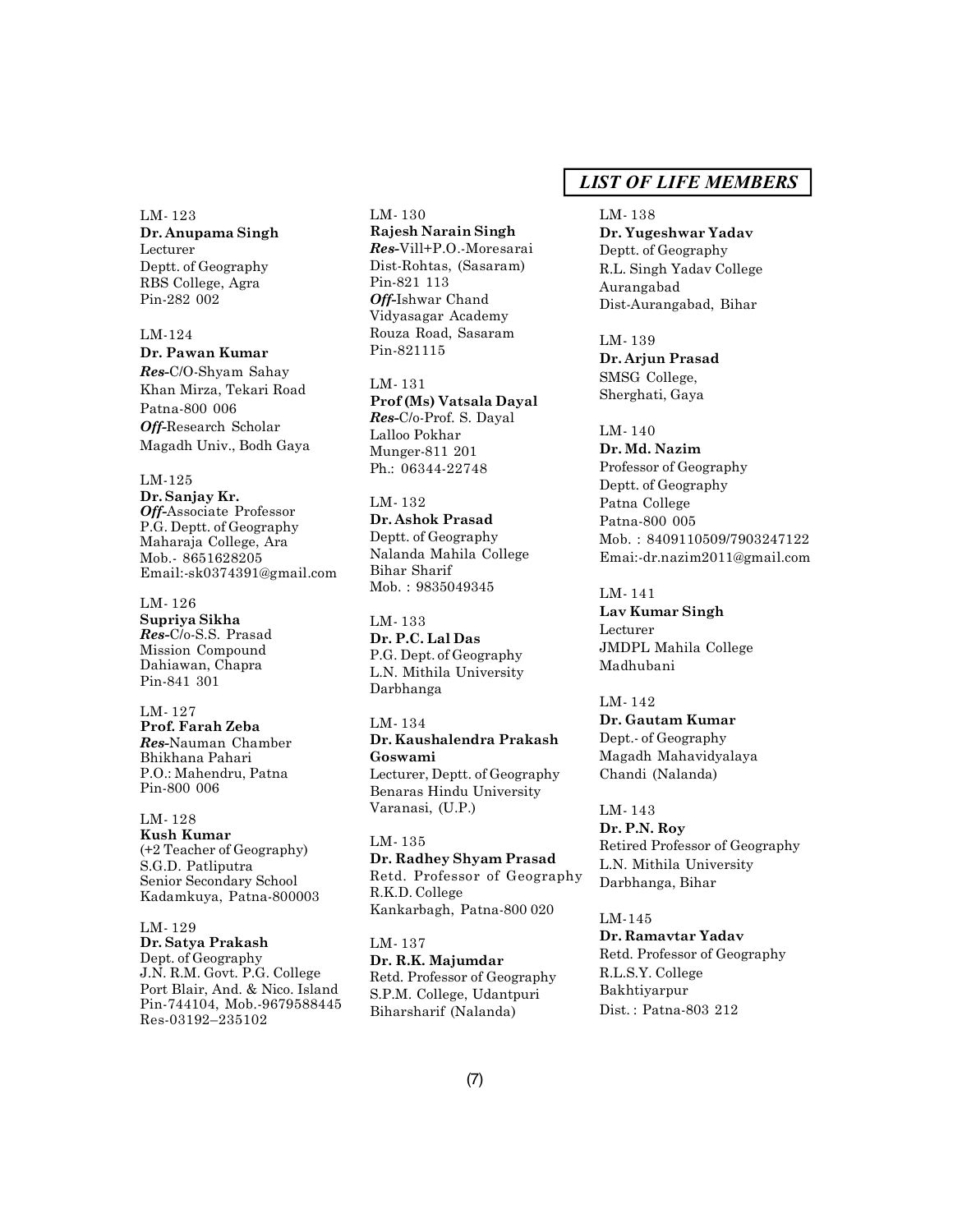LM- 146 **Dr. Navin Kumar** Deptt. of Geography H.D. Jain College, Ara Dist-Bhojpur, Bihar

#### LM- 147

**Dr. Lalit Sagar**

Deptt. of Geography H.D. Jain College, Ara Dist.-Bhojpur

#### LM- 148

**Dr. Faguni Ram** Former M.P., Rajya Sabha **D E M I S E D**

LM- 149 **Dr. Murli Manohar Pandey** *Res-*At+P.O.-Rampur Dist-Gaya (Bihar)

LM- 150 **Dr. Sheo Kumar Yadav** Retd. Professor of Geography R.L.S.Y. College, Bakhtiyarpur Dist. : Patna-803 212 Ph. : 06115-222352 Mob. : 9431420072, 9801454972

LM- 151 **Dr. Krishna Nandan Prasad** Govt. P.G. College Dist. - Sujalpur Madhya Pradesh

LM- 152 **Dr. R.B. Singh** Deptt. of Geography D. School of Economics Delhi University Delhi-110 007 (India) Ph.: 011-7553850 (R) 011-7666783 (O) Fax-91-11-7667336 e-mail-singhrb@ndf.vsnl.net.in LM-153 **Prof. K.K.L. Das** Retired Professor of Geography LNM University, Darbhanga *Resi-*52 Bigha Rd. No.-3, Laxmi Sagar Darbhanga-846009 Ph.: 06272-223545

LM- 154 **Dr. K.K. Maltiar** *Res-*534 A Nilambar, Keshav Kutir Kannu Lal Road, Mithapur Patn-800 001 Retd. Professor of Geography B.N. College, Patna Ph.: 2207407 Mob.-09334317606

LM- 155 **Dr. (Mrs.) S.R. Maltiar** Professor of Geography Patna University, Patna **D E M I S E D**

LM- 157 **Prof. Ashok Oraon** *Res-*Opp.-Raja Bagan Kanke Road, Ranchi- 834 008 *Off-*Director Adult Edu. & Pop. Edu., Ranchi Ph.: 230111 (R), 206108 (O)

LM-158 **Prof. Shri Ram Rai** *Res-*C/O-Sita Tapaswi Kunj Road No.-9, Rajiv Nagar Patna-800 024 *Off-*Retd. Proff. of Geog. T.M. Bhagalpur University Ph.: 277310

LM- 159 **Dr. Maheshwari Pd.** Professor of Geography Ranchi University, Ranchi **D E M I S E D**

LM- 160 **Vivekanand** Nal Band Ki Garhi Gurhatta, Patna City Pin-800 008, Ph.: 640536 e-mail : vivekanand@tatanagar.com

LM- 161 **Pradeep Kr. Jayswal** Chas College, Chas Dist.-Bokaro, (Jharkhand) Pin-827013 Ph.: 06542-257027

LM- 162 **Pradeep Kr. Singh** *Res-*Basant Bihar Colony Near Jhin-Jharia Pool Hazaribagh, Pin-825 301 *Off-*Markham College of Commerce, Hazaribagh

LM-163 **Manoj Kr. Jha** MRSM College Anandpura, Darbhanga *Res-*S/o-Prof. B.N. Jha Vill-Sinuan Gopal P.O.-Laheriasarai Dist-Darbhanga-846001 Ph.: 06272-277287

LM- 164 **Vinod Kr. Singh** *Res-*Vill-Haroja P.O.-Mednipur Via-Babhnaur Dist-Buxar Pin-802211 Ph.: 06323-247512

LM- 165 **Dr. Janardan Bhagat** Retired Professor of Geography V.B.U. Hazaribag Jharkhand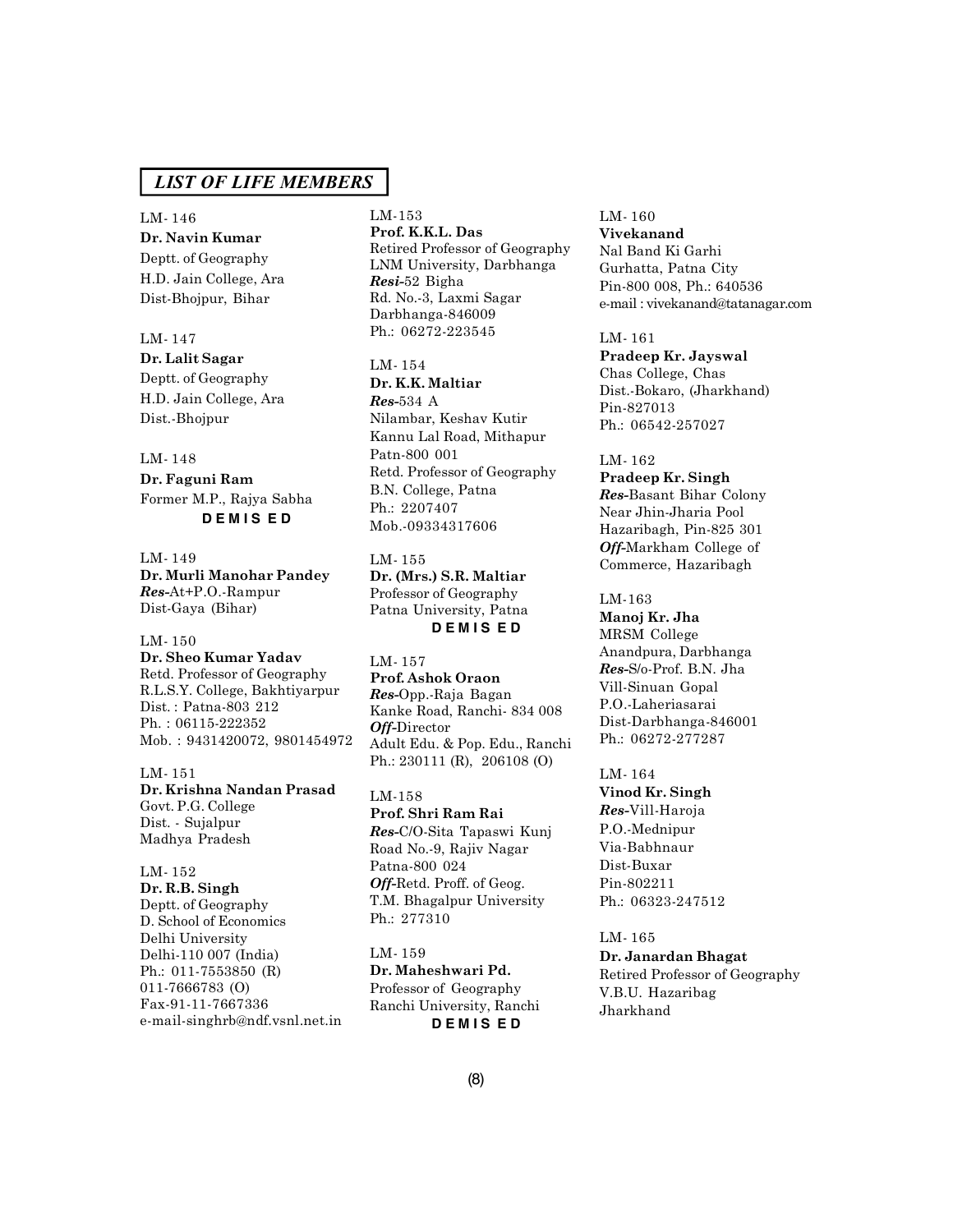LM- 166 **Mangal Singh** At+P.O.-Salsala Dist-Buxar-802 125 Ph.: 06182-261164 06323-264169 (R)

# LM- 167

**Dr. Sushil Pd. Singh** Associate Professor Deptt. of Geography J.P. Univ., Chapra Mob. 9430225633 e-mail : singhsp.jpu@gmail.com

LM- 168 **Anjani Kumar Singh** At+P.O.- Salsala Dist.- Buxar

LM- 170 **Pooja** C/o-Sri C.S. Sharma Guard, Spl. (ECR)9 Smt. P.S. Sinha, New Colony, 235 C.D., Khagaul, Patna Ph.: 0612-2500071 06115-230071

LM- 171 **Dr. R.V. Verma** 3A/37, Azad Nagar, Kanpur-2

LM- 172 **Dr. Sachchidanand Pandey** Retired Professor of Geography T.M. Bhagalpur University Bhagalpur

LM- 173 **Dr. Birendra Kr. Sharma** ERetired Professor of Geography TNB College, Bhagalpur TM Bhagalpur University Bhagalpur

LM- 174 **Ranjana Shri** C/O-Sri Sunil Kumar Shastri Nagar, Road No.-1 Munger, Pin-811 201

LM- 175 **Ajay Kr. Jha** *Res-*C-65, New Patrakar Nagar Hanuman Nagar, Kankarbagh Patna-20

LM- 176 **Dr. Birendra Kr. Singh** Head of Deptt. of Geography V.K.S. University, (Ara)

LM- 177 **Dr, Anjani Kr. Singh** Reader, P.G. K.S. College Ballia (U.P.) Ph. : 05498-224302

LM- 179 **Prof. Mridula Singh** *Res-*43/ Prakash Kunj Apartment, Kavi Raman Path Nageshwar Colony Boring Road., Patna *Off-*College of Commerce Patna-20, Ph.: 2534021

LM- 180 **Lallan Kr. Singh** Mukhiya Cheron Gram Panchayat Dist-Nalanda Ph.: 06112-276274 06112-276641

LM- 181 **Dr. Rajesh Kumar Diwan** C.N. College, Ramgarh Cantt. Hazaribagh Ph.: 06546-260610

# *LIST OF LIFE MEMBERS*

LM- 182 **Dr. Om Prakash Mahto** *Res-* Anandpuri Colony College More, Hazaribagh *Off-*H.O.D., Geography St. Columba's College Hazaribagh Ph.: 06546-226713 Mob. 9835148782

LM- 183 **Dr. K.K. Singh** *Res-* Shashi Kunj College Road Near Jhijharia Pool P.O.-Korrah Dist-Hazaribagh *Off-*Deptt. of Geography Markham College VBU, Hazaribagh

LM- 184 **Dr. Shukdeo Sahu** *Res-*Q.No.-543 Sector-3-E, B.S. City, Bokaro Jharkhand-827 003 *Off-*Deptt. of Geography Chas College, Bokaro

LM- 185 **Dr. Sitaram Sharma** *Res-*At-Gandhi Nagar Marwari Maidan Hazaribagh Jharkhand-825 301 *Off-*Dept. of Geography Markham College of Commerce VBU, Hazaribagh

LM- 186 **Dr. Amresh Prasad** P.G. Dept. of Geography L.N.M.U. Darbhanga

LM- 187 **Dr. Narendra Singh** Dept. of Geography H.D. Jain College, Ara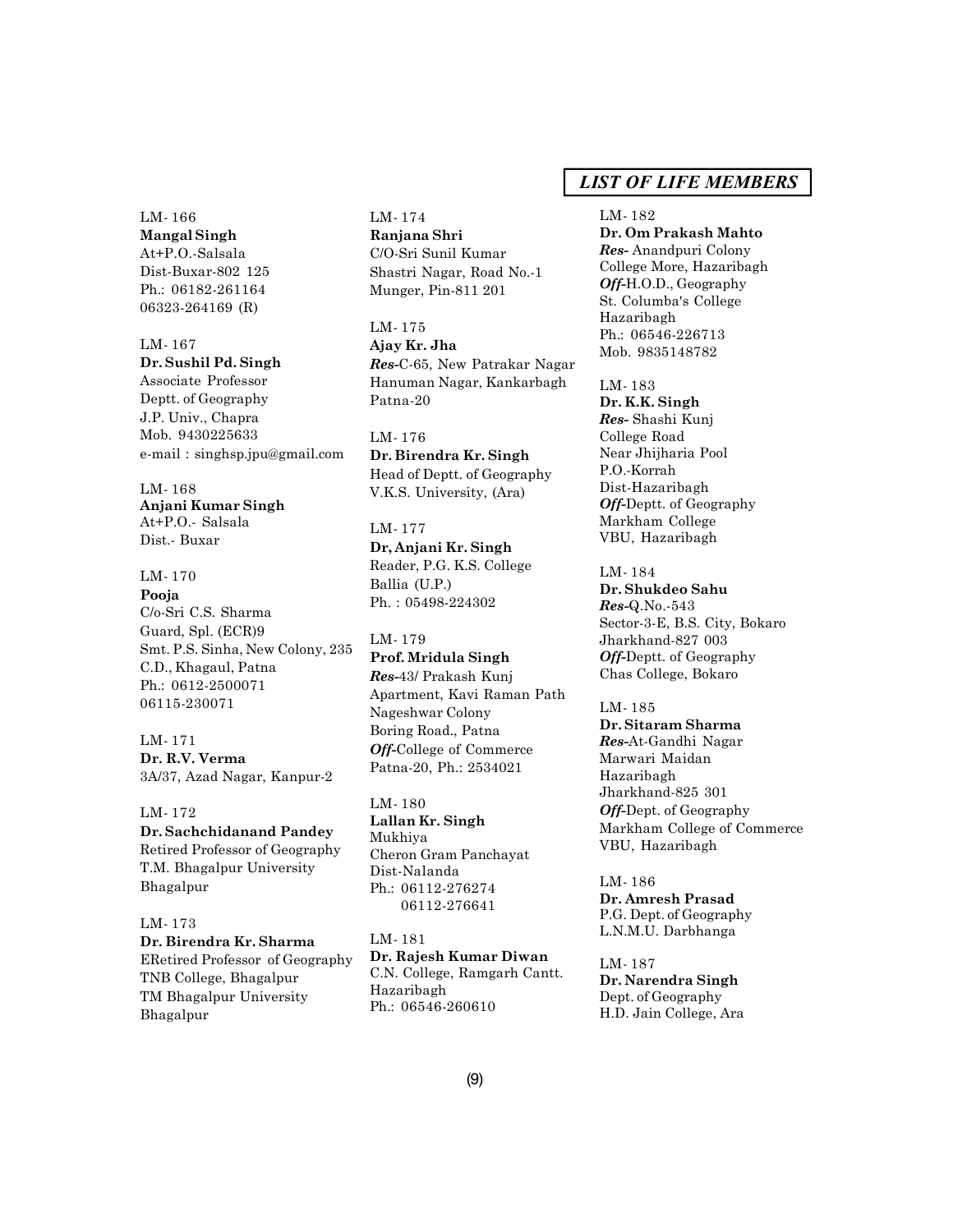LM- 188 **Dr. Aniruddh Kumar** Assistant Professor Deptt. of Geography T.N.B. College, Bhagalpur Pin-812007 Mob. 7870988651 e-mail : akgeo11@gmail.com

LM- 189 **Akhilesh Pd. Mandal** *Res-*At-P.O.-Arajpur Via-Naugachia, Thana-Chausa Dist-Madhepura *Off-*Research Scholar T.M. Bhagalpur University

LM- 190 **Dr. Deep Narayan Singh** H.O.D., Geography D.N. Singh College Bhusia Ranjan, Banka

LM- 193 **Surendra Pd. Sah** Astt. Teacher, Siliguri Shew Mangal Memorial Hindi High School, P.O.- Siliguri Dist-Darjeeling (W. Bengal) P.N.- 734001 Mob.- 9832313804

LM- 194 **Dr. Basudeo Prasad** *Res-* DVC Colony (Behind Upkar Hotel) Hazaribagh-825 301 *Off-* J.J. College, Gaya M.U. Bodh Gaya Mob.- 9431366995 9122411021

LM- 195 **Prof. Md. Abu Raihan Ahmad** Mo-Ghani Chak P.O.-Bhagalpur City Bhagalpur

LM-196 **Shambhu Nath Kumar** Retired Professor of Geography BRA Bihar University Muzaffarpur-842 001

LM- 197 **Dr. Kamal Nayan Sharma** Retired Professor of Geography BRA Bihar University Muzaffarpur Ph.: 0621-2248791 (R)

LM- 198 **Shobha Kumari** C/o L.N. Thakur, Telephone Dept. Indrapuri Colony, Mithanpura Muzaffarpur-842 002 Ph. : 0621-2276696

LM- 199 **Dr. Mohan Kr. Singh** At & P.O.-Raghopur Via-Narhar, Dist-Samastipur Pin-848211

LM- 201 **Samarkant Kumar Bharti** *Res-*At+P.O.-Pasraha Via-Mahaddipur Dist-Khagaria, Pin-851 212 *Off-*Research Scholar T.M.B.U. Bhagalpur

LM-202 **Dr. Nand Kishor 'Madhukar'** *Res-*Packki Galli Betwan Bazar, Near-Khasska P.O.+Dist-Munger *Off-*Teacher S.V.D.S. Vidya Mandir Belan Bazar, Bangali Tola Munger

LM- 203 **Dr. Bisheshwar Yadav** Kabir Math, (Darjee Tola) Muradpur Lane, Patna-800 004 Ph.: 2699004, 2699218 Mob.: 3116725

LM- 204 **Dr. Malay Kumar** *Res-*At-Arraha P.O.-Suhath, Dist-Saharsa Pin-852 201 Ph.: 06478-255342

LM- 205 **Dr. Satya Raj** *Res-*D/O-Dr. R.K.P. Saha 604 A, Girja Appartment Opp.-P.N. Anglo School Naya Tola, Patna-800 004

LM-206 **Shree Kamaljee** *Res-*At+P.O.-Sabal Bigha Via-Sikandra, Dist-Jamui, Bihar *Off-*Nandlal Singh College At+P.O. Jaitpur Daudpur Dist-Chapra, Bihar

LM- 207 **Dr. Anuranjan** Associate Professor of Geography L.N.M.U., Darbhanga *Res-*C/o-G.P. Jha, 13 Vidyapuri Kankarbagh, Patna-800020 Mob.-9430676675 anuranjanjha1969@gmail.com

LM- 208 **Niranjan Kumar** T.G.T., Geography Darbhanga Central School Banglagarh, Darbhanga *Res-*S/o-Sri Babban Singh Ketari Bagan (West) Swarnarekha Nagar Namkum, Ranchi, (Jharkhand) Pin-834010 Ph.: 0651-2261546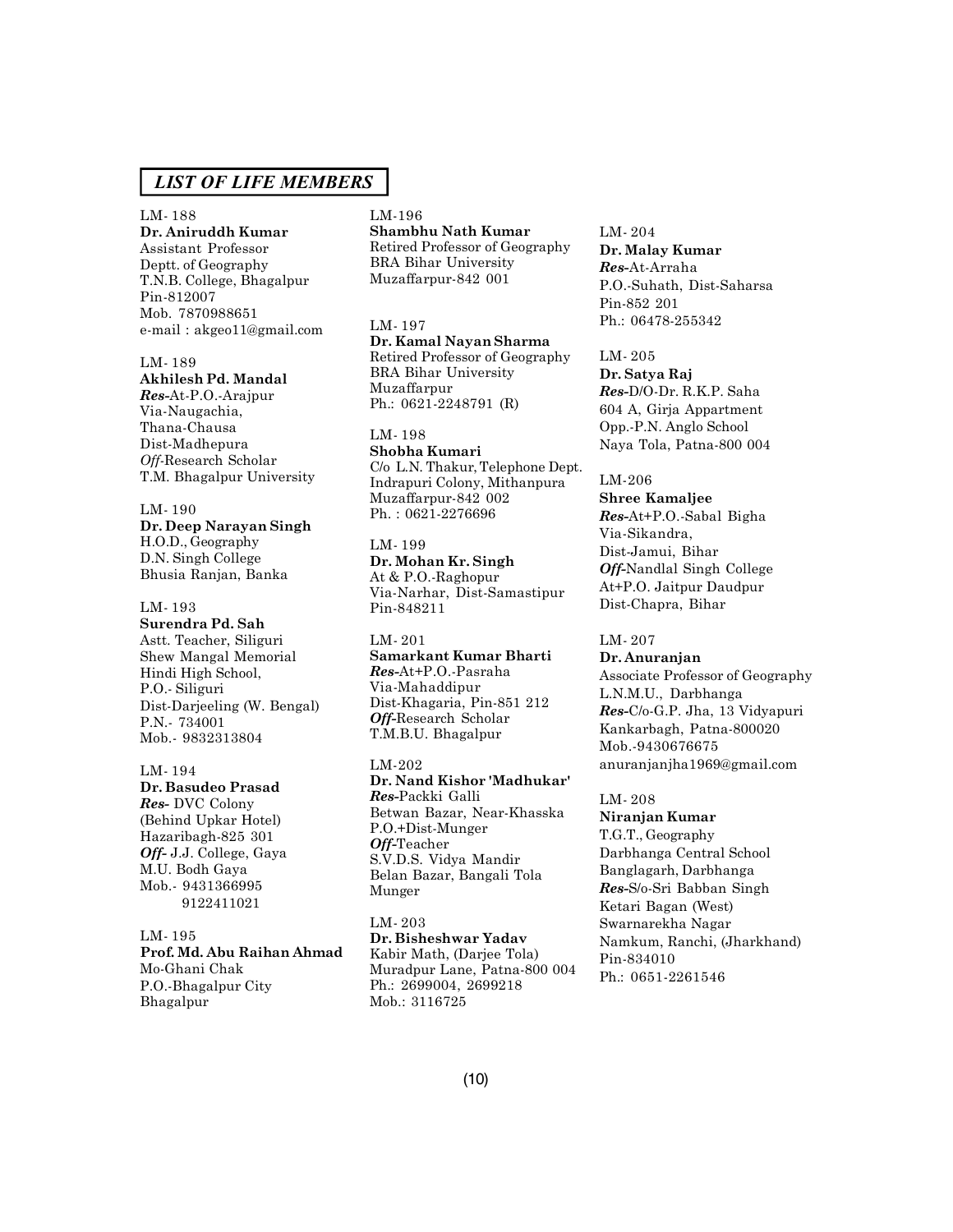LM- 209

**Dr. Shambhu Sharan Prasad** Retired Professor of Geography R.K.D. College, Patna-800020 Mob.- 8271070033, 9431496814 Email : ssprasad786@gmail.com *Res-*Lakshmi Mansion, Prince Colony, West Bailey Road Patna-801503

#### LM- 210

**Dr. Shashi S. Kishore** 'Kanooni Salah' A-14, 2nd Floor, Luv-Kush Tower Exhibition Road, Patna Pin-800 001 Ph.: 2321426 (O)/ 2671080 (R) Mob. : 9835094797

# LM- 211

**Awadhesh Kumar** Assistant Professor of Geography Patna Women's College Patna, Pin-800 001 Mob.: 9835176668 Haz : 06546-223307 Patna: 0612-2363191

#### LM- 212

**Dr. Rashmi** Associate Professor of Geography College of Commerce, Arts & Sc. *Res-*C/o-Dr. B.K. Singh SBI Building Kankarbagh Main Road Patna-20 Mob.-9431623926

# LM- 213

**Dr. (Mrs.) Usha Singh** Associate Professor of Geography Y.N. College, Dighwara J.P. University, Chapra *Res-*Shivkali Bhawan New Yarpur Rd. No.-1, Gardanibag Patna-800 001 Ph.: 2248287

#### LM- 214

**Sweta Kumari Chechan** *Res-*Flat No.-16, Vishal Kunj Road No.-4, Kazipur, Patna- 4 Ph.: 0612-2660050

### LM- 215 **Prof. Nageshwar Prasad** *Res-*Niharika South of B.Ed. College P.O.-Lakurdi, Burdwan Dist-Burdwan-713102 (West Bengal)

#### LM- 216

**Dr. Deependra Nath** *Res-*C/O-Sri Ravindra Nath Nath-Niketan Saket Vihar, Barmasia B. Deoghar (Jharkhand) Ph.: 06432-232668 Mob.: 9835359669

# LM- 217

**Dr. Anoop Kumar Singh** Associate Professor & Head Deptt. of Geography Kisan College, Sohsarai, Nalanda Patpulitra University 501/A Ganga City Ramjaipal Road Aparna Bank Colony Off Bailey Road Danapur, Patna-801 503 Mob.-9431072231 Email:anoop1964.aks@gmail.com

#### LM- 218

**Satyam Kr. Singh** 'Ashirvad', West to P.K. Hospital New Colony, Saharsa Pin-852 201, Ph.:06478-226451

# LM- 219

**Uma Shankar Pandit** Dept. of Geography T.M. Bhagalpur University Bhagalpur

# *LIST OF LIFE MEMBERS*

# LM- 220

**Dr. A.S. Bhole** *Res-*63/25 Vidyut Colony Near NH 60 Mooljee Jaitha College Jalgaon-425002 Ph. : 0257-2281628

LM- 221

**Dr. Pankaj Kumar** H/o-Sri Kaushalendra Prasad Sanjay Gandhi Nagar Road No. 2, Hanuman Nagar Patna-800 020 Ph.: 2352465 Mob. : 9431076171

LM- 222 **Dr. Pradeep Kumar** *Res-*C/o-B.N. Yadav Devi Niwas Near-Mangal Deep Apartment P.P. Colony, Patna-800 013 Mob. : 9431427041

# LM- 223

**Shiv Kumar** Lecturer, Dept. of Geography St. Xavier College Ranchi-834 001 (Jharkhand) Ph.: 0651-2563252 (R) 0651-2301301, Ext. 222 (0)

#### LM- 224

**Dr. Dhirendra Singh** *Res-*C/O-Nawal Kishore Sharma Kanti Factory Road Mahatma Gandhi Nagar (South) M.S. Gas Godown, Patna-20 Lecturer R.P.S. College, Bailey Road Danapur, Dist-Patna

#### LM- 225

**Dr. Sukhadeo Prasad** C/O-Sanjay Kumar (Press) Rampur Road North of Bazar, Samiti Main Gate Patna-800 006 Ph.: 0612-2682947 Mob. : 9334746061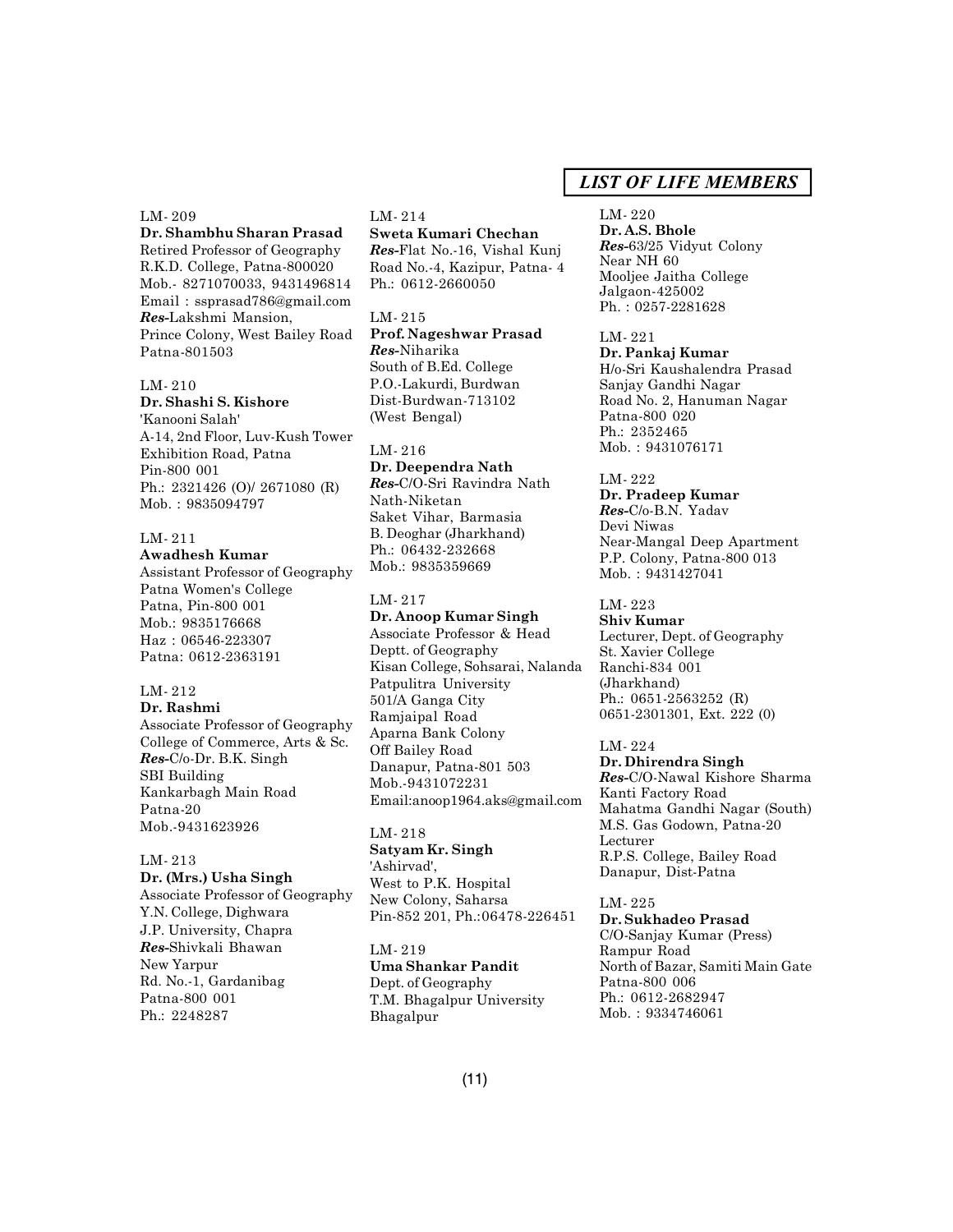LM- 226 **Dr. Seema Bala** C/o-Sri Prakash Kumar Manager Qtr. No. EE/28 N.T.P.C. Uchhahar Township Raebareli, (U.P.)

LM- 227 **Dr. Mukesh Kumar** C/o-Dr. M.M.P. Sinha Deptt. of Geography Patna University Patna-800 005

LM- 228 **Dr. Vinay Rajak** *Res-*Vill-Kapasia Tola, Ramna P.O. Lakshman Bigha Via-Paraiya Distt.-Gaya-824209 Mob.: 9472381910/9430224784

LM- 229 **Irfan Uddin** *Res-*Mohalla-Gulistan Phulwarisharif Pin-801 505 *Off-*Geography Teacher Soghra H/S+2 Bihar Sharif, Nalanda Bihar

LM- 230 **Dr. Dashrath Singh** Mathura Degree College Rasara Balia, (U.P.) Ph. : 05491-226474

LM- 231 **Prof. A.J. Singh** 9, Guru Nagar Model Town, Jalandhar Pin-144 003 Ph.: 0181-2271590 (R)

LM- 232 **Dr. Md. Jafar Imam** C/o-Late Ainul Haque Ansari Moh-Khan Mirza, Sultanganj P.O.-Mahendru Dist-Patna, (Bihar) *Off-*Lecturer in Geography P.G. Dept. of Geography R.D.S. College Muzaffarpur, (Bihar) Ph.: 0612-2680790

LM- 233 **Dr. Fazal Ahmad** *Res-*A/11, Indira Puri Colony Raja Bazar Patna-800 014 *Off-*Deptt. of Sociology Patna College Patna University, Patna Ph.: 3107544

LM- 234 **Dr. Munna Kumar** At+P.O.-Bikrampur Via-Sripur Dist-Begusarai, (Bihar) Ph. : 06243-268829

LM- 235 **Dr. B. Ekka** *Res-*"Pallinta" Gautam Budha Marg Bariyatu Road, Ranchi Pin-834 009 Ph.: 0651-2541104

LM- 236 **Dr. Phulkant Mishra** Retired Professor of Geography B.R.A. Bihar University Muzaffarpur, (Bihar) Ph. : 0621-2242274

LM- 237 **Dr. Ashok Kr. Choubey** *Res-*Vill-Nawagaon P.O.-Rudarwarkala Dist.-Kaimur Pin-821 101 *Off-*Research Scholar Patna University, Patna Ph.: 06189-223419

LM- 238 **Basant Narayan** B.D.J.J. Inter College Hareli Hazaribagh, Jharkhand Mob.: 9534233594

LM- 239 **Dr. Amrendra Kumar** *Res-*"Matri Chhaya" B/56, Buddha Colony Patna-800 001 *Off-*R.S., A.N.S.I.S.S. Patna Mob.: 9430002577

LM- 240 **Rustam Ali** Near Govt. Hospital Barhi At-P.O.-Barhi Hazaribagh-825 405 Ph.: 06543-266296 9431159793 (M)

LM- 241 **Sunila Kumari** C/O-Sri Sant Sharma Vill+P.O.-Jhunathi Via-Shankerpur Imamganj Dist. Arwal P.N.- 804426

LM- 242 **Dr. Sidheshwar Pd. Singh** *Res-*Quarter No.-4 Block-A R.S. More College Campus Ratanpur P.O.-Gobindpur Dist-Dhanbad

LM-243 **Krishnakant Tiwari** Rajmohan Lane Near Alka Hotel Hazaribagh-825 301 Mob.: 8987564233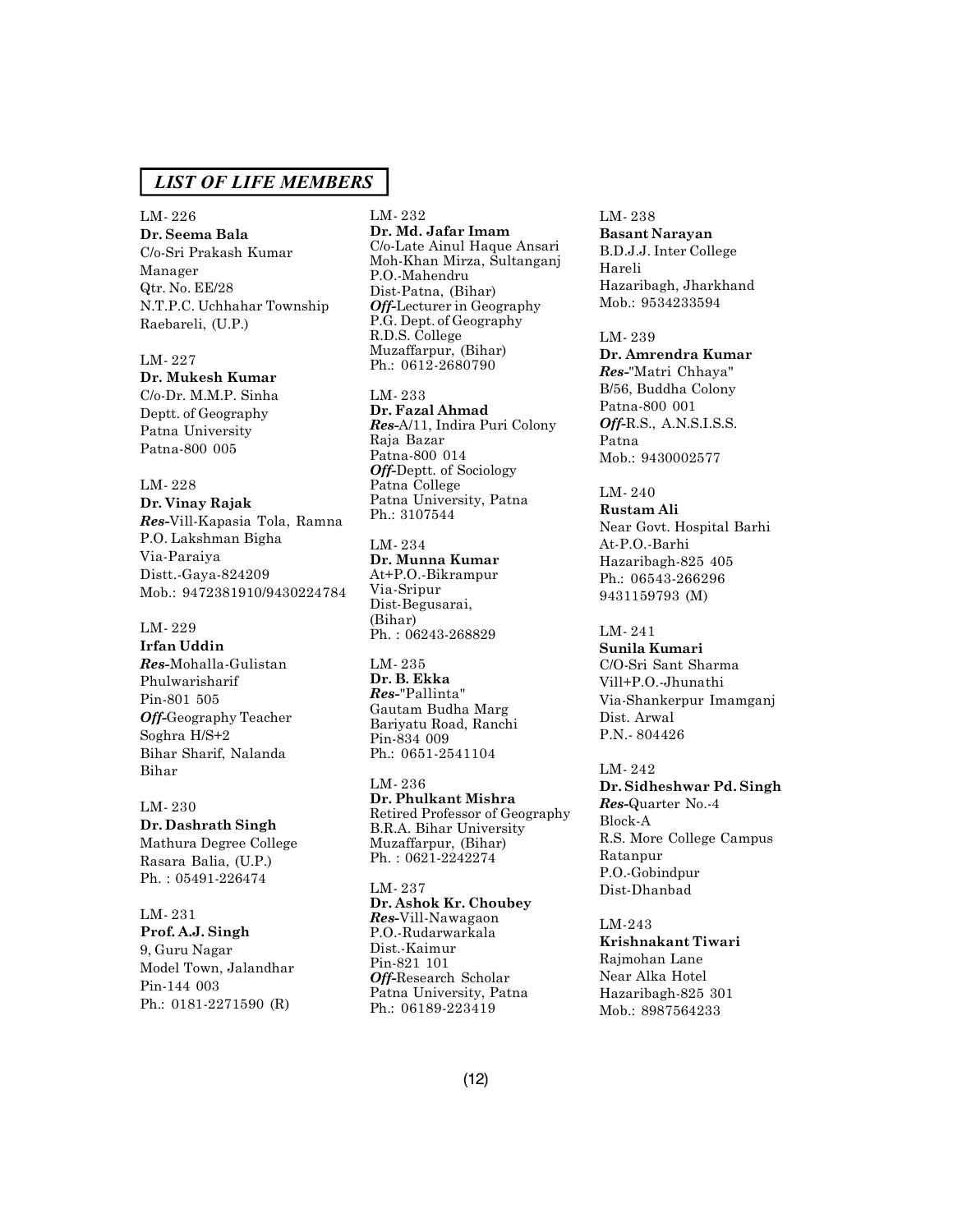LM- 244 **Pyare Lal Yadav** Dept. of Geography R.L.S.Y. College Jhumri Telayiya Koderma Jharkhand Ph.: 06534-224835

LM- 245 **Prof. Lalan Ram** Dept. of Geography H.D. Jain College Ara-802301 Ph.: 0612-2367841

LM- 246 **Dr. Rajesh Kr. Lal** Pinjra Pole, New Basti Near Gaushala Ranchi (Jharkhand) Ph.: 0651-2201420 94311-09099 (M)

LM- 247 **Shabya Roy** 12, Neel Ratan Street Upper Bazar, Ranchi-1 *Off-*Gosner College, Ranchi Ph.: 0651-2208760

LM- 248 **Dr. Suvash Kr. Singh** Assistant Professor, Allama Iqbal College, Biharsharif, (Nalanda) Mob.-9835868552 Email:-suvashkumarsingh1975@gmail.com

LM- 249 **Dr. Rakesh Narayan** Reader & Head Doranda College, Ranchi Ph.: 2460012

LM- 250 **Praween Kr. Sharma** *Res-*C/O-Sri R.K. Sharma P.O.-Bara Bazar, Hazaribagh Pin-825 301 *Off-*Research Scholar V.B. University, Hazaribagh Ph. : 252433

LM- 251 **Mohammad Reyaz** Lecturer, HNO. 366 Bhalubasa P.O.-Agrico Jamshedpur-831 009 Ph.: 0657-2422683

LM- 252 **Dr. Baidya Nath Rajwar** Principal K.B. College, Bermo (Bokaro) 06549-235433

LM- 253 **Dhananjay Kumar** *Res-*C/O-Sri Girija Nandan Pd. Rtd. Teacher At+P.O.-Chauparan Hazaribagh Jharkhand-825 306 *Off-*PGT. (Geog), K.V. B.S.F. Hazaribagh, (Jharkhand) Ph.: 06546-226262

LM- 254 **Prof. Arun Kr. Ramanuj** *Res-*Vill-Meru P.O.-B.S.F. Camp., Meru Dist-Hazaribagh Jharkhand-825 317 *Off-*Lecturer in Geography (R.M.Y.M. College Barhi) Ph.: 06546-236706, 236717

LM- 255 **Dr. Madhumita Debnath** *Res-*Qts. No.-1V/D/2057 Street-8, Bokaro Steel City Bokaro, Pin - 827 004 *Off-*Lecturer Bokaro Mahila College Ph.: 06542-249676

LM- 256 **Jaiprakash Singh** Research Scholar *Res-*C/O-Bachneshwar Pd. Singh At-P.O.-Bahadurpur Dist.-Bhagalpur, Bihar-813 210 Ph.-0641-2452440

# *LIST OF LIFE MEMBERS*

LM- 257 **Rajeev R. Shrivastav** *Res-*Baldeo Sahay Lane Church Rd. Ranchi-834 001 *Off-*Lecturer Dept. of Geography St. Xavier's College Purulia Rd., Ranchi Ph.: 0651-2316627

LM- 258 **Hari Das Bodhak** *Res-*Vill+P.O.-Thelia Dist-Howrah *Off-*School Teacher Pakri, P.S. Pandva Dist-Hoogly (W.B.)

LM- 259 **Prof. K.K. Verma** Reader, P.G. Deptt. of Geography Ranchi College Ranchi-834 008 (Jharkhand) Ph.: 0651-2276291

LM- 260 **Kumar Braj Nandan** S/O Shiv Narayan Singh At-Rahulnagar P.O.-Sultanganj, Dist-Bhagalpur Bihar-813213

LM- 261 **Prof. Kamala Bhattacharya** University of Burdwan Rubi Cinema Lane Khaluibil Math, Burdwan West Bengal, Pin-713101

LM- 262 **Dr. Saroj Kr. Singh** Lecturer Dept. of Geography V.B.U. Hazaribagh Jharkhand, Pin-825 301 Mob.-9835370431

LM- 263 **Prof. S.N. Sinha** Lecturer Rajganj Colleage, Rajganj Dhanbad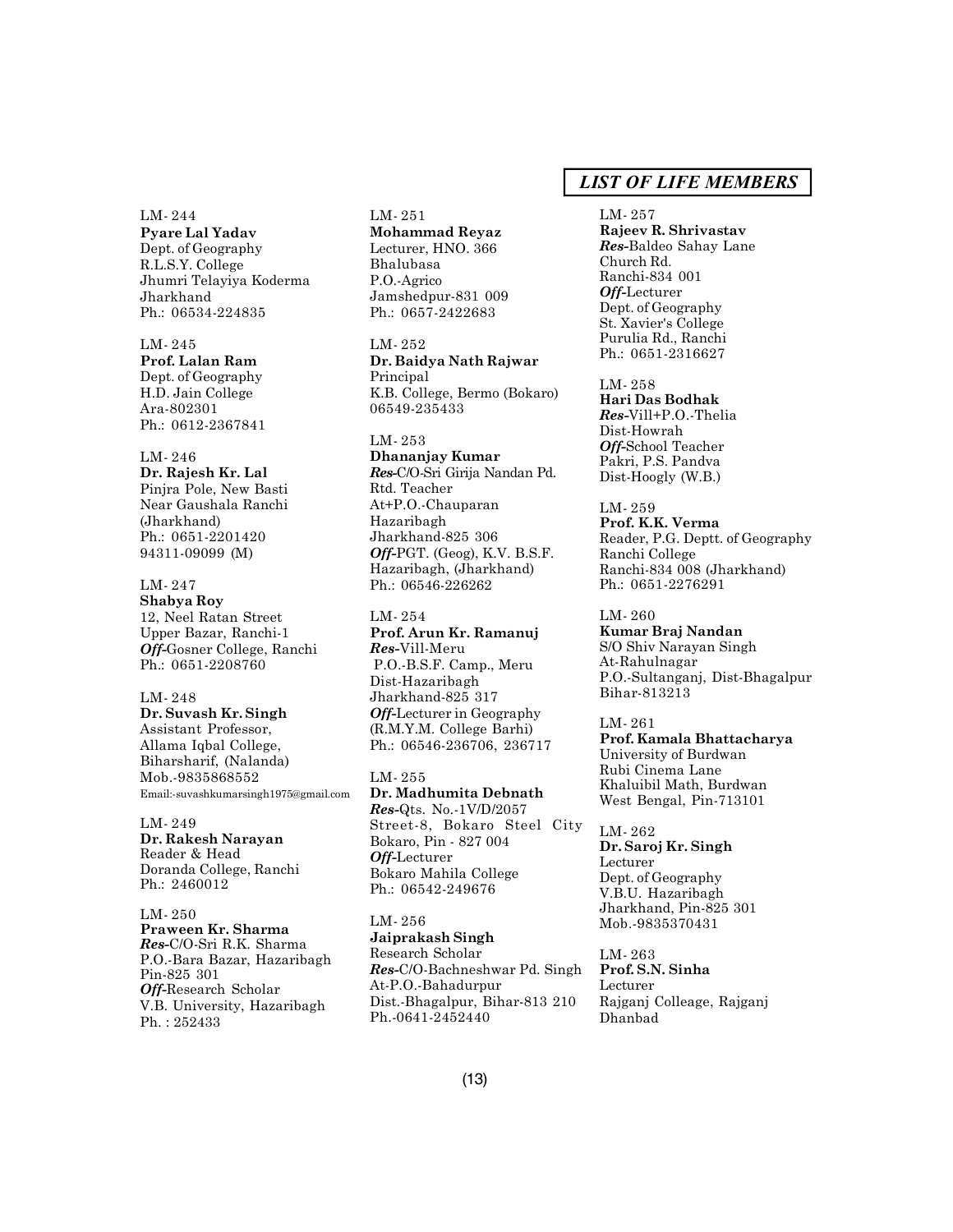LM- 264 **Dr. M.M. Pathak** Professor's Colony Maithon P.O.-Maithan Dam Dist-Dhanbad Jharkhand-828207

LM- 265 **Suresh Chandra Rai** Lecturer Prof. Colony Maithan Dam, Dhanbad Jharkhand-828 207 Ph.: 06540-294323

LM- 266 **Dr. Radhe Kant Prasad** *Res-*Gayawal Bigha Durgasthan, Tin Muhani Gaya-823001 *Off-*M.U. Bodhgaya Ph.: 2435624

LM- 267 **Dr. Janardhan Mishra** Professor of Geography Magadh University Bodh Gaya

**D E M I S E D**

LM- 268 **Dr. Tapeshwar Singh** Reader, M.M.H. College Ghaziabad-201009, U.P. Ph.: 0120-2780494

LM- 269 **Prakash Pandeya** H.O.D. Geography Jubilee College Bhurkunda, Hazaribagh

LM- 270 **Prof. K.K. Pandey** Lecturer, Dept. of Geography Bokaro Mahila College B.S. City, Bokaro

LM- 271 **Md. Zafrul Haque** Lecturer C/O-Rising Book V.B.U., Hazaribagh

LM- 272 **Krishna Kant Mishra** *Res-*Old Durga Mandir Mishra Tola, Darbhanga-846 004 *Off-*Lecturer, M.L.S.M. College Darbhanga, Bihar

LM- 273 **Dr. Sharda Nand Choudhary** Retired Professor of Geography L.N. Mithila University Darbhanga

LM- 274 **Anil Kr. Singh** *Res-*Plot No.-153 Lohanchal (Biada) B.S. City, Bokaro-827012 Mob. : 9934349889 *Off-*H.O.D. Geography Chas College, Chas Bokaro

LM- 275 **Dr. Pradip Kr. Acharya** C-21-B Gandhi Road, Bagun Nagar Bandihi, Jamshedpur E. Singhbhum Jharkhand-831 017

LM- 276 **Dr. Rana Vikram Singh** *Res-*Ashok Nagar Road No. 10 Kankarbagh Colony Patna-800 020 *Off-*Lecturer, D.A.V. College Siwan, Mob.: 98352-30593

LM- 277 **Rajni Lata Singh** Research Scholar *Res-*C/O-Kumud Kr. Singh IInd Floor, S.B.I. Building Main Road, Kankarbagh Patna-800 020

LM- 278 **Susanna Hansdak** Kolhan University, Chaibasa **D E M I S E D**

LM- 279 **Marium Aind** Reader, Dept. of Geography Simdega College, Simdega Jharkhand

LM- 280 **Brahmdeo Mahto** At-Lutaut P.O.-Chatiyara Dist-Sheikhpura Pin-811 304 Ph.: 06341-224292, 9431202359

LM- 281 **Dr. Subhash Chandra Mukhopadhya** Calcutta University C-1, Vidyasagar Niketan Bidhan Nagar, (Salt Lake) Kolkata-700 064

LM-282 **Dr. Ram Pravesh Yadav** P.G. Dept. of Geography BRA Bihar University Muzaffarpur-842 001 Mob. 9546035456 Email:-rampravesh.geog.@gmail.com

LM- 283 **Dr. Tun Tun Jha 'Achal'** Retired Professor of Geography L.N.M.U., Darbhanga Angna, Professor's Colony Dighi West, Darbhanga, (Bihar)

LM- 284 **Arti** Assistant Professor Deptt. of Geography Munger University, Munger *Res-*New Colony Qr. No. 235 Cdp Khagaul, Patna Ph.: 906115-230071 9417375592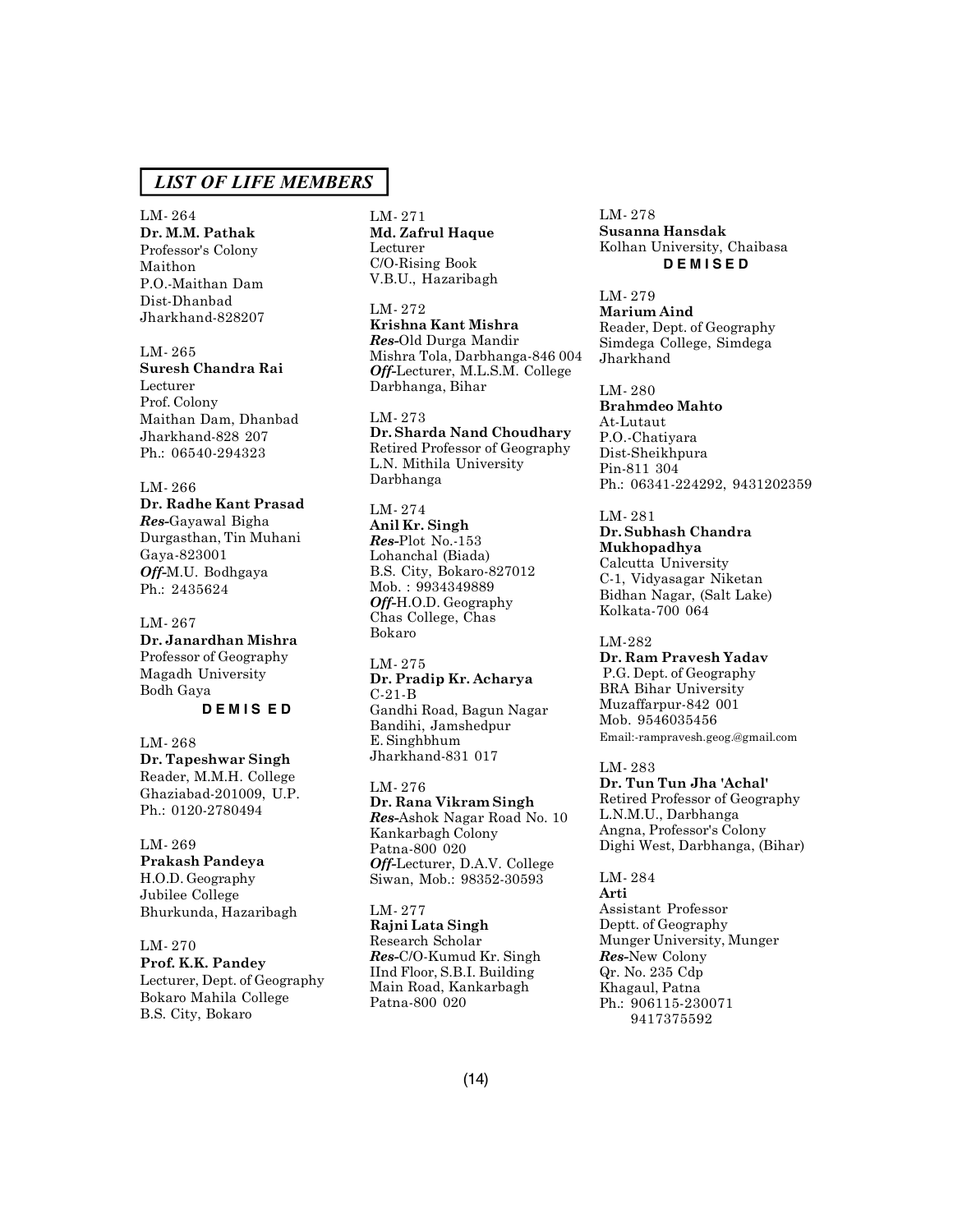LM- 285 **Dr. Baidyanath Sharma** *Res-*Professor's Colony

Girihinda, Sheikhpura *Off-*Reader & Head Dept. of Geography, RD College Sheikhpura, Ph.: 06341-224693

LM- 286 **Dr. J.N. Mishra** Retired Professor of Geography RDS College, Muzaffarpur Ph.: 0621-2266282

LM- 287 **Dr. Satyendra Kr. Sharma** Principal, B.S.City College Bokaro Steel City, Bokaro Jharkhand, Mob.-9431106343/7903153502 Email:-sks101.principal@gmail.com

LM- 288 **Pramod Kumar** Associate Professor R.D.S. College, Muzaffarpur *Res.*- Sondho Plaza Flat No.-404, Damuchak Road Chata Chowk Muzaffarpur-842 001 Mob.-9470038642

LM- 289 **Dr. Pratibha Srivastava** *Res-*C/O- Mr. L.P. Srivastava Nikunj Colony, P.O.-Mubarakpur Phulwarisharif,Near WALMI Patna-Pin-801 505 *Off-*Research Scholar Patna University

LM- 290 **Dr. Abhishek Parasar** Block No. 24, Flat No.-192 Rajendra Nagar, Road No.-12 Patna-800016 Ph.: 0612-5520150

LM- 291 **Nandita Kumari** C/O-Sri. B.N.P. Gupta Mitra Compound Boring Road Patna-800 001 Ph.: 0612-2222946

LM- 292 **Dr. Poornima Shekhar Singh** *Res-*13-A, Circular Road Patna *Off-*Dept. of Geography A. N. College, Patna

LM-293 **Shailendra Kumar Sonu** C/O-Brahmeshwar Pandey Sanjay Gandhi Nagar Road No.-3 Hanuman Nagar, Kankarbag Patna-800 020

LM- 294 **Dr. Nikhil Ranjan** DMP in UNICEF S.S.H.E. Programme C/o-S.S. Pandey North of Mangal Market Sheikhpura, Bailey Road Patna-14 Mob. : 9835203770

LM- 295 **Dr. Indubala Srivastava** Retired Professor of Geography A.N. College, Patna Ph.: 2265589 *Res-*C/o-Sri Vijay Kr. Verma G-9, Gandhi Nagar Boring Road, Patna-1

LM- 296 **Dr. Birendra Kumar** Lecturer in Geography Gopalganj, Pin-841 428 Mob.: 9334125143

# *LIST OF LIFE MEMBERS*

LM- 297 **Shesh Dhar Shambhu** C/O-Sri R.N. Roy South Shivpuri (Road No. 2), Patna-23 Mob.: 9835244401

LM- 298 **Dr. Rakesh Gupta** S/O-Sri Vishwanath Pd. Shah Jay Mahabir Colony, Sandalpur P.O.-Mahendru Patna-800 006 Ph.: 0612-2664093 Mob.-9835423138

LM- 299 **Ram Pravesh Kewat** *Res-*C/o-D.D. Singh Flat No.-6, Bharati Dasham Shankar Lane, Punaichak Patna-23 *Off-*Teacher, S.C. Girls High School, Gaighat, Patna-7 Mob. : 9835276616

LM- 300 **Baidya Nath Yadav** *Res-*C/o-Sri Nokhu Pd. Singh New Bigrahpur Bihari Path, Patna-1 *Off-*Teacher, Govt. S.C. Girls High School, Gaighat, Patna-7 Ph. : 9431645965

LM- 301 **Dr. Birendra Kumar "Vinay"** *Res-*Ramdas Bhawan Mohanpur Road Punaichak, Patna-23 Opp.-S.L. Appartment *Off-*'Principal, Govt. OBC girls+2 Resi School Patliputra, Patna-13

LM-302 **Uma Kumari Verma** Opp.-S.L. Appartment Allahabad Bank Colony Patna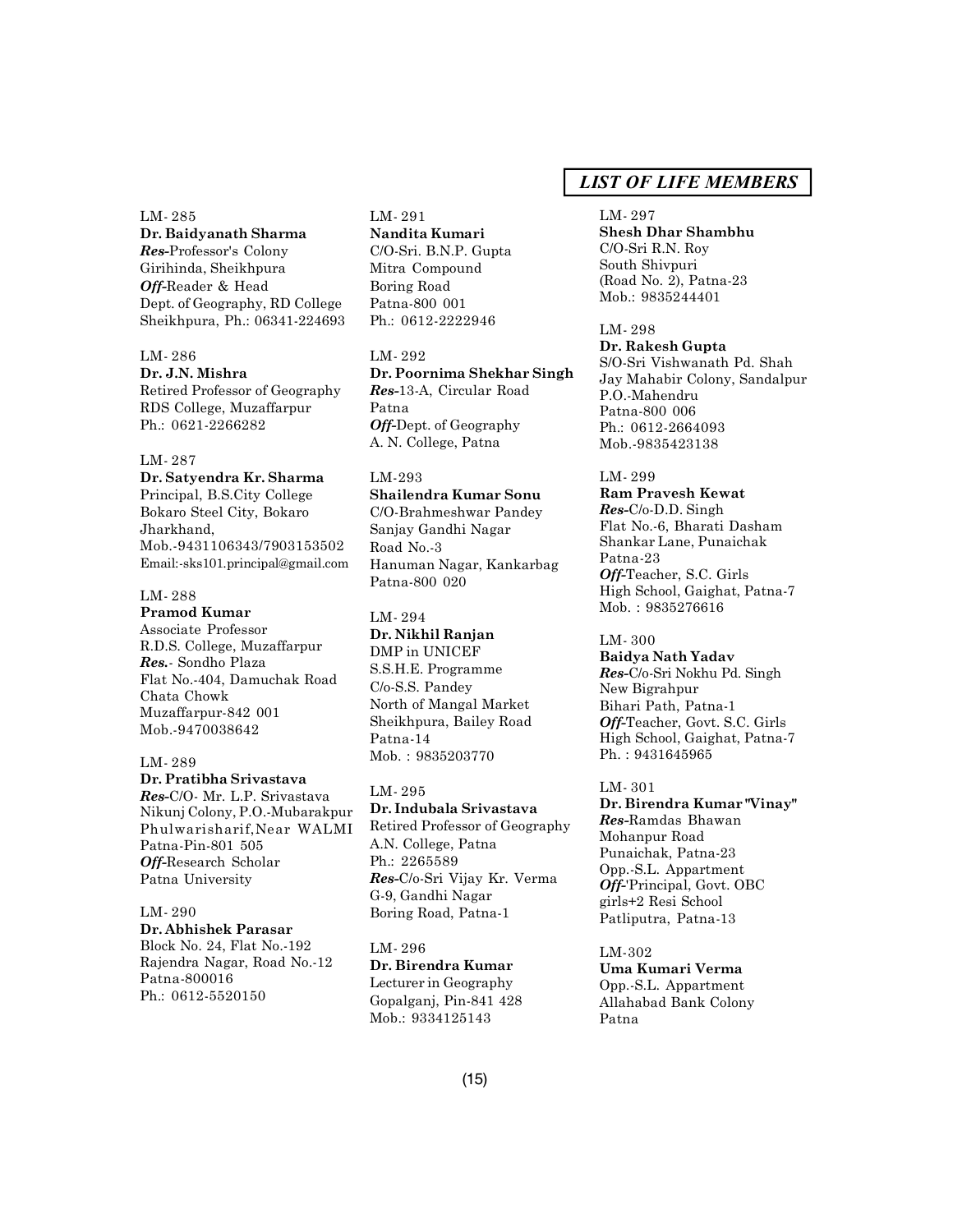LM-303 **Dr. Archana** Lecturer NCERT, New Delhi

LM-304

**Md. Zafiruddin** P.G.T. in Geography Sripur Hat High School Sripur, Dist.-Burdwan W. Bengal Ph.: 9474120537

LM-305 **Ramakant Singh** Vill-Lasra, P.O.-Chhewry P.S.-Ramgarh, Distt.-Kaimur

LM-306 **Somesh Kumar** 305, Nutan Uma Vihar Mulchand Path Kankarbagh, Patna-20

LM-310 **Dr. Ganesh Kr. Pathak** Reader, Dept. of Geography P.G. College, Dube Chhapra Ballia, Distt.-Ballia (U.P.), Pin-277 205

LM- 311 **Dr. Akhileshwar Kr. Dwivedi** M.I.G.-3, Hemant Vihar Barra-1, Kanpur (U.P.)

LM- 314 **Prof. Mathejer Ch. Barman** Dept. of Geography Darrang College, Tezpur Sonitpur, Assam-784001

LM-315 **Dr. Jaishankar Pd. Singh** Dept. of Geography Shersah College Sasaram, Bihar

### LM-316 **Dr. Dibyajyoti saikia** Dept. of Geography Nowgong Girl's College P.O.-Nowgong Distt.-Nowgong Assam-782002

LM-317 **Dr. Hemant Jyoti Nath** Dept. of Geography Darrang College Tezpur, Sonitpur Assam-784001

LM-318 **Dr. Daljit Singh** Lecturer, Dept. of Geography Doaba College Jallandhar City Punjab Ph.: 0181-2270695

LM-319 **Prof. Badri Narayan Choudhary** University Professor P.G. Dept. of Geography H.D. Jain College, Ara

LM-320 **Dr. Archana Tripathi** Sr. Lecturer Dept. of Geography C.M.P. College, Allahabad Ph.: 2502609, 9450590013

LM- 321 **Dr. Narendra Pratap Palit** Lecturer, Dept. of Geography Maharaja College, Ara Ph.: 9431533186

LM-322 **Dr. Pankaj Kr. Singh** Lecturer, Dept. of Geography Kooba P.G. College Dariyapur, Newada Azamgarh (U.P.)

LM-323 **Dr. Awadhesh Kr. Rai** S/O-Late Mishri Lal Rai Vill- Bhikhanpura P.O.-Bhataulia, P.S.-Desri Distt.-Vaishali, (Bihar) Pin-844 504, Ph.: 9931025006

LM-324 **Dr. Bimal Kumar Rai** Head, Dept. of Geography S.T.S.M. College Panwari, Bhojpur, Pin-802 163 Ph.: 558641

LM-325 **Dr. Ramchet Singh Yadav** At.- Sikariganj Dist.- Gorakhpur (U.P.)

LM-326 **Ajay Kumar** C/O-Sri Siya Ram Yadav Vill+Post-Dhaurahara P.S.-Chaubepur Distt.-Varanasi, U.P. Pin-221113 Ph.: 0542-2615913 Mob. : 09415990787

LM-327 **Dr. Jay Prakash Kumar** S/O-Sh. Rameshwar Pd. Singh At+P.O.-Baijnathpur Via-Sour Bajar, Distt.-Saharsa Pin-852201

LM-328 **Dr. Manoj Kumar** Balu Ghat Road, Mali Tola Sultanganj, Bhagalpur- 813213

LM-329 **Manoj Kr. Bandhu** Durga Bori, Mosakchak Bhagalpur (In front of K.K. Nursing Home) Bihar-812001 Ph.-0641-2404270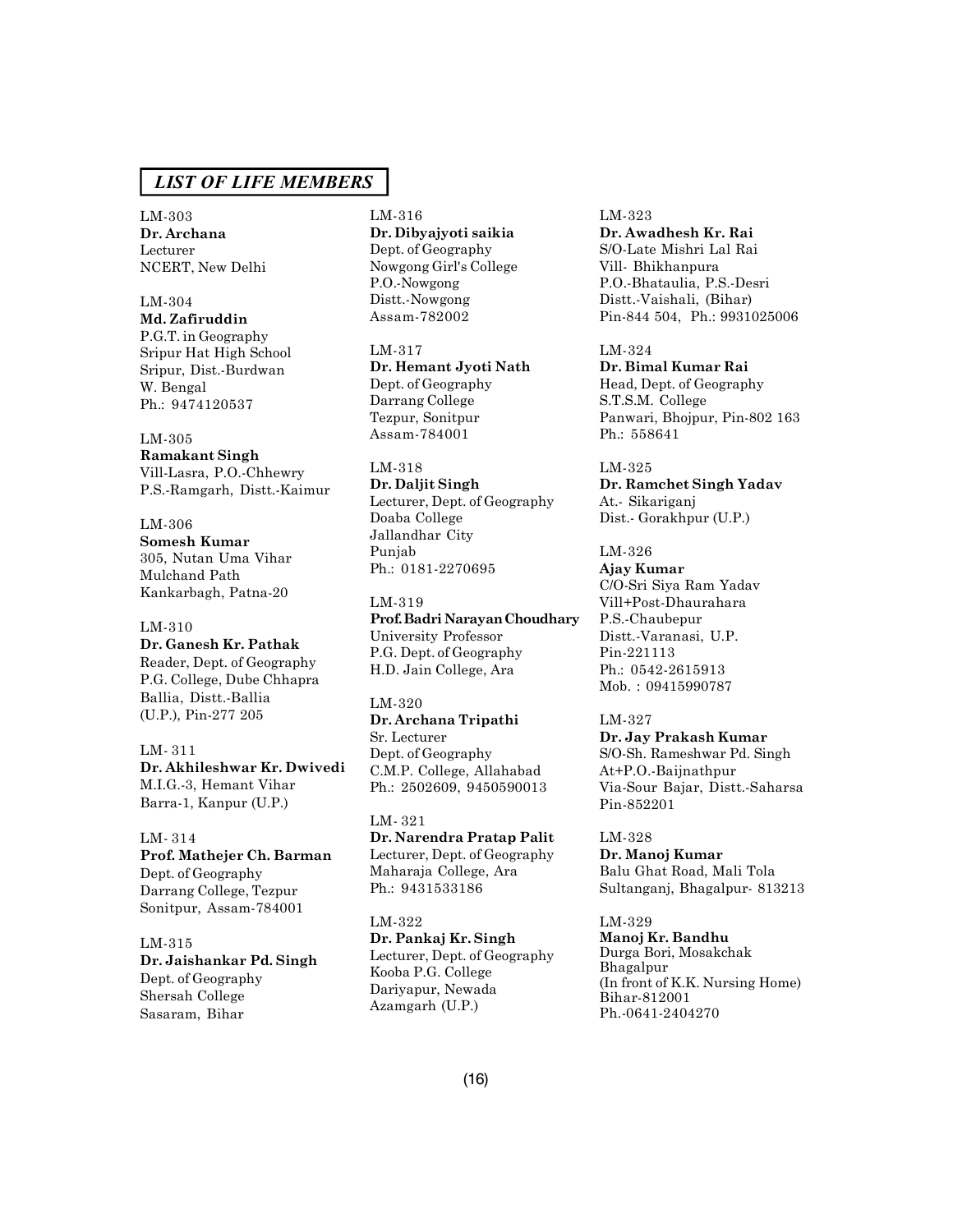LM-330 **Dr. Md. Salauddin Ahmad** Research Scholar Dept. of Geography Patna University, Patna

LM-331 **Dr. Sri Krishna Kr. Dwivedi** Mani Bhawan Sankat Mochan Nagar Ara (Bhojpur)-802 301 Ph. : 06182-236396 Mob. : 09431685589

LM-332 **Rajesh Gupta** Rajesh Publication New Delhi-110 002 **D E M I S E D**

LM-333 **Dr. Pushpa Kumari** *Res-*C/o-Shailesh Singh Indrapuri Road No.-1, Asiana Nagar Near Azad Dairy, Patna-14 *Off-*Gardanibagh Girls Mahavidyalay, Patna Ph.: 2583375

LM-334 **Prof. B.N. Choubey** Head, Deptt. of Geography M.J.K. College, Bettiah Ph.: 06254-242125 9431642643 (M)

LM-335 **Rashmi Shikha** C/O-Abhinav Kumar Verma Mukhiya Jee Pokhar Road No.-5 Laxami Sagar, Darbhanga Pin-846009 Ph.: 06272-258285 9431253800 (M)

LM-336 **Dr. Santosh Kumar** 4M/185 (Near T.V. Tower) Bahadurpur Housing Colony Patna-800 020, Ph.: 2363133

### LM-337

**Sachchit Kr. Yadav** Lecturer in Geography S.B.S.S.P.S.J College Pathargama At & P.O.-Pathergama Dist.-Godda, Jharkhand Ph.: 9431515894

LM-338 **Dr. Sudeepta Adhikari** Retired Professor & Former P.G. Head Deptt. of Geography Patna University, Patna-5 Mob. : 9430002329

LM-339 **Dr. Vijay Kumar Choudhary** P.G.T., Geography Baldwin Academy Boring Canal Road, Patna Mob.:-9431433406 **Email:-choudharyvijay01973@gmail.com**

LM-340 **Dr. Ashok Kr. Jha** Retired Professor of Geography S.N.S.R.K.S. College, Saharsa

LM-341 **Dr. Ajay Narayan** Chotu General Store & S.T.D. Centre Near-Jai Hind School Sikaria More Chandaoti, Gaya-823001 Mob.:9234158544

LM-342 **Dr. Arun Kumar** Lecturer, At-Mirjan Bigha P.O.-Paithana, Pin-801 303 Mob.-9709475796

LM- 343 **Om Prakash Prasad** Research Scholar S/o-Sri Jagnath Prasad Vill+P.O.-Koran Sarai Dist.-Buxar-802126 Mob.: 9931707235

# *LIST OF LIFE MEMBERS*

#### LM- 344

**Rakesh Ranjan** Associate Professor of Pol. Science Patna University, Patna P.U.-800 005 Ph.: 0612-2671589 Mob.; 9334140006

# LM-345

**Miss Shubhra Kumari** Research Scholar D/o-Dr. Bharat Lal Mandal Cinema Chowk, P.O.-Patory Dist.-Samastipur-848504 Ph.: 06278-234763 Mob.: 9430466707

#### LM- 346

**Ashutosh 'Ashu'** Research Scholar S/o-Sri Anil Kumar Singh Vill+P.O. Parsarma Dist.-Supaul-852130 Ph.: 06473-271194 Mob.: 9905213029

LM- 348

**Dr. Chandra Bahadur Singh** Reader in Geography S.B.P.G. College Badlapur, Jaunpur, U.P. Pin-221225, Ph.: 9415653782

LM- 349 **Hari Krishna Pd. Yadav** At-Persa Kala, P.O.-Ilara M.U., Bodh Gaya

LM- 350 **Amar Kant 'Amar'** Research Scholar S/o-Ram Lochan Sharan At+P.O.- Bhagwanpur Sahugarh Dist.-Madhepura-852113 Mob.: 9334496387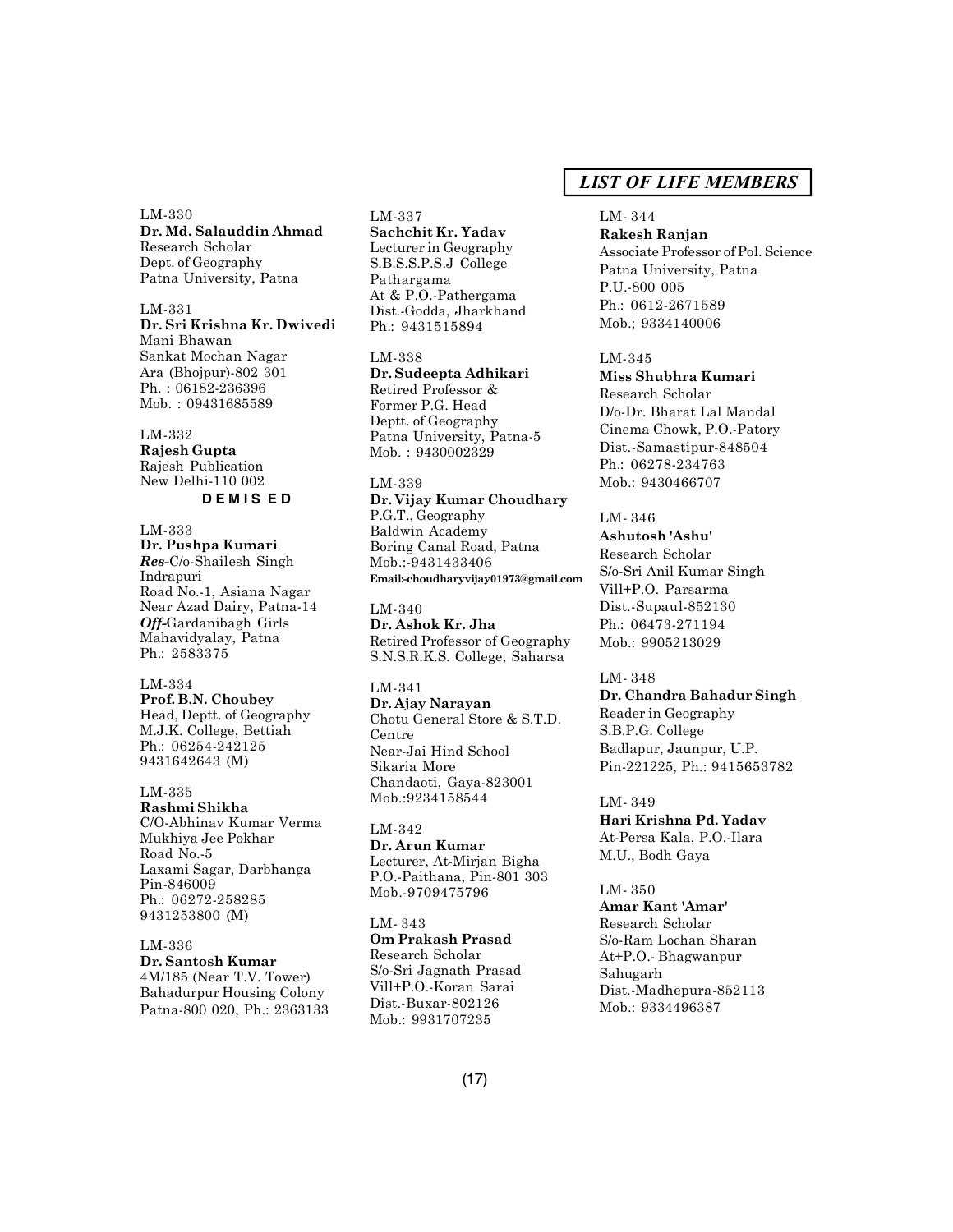LM- 351 **Manoj Kr. Nirala** At+P.O.-Kamalpur, Via-Mow Dist.-Gaya, Pin-824235 Ph.: 9431478205

### LM- 352 **Dr. Vinay Kumar** Research Scholar C/O-Sri Kusheshwar Rai South Indrapuri, Road No.-06 P.O.-Keshri Nagar, Patna-14 Mob.-9835086248

#### LM- 353

**Dr. Pravin Kumar** *Off-*Dept. of Geography B.D. Evening College, Patna-1 *Res-*Flat No.-C/2 Onkar Apt., Sheikhpura Bagicha P.O.- B.V. College, Patna-800014 Ph.: 0612-2280786, 9431619715

LM- 354 **Rajnish Kumar** *Off-*R. Scholar, Patna University *Res-*S/o-Sri L.N.L. Das Chanakya Colony Industrial Area, Hajipur Vaishali-844101 Ph.: 9835624987

LM-355 **Sanjay Kumar** Lecturer, 50, LIC Colony Near Chitragupta Nagar P.O.-Kankarbagh, Patna-20 Ph.: 9835299081

LM- 356 **Sushma Kumari** *Res-*Braj Bhushan Singh At+P.O.-Manjhaul Tola-Mathuramal Dist.-Begusarai, Pin-851127 *Off-*Lecturer in Edu Firozabad, (U.P.) Ph.: 06243-206904 9931958338 (M)

#### LM- 357

**Dr. Rameshwar Pd. Singh** At-Balathara Bazar P.O.-Sohil Patti Via-Basantpur Dist.-Siwan (Bihar) Pin-841406 Mob.: 9931018961

LM- 358 **Dr. Pratima Pandey** Research Scholar C/O-Dr. B.N. Pandey Govt. P.G. College Lansdowne, Pauri Garhwal Pin-246139, Mob.: 9411350646

LM- 359 **Sanju Chturvedi** C/o Ram Sagar Mishra Sagar PCO Tagore Nagar, Ballia-277001 Mob. 9450651219

LM- 360 **Dr. Archana Upadhyay** D/O-Sri Shashi Bhushan Upadhyay, Vill.-Babuapur P.O.-Sonwani, Dist.-Ballia (U.P.) Pin-277212

LM-361 **Dr. Dhrub Narayan Singh** Lecturer in Geography R.B.S. College Hansdiha Dumka Vill+P.O.-Kalyanpur Dist.-Munger Pin-811211 Mob.-9430316290

LM-362 **Dr. Ratan Kr. Jha** Lecturer in Geography MLSM College, Darbhanga Pin-846004

LM-363 **Nibedita Mahto** *Off-*R. Scholar, Dept. of Geography V.B. University, Hazaribagh *Res-*C/o-Laxman Manjhee At-Chowatand P.O.-Pindrajora, Dist.-Bokaro Jharkhand-827013 Mob.: 9835524813

LM-364 **Tikait Manjhee** *Off-*Research Scholar V.B. University, Hazaribagh *Res-*At-Chowatand P.O.-Pindrajora Dist-Bokaro, Jharkhand -827013 Mob.: 9835524813

LM-365 **Prof. Kamal Narayan Mandal** *Off-*Reader in Geography L.N.D. College, Motihari *Res-*At+P.O.-Pataura Dist-Motihari (E. Champaran)-845401 Mob.: 9835055325

LM-366 **Rajesh Kr. Mahto** At+P.O.-Jhanjra Colony NHS-55/403, Burdwan W. Bengal-713363

LM-367 **Dr. Prahlad Prasad** Head of Deptt. of Geography At-Motijheel, A.P. Lane Dist-Muzaffarpur-842001 Ph.: 0621-2247418/06152-237278

LM-368 **Md. Mujibur Rahman** PGT Geography A.G. Church Bettiah At-Ganj No. 2 West of Raj Boys Inter School P.O.-Dist.-Bettiah W. Champaran, Pin-845438 Mob.: 9939663108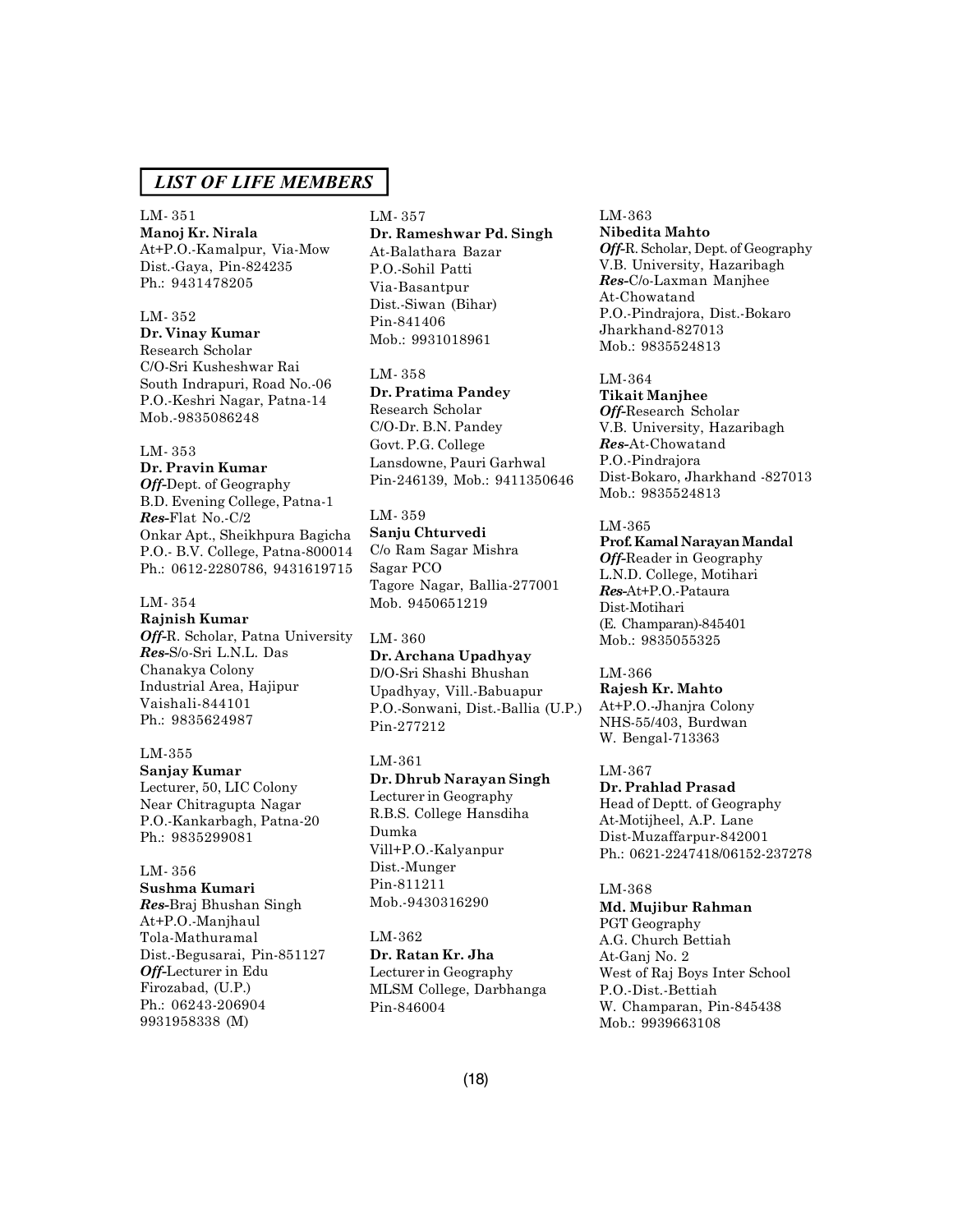LM-369 **Kumar Ajit** Research Scholar Science Teacher T.M. High School, Tekari, Gaya C/o-Dr. Hanuman Mishra Pin-824236 Mob.: 9905037151 9939605037

#### LM-370

**Dr. Jagdish Chandra**

*Off-*Lecturer in Geography RLSY College, Bettiah-845438 *Res-*At-Block Chowk P.O.-Chanpatia W. Champaran, Pin-845449 Ph.: 06254-266778

### LM-371

#### **Pravin Kumar Prabhakar**

*Off-*Research Scholar Deptt. of Geography, P.U. *Res-*C/o-Sri Awadhesh Krishna Ram Krishna Nagar Shivaji Cowk, P.O.-Dhelwan Patna-800020 Mob.: 9934754932

#### LM-372

**Dr. Vivekanand Lahiri** *Off-*Research Scohlar Deptt. of Geography, P.U. *Res-*C/o-Dheeraj Kumar At-S.K. Nagar Road No.-21 End Near Big Well Patna-800001 Ph.: 0612-2538527

# LM-373

**Gopal Sharma** TGT (Social Science) S/o-Kaushal Kishore Sharma Dasrath Bhawan Near-K.S.S. College Lakhisarai Pin-811311 Mob.: 9431643316

LM-374 **Devi Lal Yadav** *Off-*Principal Govt. Middle School Borbal, (W. Champaran) *Res-*At-Lal Bazar Back Side of Harijee School Bettiah Ph.: 9430826125

# LM-375

**Santosh Kumar** S/o-Sri Dayanand Pd. At-Kurjee Balupar P.O.-Sadaquat Ashram Patna-800 010 Mob.: 9835849733

# IM-376

**Institutional Membership Prof. V.B. Das** Principal M.J.K. College, Bettiah W. Champaran

#### LM-377

**Prof. P.S. Tiwary** 17, Rajaratnam Road Kilpaok, Chennai Pin-600 010 Ph.: 044-26414121 0944-425-3228

#### LM-378

**Pramod Kr. Praveen** Sadhna News, New Delhi C/o-Late Jagdish Pd. Mahto Ex. Principal, Lalji Tola Patna - 800001

#### LM-379

**Birendra Kr. Singh** *Off-*H.O.D. Geography, SSBM College, Jagdishpur Bhojpur *Res-*At-Dharm Pipra P.O.- Kakila Dist.-Bhojpur (Bihar)

# *LIST OF LIFE MEMBERS*

LM-380 **Dr. Ranbir Nandan** *Off-*Deptt. of Geology B.N. College, P.U. *Res-*Nandan Villa Anisabad, Patna-800 002 Mob.: 9431075310

LM-381 **Sachchida Nand Mahto** Lect. in Geography C/O-Purnia Mahila College At+P.O.-Sahara, Purnia-854301 Mob.: 9939732657

#### LM-382

**Amrendra Kr. Singh** *Res-*C/o-Sashi Bhushan Gupta Azad Chowk, Saharsa (Bihar) *Off-*Lecturer in Geography S.N.S.R.K.S. College, Saharsa Mob.: 9430664195

#### LM-383

**Dr. Usha Kiran Verma** *Off-*Lecturer in Geography Narsee Monjee College of Commerce & Eco. Vile Parle, W. Mumbai-56 *Res-*A2/303/Ascent Residency Sarvodaya Nagar Jogi-Shwari (E) Mumbai-60

#### LM-384

**Dr. Prince Firoz Ahmad** *Off-*Research Scholar Deptt. of Geography, P.U. *Res-*At-Murliganj, Kashipur Dist-Madhepura-852122 Ph.: 06476-266153, 9304006717

### LM-385

**Dr. Meenakshi Prasad** Assistant Professor P.G. Deptt. of Geography Magadh University, Bodh Gaya *Res-*C/o-S.K. Prasad Road No.-22, Plot-125 Sri Krishna Nagar, Patna-1 Ph.: 0612-2537049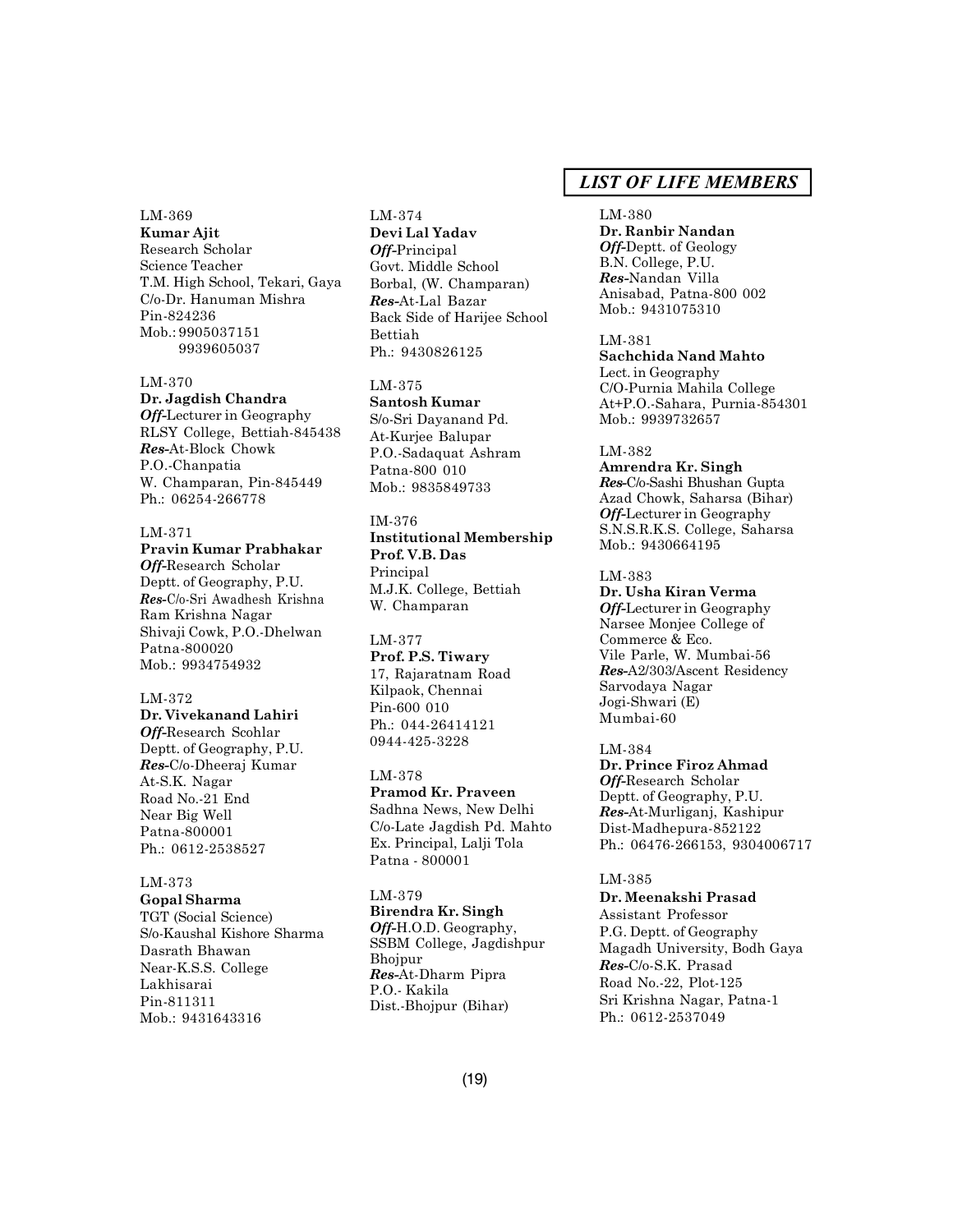LM-386 **Dr. Ram Swaroop Pd. Verma** Prof. of Geography D.A.V. Centeniary College Faridabad, Haryana-121001 Ph.- 0129-2415044 (O) 0129-6548413 (R)

#### LM-387

**Anjali Kumari** C/o-Sri Samir Kumar At-Prabhunath Nagar West of Housing Colony P.O.-Tari, Chapra Mob.-9852188638

#### LM-388

**Sujeet Prasad Pal** C/o-Ram Pratap Sah East of Professor Quarter At-Ranighat, P.O.-Mahendru Patna-800 006 Mob.-9835201546

#### LM-389

**Dr. Binod Kumar** *Off-*Teacher High School, Bari Pahari Bihar Sharif *Res-*Devki Vastralaya At-Khandpar, Near-Dalkuan P.O.+Dist-Sheikhpura Pin.-811105 Mob.-9801164760

LM-390 **Abinesh Kumar** Research Scholar V.B. University Hazaribagh (Jharkhand)

LM-391 **Dr. Manisha Sinha** Teacher Middle School, Sasbahna Dist.- Sheikhpura-811105 Mob.: 9431418753

# LM-392

**Samar Vijay Singh** C/o-Kamal Binding Works Ashok Raj Path Opp.-Patna College Patna-800 005

LM-393 **Padmaja Singh** Research Scholar C/o-Prof. Maya Singh, Zulu Park Hazaribagh, (Jharkhand)

LM-394 **Sashi Sekhar Singh** Research Scholar C/o-Minto Hostel Staff Quarter Patna College Campus Patna-800 005

LM-395 **Kumari Jyoti Kiran** Research Scholar N.E.S. Colony, Polo Square Q.No.-67/2, Shiv Mandir P.O.-Danapur Cantt. Dist.-Patna-801 503

LM-396 **Dr. Gautam Kumar** C/o-Smt. Subhawati Cottage Jai Prakash Nagar, West New By Pass, P.O.-G.P.O.

Patna-800001

LM-397 **Ashraf Ali** Research Scholar S/o-Shawkat Ali Vill.-Aranda, P.O.-Hasanpura

Dist.-Siwan-841 236

LM-398 **Dr. Ashok Kumar** Lecturer in Geography Jamtara Mahila Sandhya College P.O.-Dist.-Jamtara, Jharkhand

LM- 399 **Md. Israr** Research Scholar Vill.-Muradganj P.O.-Gursahaiganj Dist.-Kannauj, U.P.-209 722 Mob. : 9450104416

LM- 400 **Bhagwanji Choubey** Vill.-Tiwari Ka Chapra P.O.+Dist.-Ballia, U.P.-277 001

LM-401 **Sunil Kr. Chaturwedi** At.-Dadar, P.O.-Bidya Bhawan, Narayanpur Dist.-Ballia, U.P.-277 213

LM-402 **Brikesh Kr. Pathak** Research Scholar At.+P.O.-Nagwa, Dist.-Ballia U.P.-277 001

LM-403 **Satyendra Kr. Mishra** Vill.-Pokhra, P.O.-Babubell Dist.-Ballia, U.P.-277 402

LM-404 **Anjana Kumari** Research Scholar C/o-Sri Ramchandra Ishwar Behind T.D.M. Office Adarsh Nagar Samastipur-848 101

LM-405 **Ambuj Kumar** P.G.T. (Sociology) B.N. Collegiate + 2 School P.O.-Bankipore, Patna- 800 004

LM-406 **Dr. Sanjay Kumar** Assistant Professor Department of Geography Rajendra College, Chapra Mob. : 9931886904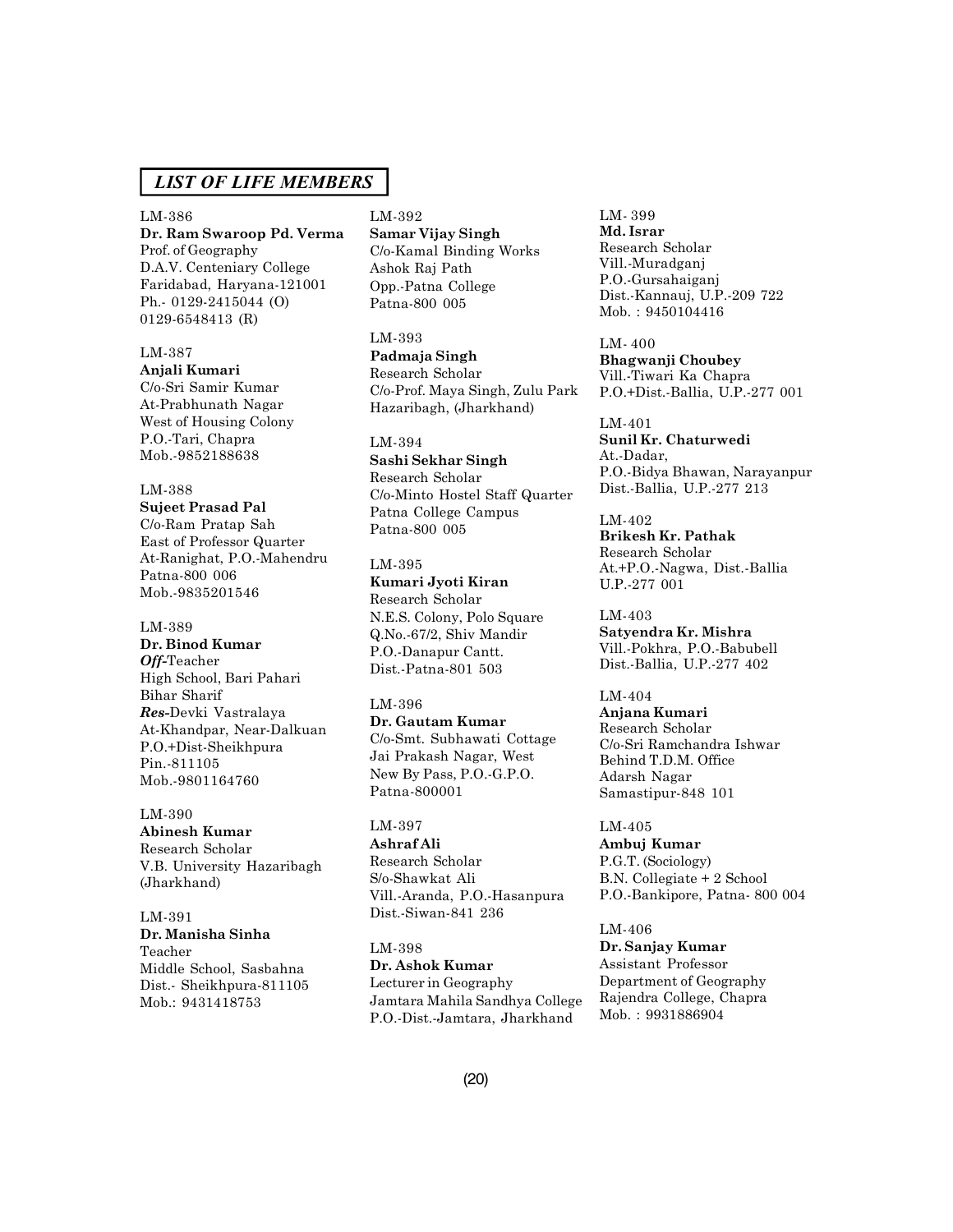LM-407 **Ali Akbar** At-New Market, Ward No.-6 P.O.-Barauli Dist.-Gopalganj-841 405

LM-408 **Dr. Madhbendra Kr. Jha,** Teacher At-E-14, P.C. Colony Kankarbagh Dist.-Patna-800 020 Mob.-09470437082

LM-409 **Niloptpal Kumar** Deptt. of Geography, M.U. S/O-Dr. Jagat Narayan Sinha At-Harnichak, Anisabad Patna-800 002

LM-410 **Lalo Yadav** Research Scholar Vill.-More Pokhanpur P.O.-More Dist-Patna-803 232

LM-411 **Dr. Shubh Kumar Sahu** H.O.D. of Geography J.M.D.P.L. Mahila College Dist.-Madhubani, Pin-847 211

LM-412 **Dr. Ayodhya Mahaseth** Deptt. of Geography J.M.D.P.L. Mahila College Madhubani, Pin-847 211

LM-413 **Prof. R.K. Devi** Deptt. of Economics G.J. College, Bihta Dist.-Patna *Res.*-202, Lekhraj Parisar Road No. 3, East Patel Nagar Patna-800 023

LM-414 **Amit Kumar** Research Scholar Flat No.-502, Keshav Place Khazpura Patna-800 014

LM-415 **Jitendra Kumar Singh** Research Scholar Vill.-Pasain P.O.-Khajura Dist.-Kaimur (Bhabhua)

LM-416 **Chandra Kr. Singh** Research Scholar Vill.-Janeshra P.O.-Pandura Rampur Dist.-Bhojpur Pin-802 164

LM-417 **Prof. Lallan Singh** Retd. Professor of Geography Deptt. of Geography Magadh University Bodh Gaya

LM-418 **Dr. Alakhdeo Prasad** Deptt. of Geography S.G.G.S. College Patna City Patna-800 008

LM-419 **Dr. Kali Das Jha** Lecturer, M.L.S.M. College Darbhanga-846 004 Dist.-Darbhanga

LM-421 **Binay Kr. Roy** Research Scholar S/o-Sri Kapleshwar Roy At+P.O.-Bhirha, Dist.-Samastipur-848 216

# *LIST OF LIFE MEMBERS*

LM-422 **Dr. Suman Sao** Deptt. of Geography & Applied Geography P.O.-North Bengal University Dist.-Darjeeling, Pin-734 013

LM-423 **Dr. Kamla Prasad** Retd. Professor of Geography V.B. University, Hazaribag *Res-* H.N. 255 Behind Upkar Hotel DVC Colony P.O+Dist.-Hazaribag Pin-825301 Mob.- 7070247599, 9431559644

LM-424 **Abhay Kr. Sinha** Lecturer in Geography V.B. University, Hazaribagh Jharkhand, Pin-825 301

LM-425 **Dr. Abhay Krishna Singh** Assistant Prof. of Geography Ranchi College, Ranchi Jharkhand, Pin-834 008 Ph.: 09431002931

LM-426 **Dr. Abhay Prakash** Associate Professor of Geology B.N. College, P.U. *Res-*Professor Quarter, Ranighat behind Patna Law College P.O.-Mahendru, Patna-800006 Mob. : 9431795243

LM-427 **Dr. Aaley Ali** Head, Dept. of Geography Karim City College P.O.-Sakchi Jamshedpur, Jharkhand Pin-831001 Mob. : 9334625361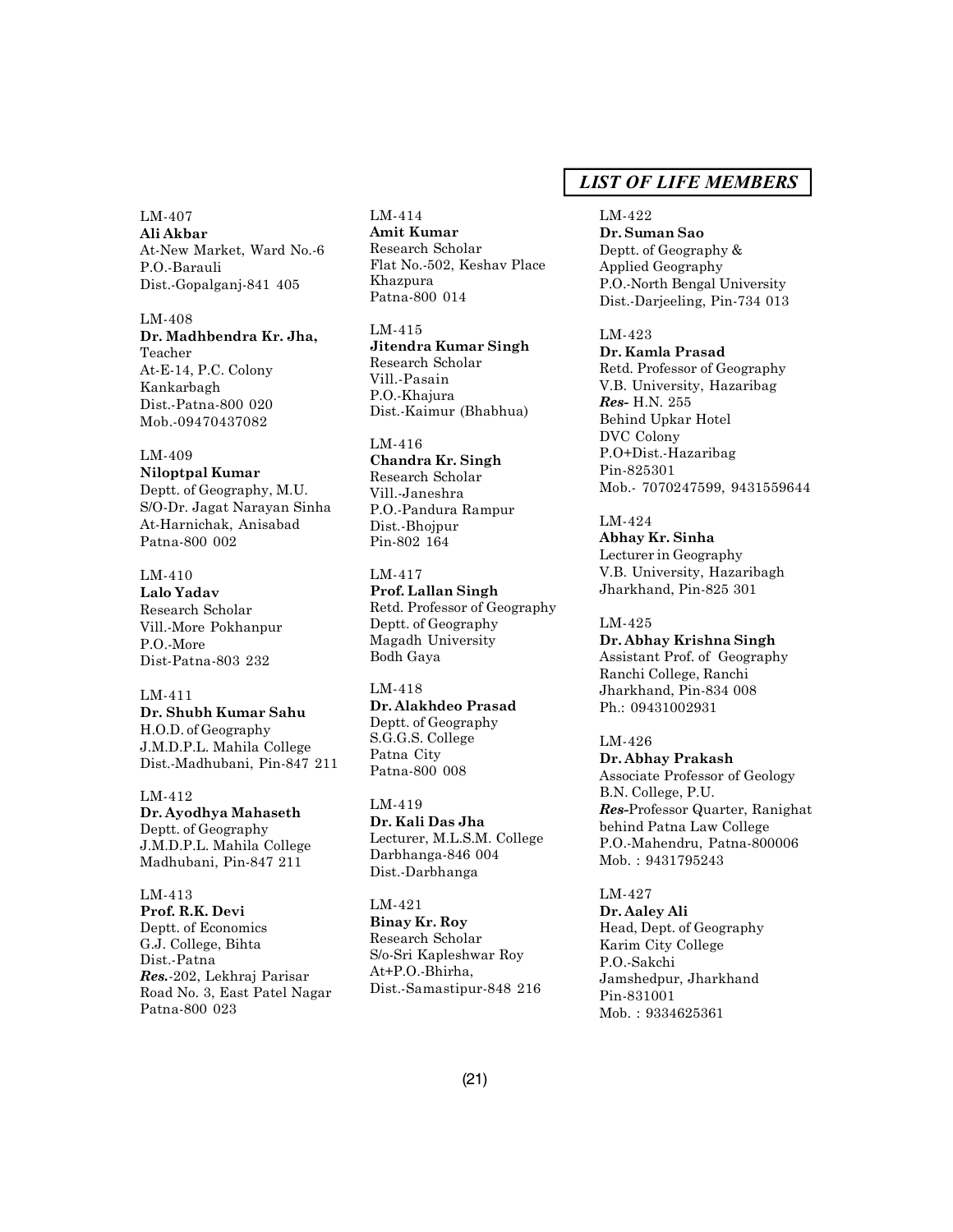# LM-428

**Sanjay Kumar** (+2) Teacher in Geography *Res-*C/o Bhola Singh New Colony , Gandhi Chowk Chapra, Pin-841 301 Mob. : 9934529401

#### LM-429

**Binoyi M. Jose** Astt. Teacher (Eco.) Sacred Heart School P.O.-Chianki, Medini Nagar Dist.-Palamau, (Jharkhand) Pin-822 133 Ph. : 06562-235203 Mob. : 9006080828

LM-430 **Dr. Rajesh Kr. Singh** Research Scholar S/o-Sri Anil Kr. Singh At+P.O.-Nirpur Via-B. Kothi, Dist.-Purnea Pin-854 203 Mob. : 9334480441

### LM-431

**Pankaj Kumar** S/o-Sri Bijendra Narayan Singh At+P.O.-Kajh, Dist.-Purnea Pin-854 202 Mob. : 9334203217

#### LM-432

**Vikash Kumar** S/O-Sri Yogendra Pd. Yadav At+P.O.-Sandalpur Dist.-Munger Pin-811 201 Mob. : 9939334979

#### LM-433

**Chitranjan Mishra** S/o-Sri Bidyakar Mishra At+P.O.-Sarai, Ward No.-5 Dist.-Saharsha Mob. : 9304042570

#### LM-434 **Dr. Supriya** Assistant Prof. (Guest Faculty) Deptt of Geography, P.U. *Res-*C/o Sanjay Singh Milan Hotel, NH-28 Gobarsahi Chowk P.O.-Bhagwanpur Sadar Dist.-Muzaffarpur, Pin-842 001 Mob. : 9006640841

LM-435 **Yashwant Kumar 'Soraj'** Research Scholar At-Koni, P.O.-Manohair patty, Dist-Supaul, PIN-847452 Mob. : 9430233638

# LM-436 **Dr. Kameshwar Pal** Teacher

Vill-Pali, P.O.-Kashichak Dist-Nawad, Pin-805130 Mob. : 9934615730

#### LM-437

**Prasenjit Sarkar** Head Master Chhoto Gobindapur S.J. Panja H/S, P.O.-Mandra, Dist-Bankura At-Kunj Vila, Ramkrishna Pally P.O.-Kotalpur, Distt.-Bankura PIN-7221411. (W. Bengal) Mob. : 9434313821

#### LM-438 **Shashi Bhushan Kashyap** Asstt. Teacher High School, Nabinagar At-Repura, P.O.-Akauni Dist.-Auranmgabad Pin-824113 Mob. : 9431287610

#### LM-439

# **Dr. Tripurari Shankar Sharma** Lecturer Vill.-Salempur, P.O.-Paraiya

Dist.-Gaya, Pin-824209 Mob. : 9939468148

#### LM-440

**Dr. Dharmendra Kumar Roy** At-Prakashpuri P.O.+Dist-Ara, Bhojpur- 802301 Mob. : 9431681437

#### LM-441

**Prof. Santosh Kumar 'Dangi'** Lecturer in Geography J.M. College, Bhurkunda Ramgarh, (Jharkhand) *Res.***-**At-P.O.-Harli P.S.-Barkagaon, Dist-Hazaribag Jharkhand-825311 Mob. : 9430125011, 7739569551

#### LM-442

**Dr. Parmanand Prasad Singh** Lecturer T.S. College, Hisua Dist.-Nawada, At-Patalpuri Banarsi Bhawan New Area, Nawada Mob. : 9931947955

#### LM-443

**Dr. Abhay Kumar** Lecturer & H.O.D. Deptt. of Geography Karnpura College Barkagaon *Res.*-Vill-Amritnagar P.O.-Korrah Dist-Hazaribagh (Jharkhand) Pin-825301 Mob. : 9934121337

#### LM-444

**Prof. Kunal Kishor** Lecturer, R.P.S. Degree College, Madanpur Chandpura, Bokaro At+P.O.-Post Office Road Jainamore, Dist-Bokaro (Jharkhand) Pin-829301 Mob. : 9931198091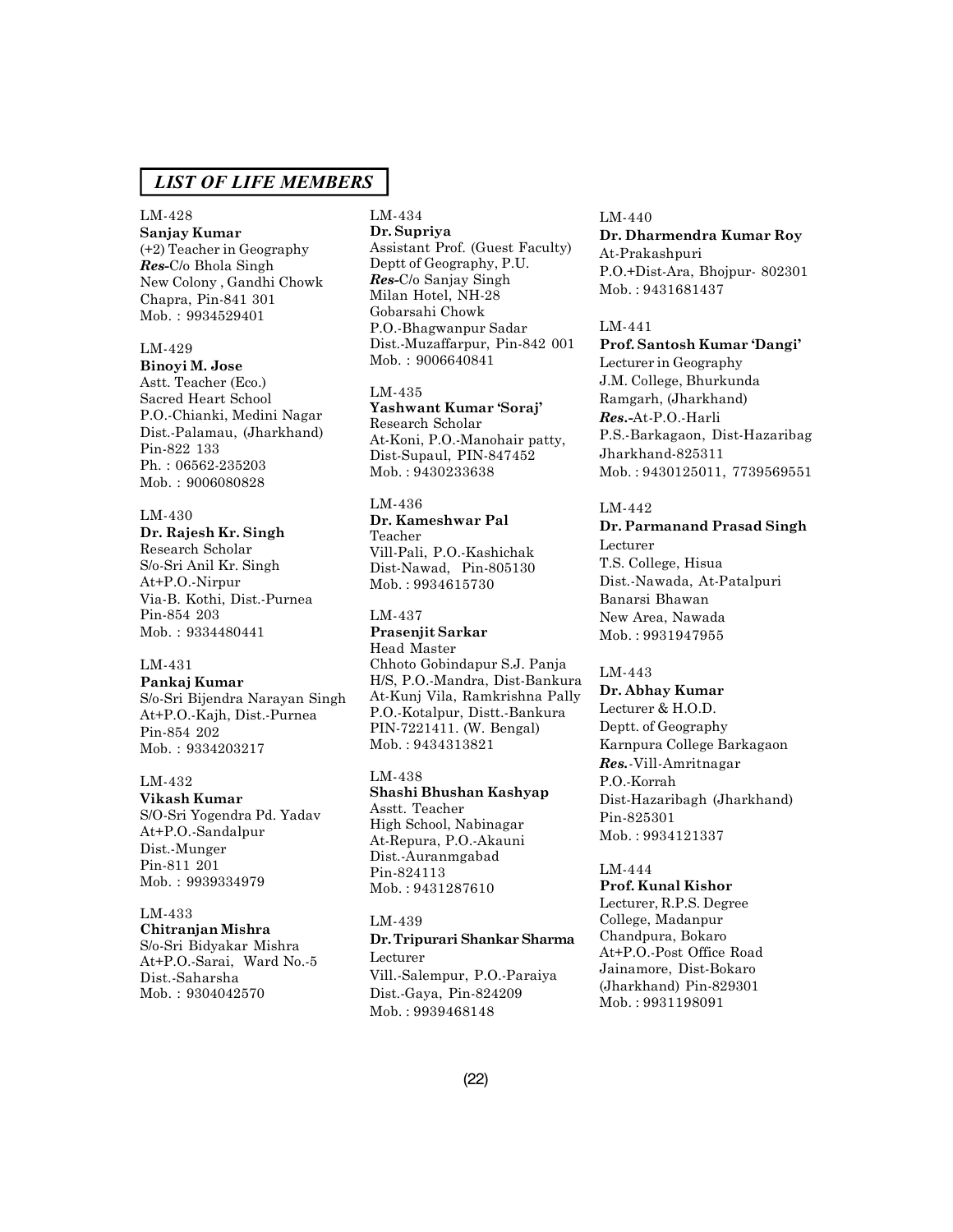LM-445 **Dr. Vijay Kumar** Asst. Teacher, J.M.H.S. Pipradih Dist.-Rohtas *Res.* : Vill+P.O.-Maranchi Tola Via-Paraiya, Dist.-Gaya (Bihar) Pin-824209 Mob. : 9973940279

#### LM-446

**Madhukar Jha** (Reasearch Scholar) 0-17, Ashiana Nagar Phase-I, Patna-800 025 Mob. : 9430293907

### LM-447

**Papiya Sikdar** (Research Scholar) 0-17, Ashiana Nagar Phase-I, Patna-800 025 Mob. : 9430293907

#### LM-448

**Surendra Chaudhary** Asst. Teacher H/S Basdiha Kala Aurangabad-824121 *Res.* : Vill-Tetrahi P.O.-Haspura Dist-Aurangabad, Pin-824120 Mob. : 9939093096

# LM-449 **Dr. Neeraj Kumar** C/O Sri Bindeshwar Bhagat At.+P.O.-Rampur Near Durga Lodge, Dist-Gaya Mob. : 9470069880

# LM-450 **Dr. Rajendra Yadav** Lecturer in Geography Parwati Science College Madhepura Pin-852113

# LM-451 **Sanjay Kumar** Demonstrator Deptt. of Geography Marwari College, Darbhanga Pin-846004 Mob. : 9430083411

LM-452 **Shyam Nandan Prasad** Research Scholar Vill.-Khetila, P.O.-Tetar Via-Atri Dist.-Gaya, Pin-823311 Mob. : 09835891398 & 09931024685

# LM-453

**Dr. Suresh Prasad** At-Teacher's Colony Lokhinbagh, P.O.-Buniyadganj Near Sudha Talkies, Dist.-Gaya Ph. : 0631-2451290 Mob. : 9431278514

# LM-454

**Niranjan Kumar** Research Scholar *Res.*-Vill-Baiju Bigha P.O.-Bodh Gaya, Dist-Gaya Pin-824231 Mob. : 9430201326

### LM-455 **Dr. Kanchan Mala** Asst. Teacher M.K.B.J. School, Korawan Maliksarai, P.O.-Islampur Dist-Nalanda, Pin-801303 Mob. : 9835867538

LM-456 **Jaya Kumari** D/o Dr. Ganesh Sharma Jayanti Nagar Near Tilaiya Station Hisua, Dist-Nawada Pin-805103 Mob. : 09905231950

# *LIST OF LIFE MEMBERS*

#### LM-457 **Dr. Dropti Kumari** Asst. Teacher High School Mai Hilsa At-R.C. Sewa Sandan Rajgir Road, P.O.-Islampur Dist-Nalanda, Pin-801303 Ph-06111-697235

LM-458 **Raju Ranjan Kumar Singh** Teacher, H/S Fatehpur Sanda, Arwal *Res.*-At+P.O.-Mira Bigha Via-Chakand Dist.-Gaya, Pin-804404 Mob. : 9955523190 & 9934290464

LM-459 **Md. Jasimuddin** Reasearch Scholar Youth Unity Library Road No.-1, New Karimganj P.O.-Karinganj Dist-Gaya, Pin-823001 Mob. : 9973153558

LM-460 **Dr. Bibha Singh** Reader in Geography Gaya College, Gaya At-Gayawal Bigha Durga Sthan, Tin Muhani Dist-Gaya-823001 Ph. : 0631-2435624 Mob. : 9835697859

LM-461 **Dr. Munna Kumar** Teacher, Kishan High School Madardih, Wazirganj *Res.*-Vill-Karai P.O.-Manjhiyama, P.S.-Konch Dist-Gaya, PIN-824207 Mob. : 9939008990

#### LM-462 **Mithilesh Kumar** Research Scholar Sita Mahal Sanjata Bye Pass Road At-Rajapur, P.O.-BodhGaya Dist-Gaya, Mob. : 9934019145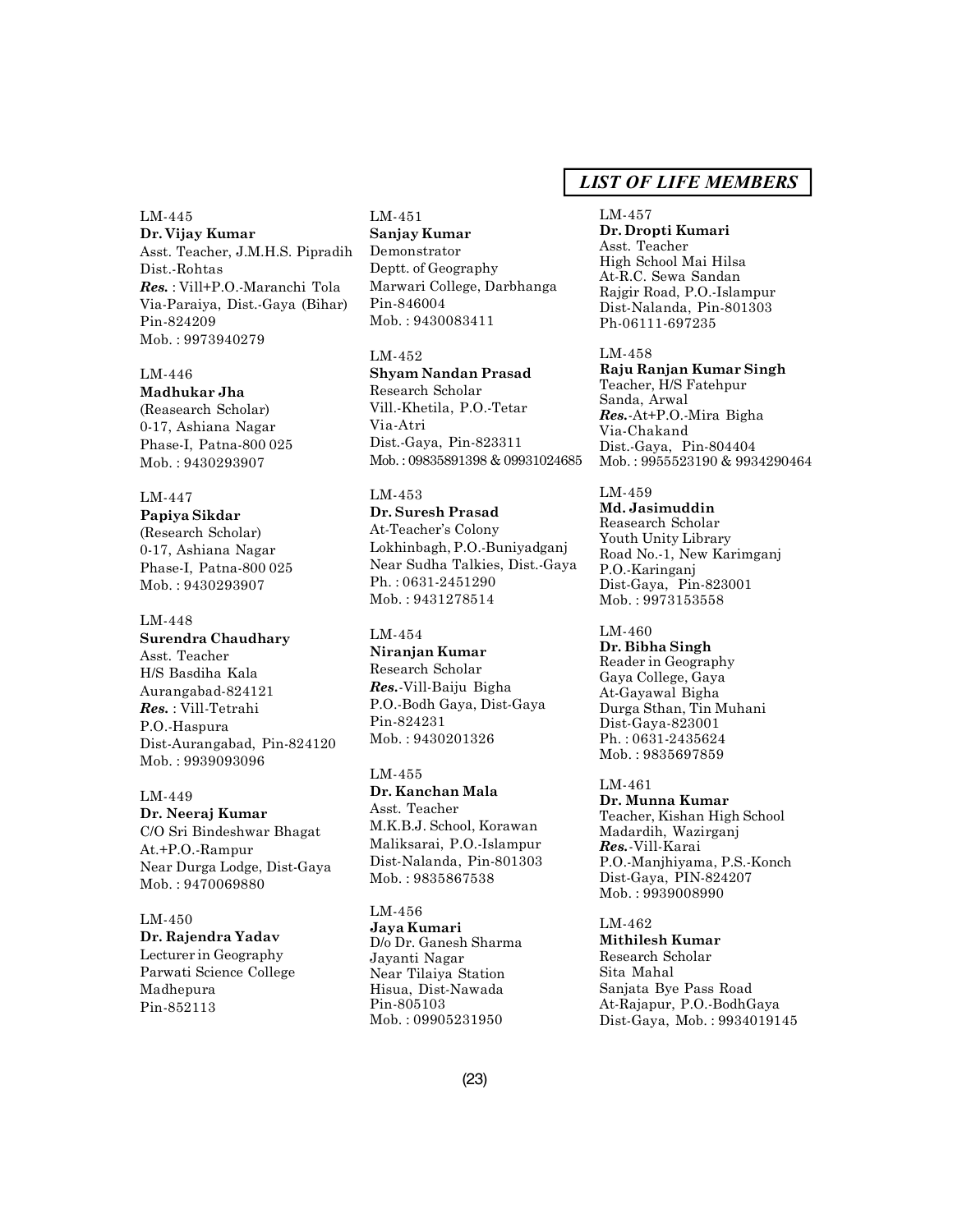# LM-463

**Jitendra Kumar** Research Scholar S/o Sri Rajendra Paswan Vill-Modan Gachhi P.O.+P.S.-Mokama, Dist-Patna Pin-803302 Mob. : 9334163957, 9934969196

# LM-464

**Purushotam Kumar** Reasearch Scholar S/o Sri Tarkeshar Ravidas Qr. No.-15, Road No.-03 Gardanibagh P.O.-G.P.O., Patna-1 Ph.-0612-2241354 Mob. : 09931576659

#### LM-465

**Sunil Kumar** Research Scholar At-Rohua Raja Ram P.O.-Mushahari Farm Dist-Muzaffarpur, Pin-842002 Mob. : 9470461455, 9471884981

# LM-466 **Dr. Namrata Anand**

Teacher D/o-Mr. Anil Kumar Verma Retd. District & Session Judge At-Vishnupuri, Chitkohra P.O.-Anisabad, Patna-800 002 Mob. : 9204134344

LM-467 **Md. Rahimullah** Reasearch Scholar "Naseman" At-Shahganj, P.O.-Mahendru Patna-800 006 Mob. : 9431624330

### LM-468

**Neharika** Reasearch Scholar, (P.U.) Psy. D/o-Sri Mahesh Pd. Singh House No. 45, Road No.-10 Indrapuri, Patna-24

# LM-469

**Neyaz Ahmad** Reasearch Scholar, N.O.U. At-12, Ansari Hostel Ranighat P.O.-Mahendru, Patna-800006 Mob.-9835870790, 8294580112

### LM-470

**Nawal Kishore Pd. Sinha** Deptt. of Geography R.P.S. College, Madanpur At+P.O.-Chandrapura Dist-Bokaro, Jharkhand-825303 Mob. : 9234925748, 9204291052

# LM-471

**Ravi Kumar** C/o Dwarka Prasad Singh B.M. Das Road, Naya Tola Gali, P.O. Bankipure, Patna-800 004 Mob. : 9534404684 Ph. : 0612-2302260

# LM-472

**Kamlesh Kumar** Reasearch Scholar C/o-Dr. R.S. Arya Prof's. Quarter, Kirshna Ghat P.O.-Patna University Patna-800 005 Mob. : 934022203

### LM-473

**Pankaj Kumar** (Soc. Sc.) TGT S/o Sri Rajdeo Singh Vill. + P.O. - Araikeshopur Via-Nardiganj, Dist-Gaya Pin-805109 Mob-09436632994

# LM-474

**Dr. Nagesh Kumar** Assistant Professor Deptt. of Geography B.N. College, Patna S/o Sri Mundrika Rajak Vill+P.O.-Sarta, Dist-Jehanabad-804429 Mob.-9334001888

# LM-475 **Dr. Rajeshwar Yadav**

Head,Dept.of Geography S.A.D. College, Pathraha Dist-Madhepura -852113 Mob. : 9471405913

# LM-476

**Dr. Manoj Kumar Gupta** Reseach Scholar, P.U. S/o-Vijay Kr. Gupta C/o-Manoj Vastralaya Bhairopur Mahavir Chowk Doriganj, Chapra Dist-Saran, Pin-841211 Ph.-06152–273295 Mob.-09334950906

#### LM-477

**Prof. Nagendra Nath Jha** Retd. Professor of Geography H.No.-106, Ward No.-19 Head Post office Road Madhubani-847211 Ph.-06276–222144 Mob.-9279898144

### LM-478

**Shahigrain Thakur** Teacher At-Samastipur P.O.-Lakhanpur, Via-Teghra Dist-Begusarai, Pin-851133 Mob.-9472805766, 8051525794

### LM-479

**Bhagwati Charan Jha** Reseach schoar, LNMU C/o-Prof. C. P. Jha Jaldhari chowk Road Madhubani-847211 Mob.-9608052354

#### LM-480

**Dr. Vijay Kumar** Lecturer in Geography Swami Vivekanand Colony Kilaghar Sarai, Bhagalpur P.O.-Naya Bazar City Branch Phagalpur-812007 Mob.-9430430564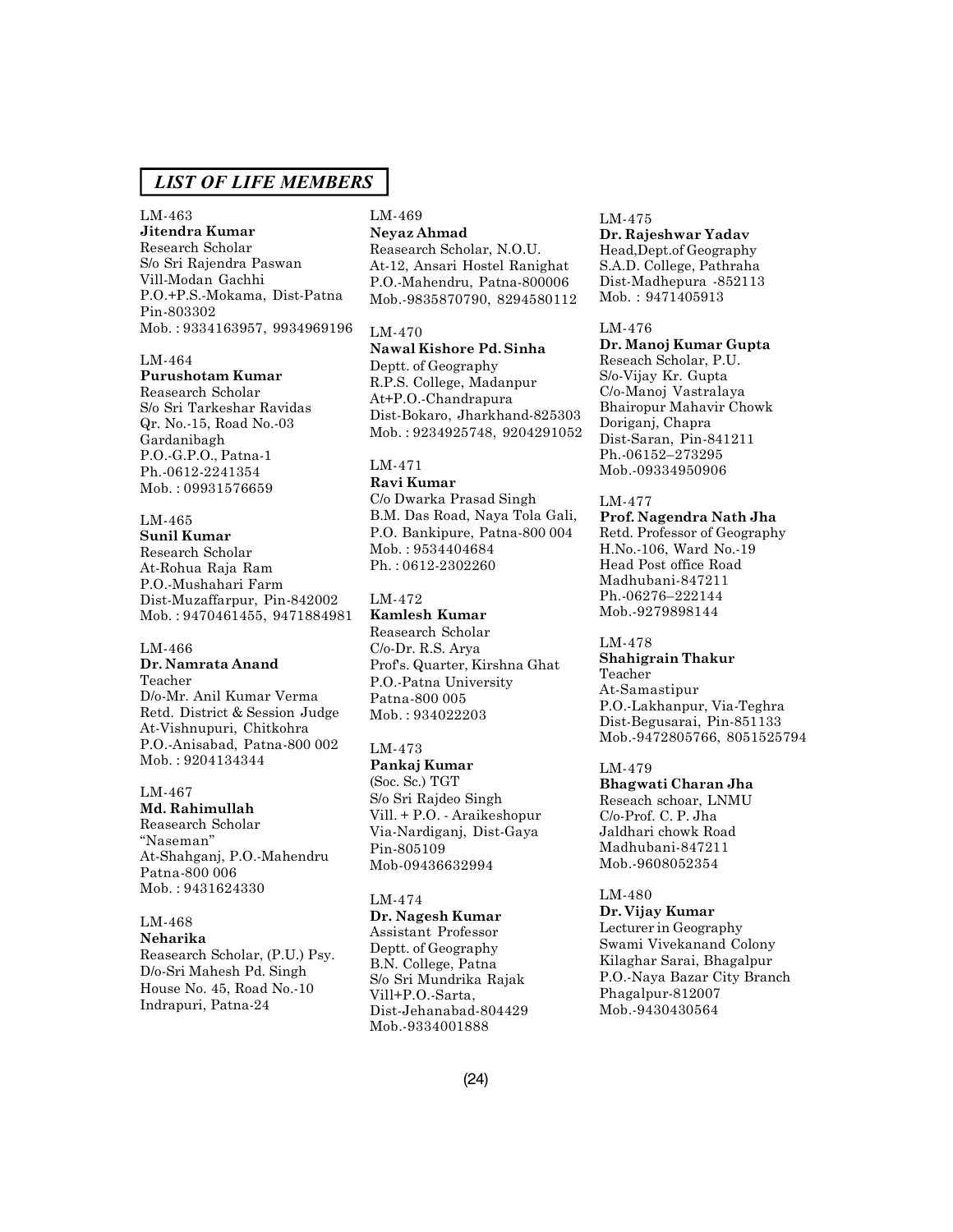LM-481 **Dr. Shashi Bhooshan Kumar** Lecturer in Education Dept. of Education K. S. D. Sanskrit University Darbhanga-846008

:LM-482 **Dr. Kamlesh Prasad** University Professor Dept. of Geography B.R.A. Bihar University Muzaffarpur-842001 Ph.-0612-2242154 Mob.-9835851847

LM-483 **Dr. Ashok Kr. Sharma** Lecturer Narayanpur Kothi, Adampur Bhagalpur-812001 Mob.-9709836436

LM-484 **Om Prakash Singh 'Vimal'** C/o-S. N. Singh Shankarpur (Satpura), P.O.-Ramna, Neem Chowk Muzaffarpur-842002 Ph.-0621-2270765 Mob.-9905258158

L M-485 **Dr. Rama Nand Singh** Retd. Prof, of Geography B.R.A. Bihar Univ., Muzaffarpur N.H. 28, Near Dinkar Dwar West of Sheo Mandir Khabra, Muzaffarpuir Ph.-0621-2272702 Mob.-9931976281

LM-486 **Vandana Shankar** C/o-Sri Vijyanandan Pd. Singh Malti Sadan At-Shri Krishna Nagar P.O.-Kabra, Muzaffarpur Pin -843146 Mob.-9934285190

LM-487 **Archana Shankar** C/o-Sri mahabir Pd. Singh Near-Maligheh Middle School Malighat, Muzaffarpur Pin-842001 Mob.-09557611896

LM-488 **Jyoti Kumar** C/o- Bishwajeet Kr. Sharma L-119, Housing Colony Laheria Sarai, Darbhanga-846001 Mob.-9973377302, 9905913007

LM-489 **Ganesh Pd. Yadav** (R.S.) LNMU S/O Sri Krit Narayan Yadav At+P.O.-Kabaria Via-Laxmi Sagar, Darbhanga-846009 Mob.-9973140491

LM-490 **Sumita Jha** Lecture G.K. P.D. College, Samastipur C/o-Anil Kumar Thakur Opposite Polytechnic Hostel Bela Garden, P.O.-Lalbagh Darbhanga-846004 Mob.-9852188881

LM-491 **Anamika Kumari** C/o-Rajeshwar Singh Singh Cement Store At-Mauna Chowk Chapra Dist-Saran-841301

LM-492 **Vishunu Pratap Singh** Vill+P.O.-Naini Dist-Saran (Chapra) Pin-841316 Mob.-9470791602

# *LIST OF LIFE MEMBERS*

LM-493 **Rajeev Ranjan Singh** Vill+P.O.-Naini. Dist-Saran, Chapra Pin-841316

LM-494 **Dr. Ashok** Lecturer in Chemistry S.N.S.R.K.S. College Saharsa Mob.-9431627285

LM-495 **Rakhi Kumari** Research Scholor, BNMU C/o-Sri Ram Naresh Pd. Singh At-Amgola Parao Pokhar Lane-1/A Muzaffarpur Pin-842002 Mob.-9973356337 Ph.-0621-22405591

LM-496 **Neelambri Gupta** Research scholar Deptt. of Geography B.R.A. Bihar University Muzaffarpur, Pin-842002 Mob.-9430013569

LM-497 **Dr. Suresh Kumar** Lecture Deptt. of Commerce

SNSRKS College, Saharsa Pin-852201 Mob.-9430018173

LM-498 **Dr. Parikshit Kr. Singh** Lecturer, Deptt. of Law SNSRKS College Saharsa Pin-852201 Mob.-9430018173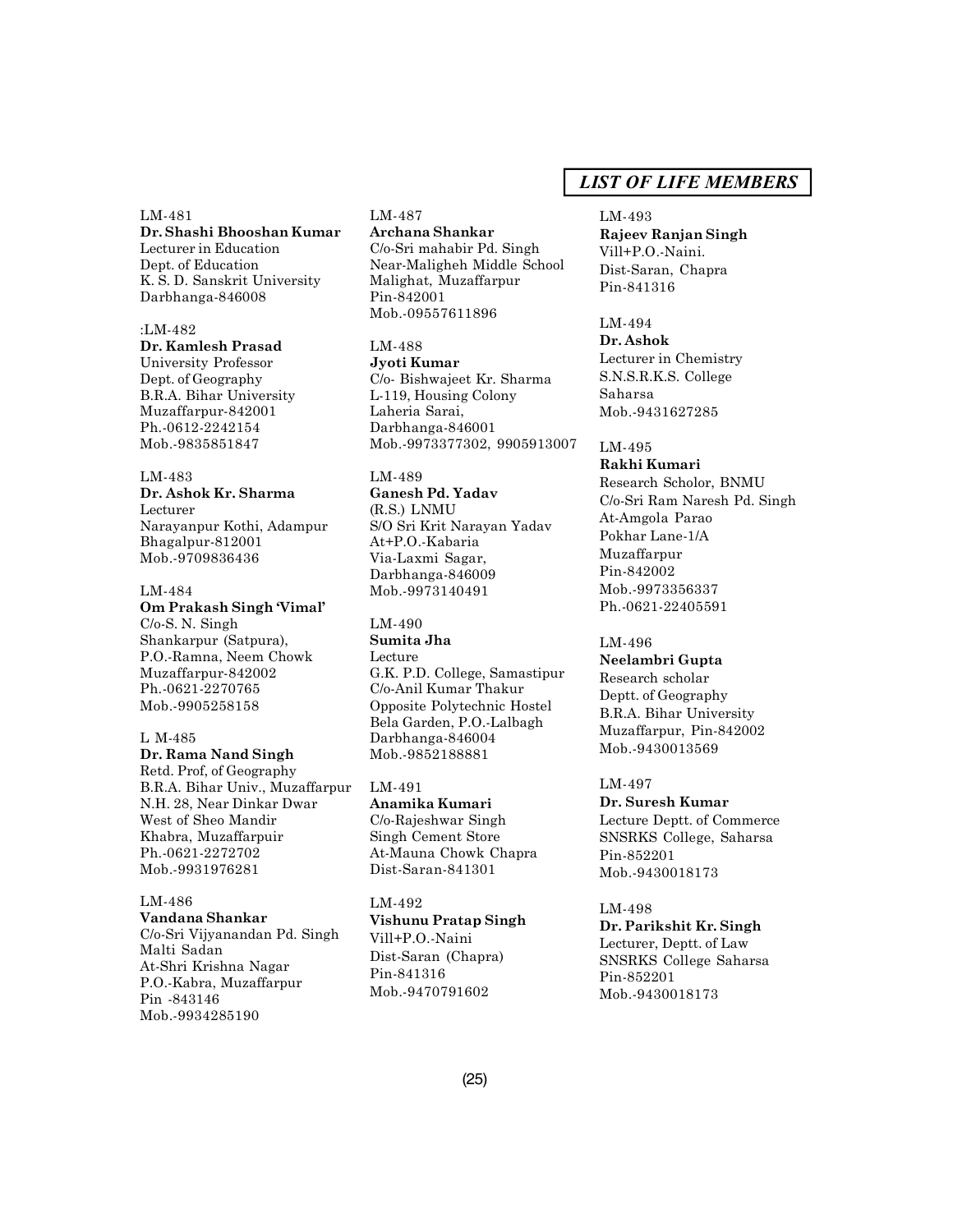# LM-499 **Sanjita Kumari** Teacher C/o-Dr. Punyadeo Sah Reader in Geography R.M.L.S. College, Muzaffarpur Mob.-9430458411

# LM-500

**Dr. Ridhi Nath Jha** Lecturer in Geography MLSM College, Darbhanga Road No.-1, 52 Bigha Laxi Sagar, Darbhanga Pin-846009 Ph-06272-258121

# LM-501 **Shyamal Kishore Jaiswal** Lecturer in Geography V.V.K. College, Karama Alam Nagar, Dist-Madhepura Mob.-9204741595

### LM-502 **Subhash Kr. Mishra** At+P.O.-Barharwa Siven Via-Dhaka Dist-East Champeran Motihari-845418

Mob.-9334929486, 9905477661

LM-503 **Ranjeet Kumar** Research Scholar, LNMU Vill.-Barohiya, P.O.-Choubey Dist-West Champaran Pin-845449 Mob.-939004032

LM-504 **Dr. Sunil Kumar Ojha** Lecturer in Geography R.M.K.M. P.G., Ballie Vill.-Chaubeybel, Babubel Dist-Ballia, U.P., Pin-277402 Mob.-09793803415

### LM-505 **Vinod Kr, Mahto**

Research Scholar, BRABU Vill+P.O.-Dih Buchauli Via-Jandaha, Dist-Vaishali Pin-844505 Mob.-9470448649

LM-506

**Manoj Kumar Verms** Research Scholar Chumman Nivas Dal Mil, Ratwara, P.O.-Ramna Dist-Muzaffarpur 02 Mob.-099316967372

LM-507 **Dr. Ajay Kumar** Vill.-P.O.-Amarakh, Via-Silout Dist-Muzaffarpur Pin-843119 Mob.-8051541309

LM-508 **Dr. Abha Singh** 19, Vishwakarma Apartment Vasundhra Enclave New Delhi

LM-509

**Madhu Sinha** Research Scholar Vill.-Prahaladpur, Via-Silaot Dist-Muzaffarpur Pin-843119 Mob.-9973658990

LM-510 **Vinit Kumar** Research Scholar Vill.-Prahaladpur Via-Silaot Dist-Muzaffarpur, Pin-843119 Mob.-9973658990

LM-511 **Prof. Kedar Jha** Retd. Reader in Geography At-Sangeeta Shaswatam Khajpura, B-101, Maurya Path Baily Road PATNA

LM-512 **Umesh Raut** Lecturer in Geography Maha Bodhi College, Nalanda Vill.+P.O.-Suhawanpur (Surhi) Dist-Nalanda, Pin-803111 Ph.-9431662638

LM-513 **Dr. Sanjay Kr. Singh** Assistant Professor of Geography Tilak Mahavidyalaya Auraiya, U.P. *Res*.-C/O-Sri R.S. Pal Pal Coloney, House No. 145 At+P.O.-Auraiya, U.P. Pin-206122 Mob.-9219824064 / 9760860705

LM-514 **Kumari Shalini** Research Scholar D/o Sri R.B. Singh House No.-95, Ram Nagar Behind Primary School Etawah-U.P.-206001 Mob-09760646499

LM-515 **Kumari Sohini** D/o- Sri R.B. Singh House No.-95, Ram Nagar Behing Primary School Etawah-U.P.-2060001 Mob-09917817742

LM-516 **Krishna Kr, Gupta** Research Scholar S/o Sri Prem Chandra Gupta Prem Kamal Market Baldev Chowk Sharafa Bazar Orai, Dist-Jalaun, Pin-285001 Mob.-09795170658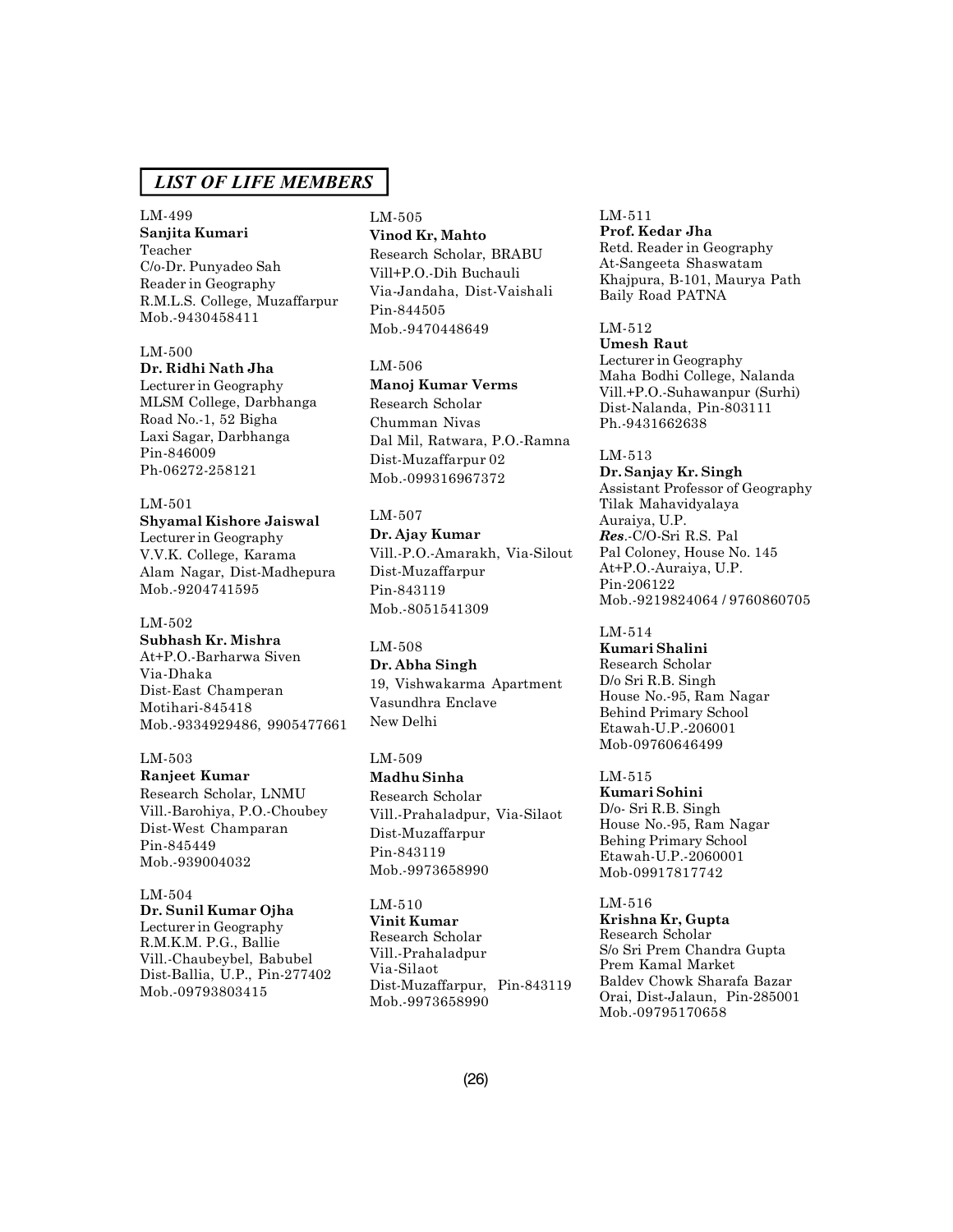LM-517 **Dr. Pradeep Kr. Niranjasn** Lecturer S/O- Late Man Mohan Das Niranjan H. No.-545, Rajendra Nagar, Orai Near-Sarvodaya Inter College Dist-Jalaun, U.P., Pin-285001 Ph.-05162-255990 Mob.-09415591907

LM-518 **Devendra Kr. Himanshu** Asst.-Professor Sadanand Degree College, Chheolaha, Fatehpur, U.P. PIN-212650 Mob.-09450729734

LM-519 **Chandra Bhushan Singh** Lecturer G.B. College, Ramgarh (Kaimur) Q.No.-158, Road No.-1 G A.P. Colony, Gaya, Bihar Mob.-9431085465

LM-520 **Dr. Birendra Kr. Singh** Lecturer P.L.S. College, Jattichak Masaurhi, Patha At-Rahmatganj P.O.-Masaurhi Dist-Patna-804452 Mob.-9931241101, 9472090167

LM-521 **Kamakhya Naraan Singh** Lecturer SNSKRS College, Saharsa At+P.O.-Khaira Via-Anandpur, Dist-Darbhanga

LM-522 **Sandeep Kr. Singh** Lecturer J.M.D.P.L. Mahila College Madhubani Mob.-9430803162

LM-523 **Sandip Sagar** C/o-Prof. Vidya Sagar Head, Dept. of Psychology. Magadh Mahavidyaldaya Chandi (Nalanda) Mob.-09268440597

LM-524 **Deo Nath Prasad** C/o-Sri Ram Padarath Singh Ram Babu Colony, Gur Ki Mandi P.O.-Gulzarbagh Patna City-800 007 Mob.-9308555572

LM-525

**Anil Kumar** S/o Sri Chandrika Prasad Vill.-Shahpur, P.O.-Sirdala Dist-Nawada, Bihar-805127 Mob.-09334195662

LM-526 **Nitesh Kumar** Research Scholar C/o-R.P. Sinha, Kushwaha Colony Buxariya Tola, P.O.-Mahendru Patna-800 006 Mob.-9234294141, 9308744326

LM-527 **Vivek Kumar** Research Scholar H.No.-97, Indira Nagar Rajapur Pul, P.O.-G.P.O. Patna-1, Mob.-9507739136

#### LM-528

**Bandana** Teacher C/o.-Madhusudan Tiwary 206, Rakhi Complex Ashiana Road, Patna-800 014 Mob.: 9430964257

# *LIST OF LIFE MEMBERS*

# LM-529

**Hira Lal Gupta** Reader, LNMU At-Baba-Vishwa Nath Cottage Kankerbagh, Darbhanga Pin-846004 Mob.-9031318586

#### LM-530

# **Rashmi Ranjana**

Assistant Professor of Geography College of Commerce Arts & Sc. Patliputra University, Patna C/o-Sri T.P. Singh Behind Aprajita Apartment Nalanda Colony, Khajpura Bailey Road, Patna-800 014 Mob.-9472141701 Email:-rr11\_y@yahoo.co.in

LM-531

**Dr. D.K. Singh**

Retired Professor At-Anand Gram Lane-4 Morabadi Ranchi-834008 Jharkhand. Mob.-9771100050

LM-532

**Dr. Deo Kant Choudhary**

Lecturer Dept. of Geography R.M. College, Saharsa At-Kailashpuri Near Polytecnic College, Saharsa

LM-533

**Md. Ehtesham Siddique** Teacher, (+2) Town High School Hajipur (Vaishali) At-New Azimabad Colony (West) Near Nala Harihans House P.O.-Mahendru, Patna-800 006 Mob-9835665778 & 9939194751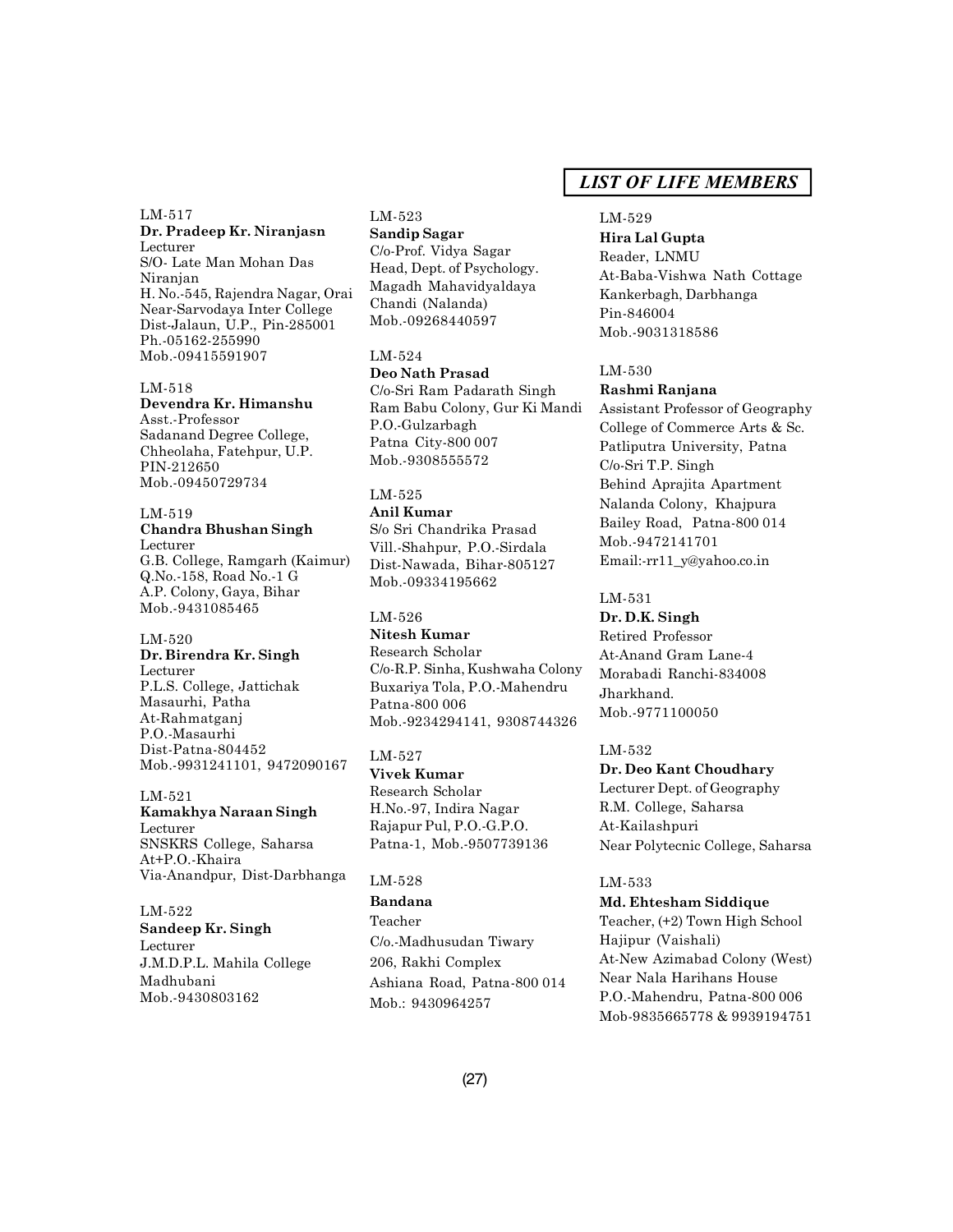#### LM-534

**Kumar Virendra** Research Scholar

P.G. Dept. of Geography V.B.U., Hazaribagh At-Sector-2/D, Q.No.-3/230 Street-6, B.S. City, Bokaro Jharkhand, Pin -827001 Mob.9470171651

#### LM-535

**Dr. Prakash Kr. Gupta** Assistant Professor SBSY College Dobhi, Gaya C/o- Rajesh Kr. Gupta At- Dhami Tola Dist - Gaya, Pin - 823001 Mob.: 9263437004

### LM-536

### **Ashok Ranjan**

Research Scholar, P.U. *Res.* Barwa Persauni P.O.- Pindari, Via- Mainahtand Dist. - West Champaran Pin - 845306 Mob.: 09472954339

#### LM-537

#### **Syed Ghulam Mohiuddin**

Lecturer, Dept. of Geography Soghra College, Biharsharif Dist.- Nalanda, Pin - 803101 Mob.: 8002023381

# LM-538

#### **Anil Kumar**

Research Scholar JRF, P.G. Deptt. of Geography Maharaja College, Ara Dist.-Jehanabad, Pin-804 429 Mob.:-09911665875 Email:-anil\_jehanabad@yahoo.com

LM-539 **Ranvir Kr. Yadav** Lecturer At-Professor's Colony P.O.-Naugachia Dist-Bhagalpur, Pin-853204 Mob. : 9430299708

LM-540 **Ganga Sagar Dinbandhu** C/o-Dr. Ram Sundar Mukhia Tiyar Para, Vivekanand Colony Durgasthan Dist.-Katihar, Pin.-854105 Mob. : 9473133031

LM-541 **Dr. Ajit Kumar** Teacher (H.S.) C/o-Sri Kailash Pd. Yadav At-Shri Rampur P.O.-Akbar Nagar Bhagalpur, Pin.-813223

LM-542 **Dr. Hira Lal Singh** Reader & H.O.D. P.G. Dept. of Geography College of Commerce Arts & Sc. P.O.-Kankerbag, Patna-800020 Mob. : 9334540077

#### LM-543

**Anand Chandra Bharti** Research Scholar S/o-Sri Madan Pd. Singh Bihar Bhoodan Committee Gardanibagh Road No.-21, Q.No.-06 P.O.-Anisabad, Patna-800002 Mob. : 9709894183 9939093702

LM-544 **Manoj Kr. Choudhary** Research Scholar High School Khutha P.O. - Barhiya, Dist. - Lakhisarai Mob. : 9931880422 8804953838

#### LM-545 **Dr. Ravindra Pd. Sharma** Associate Professor W.R. Govt. College, Deomali Dist.-Tirap, Arunachal Pradesh Pin.-786629 Mob. : 09436046381

LM-546

**Abhay Kumar** Research Scholar S/o-Mohan Mandal At-Purani Ganj Near-Yadav Tola Dist.-Munger, Pin.-811201 Mob. : 9162383813

LM-547 **Dr. Alimuzzaman** Teacher At.-'Ayesha Kuthir Jibananda Pally Bharshala Para Rampurhath, Birbhum West-Bengal, Pin.-731224 Mob. : 09474411330

LM-548 **Sanjiv Kumar** Research Scholar S/o-Jawahar Lal Singh At.+ P.O.-Nawada

Via-Chautham Dist.-Khagaria, Pin.-851201 Mob. : 9430621069

LM-549 **Praveen Kr. Bhaskar** S/o-Sri Krishna Nandan Sahu C/o-Bhaskar Pratiyogita Niketan At.+P.O.-Jadhua (Hajipur) Dist.-Vaishali - 844101 Mob. : 09031415114

#### LM-550

**Sumit Kr. Singh** S/o-Sri Shaligram Singh At.-Bholsar, P.O.-Ekchari Dist.-Bhagalpur, Pin.-813204 Mob. : 9576350227, 7808657780, 9576059853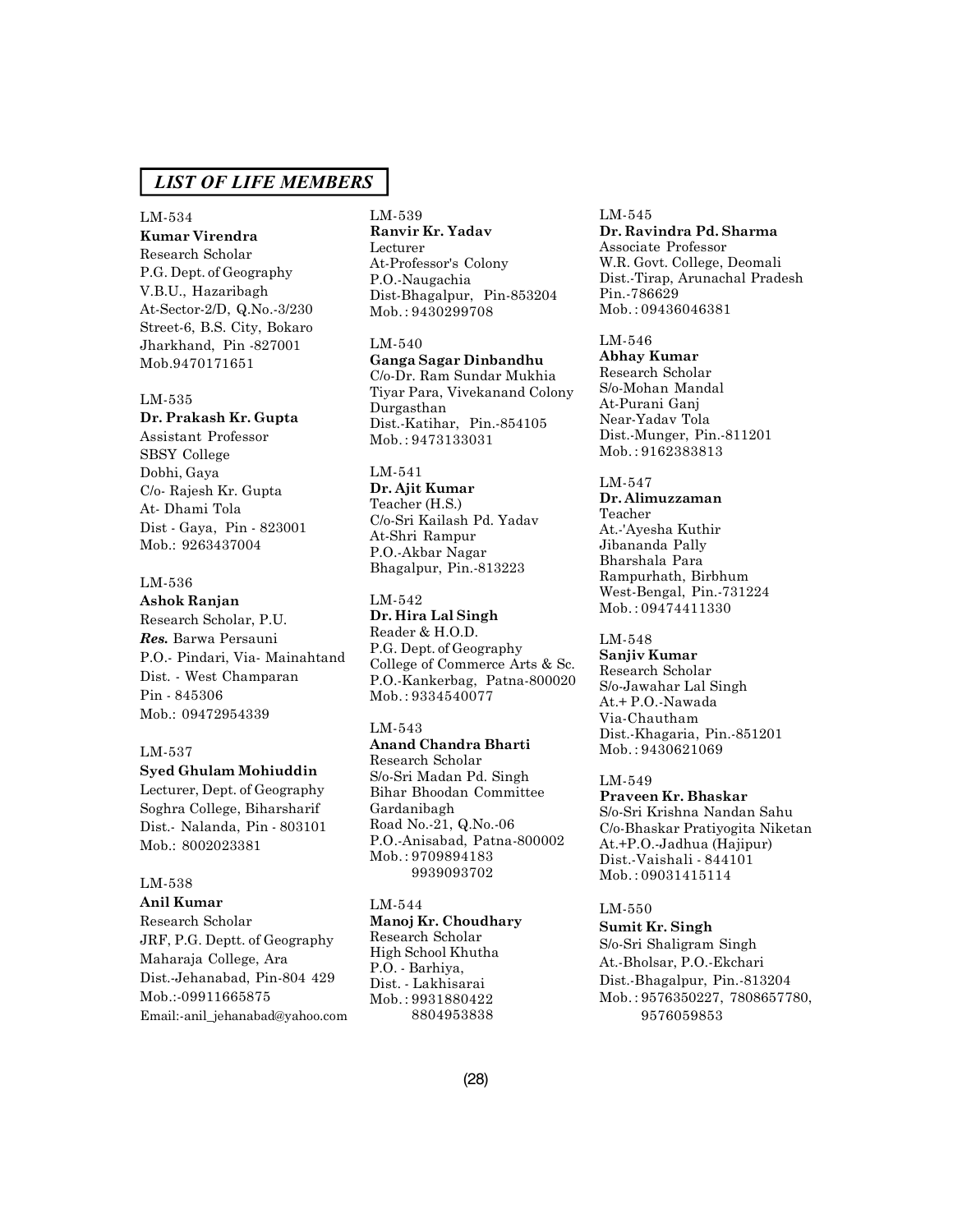### LM-551

**Mani Ram Pal** Research Scholar Vill.+P.O.-Sirsiya Bazar Via-Parihar Dist.-Sitamarhi Pin.-843324 Mob. : 9575660602 9572660602

# LM-552 **Dr. Arvind Kr. Tiwari** +2 Teacher At.-Shanti Bagh Pandey Tola Narkatiyaganj West Champaran, Pin.-845455 Mob. : 9473091950, 9473091951 9006385342

#### LM-553

**Dr. Madhusudan Rai** Vill.-Sondahi P.O.-Kumma Dist.-Sitamarhi Pin.-843301 Mob. : 9570245545

# LM-554

**Dr. Brajesh Kumar** Research Scholar C/o-Late Anup Lal Jha At.-P.O.-Akbar Nagar Dist.-Bhagalpur Pin.-813223 Mob. : 7631790665 9430612031

# LM-555

**Rahul Kumar**

S/o-Sri Ashwani Kumar At.-Lalji Tola P.O.-G.P.O. Dist.-Patna -800001 Nob. : 09234422437

# LM-556 **Shio Kumar Singh** Research Scholar C/o.-Babu Ram Singh Vill.+P.O.-Ramgarha Dist.-Siwan -841244 Mob. : 9955413615

#### LM-557

**Kumari Arpana** Research Scholar C/o-Sri G.K. Tripathi Ford Company Chowk Annpurna Market, N.H.31 Dist.-Purnia-854301 Mob.: 09471673080, 06454-2442425

#### LM-558

**Rajendra Thakur** Reader Tribhuvan University Thakur Ram Multiple Campus Birganj, Nepal Mob. : 009779845024667

#### LM-559

**Keshav Kr. Yadav** Lecturer Tribhuvan University Thakur Ram Multiple Campus Birganj, Nepal Mob. : 009779845159677

#### LM-560

**Rashmi Kumari** Research Scholar D/o-Sri Radhey Shyam Tiwari Univ. Road Sarai Gulam Rasul Lane, Bhagalpur Pin-812002 Mob. : 8092936041, 8084075709

# *LIST OF LIFE MEMBERS*

### LM-561

**Kanchan Kumari** Research Scholar C/o-Dr. Bir Kishore Singh At-Green Park,Ward No.-20/21 P.O+Dist.-Madhepura- 852113 Ph. : 06476-292313 Mob. : 9006912806

# LM-562

# **Ramlal mandal**

Assistant Professor D.N. Singh College Bhusia Rajaun, Banka Vill.-Champachak P.O.-Kashimpur Dist.-Bhagalpur, Pin- 813105 Mob. : 9852194810

#### LM-563

**Jagatpal Tundwar** Lecturer in Geography Jharkhand Inter College Hosia, Hazaribagh Vill.-Hosir, P.O.-Dari Dist.-Hazaribagh Jharkhand,Pin.-829109 Mob. : 09631481592 Email-jptundwar@gamil.com

### LM-564

# **Dr. Vidya Sagar Yadav**

Former Director, Department of Higher Education, Govt. of Bihar Res- MIG-102, Hanuman Nagar P.O.-Lohiya Nagar, Kankerbag Patna-800 020 Ph-0612-2351085 Mob.:-9470211033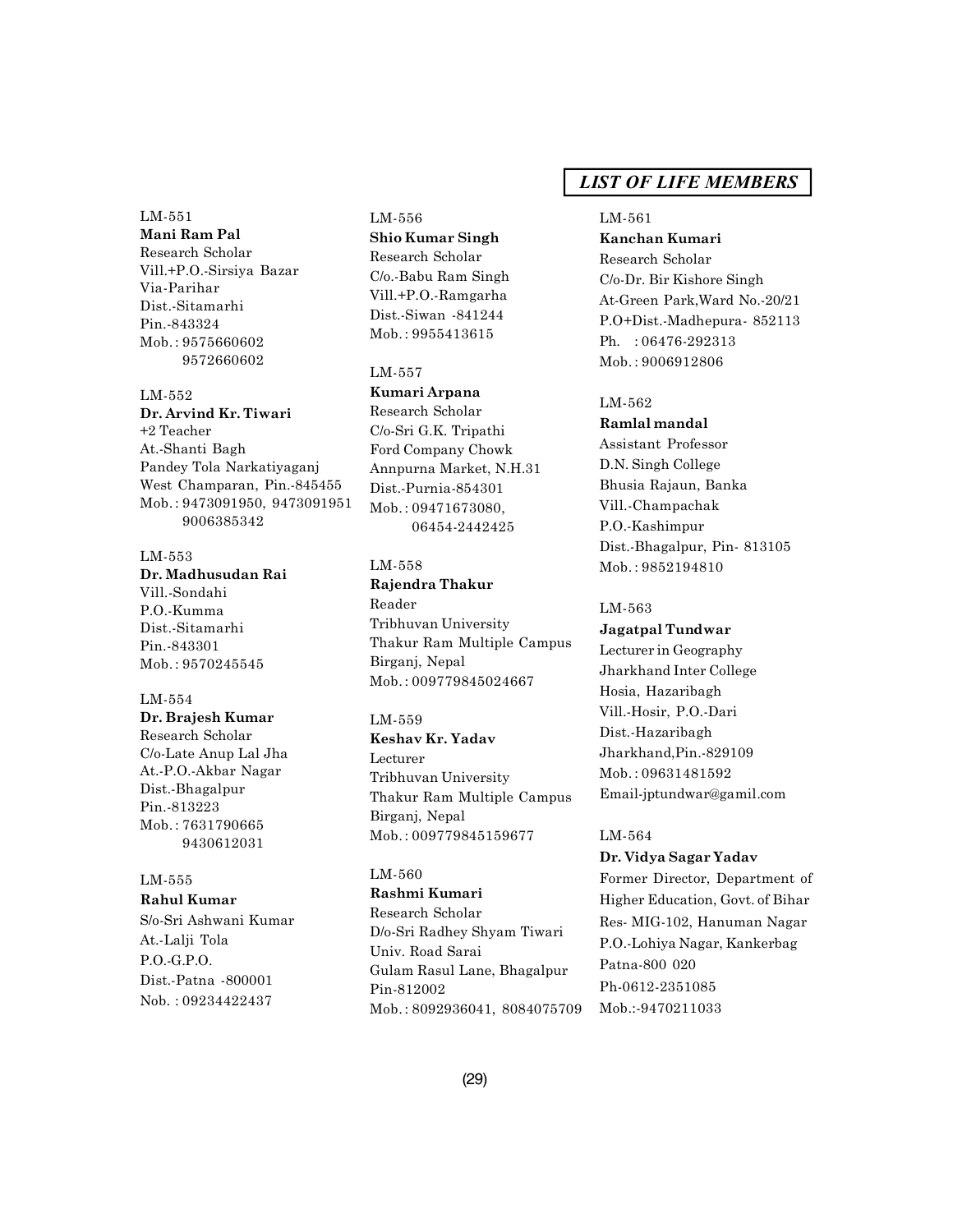LM-565 **Vijay Prasad Singh** Lecturer Krishak College Dheodha P.O.-Pakribarawan Dist.- Nawada Mob. : 9279346964

LM-566 **Dr. Sharath Chandra** Reader, Department of Geography T.N.B. College Bhagalpur-820017 Ph. : 0641-2404076 Mob. : 9470014446

LM-567 **Dr. manoj Kr. Jha** Lecturer, H.O.D. of Geography Murarka College Sultanganj, Bhagalpur Mob. : 9955626736

LM-568 **Bimla Nonda Mondal** Vill.-Joghar P.O.-Ningha Dist.-Birbhum West-Bengal Pin-731224 Mob. : 09775757328

LM-569 **Raj Rajeev** Research Scholar S/o-Sri Gouri Shankar Bhagat At.-Bishal, P.O.-Barmashiya Via-Ishipur Barahat Dist.-Bhagalpur-813209 Mob. : 9801542155 Email : rajrajeevbgp@gmail.com

LM-570 **Dr. Dinesh Kr. Sahu** +2 Inter College Rahika, Madhubani At.+P.O.-JayNagar Ward No.-2 Bhelwa Tola, Main Road Near Pani Tanki Dist.-Madhubani-847226 Mob. : 9631206250

LM-571 **Rajesh Kumar Pandey** Teacher Vill+P.O.-Dhamsar Dist.-Chapra-841224 Mob. : 9430402485

LM-572 **Saket Roshan** Vill-Hemrajpur P.O.-Kamdeopur Dist.-Banka-813201 Mob. : 9955047681

#### LM-573

**Dr. Atul Kaushik** Constsultant B-140, Sector-50 Noida-201307 (U.P.) Mob. : 09811445432

#### LM-574

**Sanjita Kumari** Teacher Govt. Tirhut High School East Champaran W/o-Punya Deo Sah At.-Sharma Sadan H.No.-A/8 Dist.-Muzaffarpur-842002 Mob. : 09430458411

LM-575

**Avijeet Kumar** Research Scholar C/o-Jawahar Pd. Singh Kaswa Gola Ghat Road Naya Bazar, Bhagalpur-812002 Mob. : 9934802044

LM-576 **Dr. Braj Kishor Kr. Brajesh** At+P.O.-Arajpur Via-Naugachia Chousa Dist.Madhepura-853204 Mob. : 7739949234

#### LM-577

**Lalmohan Jha** Reader & H.O.D. of Geography B.N.M.U., Madhepura At.-Ashram Road P.O.+Dist-Araria Mob. : 9546845531

#### LM-578

**Dr. Shaheda Khanam** Head, Deptt. of Home Sciencefood & Nutrition, T.M.B.U., Bhagalpur C/o-Md. Zafar Ahmad (Adv.) Jabbarchak Chowk Tatarpur Road, Bhagalpur-812002 Ph.-0641-2423515 Mob. : 9835433392

# LM-579

**Bishal Chhetri** Assistant Professor Shanti Parbat, Singamari P.O.-North Point Dist.-Darjeeling West Bengal-734104 Mob. : 9832066086

# LM-580

**Ramesh Kr. Yadav** At.-Sukru Sahu Bari Upper Hatia P.O.-Hatia, Ranchi, Pin.-834003 Mob. : 9905157059

LM-581 **Md. Nasiruddin** Vill.-Kechuahi P.O.-Kamla Bari Dist-Malda, West Bengal Pin.-732103 Mob. : 09593901104, 09832579757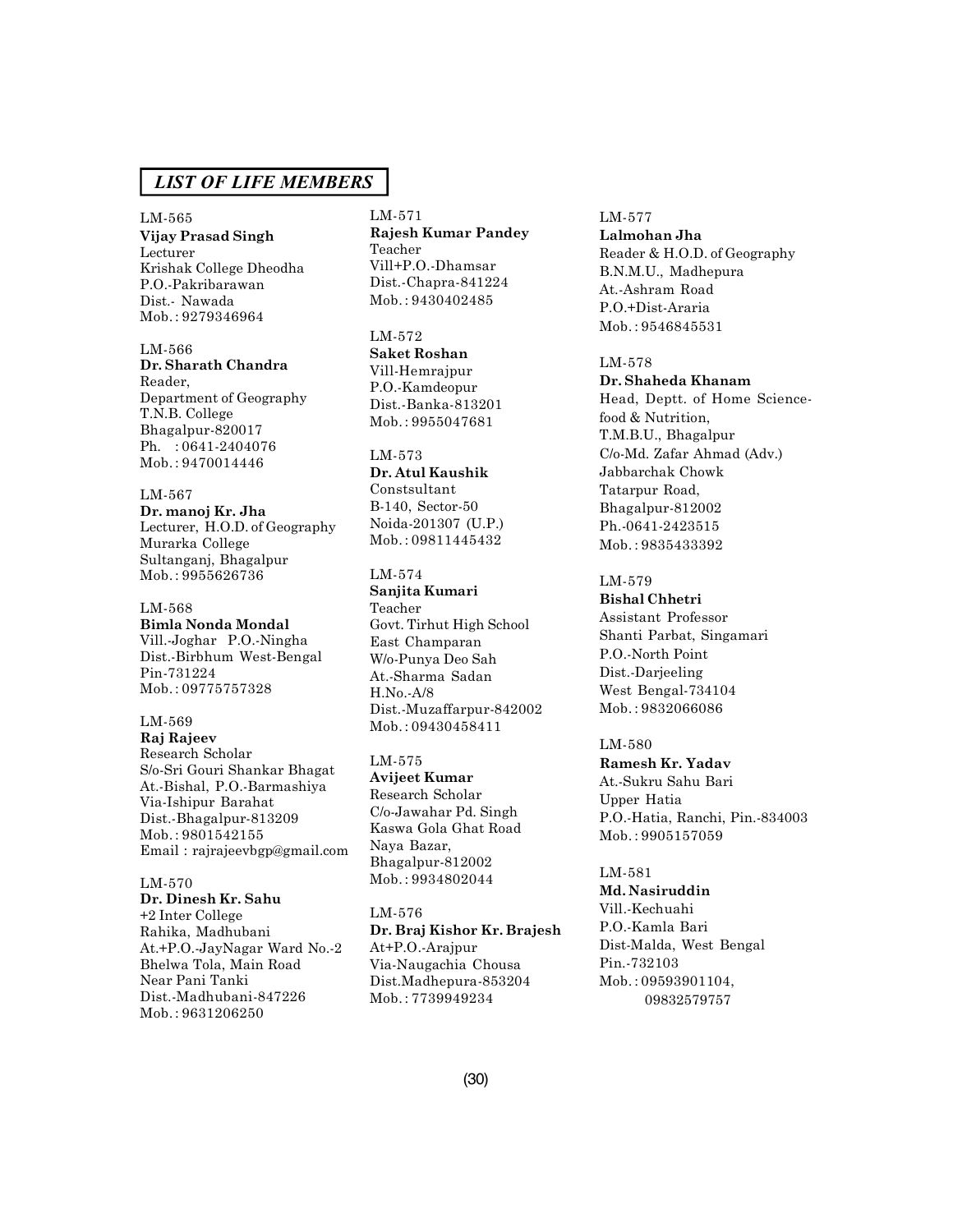#### LM-582 **Dr. Prerna Sinha**

Research Scholar C/o Praveen Kumar Quarter No.31, Type-4 (DCE) Delhi Technological University Campus, Babana Road Delhi, Pin.-110042 Mob. : 9990329095

# LM-583

**Nazmul Abid** C/o-Md Sherful Anam Vill.+P.O.-Pulinda Dist.-Murshidabad West Bengal-742134 Mob. : 09153020695 08957437229

### LM-584

**Dr. Mahesh Kumar** Lecturer

C/o-Jai Krishna Mehta At-Bhatha Durgabari P.O.+Dist.-Purnia-854301 Mob. : 9431088023

### LM-585

**Sandhya** Research Scholar W/o Vimal Kumar Sahleta At.+P.O.-Jalalgarh Dist.-Purnia Mob. : 9430927408

# LM-586

**Rajesh Kumar** Research Scholar Vill.+P.O.-Utterserthu Dist.-Jehanabad-804418 Mob. : 09835666528 09939048615

# LM-587 **Manoj Kr. Sinha** Research Scholar C/o-Rajni Ambastha Shastri Nagar, Road No.-4 P.O.-Rampur Dist.-Gaya, Pin.-823001 Mob. : 9430057280,9835898525

LM-588 **Shashi Prakash** S/o-Sri Pritam Rai At.-Haripur Colony P.O.-Digha Ghat Patna-800011 Mob. : 9931271768

# LM-589

**Dr. Surbhi Sahu** Lecturer in Geography St. Columba's College Hazaribagh, C/o.-Dr. A.P. Sahu 32, Burdwan Compound Ranchi, Jharkhand Mob. : 9431577991

#### LM-590

**Shyam Narayan Singh** H.O.D. of Geography J.M.College, Bhurkunda Hazaribagh *Res*-Room No.12 Junior Executive Hostel Riverside, P.O.-Bhurkunda Hazaribagh, Jharkhand Mob. : 9431988058

# LM-591

**Sunil Kr. Suman** Research Scholar At.-RamGhat Mathiya, R. No.- 9 Patna College Campus P.O.-Patna University Patna-800005 Mob. : 9931458228

# *LIST OF LIFE MEMBERS*

LM-592 **Shailendra Kr. Sinha** Lecturer Dept. of Geography G.D.M. College, Harnaut At.-Patel Nagar, Harnaut Nalanda, Pin.-803110 Mob. : 9631149671

#### LM-593

**Dr. Ragini Mishra** State Entomologist State Health Society, Bihar At.-Gauri Shankar Mandir Colony, Gaighat P.O.-Gulzarbagh, Patna-800007 Mob. : 9204703540 Email-ragini330@gmail.com

# LM-594

**Prashant Kumar** District Epidemiologist District Health Society, Bihar C/o-Prof. Pratap Narayan Singh At.-Dahiawan Tola (North of Rly line) Chapra (Saran)-841301 Mob. : 9308374416

#### LM-595

**Monika Kumari** Research Fellow (JRF) C/o-Arun Kumar Gupta At.-Ram Sahay Lane P.O.-Mahendru, Patna-800006 Mob. : 8092418712

#### LM-596

**Kumari Amrita** Research Scholar D/o-Sri Ashok Kumar West Boring Canal Road Baldwin Academy Admn. Building School Lane Patna-800001 Ph.-0612-3208328 Mob. : 9304778707 Email.kumariamrita24@yahoo.com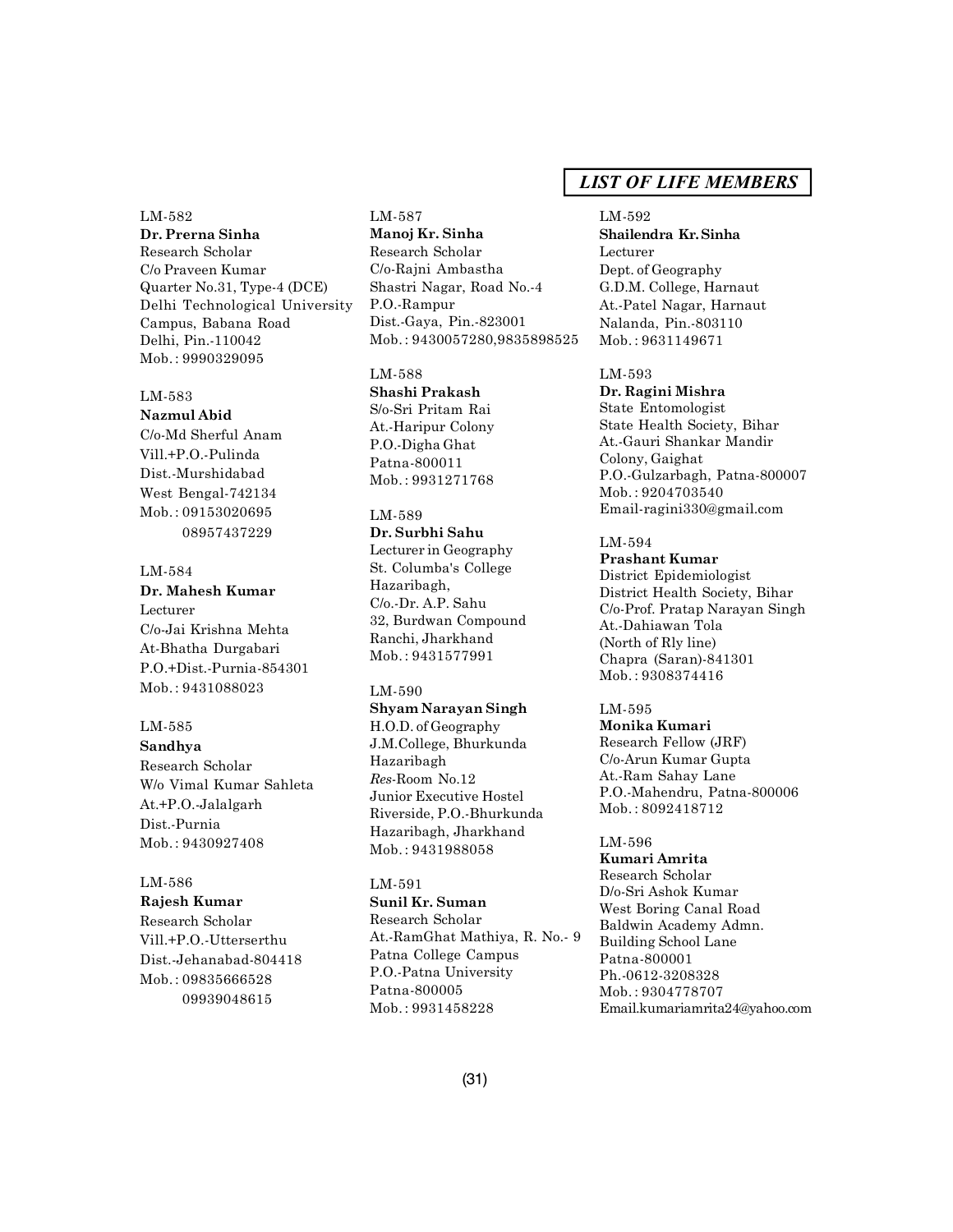LM-597 **Nirupama Surabhi Lakra** Research Scholar At.-3MF-14/7 Bahadurpur Housing Colony, Patna-800026 Mob. : 9471862788 Email-nirupama surabhi@sify.com

#### LM-598

**Shreeh Diksha** Research Scholar D/o-M.S. Tiwary, Flat No.-206 Second floor, Rakhi Complex Ashiyana Road, Patna-80014 Ph. : 0612-2581005 Email-shreehdiksha@gmail.com

# LM-599

**Vibha Kumari** Research Scholar C/o-Sri Harimohan Pd. Sinha Harikunj, West Patel Nagar Patna-800023 Mob.-9308854210 Email-vibhasinha83@gmail.com.

#### LM-600

**Dr. Abhay Kr. Rakesh** MF-6, 2/57 Bahadurpur Housing Colony Kankerbagh, Patna-80026 Mob. : 09304549290 email- rakeshaabhay3202@gmail.com

#### LM-601

**Anil Kumar Akela** Vill.-Gewali P.O.-Samhari Garh Dist.-Nawada-805104 Mob. : 9798448139 / 9852454563

### LM-602

**Amit Kumar** C/o-Ramashish Mehta T.P. Lane (Near Shiv Mandir) Jhauganj, Patna City Patna-800008 Mob. : 9304877487 Email-amit.chiri@gmail.com.

LM-603 **Suraj Kr. Singh** C/o-Ramesh Kumar Mangalam Colony, House No.-2 (Near Saguna More) New Bailey Road, Danapur Cantt Dist.-Patna-801503 Mob. : 9570645114 Email- suraj.singh027@gmail.com

LM-604 **Ram Naresh Prasad** Research Scholar C/o-Sri Banshi Prasad Vill+P.O.-Mathurapur East Champaran, Pin.-845429 Mob. : 9162168740 Email-

LM-605 **Utpal Ballave** Vill.-Gulamehiya Bag P.O.-Kachchi Dargah Dist.-Patna-803201 Mob. : 09835423448 Email-utpalballav@gmail.com

# LM-606

**Nikhil Ranjan** State Consultant (Training) State Health Society, Bihar C/o-C.K. Jha Opp.-B.R.Ambedkar Dental College, Hari Om Nagar Bailey Road, Patna Mob. : 9835202770 / 8298870022

# LM-607

**Ramjee Singh** Head, Deptt. of Geography, G.D.M. College, Harnaut Dist.-Nalanda, M.U.

# LM-608

**Raj Kumar Mishra** Lecturer, Deptt. of Geography G.D.M. College, Harnaut Dist.-Nalanda M.U.

#### LM-609

**Dr. Akhauri R. K. Sinha** B.N. College, Patna- 800004 **D E M I S E D**

LM-610 **Dr. Manorma Sinha** Sasbahna College, Sasbahna Dist.-Sheikhapura **D E M I S E D**

LM-611 **Bisheshwar Pd. Yadav** Principal Patna High School Gardanibagh, Patna-800002

#### LM-612

**Dhananjay Upadhyay** Assistant Teacher, Geography Patna Collegiate School At.-A-94, Sinha Library Road Chhajubagh, Patna-800001 Mob. : 9905011551

LM-613

# **Anand**

Research Scholar, C/o-Late Nageshwar Prasad Retd. A.D.M., At.-Ashok Nagar Road No.-07, P.O.-Lohianagar Patna-800020 Mob. : 9386811206 / 9304075360

LM-614

**Rakesh Kumar** Assistant, J.L.College Hajipur At.-Ganga Sadan infront of R.D. Tower, Punaichak,Patna-800023 Mob. : 09835095599

#### LM-615 **Prof. Md. Ishtiyaque**

Professor of Geography Jamia Millia Islamia New Delhi-110025 Former Vice Chancellor M.U. Bodh Gaya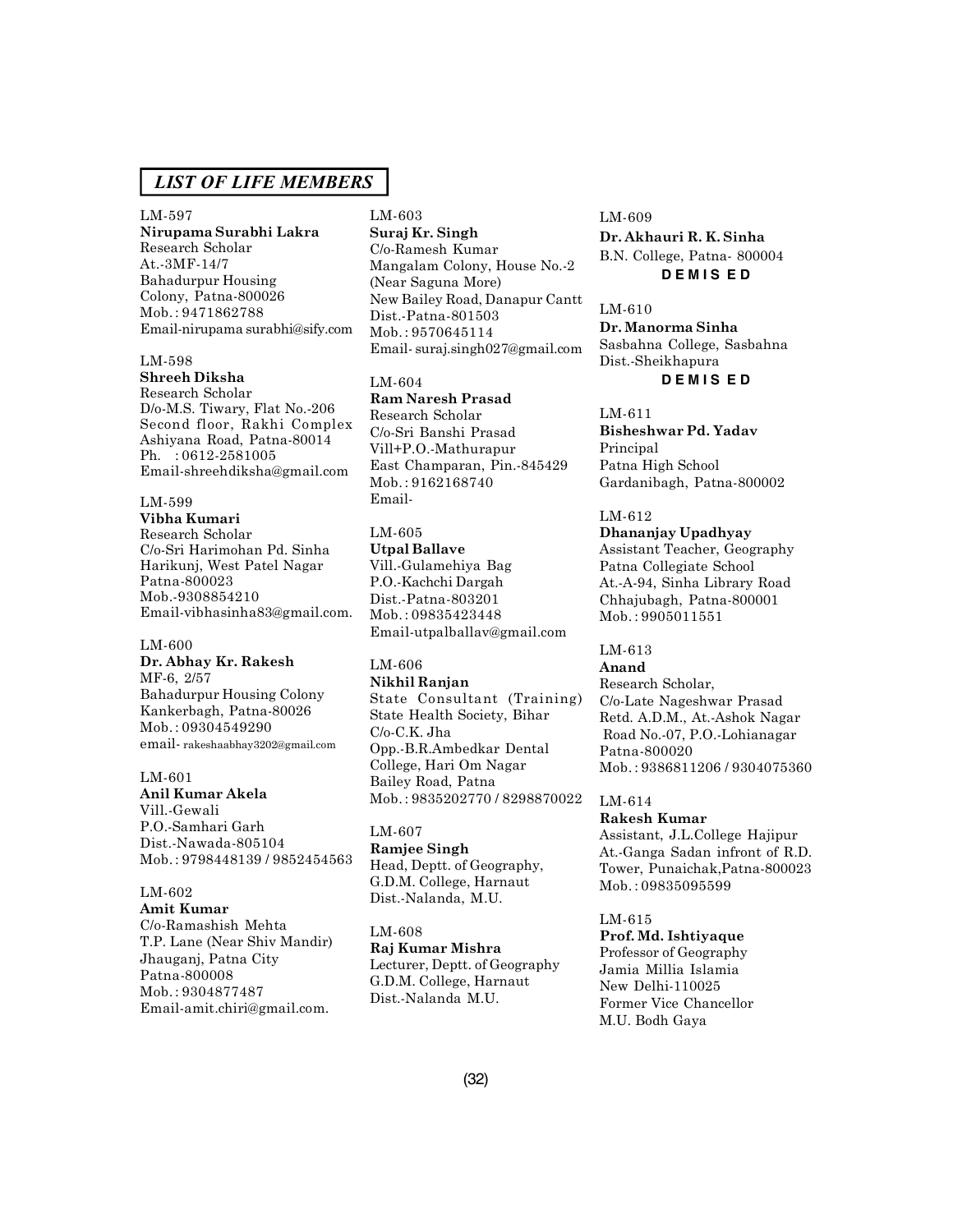#### LM-616 **Hulesh Manjhee**

Research Scholar At-G.W. Hostel, Room No.-18 At+P.O. Mahendru, Patna-6 Mob.- 8986020982 / 8271249323

### LM-617

**Uday Kumar** Assistant Professor & Head (Guest) T.P.S. College, Patna S/o- Sri Upendra Pd. Mehta (Retd. Engineer) Moh.- Gandhi Nagar Near Rangbhoomi Chowk Purnea (Bihar)-854 301 Mob. : 9128497116 Email:-uday2117@gmail.com

# LM-618

**Dr. Satyendra Kumar Singh** Senior Lecturer

At + P.O.- Tehwara Via- Singhwara Dist.- Darbhanga, Pin-847106 Bihar, Mob. 9431627498

#### LM-619 **Mantosh Bhardwaz**

Research Scholar C/o-Dr. Rajendra Pd. Singh Ward No.-12, Mahisouri Babu Tola P.O.-Dist.- Jamui-811307 Mob. : 9470042627

# LM-620

**Jai Kumar** Qr. No.- F/90 P.O.- Dugda Dist.- Bokaro Jharkhand-828404 Mob. : 9031762696 / 9934323960 email : jaikumar0070@rediffmail.com

# LM-621

**Pinky Singh** Research Scholar 301, Vishnu Place E.-Boring Canal Road, Patna- 1 Mob. : 9934269539 Email:-pinkysingh0912@gmail.com

#### LM-622 **Anil Kumar Singh** Lecturer, Dept. of Psychology SNSRKS College Saharsa- 852201 Mob. : 9472533909

LM-623 **Md. Moazzam Ali** Lecturer P.M.S. College, Paharpura Biharsharif, Nalanda- 803101 Ph. : 06112-600076 Mob. : 9934541768

#### LM-624

**Dr. Jitendra Shukla** Assistant Professor University Dept. of Geography Ranchi University, Ranchi Pin- 834005, Mob. : 9199233343 Email : jitendra.rnc@gmail.com

# LM-625 **Ranjay Kumar Prasad** J.P. University, Chapra Vill.+P.O.- Kohava Bazar

P.S.- Daudpur Dist.- Saran- 841205 Mob. : 9006104738

#### LM-626

**Dr. Md. Rahat Ali** Lecturer in Geography R.B.T. College, Bela, Darbhanga At- Manharan, P.O.- Lalbgh Dist.- Darbhanga- 846004 Mob. : 09708210600 06272-250002 Email : alirahat.2010@radiffmail.com

#### LM-627 **Md. Zahid Ali**

L.N.M.U., Darbhanga C/o Md. Arif At- Karamganj (Nursery Road) P.O.- Laheriasarai Dist.- Darbhanga- 846001 Mob. : 9470244148

# *LIST OF LIFE MEMBERS*

#### LM-628

**Chandra Vijay Purty** Assistant Professor Dept. of Geography Gopeshwar College, Hathwa Gopalganj, J.P. University Chapra, Pin- 841436, Bihar Mob. : 8986404271 / 9122030508

#### LM-629

**Dr. Md. Tanwir Alam** Assistant Professor Dept. of Geography Mirza Ghalib College (White House Compound) Gaya- 823001 Mob. : 9852215580

# LM-630

**Nagendra Das** SRF, RGNF (UGC) P.G. University Department Magadh University, Bodh Gaya Mob. : 9835624769

#### LM-631

**Ajay Kumar Sinha** Assistant Professor H.O.D. of Geography K.B. Women's College, Hazaribag C/o Blossom Flower Academy Baba Path, Hurhuru Hazaribag- 825301 Mob. : 9693183348

#### LM-632

**Dr. Tripti Sinha** Guest Lecturer, 18, Golf View Flat B.H. Area, Koderma - 831005 Mob. : 9576131056 Email : dr.triptisinha17@gmail.com

#### LM-633

**Dr. Sunil Kumar** Lecturer H.O.D. of Geography Annada College, V.B.U. Hazaribag- 825301 Mob. : 9430363285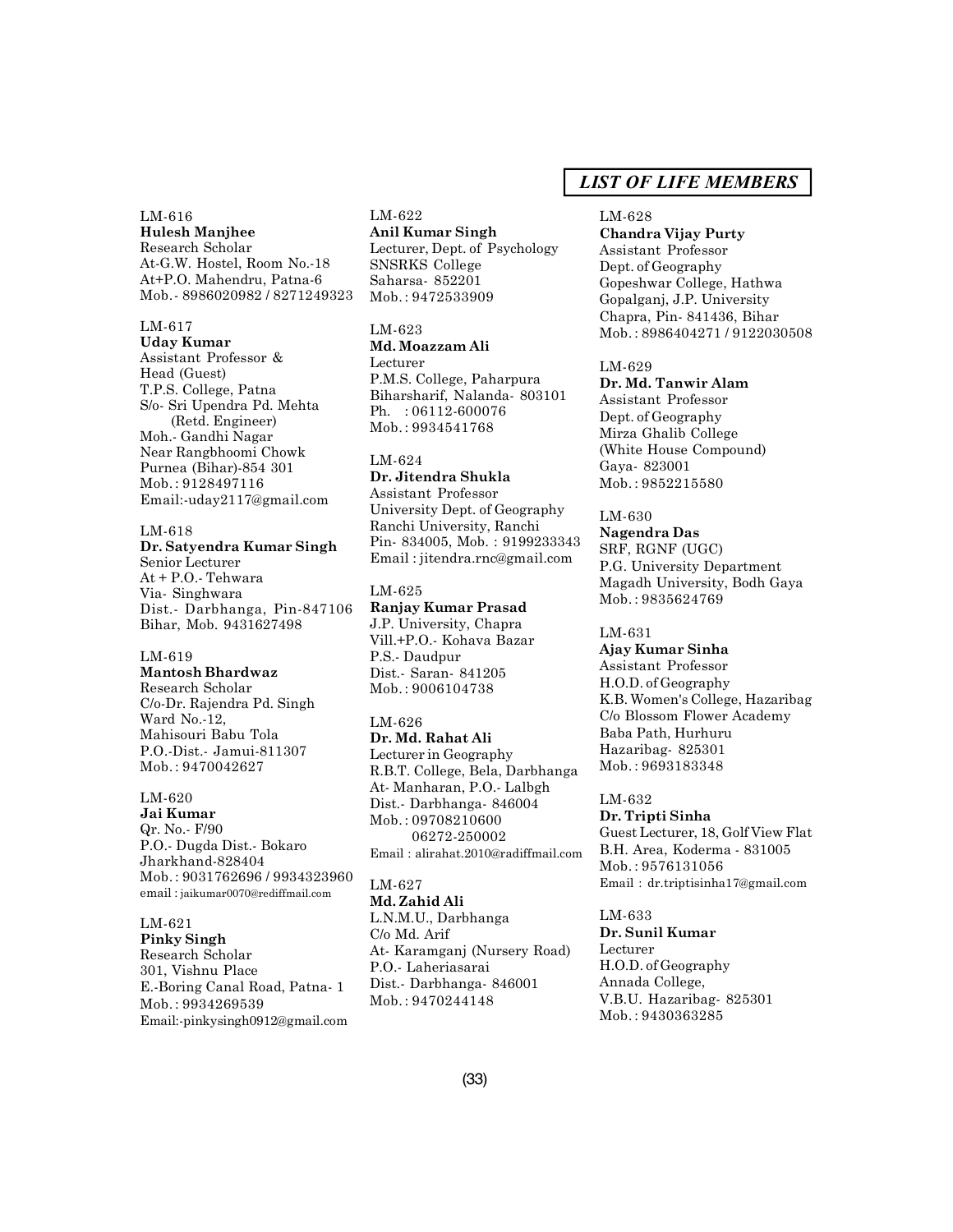# LM-634

**Basant Paswan** Lecturer, Dept. of Geography Rajganj Degree College At + P.O. Rajganj Dhanbad- 808404 Mob. : 8084714511

#### LM-635

# **Prof. (Dr.) A.P. Sahu**

University Professor P.G. Deptt. of Geography Ranchi University, Ranchi Pin- 834008 Res.- 32, Burdwan Compound Lalpur, Ranchi- 834001 Mob. : 9431104765

#### LM-636

# **Rajesh Pandey**

Vill- Nawadih-II, P.O.- Markacho Dist.- Koderma, Jharkhand Mob. : 9939111627 / 9939040444

### LM-637

# **Amrapali Sinha**

D/o Chandrakant M. Pd. Sinha At.- Dipugarh (Canary Hill Road) Near Shiv Mandir, Hazaribag (Behind Sinchai Colony) Mob. : 9471539370 / 8935998250

### LM-638

# **Archana KumariVishwakarma**

Research Scholar Q. No.-5044, Sector- IV F Bokaro Steel City,Bokaro-827004 Mob. : 09431583532 Emai-dr.pankajk.bsl@Gmail.com

# LM-639

**Dr. L.R. Patel** Associate Professor of Geography JRN Rajasthan Vidyapeeth University, Udaipur Rajasthan- 313002 Res.- 743/16, Ganesh Nagar University Road, Udaipur Rajasthan- 313002 Ph. : 0294-2470279 Mob. : 09929508868

#### LM-640

**Dr. Praveen Kr. Singh** Research Scholor 7, New Law Hostel At- Ranighat, P.O.- Mahendru Patna- 800006 Mob. : 9334837115

### LM-641

**Sudip Kumar** Research Scholor Dept. of Geography B.N.M.U., Madhepura C/o Surya Hospital Surya Ultra Sound Gandhi Path, Saharsa Dist.- Saharsa - 852201 Mob. : 9430426400

#### LM-642

### **Dr. Sarvottam Kumar**

Assistant Professor Deptt. of Geography Ranchi College, Ranchi Jharkhand- 834008 Mob. : 9955941870

#### LM-643

**Prof. Anil Kr. Singh** Lecturer in Geography J.J. Degree College Mihijam, Jharkhand At- Sri Krishnapuri Behind S.B.I. Training Centre Dist- Deoghar Jharkhand- 814112 Mob. : 9431919513

### LM-644

**Basuki Nath Prasad** Lecturer Dept. of Geography Mihijam Jamtara, Jharkhand At- Quarter No. 140 – A Ranchi Colony Maithan Dam Dist- Dhanbad Jharkhand- 828207 Mob. : 9334833360

# LM-645

**Prabha Xalxo** HOD of Geography Jamshedpur Women's College Staff Quarter No- 8 Contractor's Area P.O.- Bistupur Dist.- East Singhbhum Jharkhand- 831001 Mob. : 9431758721

### LM-646

**Dr. Nigar Alam** Assistant Professor At- 508, Block- B Shalimar Apartment Chepapul, Pardih Road Mango Jamshedpur, Jharkhand Mob. : 09709249789, 9973509336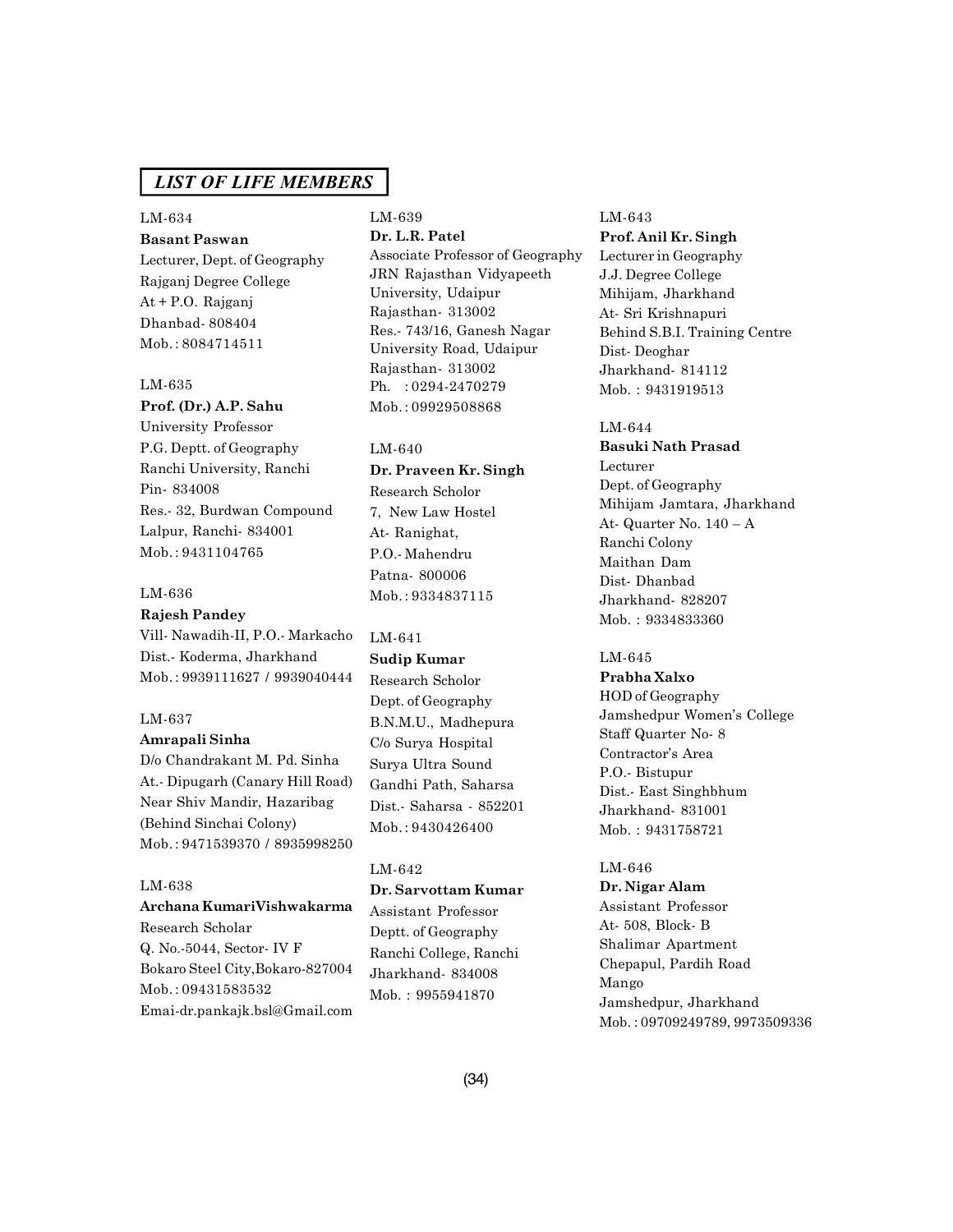### LM-647

**Dr. Parmanand Kumar** Lecturer in Geography Mahendra Inter College Ziradei, Siwan At- Hilsa (Near Jogipur More) P.O.- Hilsa Dist- Nalanda-801302 Mob. : 08877988471

#### LM-648

**Dr. Bechan Yadav** Lecturer in Geography R.P.M. Degree College, Tuniyahi, Madhepura- 852113 Mob. : 9931737334

# LM-649

**Dr. Arun Kumar** Assistant Professor L.P.Y.C., Belaganj, Gaya Vill. + P.O.- Agani Dist- Gaya- 804403 Mob. : 9852200656, 7631967567

#### LM-650

**Pramod Kr. Mahto** Vill- Baluatol, P.O.- Dullipatti Dist- Madhubani - 847226 Mob. : 9430446249 / 8409005249

#### LM-651

**Sagar Pat Pingua** Research Scholar, H.N.- 203 Vill- Haludbani (Namotola) P.O.- Tatanagar Dist- East Singhbhum Jharkhand- 831002 Mob. : 9631255553

#### LM-652

**Saba Naz** Research Scholar D/o.- Md. Shamim Ansari At- Lal Miyan Ki Dargah P.O.- Phulwarisharif Dist- Patna- 801505

# LM-653 **Sujit Suman** Research Scholar S/o.- Sri Samarjit Pd. Singh At- Professor Colony, Patel Nagar P.O.- TNB College Bhagalpur- 812007 Mob. : 9709819432

#### LM-654

**Md. Juel Rana** Research Scholar S/o.- S.K. Safiqul Islam Vill- Kurbani Tola P.O.- Rahimpur, Dist- Malda West Bengal- 732202 Mob. : 8271224383 / 9609711107 e-mail.- mdjrana786@gmail.com

#### LM-655

#### **Ranjeeta Kumari**

Research Scholar C/o.- Vishwa Mohan At- Dharampur Nistma Gumti No.- 54, Tajpur Road Samastipur- 848101 Mob. : 8986037431

#### LM-656

**Vishal Deo** Lecturer S/o.- Dr. Krishna Kr. Srivastava At- Salapatganj Gudari Bazar, Chapra- 841301 Mob. : 7870202016 / 9835251616

# LM-657

# **Prof. Prabhu Nath Pd. Singh** Lecturer in Geography

Lok Mahavidyalaya Hafizpur, Baniyapur, Saran At- Azad Nagar, Chapra-841301 Mob.: 7870618790 / 9661020832

# *LIST OF LIFE MEMBERS*

#### LM-658

**Prof. Ajoy Kr. Singh** Lecturer in Geography Lok Mahavidyalaya Hafizpur, Baniyapur Vill + P.O.- Hariharpur, Bhusav Dist- Saran- 841304 Mob. : 09931139241

### LM-659

**Manoj Kumar Prasad** Research Scholar Vill. + P.O.- Lakari Via- Kishunpura- 841416 Mob. : 9801109581

# LM-660

**Ravi Prakash** Research Scholar S/o.- Ram Babu Pd. Chaurasia Post- Nawada Chowk, Ara Dist- Bhojpur- 802301 Mob. : 9334477818, 9934420420

# LM-661

**Dr. Rakesh Ranjan** Assistant Professor Dr. P.N. Singh Degree College Chapra- 841301 Mob. : 9472007442

# LM-662

**Sanwita Shaiwalini** C/o.- Braj Kishore Pharmaceutical Colony Jai Prakash Nagar, Kankerbag Patna- 800026 Mob.: 9470776722 email- findsanwita@yahoo.com

#### LM-663 **Bisheshwar Manjhi** Research Scholar S/o.- Lakshman Manghi Vill. - Karhikala P.O.- Hussepurnand Dist- Siwan- 841406 Mob. : 8757469699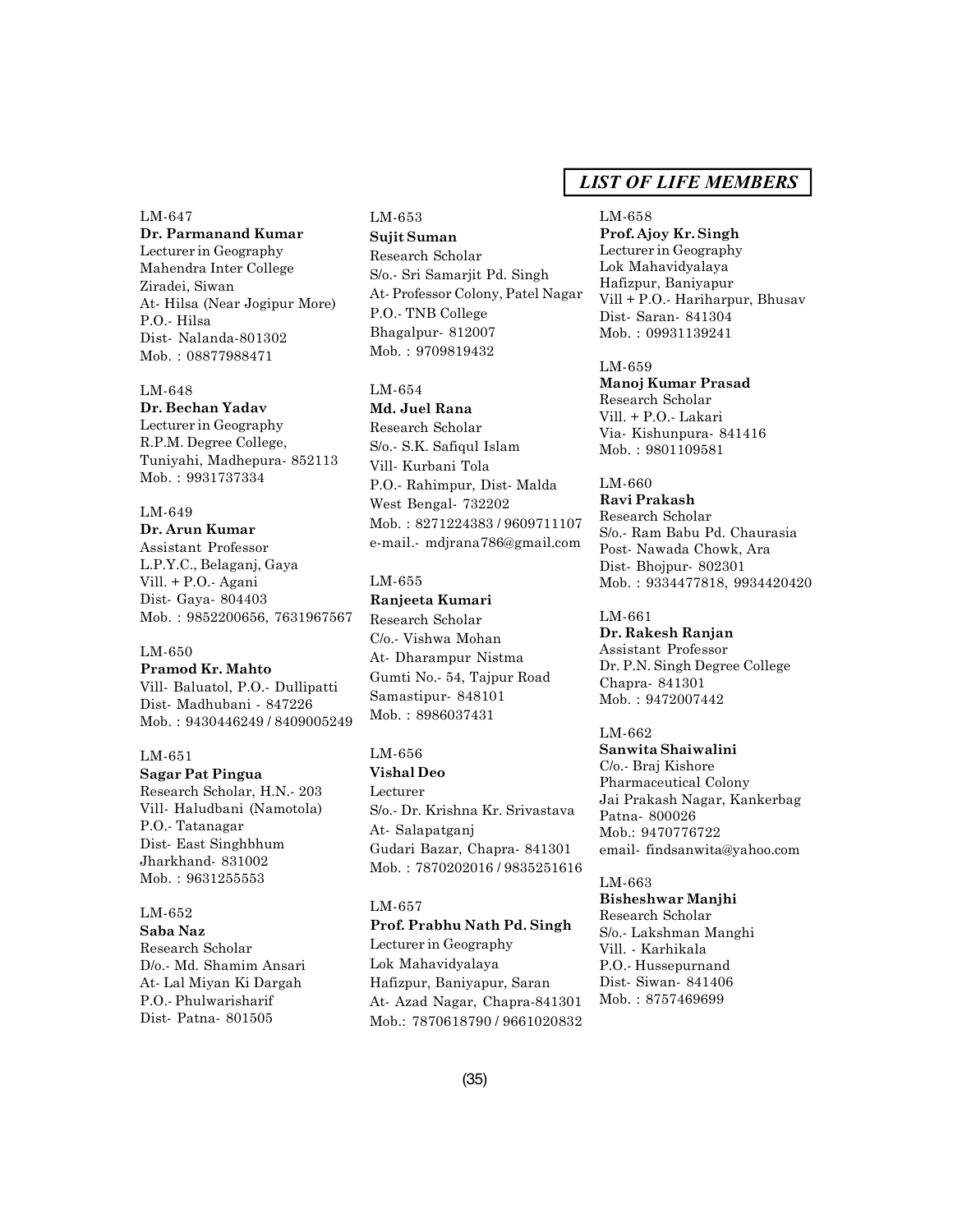LM-664 **Dr. Ramadhar Singh** Professor & H.O.D. Deptt. of Geography Gossai Gaon College P.O.- Gossai Gaon Dist- Kokrajhar, Assam Mob. : 07896750901

#### LM-665

**Sanjeev Saurabh** Research Scholar S/o.- Sri Vidya Prakash Sharma At- Adarsh Colony, Shyamchak P.O.- Bhagwan Bazar Dist- Chapra- 841301 Ph.- 06152-246015 Mob. : 9835676190

# LM-666

#### **Prof. Prem Chand Mishra**

HOD, Dept. of Geography Mahendra Das Degree College Mathia Nechua, Jalalpur Dist- Gopalganj- 841503 Mob.: 7800609795 / 8083484002

### LM-667

**Balmiki Kumar** Research Scholar S/o.- Alakhdeo Pd. Roy Vill- Laheriya Tola P.O.- Athmal Gola Dist- Patna- 803211 Mob. : 8084880687

### LM-668 **Manoj Kumar Singh**

Lecturer in Geography Dr. P.N. Singh Degree College Chapra At- Block No.- 2, Flat No.- 14 Housing Board, Prabhunath Nagar, Chapra- 841301 Mob. : 9934416561

# LM-669 **Vineeta Rani** H.O.D., Dept. of Education A.S. College, Deoghar Jharkhand-814 112 C/o.- Sri Narayan Yadav Mahavir Colony, Lane- 3, Satsang Dist- Deoghar, Jharkhand Mob. : 9430107174

#### LM-670

### **Suvvadip Halder**

Research Scholar S.C. Mukherree Road Halderpara, Chandan Nagar Hoogly, West Bengal- 712136 Mob. : 09831128478

### LM-671

# **Kuntal Kishor**

Research Scholar C/o.- Kishori Raman Prasad At- Morsand Bazar Near R.D. High School P.O.+P.S.- Runni Saidpur Dist- Sitamarhi- 843328 Mob. : 08541924791

#### LM-672

### **Sneha Swarup**

Research Scholar D/o.- Sri Bijay Kumar Q.No.- 647- 'AB' Daulatpur Railway Colony P.O.- Jamalpur Dist- Munger- 811214 Mob. : 8541049698

#### LM-673

**Shailendra Kumar Roy** Research Scholar (JRF) C/o.- S. K. Chaudhary (Adovocate) Near Dinesh Lodge At- Yogipur, Kankarbag Patna- 800020 Mob. : 8757262808

#### LM-674

**Krishna Kumar Tejshwi** At- Dath, P.O.- Bharwari Dist- Samastipur- 848208 Mob. : 9709887618

### LM-675

# **Dr. Ashok Kumar**

Asst. Teacher Govt. M.S. Amouna, Daudnagar Dist- Aurangabad Mob. : 9835628898

# LM-676

**Preeti Gupta** 4-A, Indu Kamal Apartment Hari Har Singh Road Morabadi, Ranchi- 834008 Mob. : 9905216033 / 9334477411

#### LM-677

#### **Priya Gupta**

C/o.- Gupta Jewellers, Muradpur Near Patna Market Patna- 800004 Mob. : 9308578072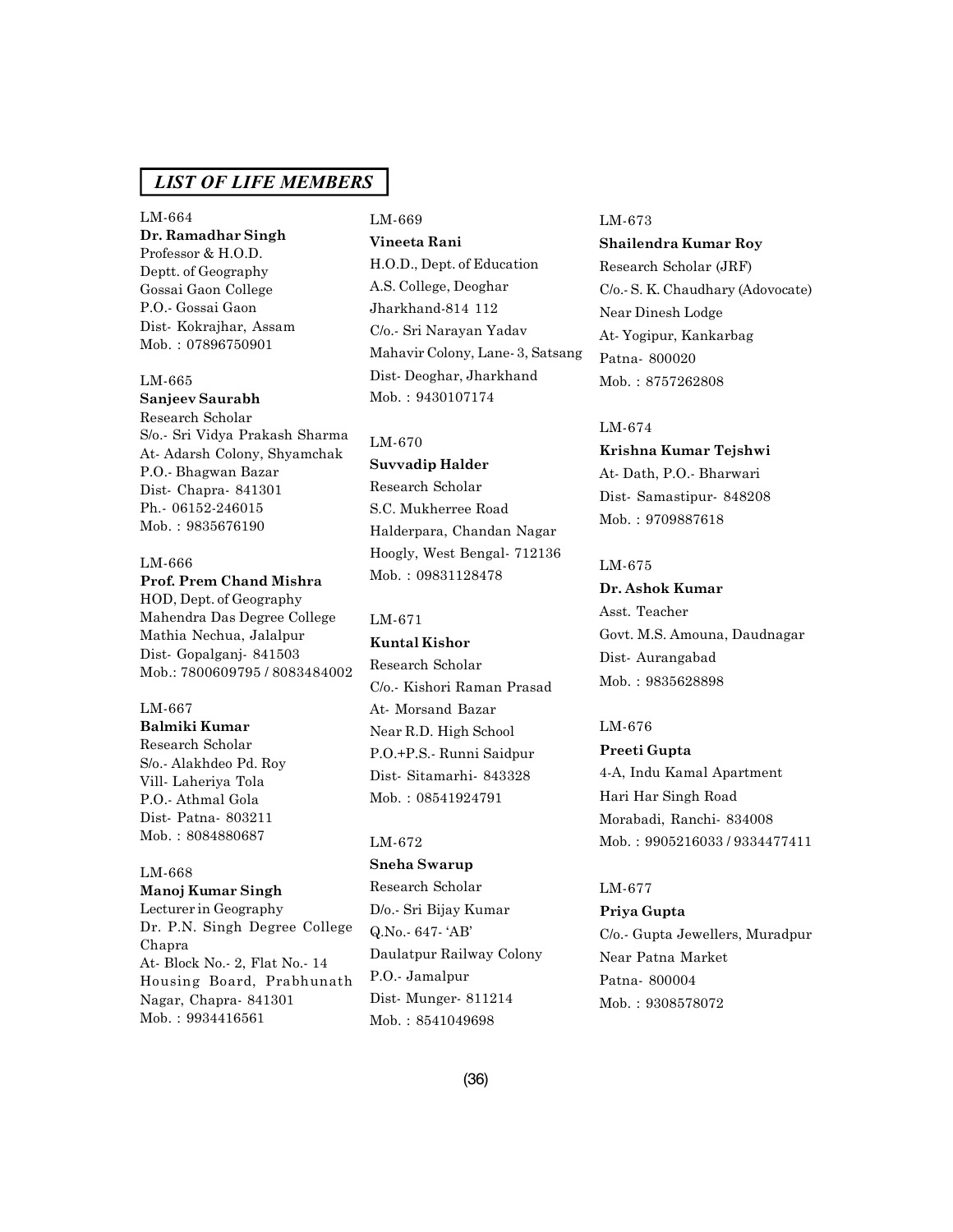### LM-678

**Jay Prakash** Research Scholar At- Jagdeo Nagar P.O.- Anaith, Ara Dist- Bhojpur- 802301 Mob. : 9472494817

#### LM-679

**Deepak Kumar** Research Scholar At. + P.O.- Bhelai Near Shiv Mandir, Ara Dist- Bhojpur- 802312 Mob. : 9308627744

### LM-680

**Monika Kumari**

Research Scholar D/o.- Sri Panchu Ram Hira Sadan, East Patel Nagar Road No.- 1 Dist- Patna- 800023 Ph. No.- 0612-2291621 Mob. : 9771100883

#### LM-681

**Nirbhay Kumar Ram**

Research Scholoar Vill+P.O.- Kasap Dist.-Bhojpur, Ara - 802206 Mob.- 9852249533

#### LM-682

**Dr. Birendra Kumar Rai** Assistant Teacher At- Senduar, P.O.-Dayalpur Dist.- Saran-841206 Mob.- 9955245128

# LM-683 **Daroga Ram** Research Scholar Vill.+P.O.- More Sarai Dist.- Rohtas, Pin - 821113 Mob.- 9771346815

LM-684

**Rajib Gorai** At.- Amdiha Dushad Para Bye Road P.O.- Dulmi Nadiha Dist.- Purulia West Bengal - 723101 Mob.- 09647908212

# LM-685

**Deepak Kr. Singh** Lecturer Aini Niwash, New Colony Ward No.-09, Dist. - Saharsa-852201 Mob. - 8986290084, 9931904661 Email. : deepak4661@gmail.com

#### LM-686

**Naghma Firoza** Research Scholar KC - 58, Kawja Colony, Golmuri Muslim Basti, Jamshedpur-831003 Mob. : 9631438470, 9334993138

# LM-687

**Ajit Kumar** Research Scholar S/o- Vinay Pd. Singh 1 No. Railway Gumti At+P.O.-Rafiganj Dist.- Aurangabad- 824125 Mob.- 9122595022, 8292620129

# *LIST OF LIFE MEMBERS*

LM-688 **Sahzad Alam** Shumali Mohala Behind High School P.O.- Sherghati, Dist.- Gaya Pin- 824211, Mob.- 08877203380

LM-689 **Dr. Satish Kumar** At.- Mishrouli, P.O.- Benibad Dist.- Muzaffarpur- 847107 Mob.- 7654220802

LM-690 **Subodh Oraon** Vill.- Adalhatu (Bhitha) P.O.- Ranchi University Dist.- Ranhci-834008 Mob.- 9470175342 Email: oraonsubodh45@gmail.com

LM-691 **Bimal Gomes** At.+P.O.- Thakur Nagar Dist.- North 24 Parganas West Bengal- 743287 Mob.- 09934360217 08603235246 Email.- gomes\_bimal@Yahoo.co.in

# LM-692

**Shailendra Kr. Singh** Research Scholar Vill.+P.O.- Keorhi Dist.- Kaimur (Bhabua) Pin- 821108, Mob.- 8084937500

LM-693 **Binod Kr. Singh** Vill.+P.O.- Keorhi Dist.- Kaimur, Pin- 821108 Mob.- 9931422159

LM-694 **Niraj Kumari** Q. No.-39/1-5, Road No. 13 Adityapur-2 Jamshedpur-831013 Mob.- 9936509782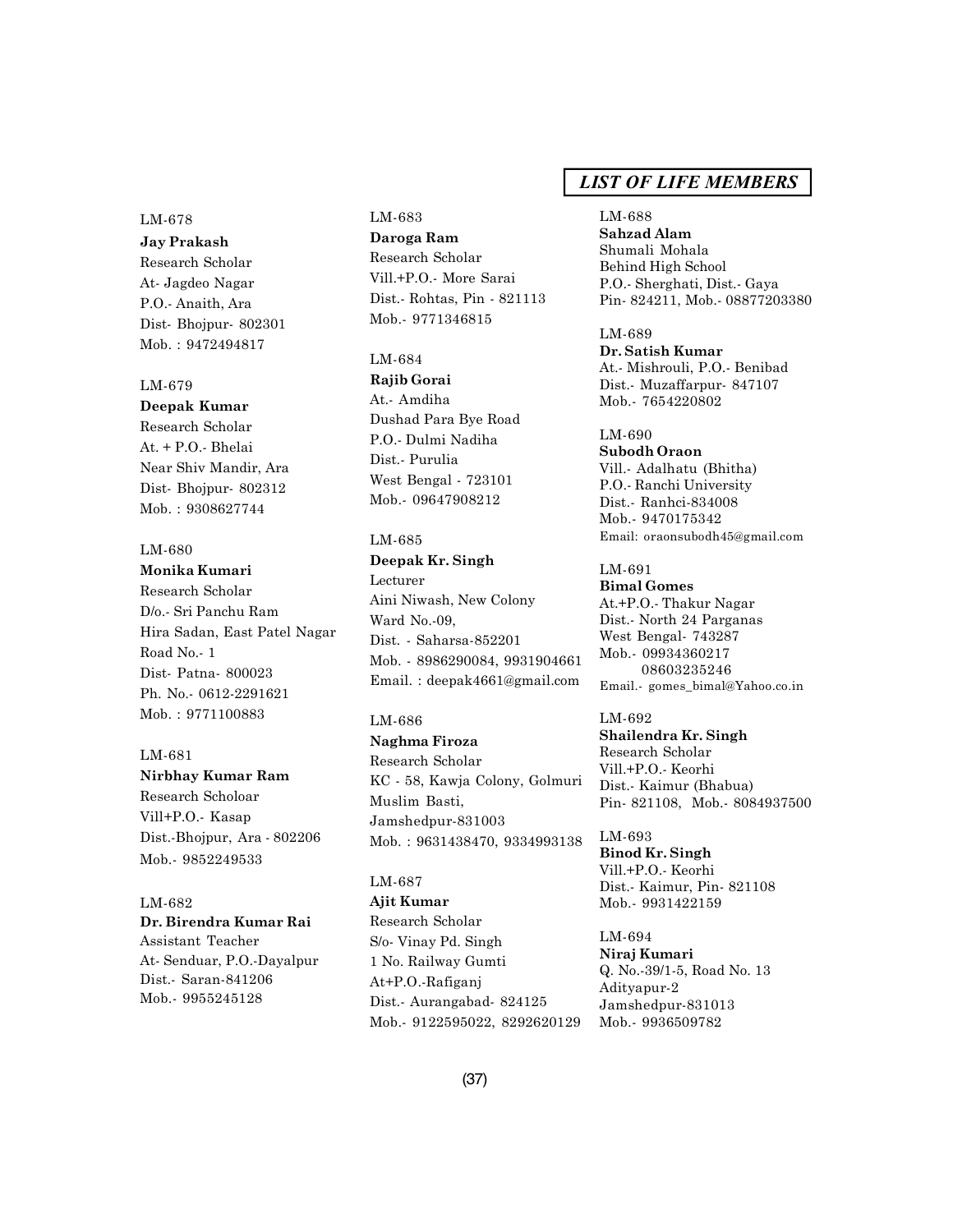#### LM-695

**Amit Amar Soren**

Assistant Professor House No. 213/32 Hurhuru, Hazaribag - 825301 Mob. - 9431185311 Email: amitamarsoren@gmail.com

# LM-696

**Zeba Anwar** C/o- Naji Md. Manir Khan Vill.- Chambelichuck P.O.- Habibpur, Dist.- Bhagalpur Pin- 813113 Mob. - 8603639392, 9801436773

#### LM-697

**Dr. Rina Kumari** Assistant Professor D/o- Arvind Pd. Singh Vill.+P.O.- Manjhaul Tilak Nagar, Dist.- Begusarai Pin- 851127 Mob.- 09934725852

#### LM-698

**Ramesh Kr. Mandal** S/o- Bishnudeo Mandal At- Sishudangi, P.O.- Matigara City- Siliguri Dist.- Darjeeling (W.B.)- 734010 Mob.- 09504248191, 09735002717 Email: rameshwb2020@gmail.com

#### LM-699

**Manisha Kumari** Research Scholar Urmila Sadan House No. 977, Patel Nagar Banshidih, Chas, Bokaro (Jharkhand)

# LM-700

**Mahua Bardhan** Research Scholar At.- C4/1, Telecom Complex EA Block, Sector-I Saltlake, Kolkata (W.B.)- 700064 Mob. : 09733729857

#### LM-701

**Ida Ella Seema Kerketta** Assist. Professor, MDDM College P.O.- Ramna, Dist.- Muzaffarpur Mob.- 9431355587

#### LM-702

**Kamendra Yadav** Research Scholar S/o- Ram Sagar Yadav At.- Dhepura, P.O.- Keoti Ranway Dist.- Madhubani- 847121 Mob.- 9570420724

# LM-703

**Sanjay Kumar** Research Scholar Priya Enterprises, Laheria Sarai Dist.- Darbhanga, Pin.- 846001 Mob.- 9308152041

#### LM-704 **Dr. Anil Kumar Singh** Assistant Professor At.- Ambedkar Nagar Takiya P.O.- Takia Bazar Samiti Dist.- Rohtas, Pin- 821113 Mob.- 8092720035, 8986108661

#### LM-705

**Dr. Kamal Kant Kishor** Assistant Professor At.- Ranjan Kunj Ambedkar Nagar P.O.- Bazar Samiti Takiya Rohtas, Pin- 821113 Mob.- 8544066270, 7677762776

### LM-706

**Umesh Kumar** Research Scholar At.- Laskriganj (Bandh) Dist.- Sasaram, Pin- 821115 Mob.- 8521340699

#### LM-707

**Prof. Lakshaman Sahu** Professor, Graduate School College for Women, Jamshedpur Mob.- 09905308813

### LM-708

**Ramanuj Maharaj** B.R.M. College, Bodh Gaya Mob. - 9835040737

#### LM-709

**Dr. Rajendra Kumar Das** Assistant Teacher Vill.- Pasai, P.O.- Rewali Dist.- Hazaribag, Pin- 825302 Mob.- 09430176642

#### LM-710

**Gyan Prakash Yadav** Rajbhasha Asstt. (RLY) 379/4, S.K. Nagar P.O.- Pravashnagar, Rishra Dist.- Hooghly (W.B.)- 712249 Mob.- 09874686850

# LM-711

**Kapil Deo Sah** P.G.T., KV, Baman Gachi P.O.- Salkia Dist.- Howrah, Pin- 711106 Mob.- 09804614371

#### LM-712

**Binu Kumari Srivastva** Research Scholar C/o- Sri Amit Kr. Srivastva N7/30M, Indira Nagar Colony Navada, Sundarpur Varanasi (U.P.)- 221005 Mob.- 09534051379 Email: binusrivastva02@gmail.com

#### LM-713

**Pradip Kumar Singh** Research Scholar Dept. of Geography, Ranchi Univ. Ranchi- 834001 Mob.- 08603136454

# LM-714

**Sachin Kumar** Research Scholar Vill.+P.O.- Harli Dist.- Hazaribag, Pin- 825311 Mob.- 09835553800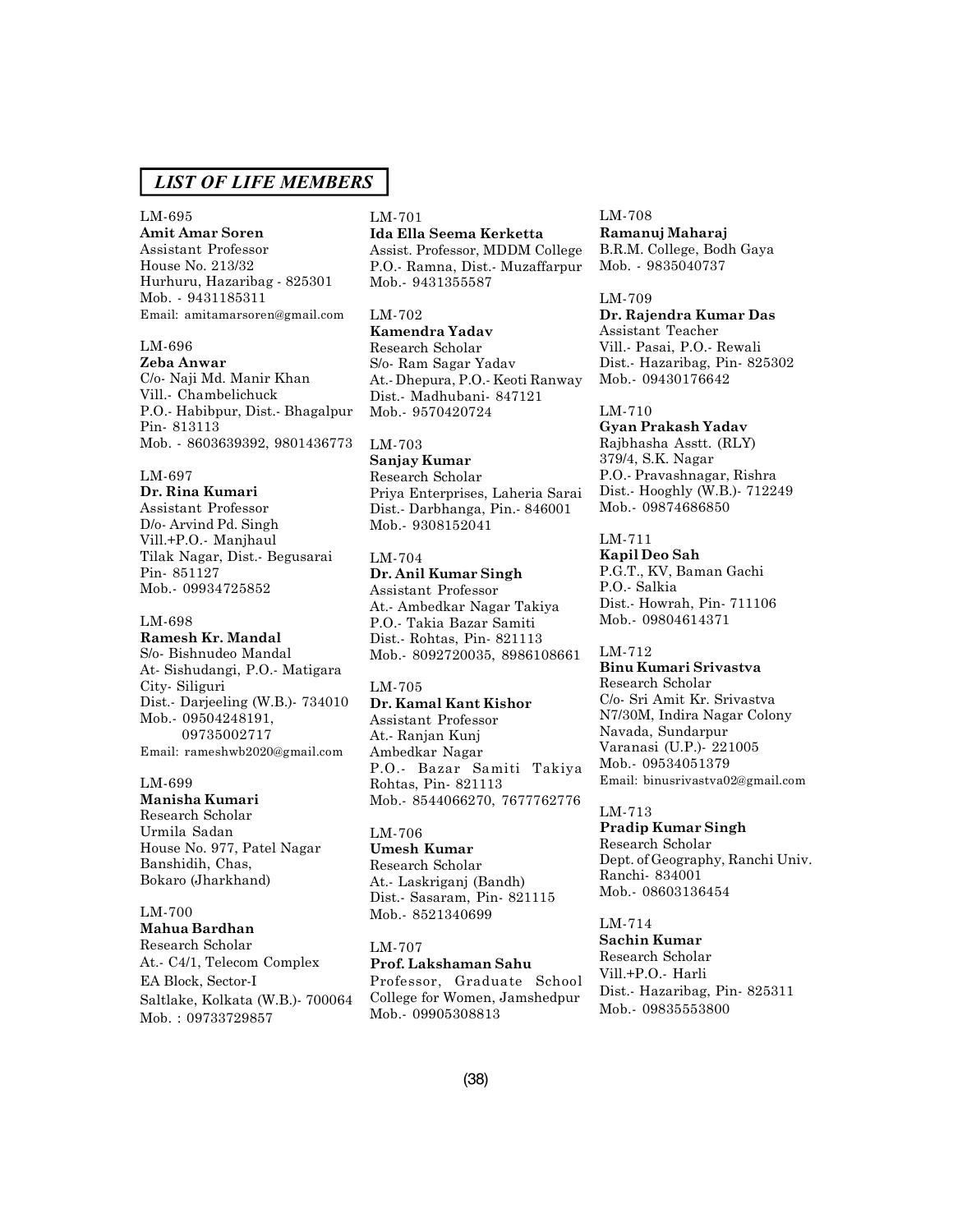#### LM-715

**Tapan Kumar Pal** Vill.- Hazba Pukur P.O.- Madan Mohan Pur Dist.- Bankura West Bengal-722141 Mob.- 08001391331 Email : paltapan24@gmail.com

#### LM-716

### **Dr. Ganesh Prasad**

Associate Professor, BNMU Ward No.-21, Station Road P.O. + Dist.- Madhepura Pin- 852113 Mob.- 9431889188

# LM-717

#### **Kumar Purushottam Suman**

Research Scholar At.- CA-51, P.C. Colony P.O.- Kankarbag, Patna-800020 Mob.- 7654010048 Email:-kpssuman@gmail.com

# LM-718

**Dr. Bhagwat Pd. Yadav** Reader & Head, BNMU At.- Ward No.-3 Kabir Nagar Madhepura Dist.- Madhepura- 852113 Mob.- 9430028241

#### LM-719

**Ramashish Singh** Research Scholar C/o- Rama Mansam Brahmdeo Bhawan At.- Pipra, P.O.- Dumri Dist.- Begusarai, Pin- 851117 Mob.- 9931066568, 9709396119

#### LM-720

**Dr. Balram Pawan** Professor & Head, IIPS Govandi Station Road, Deonar Mumbai- 400088 Mob.- 09987200597 Email: bpaswaniips@gmail.com

### LM-721 **Sanjay Gupta** C/o- Rajesh Publications 4226-A/1, Ansari Road Darya Ganj, New Delhi-110002 Ph.- 011-23274550 Mob.- 09810163399

#### LM-722

**Ranjeet Kumar Das** At.+P.O.- Barkagaon Dist.- Hazaribag, Jharkhand Pin- 825311 Mob.- 7209722470 Email: dasranjeetkumardardar2@gmail.com

# LM-723

**Arpana Nalini Ashwina Kachhap** Vill.- Chano, P.O.- Oriya Dist.- Hazaribag, Pin- 825301 Mob.- 8102344811 Email : arpananalinikachhap@gmail.com

#### LM-724

**Sanjay Kumar Dangi** Research Scholar Vill+P.O.- Harli Dist.- Hazaribag, Jharkhand Pin- 825311 Mob.- 9470966642, 9905123007 Email : sanjaykumardangi@gmail.com

### LM-725 **Dr. Moti Ram** Deputy Director IGNOU Regional Centre 457/A, Ashok Nagar Ranchi- 834022 Mob.- 9931346876 Email : mrignou@gmail.com

LM-726 **Vivek Kumar** Research Scholar Deptt. of Geography, P.U. Patna- 800005 Mob.- 930194330

# *LIST OF LIFE MEMBERS*

#### LM-727

**Manoj Kumar** P.G. Teacher, PPCMV (+2) School At.- Amjhore, Dist.- Rohtas Pin- 821302 Mob.- 9931319918, 9922972942

# LM-728

**Lalita Rani** Research Scholar D/o- Shir Prakash Dwivedi Road No.- 4, Mahavir Nagar Beur, Anishabad, Patna-800002 Mob.- 7488527089, 9525614847 Email:-lalitarani357@gmail.com

#### LM-729

**Dr. Arun Kumar** Vill.- Dhorha P.O.+P.S.- Dhamaul Dist.- Nawada, Pin- 805101 Mob.- 9955616321, 7766991645

#### LM-730

**Bimla Snehlata Tiru** Research Scholar Pump Road, Teacher colony Chakradharpur P.O. Chakradharpur Dist.- West Singhbhum-833102 Mob.- 9931103432 Email : bimlatiru13@gmail.com

#### LM-731

**Ved Richa** Sub Election Officer, Patna C/o- Chandra Deo Sharma Choudhary Tola Near Water Pump P.O.- Mahendru, Patna-800006 Mob.- 8409493734

# LM-732 **Dr. Vikash Mahto** Vill+P.O. -Kolhua Dist.-Gopalganj-841427 Mob.-8409495417/7992433260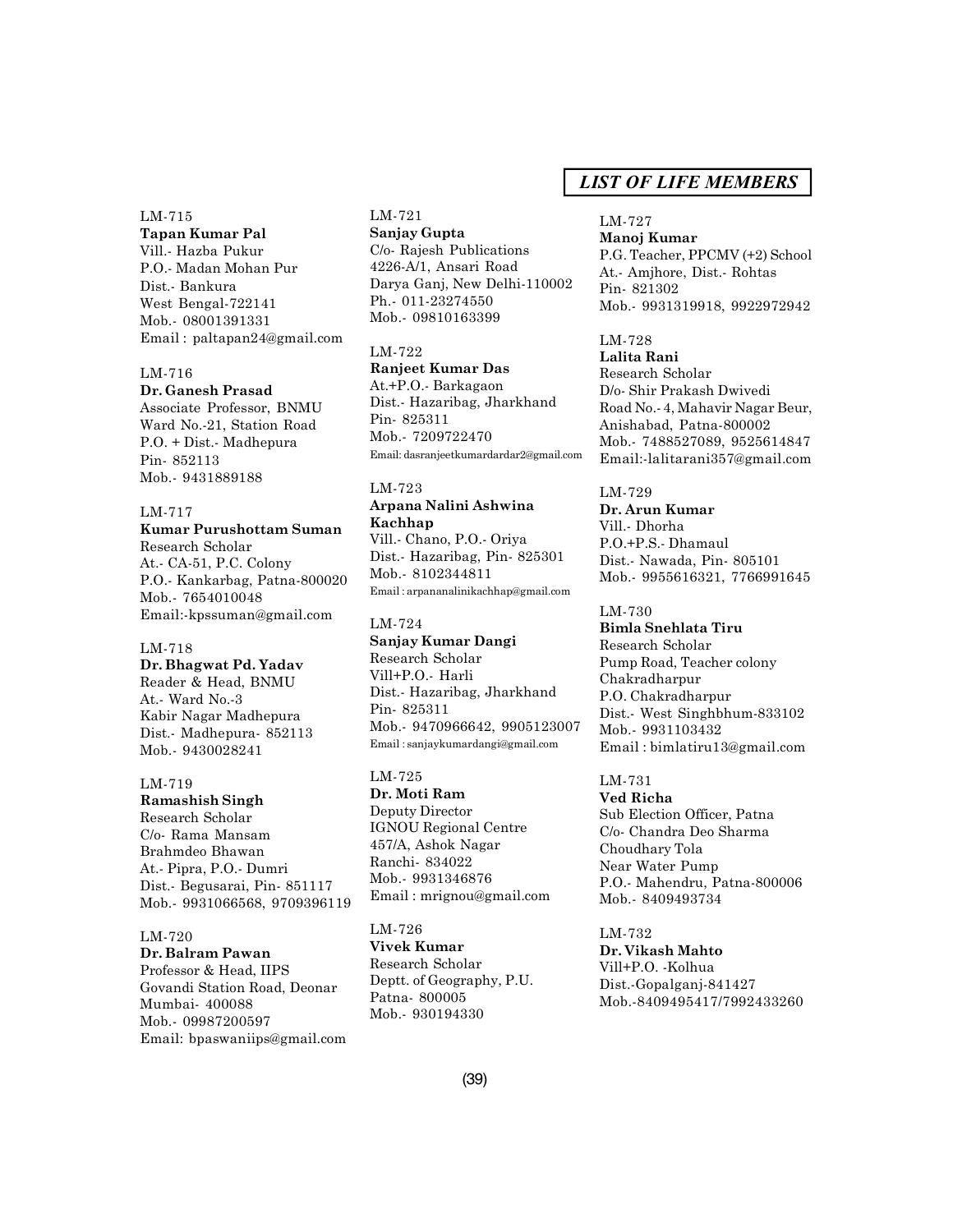# LM-733

**Vikrant Kumar** Research Scholar Vill.- Dangi Tola P.O.- Rajgir, Dist.- Nalanda Pin- 803116, Mob.- 8538971608 Email:-kumarvikrant1989gmail.com

### LM-734

**Anant Kumar** Sr. Deputy Collector Araria, Govt. of Bihar

### LM-735

**Robin Raj** Research Scholar C/o- Yogendra Mahto Chak Musallahpur, Chaiyn Tola P.O.- Mahendru, Patna-800006 Mob.- 9386153721

### LM-736

**Md. Ashraf** Assistant Professor of History Guest Faculty Patna College, Patna *Res.-*Haroon Colony, Sector-2 Phulwari Sharif, Patna-801505 Ph.- 0612-2251908, 9472224410

#### LM-737

**Arun Kumar Singh** Professor of Geography B-306, Rudra Towers Sundarpur, Varanasi Mob.- 09451818781 Email : aksmmubhu@gmail.com

#### LM-738

**Rakesh Tiwary** Assistant Professor Dubey Campus, Musalahpur Mahendru, Patna-800006 Mob.- 09771024080 Email : rakeshtiwary1@gmail.com LM-739 **Madhu Kendra Suman** At.- Vidyapuri P.O.- Hilsa Dist.- Nalanda- 801302 Mob.- 8409320105 Email : madhukendrasuman1@gmail.com

LM-740 **Dibya Jyoti** C/o- Sri Krishna Gopal At.- Lakhan Lal Path New Jakkanpur, Patna-800001 Mob.- 9472548092

# IM-741 **Institutional Membership H.O.D. of Geography** St. Columba's College V.B. University

Hazaribag- 825301, Jharkhand Ph.- 06546222197 Email : sca1899skt@gmail.com

# LM-742

**Somnath Bose** Research Scholar At.- Patpur P.O.+P.S.- Baharagora Dist.- E. Singhbhum, Jharkhand Mob.- 8409514410 Email : somnathbs99@gmail.com

LM-743 **Subhodh Kumar Das** Research Scholar At.- Kurha, P.O.- Ichak Dist.- Hazaribag- 825402 Mob.- 07549147575 Email : subodhkumardas@radiffmail.com

#### LM-744

**Sanjay Ravidas** +2 Teacher Vill.+P.O.- Deokuli Dist.- Hazaribag- 825402 Mob.- 9431785746

#### LM-745

**Anup Kumar Panja** Assistant Teacher Annada High School Annada Chowk Hazribag- 825301 Mob.- 8235928593 Email : ankrpanja@gmail.com

#### LM-746

**Arpita Roy** C/o- Niranjan Kr. Das 112/2, South Nandan Kanan At.+P.O.- Rahara, Kolkata Pin- 700118, West Bengal Mob.- 09804301839 Email : roy.arpita29@yahoo.com

# LM-747

**Satpriya Mahto** C/o- Sri S.C. Mahto Vill.- Baragram P.O.- N. Baragram, Dist.- Purulia West Bengal, Pin.- 723151 Mob.- 09955450642/09932777386 Email : satyapriya52@gmail.com

#### LM-748

**Santosh Kumar Rana** Guest Teacher Deptt. of Geography K.B.W. Women's College Hazaribag Jharkhand- 825301 Mob.: 9905337105 Email : santoshkumarcool83@gmail.com

#### LM-749

**Dr. Arun Kumar** Teacher C/o Sri Ravindra Kumar At- Ravi Rest House Station Chowk P.O.+Dist.- Supaul- 852131 Mob.: 9430002013 Email : arunsukhpur@gmail.com sangeetarun77@gmail.com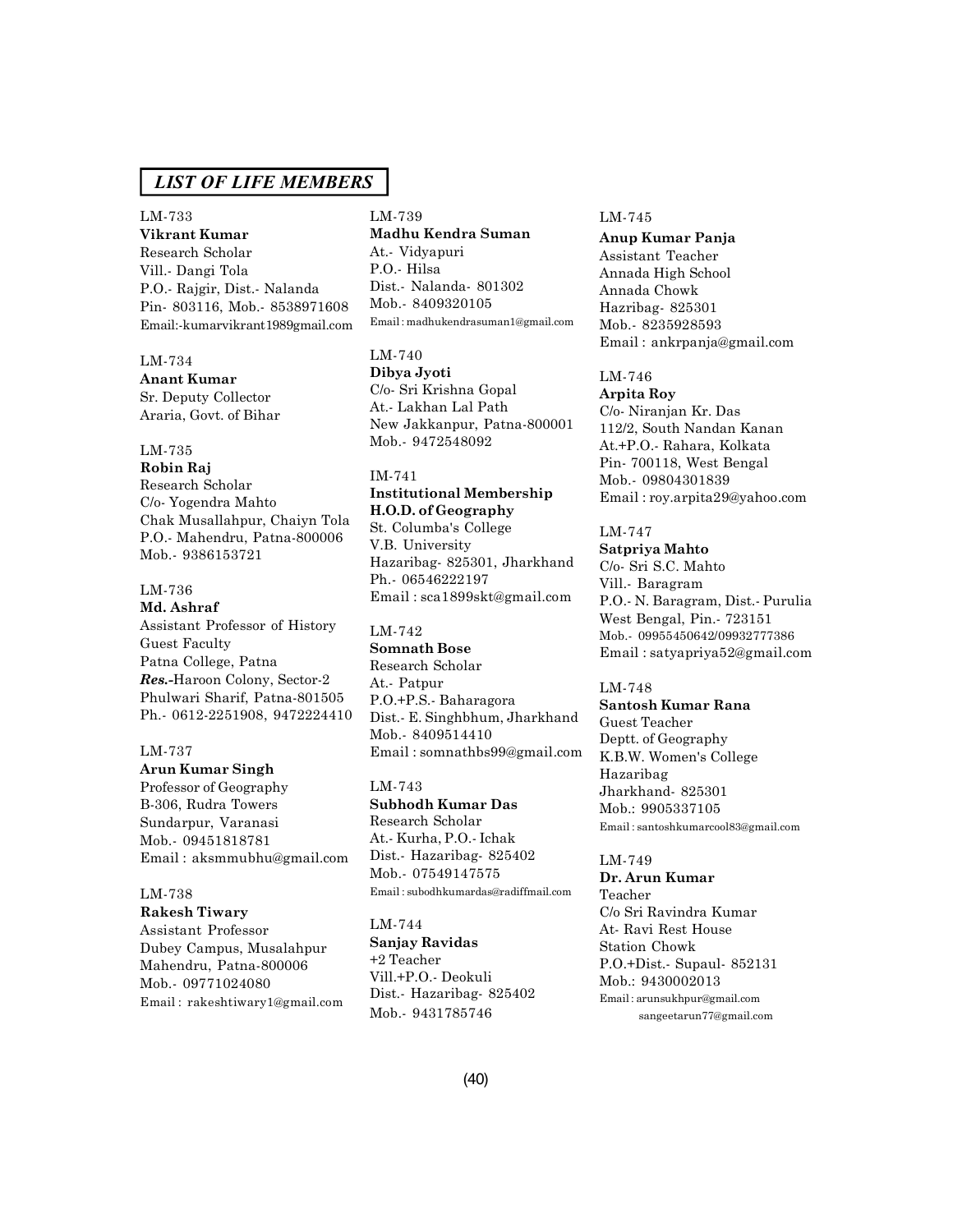# LM-750 **Vinay Prasad** Research Scholar Vill+P.O. - Kubna, Via- Jori Dist. - Chatra Jharkhand-825403 Hazaribag, Jharkhand- 825301 Mob.: 9835060852, 8507142561 Email : vinayprasad201@gmail.com

#### LM-751

**Shyam Krishna Jee** C/o- Ravindra Choudhary House No.- 3A/68 Indrapuri, Patna-24 Mob.: 9015320871 Email : shyamkrishnajee@gmail.com

LM-752 **Md. Maqusood Alam** At- Sihe, P.O.- Bakour Dist.- Supaul- 852130 Mob.: 09831657588 Email :

LM-753 **Hriday Kumar Singh** Lecture B.N.C. College, Dhamdaha Dist.- Purnea- 854205 Mob.: 9162590161, 8877696824 Email : hridaykumarsingh446@gmail.com

#### LM-754

**Shyam Vinay Kumar** Research Scholar B/o- Ram Binay Paswan Officer Quarter, SCERT Campus, Ranighat Lane P.O.- Mahendru, Patna Pin - 800006 Mob.: 9472482236 Email : shyamvinay.yawasis@gmail.com

# LM-755

**Arvind Kumar** Research Scholar C/o- Manoj Kumar Suman North Mandiri, Chhakkan Tola Near Kabir Ashram Patna- 800001 Mob.: 9576952019 Email : arvindo5460@gmail.com

#### LM-756

**Ranjan Kumar Raman** Associate Professor Deptt. of Geography C.M. Science College, Madhepura At- Tuniyahi Road, Ward No-25 P.O.+Dist.- Madhepura- 852112 Mob.: 9162590161, 8877696824 Email : santoshkumarcool83@gmail.com

#### LM-757

#### **Manmohan Kumar**

Geography Teacher At- Chakrami, P.O.- Narayanpur Dist.- Bhagalpur- 853203 Mob.: 7546963471 Email : manmohan.kalpana@gmail.com

### LM-758

### **Ramadhar Jha**

Assistant Professor K.B. Jha College, Katihar Res.- Chandralok P.O.- Binodpur, Dist.- Katihar- 854105 Mob.: 9471677880

Email : raman.ramadharijha@gmail.com

# *LIST OF LIFE MEMBERS*

#### LM-759

**Shiv Shankar Kr. Singh** Teacher At- Chhajjupur, Nasratkhar P.O.- Nathnagar, Champanagar Bhagalpur- 812004 Mob.: 9122815599 Email : bgpdavshivshankar@gmail.com

#### LM-760

**Indrakant Singh** Teacher, Social Studies At- Rampur, P.O.- Singhnan Via- Jagdishpur Dist.- Banka- 813105 Mob.: 9973823646 Email : indraksingh101@gmail.com

# LM-761

**Bikash Kumar** Research. Scholar S/o- Suresh Kumar Modi Sunrise Convent School Road, Nawratan Hata P.O.+Dist. - Purnea-854301 Mob.: 7654008582, 9470038248 Email : kumarbikash1982@gmail.com

# LM-762

**Santosh Kumar** Geography Teacher At+P.O.- Singhnan Via- Jagdishpur Dist.- Banka- 813105 Mob.: 9934596945 Email : santoshkumar202030@gmail.com

#### LM-763

**Md. Naushad Ansari** Research. Scholar At+P.O.- Basmatiay Via- Nawabganj Dist.- Araria- 854336 Mob.: 8757832892 Email : mdansari2099a@gmail.com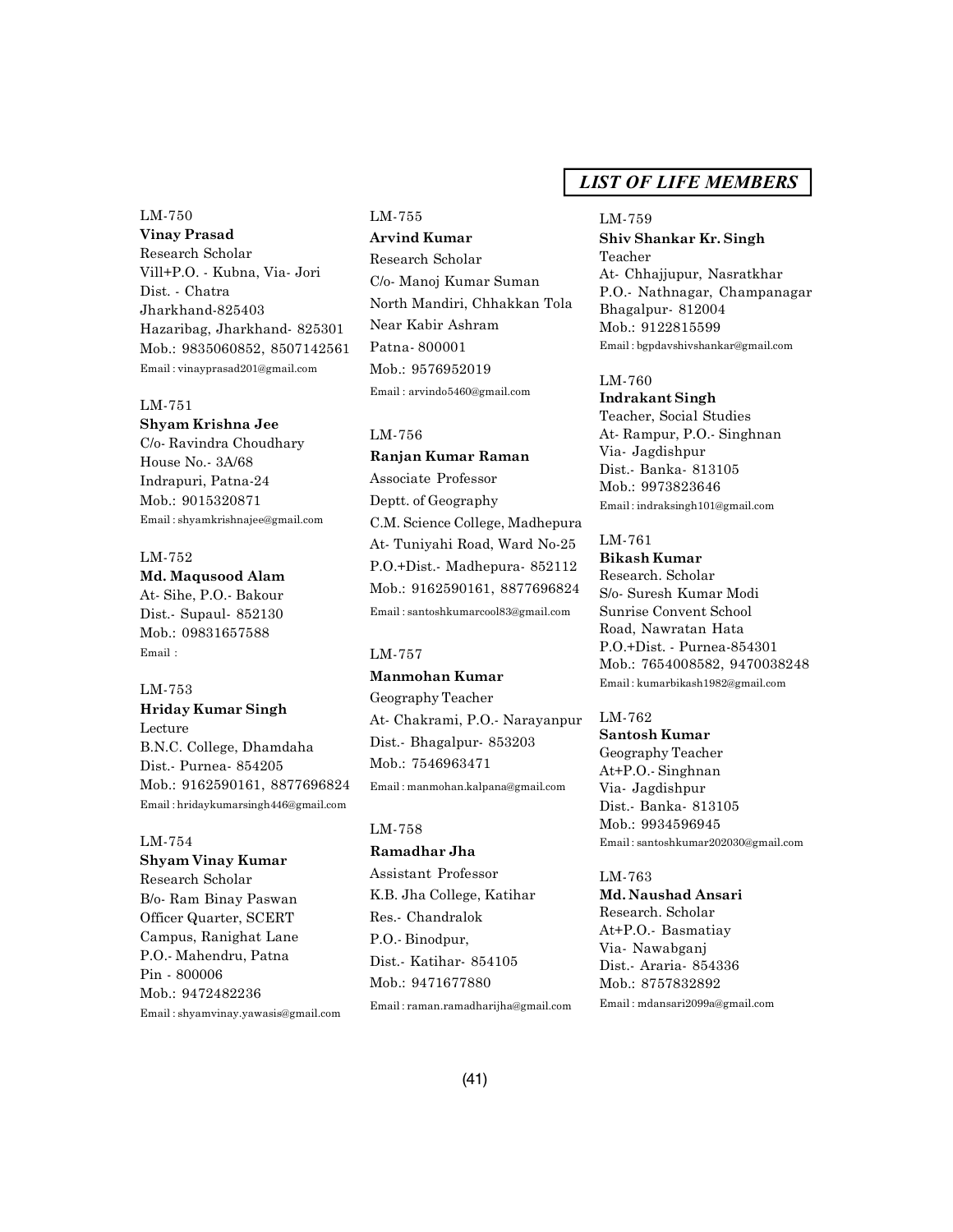# LM-764

**Rajani Ranjan** (Research. Scholar) S/o Radha Raman Singh Mani Bhawan, Fari No-2 Campus, Gautam Nagar Gangjala Dist. - Saharsa- 852201 Mob.: 9470217804 Email : rajani.ranjan83@yahoo.com

### LM-765

**Ajay Kumar**

(Teacher) At+P.O. - Falka, Via- Pothia Dist.- Katihar- 854118 Mob.: 9939082468 Email : lister2ajaymeet@gmail.com

#### LM-766

**Vijay Kumar** (Assistant Professor) Dept. of Geography S.S. College, Aurangabad-824101 Mob.: 8102887440 Email : vijaykumarpg@yahoo.com

### LM-767

#### **Kumar Raj Nandan**

(Research. Scholar) At- Rariyaha, P.O.- Ghailarh Dist.- Madhepura- 852124 Mob.: 7765996482, 9709737155 Email : nandan7565@gmail.com

# LM-768

**Nikhil Piyush** (Research. Scholar) At- Vidyapuri, Ward No-18 Madhepura- 852113 Mob.: 8298495039 Email : nikhilpiyush@yahoo.com

# LM-769 **Dr. Anil Kant Mishra** Professor, Deptt. of Sociology

Res.- Ward No.-11 Gautam Nagar Dist.- Saharsa- 852201 Mob.: 9473441886 Email : indraksingh101@gmail.com

#### LM-770

**Manoj Kumar** (Research. Scholar) S/o Sri Umesh Kumar Vill- Chhoti Kewal P.O.- Rajour, Ward No.-4 Begusarai- 848204 Mob.: 9304102556 Email : manojmantun@gmail.com

# LM-771

**Manoranjan Prasad** Associate Professor P.G. Dept. of Sociology B.N. Mandal University Madhepura- 852113 Mob.: 9431685864

Email : manoranjan1410@gmail.com

#### LM-772

**Shankar Kumar** (Teacher) M.S. Bharrahi Bazar At- Garibtola P.O.- Bharrahi Bazar Dist.- Madhepura- 852113 Mob.: 9472849908 Email : shankarbrpmdp@gmail.com

# LM-773

**Shahina Perween** C/o Md. Nazir Alam Fast Fashion Garments Hattiya Road Dist.- Araria- 854311 Mob.: 9931330223, 9835675334 Email : shahinaperweenararia@gmail.com

# LM-774

**Kiran Kumari** D/o Baidyanath Prasad At+P.O.- Chainpur Dist.- Siwan- 841203 Mob.: 9507076733, 9576984021 Email : kiran.kim2@gmail.com

#### LM-775

**Shashikant Kr. Yadav** Vill- Sampur P.O.- Husepur Nand Dist.- Siwan- 841406 Mob.: 9472048348, 82289258 Email : sasiknt7@gmail.com

#### LM-776

**Rakesh Kr. Bharti** Research Scholar C/o- Dazy Homoeo Hall D.B. Road, Saharsa- 852201 Mob.: 9931488404 Email : rkbharti2011@gmail.com

#### LM-777

**Dharmendra Kumar** (Research Scholar) At+P.O.- Aurahi Dist.- Madhepura- 852108 Mob.: 9431254946 8298608419 Email : dharmendrakr15876@gmail.com

#### LM-778

**Diwakar Kumar** (Research Scholar) S/o Satya Narayan Mandal At- Gadhiya P.O.- Jhilla Dumari Dist.- Supaul- 852111 Mob.: 7631923787 Email :krdiwakarw980@gmail.com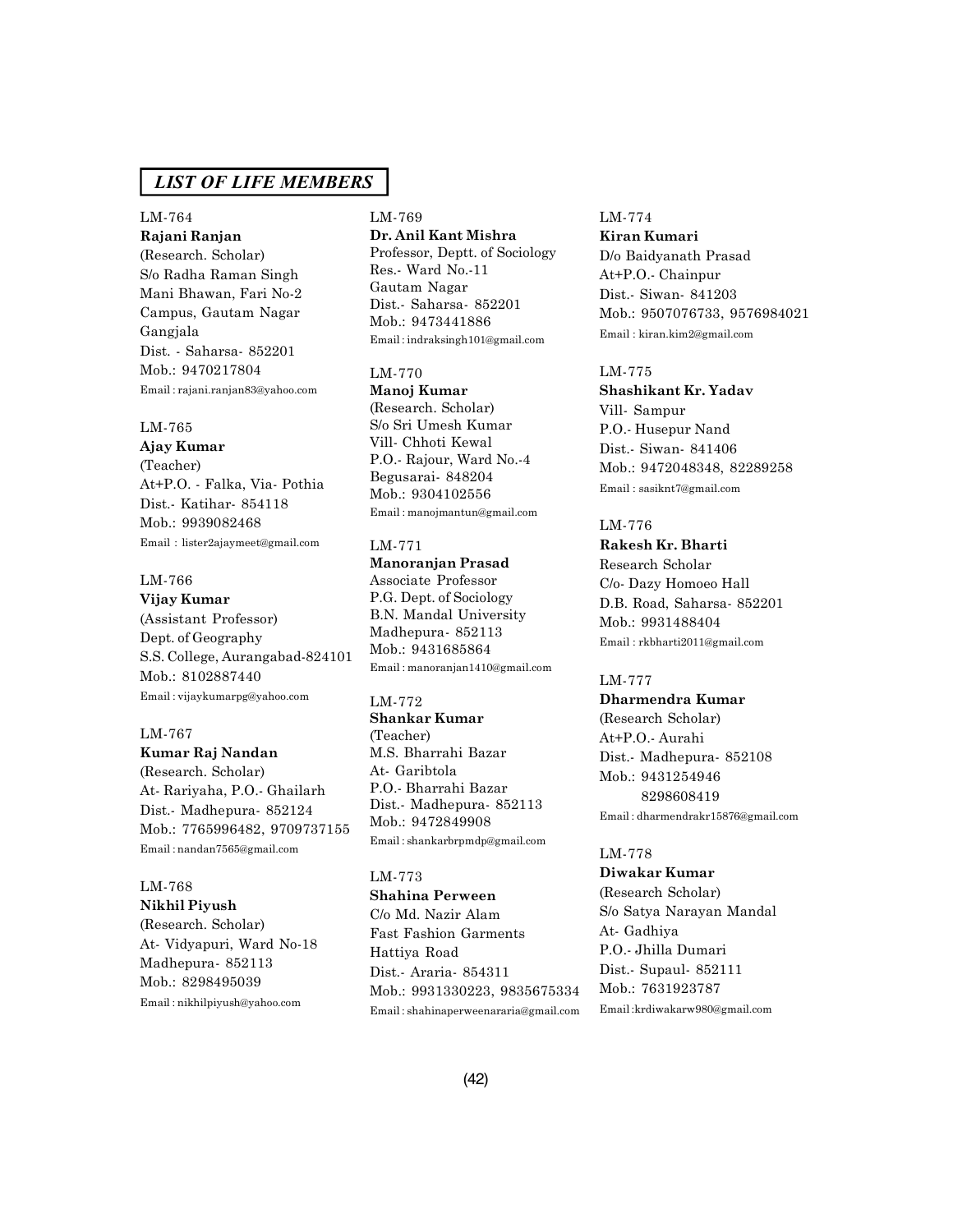#### LM-779

**Dr. Shambhu Sharan** Research Scholar Sumitra Market Navjeevan Tutorial Naya Tola, Patna-4 Mob.: 8986269969 9835488423 Email : sona.jaan52@gmail.com

#### LM-780

**Dr. Umesh Kumar** Lecture in Geography Madhepura College Madhepura At- Kushaha, P.O.- Bajitpur Dist.- Supaul- 852139 Mob.: 9934097421 Email : umeshkumar25121970@gmail.com

# LM-781

**Shivendra Kumar** H.M., Primary School Jibachhapur, Madhepura P.O.- Jibachhpur Madhepura- 852124 Mob.: 9939218891 Email :

# LM-782

**Md. Mazher Imam** Teacher, +2 Shafi Muslim High School, Benta P.O.- DMC, Laheriasarai Dist.- Darbhanga- 843333 Mob.: 9546176115, 8406018270 Email : aadilimam882@gmail.com

# LM-783

**Rajiv Kumar** Research Scholar Teacher, C.R.K. College, Hajipur Res.-C/o Yugeshwar Pandit At- Dharahara Tola Dhatta P.O.- Mahadeo Asthan Dist.- Supaul- 852109 Mob.: 9473116404 Email : rajivkumar3671@gmail.com

### LM-784 **Mrinal Kr. Verma**

Teacher in Geography Senior Secondary School At+P.O.- Kasba Dist.- Purnia- 854330 Mob.: 7739185777 Email : mrinal2011verma@gmail.com

#### LM-785

**Pawan Kumar** Research Scholar At- Bhelahi, P.O.- Ratanpatti Via- Murliganj, Dist.- Madhepura- 852122 Mob.: 9470673160, 8877460366 Email : pawankumar633808@gmail.com

# LM-786

**Balkrishna Prasad** Lecturer At-+P.O.- Mohanpur Choumukh P.S.- Bihariganj Dist.- Madhepura- 852101 Mob.: 9955265803, 9122325825 Email : balkrishnaprasad03011968@gmail.com

# LM-787

**Dr. Dharmendra Singh**

Research Scholar S/o Sri Charan Singh Vill+P.O.- Shikarna, Tahsil- Koil Dist.- Aligarh, U.P., Pin- 202127 Mob.: 09457189362 Email : dharmendra.sikrna@gmail.com

LM-788 **Uttam Kumar** Asst. Professor of Geography Deptt. of Geography MMH College, Ghaziabad Dist.- Ghaziabad, U.P.

Mob.: 09868989646 Email : uttam158@gmail.com

# *LIST OF LIFE MEMBERS*

#### LM-789

**Dr. Milan Kr. Yadav** Assistant Professor Res- 191/C-II Kundan Nagar, Ajmer Rajasthan- 305001 Mob.: 09636773637 Email : dr.milanyadav@gmail.com

#### LM-790

#### **Anil Kumar**

(Research Scholar) P.G.T. Geography (R.S., M.U.) S/o Late Ramchandra Pd. Singh South of Maurya Public School, Diwa Colony R.K. Nagar, Patna-800027 Mob.: 09507378975 Email : archanakumari925@gmail.com

#### LM-791

### **Dr. Vandna Govil**

Lecturer in Geography At- Rajnagar, Bhajanganj Ajmer, Rajasthan- 305001 Mob.: 09829507032 Email : vgovil6@gmail.com

#### LM-792

**Mr. Adarbad Motafram** Lecturer in Geography At- 'Gulshan' Near- Parsi Temple Vivekanand Marg, Ajmer Rajasthan- 305001 Mob.: 09414708981

Email : abmotafram@gmail.com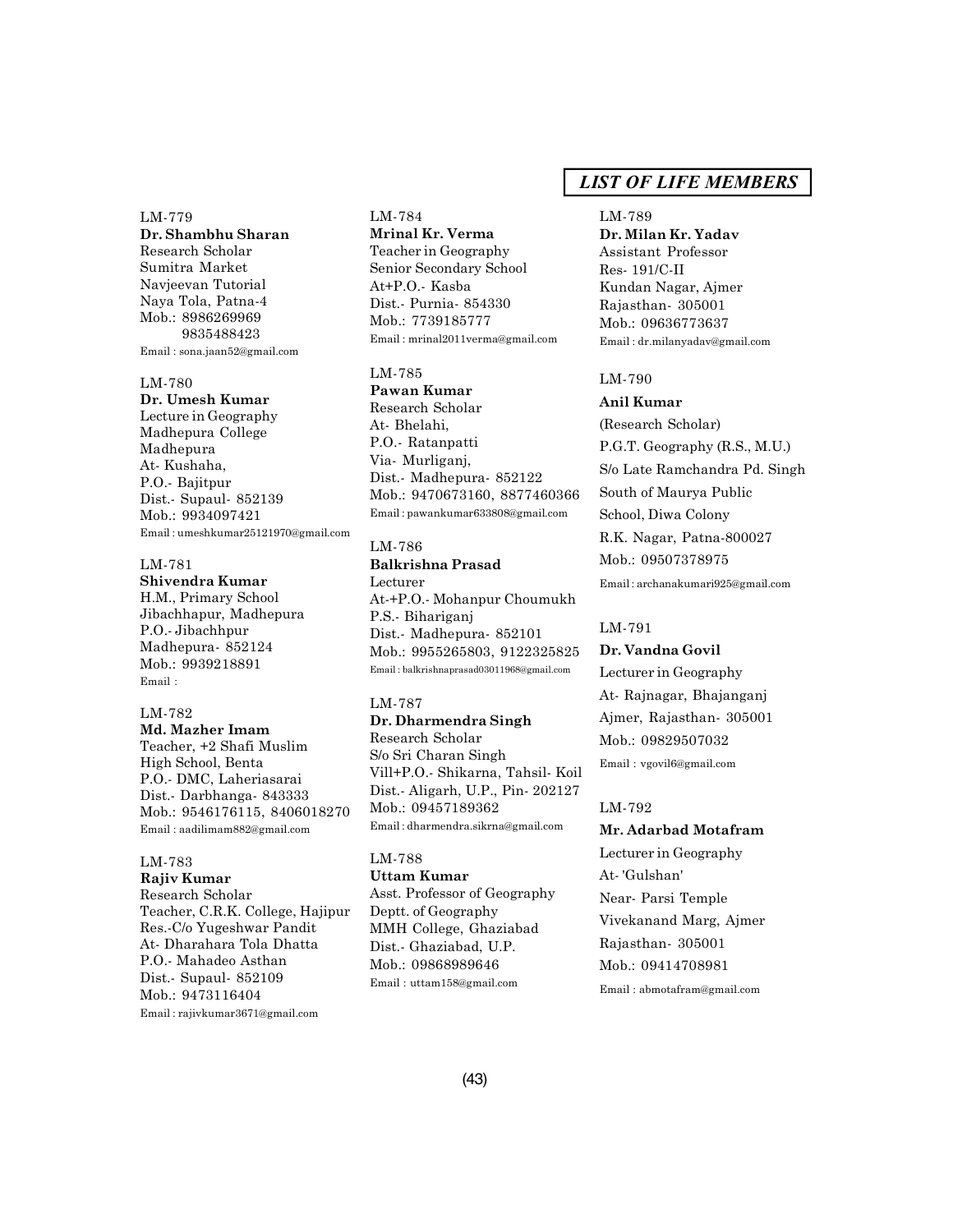#### LM-793

**Dr. Ajay Kr. Sharma** Lecturer in Geography At- 1256/32, Dadabhai Colony Near Ajanta Cinema Ajmer Rajasthan - 305001 Mob.: 09828531962 Email : drajaysharma1963@gmail.com

#### LM-794

# **Dr. Sunita Pachori**

Lecturer in Geography At- A-7, Anand Bhawan Ramdeo Vihar Colony, Gulab Bari, Ajmer Rajasthan- 305001 Mob.: 09829036012 Email : sunitapachori3@gmail.com

#### LM-795

**Dr. Yogendra Saini** Lecturer in Geography At- 338/29, Kesar Niketan

Naya Ghur, Gulab Bari, Ajmer Rajasthan- 305001 Mob.: 08003099971 Email : seniyogendra@gmail.com

#### LM-796

#### **Dr. Jai Narayan Gurjar**

Lecturer in Geography At- Vill.- Keria P.O.- Mokhampura Teh- Dudu, Jaipur Rajasthan- 303604 Mob.: 09602877366 Email : jainarayangurjar@gmail.com

### LM-797

**Dr. Kirti Choudhary**

Lecturer in Geography At- C-4, Madhuban Colony Naka Madar, Ajmer Rajasthan- 305001 Mob.: 09214303132 Email : dr.kirtichoudhary@gmail.com

#### LM-798 **Ms. Richa Rawat**

Lecturer in Geography At- 3/211, Housing Board Panchsheel, Ajmer Rajasthan- 305004 Mob.: 0869676569 Email : richarawat168@gmail.com

### LM-799

**Mr. Binay Kumar** Lecturer in Geography

At- C-556-H, Parikarma Path Panchsheel-C, Near St. Stephen School Ajmer, Rajasthan- 305004 Mob.: 09413112553 Email : binayajmer@gmail.com

IM-800

# **Institutional Membership The Head** P.G. Department of Geography Patna College Patna University Ashok Raj Path Patna - 5 Ph. : 0612- 2671589 Email : patnacollege.pu@gmail.com Website : www.patnacollege.org

# IM-801

# **Institutional Membership The Principal** Patna Women's College Avila Convent, Bailey Road

Patna-800001 Ph. : 0612-2531186 Email : info@patnawomenscollege.in Website : www.patnawomenscollege.in

### IM-802 **Institutional Membership The Head** P.G. Department of Geography Arts Block- C, Morabadi Campus Ranchi University, Ranchi

IM-803 **Institutional Membership The Principal** Nalanda College Biharsharif Dist.- Nalanda Ph. & Fax : 06112 - 235261(O) 06112 - 236881 (R) Email : nalandacollegebiharsharif@gmail.com Website : www.nalandacollegebiharsharif.in

#### IM-804

Jharkhand

**Institutional Membership The Principal** Kisan College, Sohsarai Nalanda- 803118 (Bihar) Ph. - 0612-235221 Email : kisancollege1957@gmail.com website : www.kishancollege.co.in

#### IM-805

**Institutional Membership The Registrar** Nalanda Open University Biscomaun Bhawan West Gandhi Maidan Patna-800001 Ph. - 0612-2201013, 2206916 Fax : 0612-2201001 Email : nalopuni@sanchament.in nou@nou.ac.in website : nalandaopenuniversity.com

#### LM-806

**Dr. Bhupal Kr. Mahto** Asst. Prof. & HOD of Geography Marwari College, Ranchi Res- Geographia, Old Lowadin Tata Road, Namkum Ranchi- 834010 Mob.: 9430755075 Email : bhupal.kumar21@gmail.com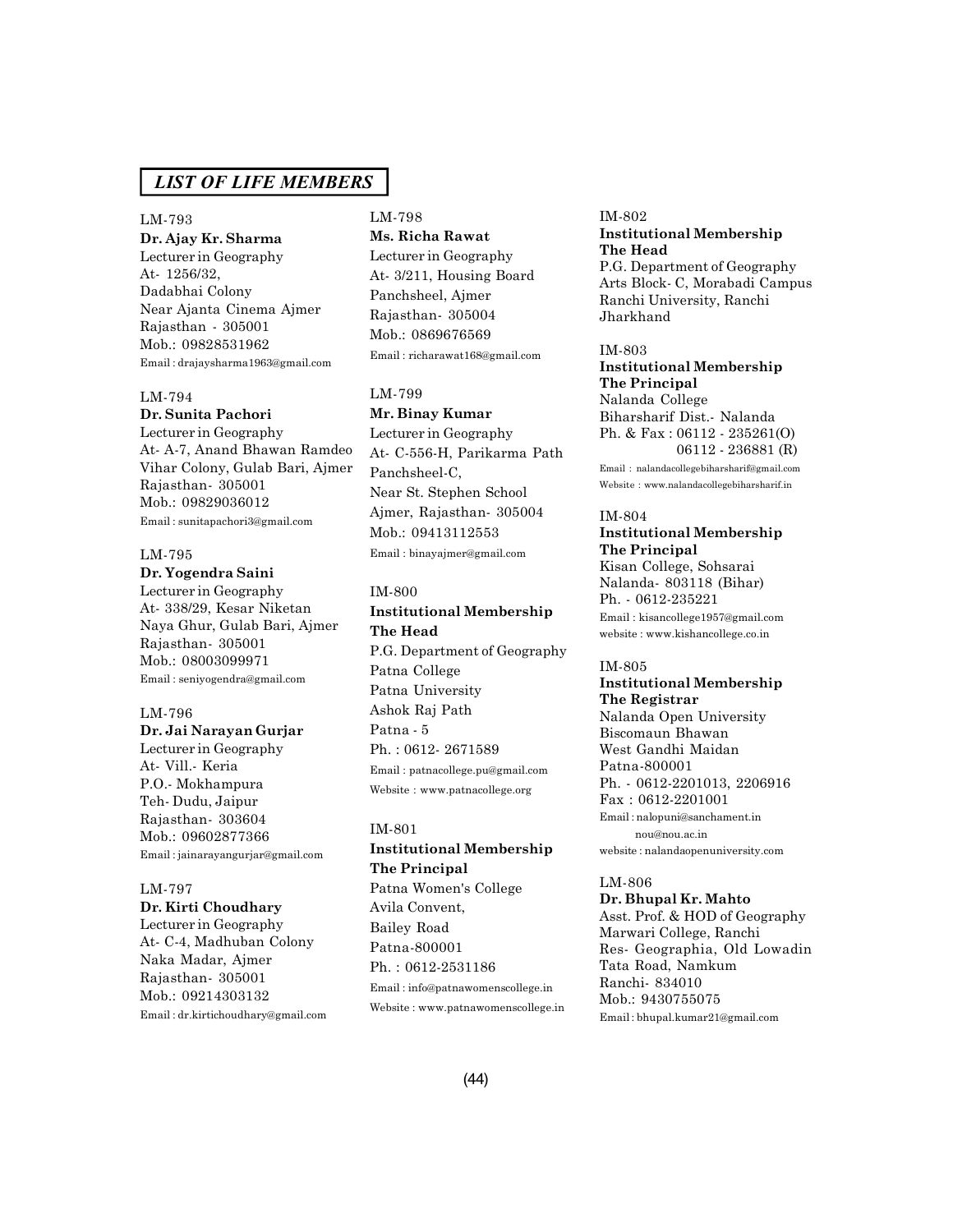LM-807 **Dr. Hemlal Kumar Mehta** Asst. Professor S.G.M. College, Ranchi Res.- Jharkhand Bhawan Hatma Kanke Road, Ranchi Mob.: 9430303975 Email : mehta\_hk@rediffmail.com

#### LM-808

**Mukesh Oraon** Research Scholar Vill- Patangori P.O.+P.S.- Kanke Dist.- Ranchi- 834006 Mob.: 9835573919 Email : mukoraon@gmail.com

#### LM-809

#### **Dr. Jayashree Shahdeo**

Associate Professor University Deptt. of Geography Ranchi University, Ranchi Mob.: 9431726589 Email :

# LM-810

**Arvind Kumar** Assistant Teacher At- Guruchatti P.O.+P.S.- Barkagaon Dist.- Hazaribag Jharkhand-825311 Mob.: 9470965384 Email : arvind.hz101@rediffmail.com

#### LM-811

**Santosh Pd. Rajak** Research Scholar C/o- Sri Arjun Ram Vill- Manjhali Tand P.O.- Domchanch Dist.- Kodarma- 825418 Mob.: 9199174262 Email : bredomchanch@gmail.com

# LM-812 **Rajesh Kumar Singh**

Assistant Professor A.K. Singh College, Japla P.O.- Jalpa, P.S.- Hussainabad Dist.- Palamu- 822116 Mob.: 9661421464 Email : rajeshkumarsingh198@gmail.com

#### LM-813

**Dr. Surendra Kumar** Prof. in Charge Bhadrakali College, Itkhori Dist.- Chatra- 825408 Mob.: 9835580071, 7481049495 Email : surendrasrivastava2k7@gmail.com

#### LM-814

**Pankaj Kumar** Lecture Bhadrakali College, Itkhori Dist.- Chatra- 825408 Mob.: 9430351120, 9304817495 Email : xtpankaj2017@gmail.com

#### LM-815 **Sandeep Kumar** Lecturer

Bhadrakali College, Itkhori Dist.- Chatra- 825408 Mob.: 9430783276, 8210512790 Email : sandeep1976bkc@gmail.com

#### LM-816

**Kumar Pratiyogi Kamlesh** Research Scholar S/o- Mahabir Singh Vill+P.O.- Rupow Dist.- Nawada- 805107 (Bihar) Mob.: 9931080472, 8409186002 Email : cardbiharnwd@gmail.com

#### IM-817

#### **Institutional Membership The Principal**

Chas College, Chas P.O.- Kura, Chas Dist.- Bokaro, Jharkhand-827013 Mob.: 9431106343, 9431739116 Email : info@chascollege.org website : www.chascollege.org

# *LIST OF LIFE MEMBERS*

#### LM-818

**Kuldeep Sharma** Businessman Res- H. No. 434, Sector - 15 Faridabad, Haryana-121002 Mob.: 09871460000, 14165672216 Email : ks@crownhotels.ca

#### LM-819

**Surya Bhushan Kumar** Research Scholar S/o Late Rajkumar Prasad P.O.- Sohsarai Dist.- Nalanda- 803118 Mob.: 8102464745 9155764576 Email : surya10073@gmail.com

### LM-820

**Krishna Kumar Yadav** Research Scholar Vill- Sarai Saif P.O.- Kujiyari Dist.- Azamgarh U.P.- 223227 Mob.: 9451250444 9470734119 Email : krishnaazmi1984@gmail.com

#### LM-821

**Dr. Anil Kumar Gupta** Professor of Geography Principal Nalanda Mahila College Biharsharif Dist.- Nalanda- 803101 Mob.: 9835479988 Email : anilshankey@gmail.com

### LM-822

**Rajeev Kumar** Research Scholar C/o Subhash Sharma At-Karunabag, P.O.- Sohsarai Dist.- Nalanda- 803118 Mob.: 9905410653 Email : rajeev2385kumar@gmail.com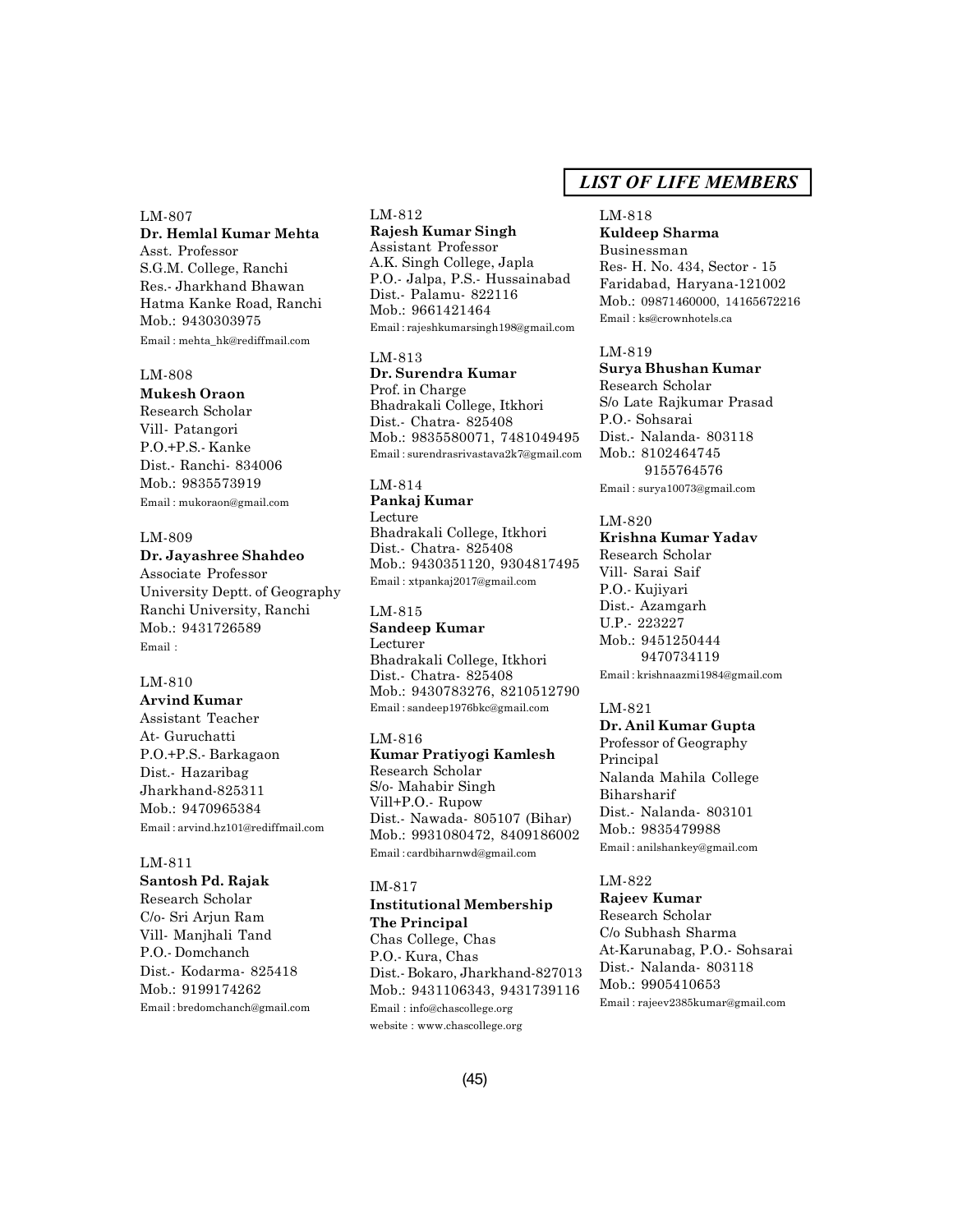# LM-823

**Sangam Suman** Research Scholar

C/o- Ashok Kumar Singh Road No-9, West Keshari Nagar Near Veer Kunwar Singh Chowk, Patna-24 Mob.: 9835829246 Email : ssumanlive@gmail.com

#### LM-824

**Sanjay Kumar** Research Scholar C/o- Sri Mahendra Singh House No.- 122, Road No.- 3 Lobin Bagan, Dist.- Khunti Jharkhand - 835210 Mob.: 7549025085 Email : sanjay\_mit2003@yahoo.co.in

#### LM-825

#### **Dr. Satyendra Pd. Singh**

T.G.T., Social Science Res.- D/381, Indra Park Near- Sai Baba Mandir Najafgarh, New Delhi- 110043 Mob.: 09868828865 09540527711/22 Email : singhsadvipra@gmail.com

#### LM-826

**Rakesh Kumar Sinha**

Lecturer, Bhadrakali College Itkhori, Dist.- Chatra Jharkhand- 825408 Mob.: 7322002271 Email : rakesh70sinha@gmail.com

# LM-827

**Sri Arindam Poddar** Research Scholar Vill+P.O.- Balupur P.S.- Ratna, Dist.- Malda W. Bengal- 732205 Mob.: 07361038001 08906767036 Email : arindampoddar92@gmail.com

# LM-828 **Alok Kumar**

Research Scholar S/o- Siyasharan Prasad Navinagar, P.O.- Tungi P.S.- Dipnagar, Dist.- Nalanda- 803130 Mob.: 9334476768 Email : rajmaansingh121@gmail.com

#### LM-829

**Upendra Kumar Yadav** Research Scholar At- Shankarpur P.O.- Abhirampur Dist.- Madhepura - 852213 Mob.: 9939962673 Email : upendrakr673@gmail.com

### LM-830

**Kumar Dhiraj** Research Scholar S/o Shri R.B. Prasad West of Masjid, At- Kashipur P.O.+Dist- Samastipur Pin - 848101 Mob.: 8935811780 Email : aniket.dhiraj@gmail.com

### LM-831

**Shruti Goswami** Research Scholar D/o- Surendra Kr. Giri Road No.-25/B, Rajeev Nagar P.O.- Keshri Nagar, Patna-24 Mob.: 8292384844 Email : Shrutigoswami10@gmail.com

# LM-832

**Sarita** Rsearch Scholar D/o- Late Yogendra Das Mahavir Nagar, 70feet Road MAC Path, Saristabad Patna- 800002 Mob.: 9386906121, 7279987722 Email : saritasrt86@gmail.com

# LM-833 **Sanjay Kumar** Rsearch Scholar Vill+P.O.- Jiyay Dist.- Siwan- 841226 Mob.: 9006763312 Email : sanjay.rajo2@gmail.com

# LM-834

**Anuj Kumar** Research Scholar A/12, Ashokpuri, Khajpura P.O.- B.V. College Patna-14 Mob.: 8987261994 Email : anujk78@gmail.com

# LM-835

**Preeti Priya** Research Scholar C/o- Sunita Verma Central Bank of India Campus, Raja Bazar Dist.- Motihari- 845401 Mob.: 9472989615 Email : preetipriya486@gmail.com

### LM-836

**Anuyama Kumari** Research Scholar Vill+P.O.- Manjurahi Dist. - Aurangabad, Bihar Mob.: 9999449391 Email : yamaluxmi@gmail.com

# LM-837

**Vijay Prasad Singh** Assistant Professor of Geography Krishak College, Dheodha P.O.- Pakriwarawan Dist.- Nawada-805132 Mob.: 9279346964, 7870752494 Email : vijayprasadsingh837@gmail.com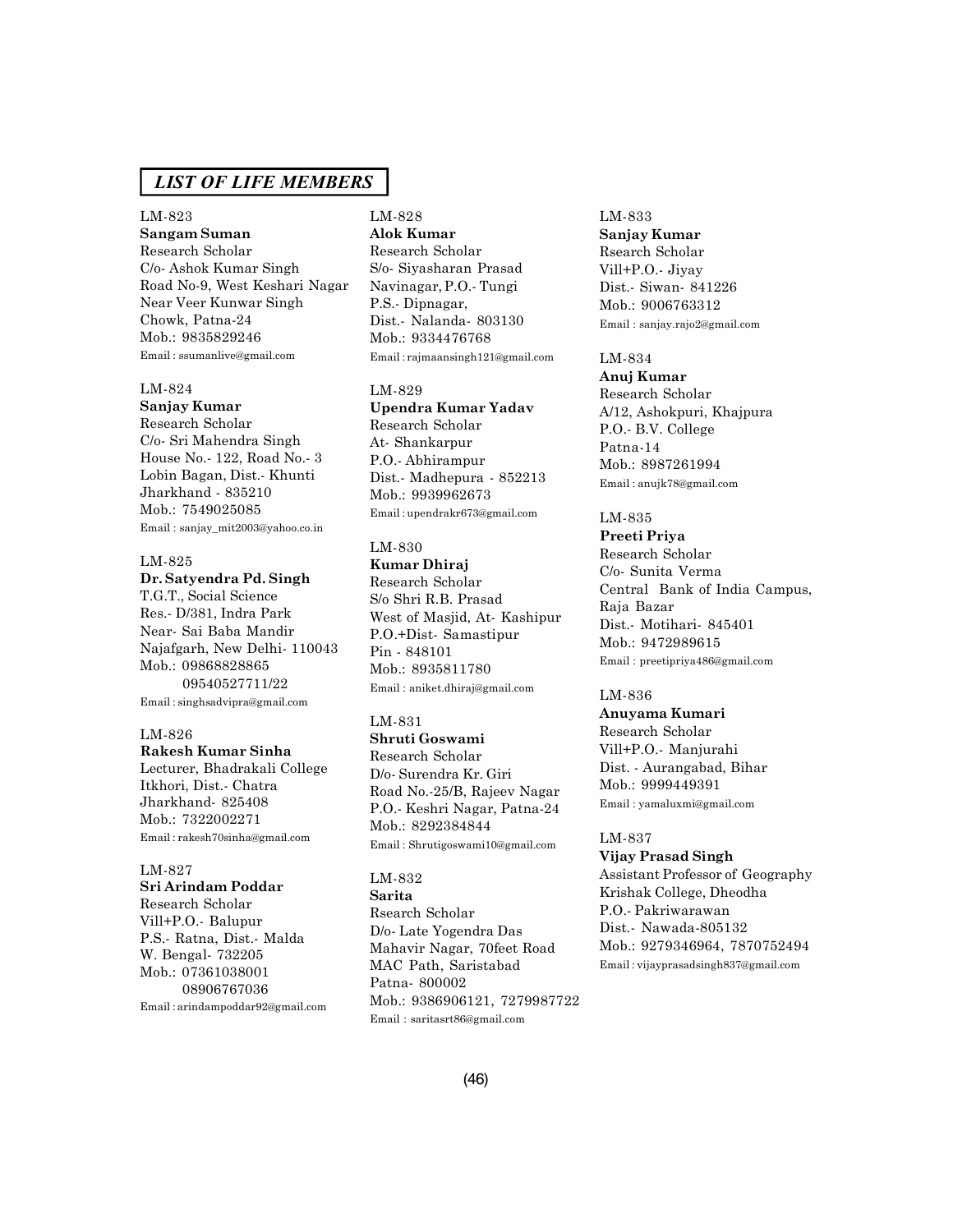LM-838 **Dr. Arvind Kumar** H.O.D. of Geography Mahabodhi College Belaganj, Gaya - 823002 Road No.-2, Lane-13 New Colony Delha Near Divyajyoti Vidya Mandir P.O.- Railway Station, Gaya Mob.: 9934069527 Email : arvindkumar15462@gmail.com

# LM-839 **Ram Binay Pd. Singh**

Assistant Professor Dept. of Geography S.J.S. College, Kurtha, Arwal At.- Vill+P.O.- Jamuara Dist- Gaya - 824236 Mob.: 9631678783 Email : rbinay140@gmail.com

#### LM-840

# **Dr. Ram Janam Pd. Verma**

Assistant Prof. of Geography S.J.S. College, Kurtha, Arwal Vill- Irdil, P.O.- Ghatera Dist. - Gaya - 823418 Mob.: 8809424361 drramjanamprasadvermasjs@gmail.com

#### LM-841

**Dr. Brijnandan Pd. Singh** Sociology Teacher Vill- Ramgarh, P.O.- Mali Dist.- Arwal- 804419 Mob.: 8507479454 Email : himanshanisingh10@gmail.com

#### LM-842

**Saurabh Kr. Thakur** Research Scholar C/o- Dr. Gopal Kumar Thakur Nai Bazar, Near Vidya Vivah Bhawan Dist. - Muzaffarpur - 842001 Mob.: 9572021622 Email : saurabhkvj@gmail.com

# LM-843

**Manish Kumar** Research Scholar At+P.O.- Kash Nagar Dist.- Saharsa - 852129 Mob.: 9708254114 Email : manishbhu2008@gmail.com

### LM-844

**Priyanka Bharti** Research Scholar C/o- R.P. Sinha Kushwaha Colony Buxaria Tola P.O.- Mahendru, Patna-6 Mob.: 9006428854 Email : niteshkr.40@gmail.com

# LM-845

**Neha Bharti** Research Scholar C/o- Uma Charan Singh East Chandmari Road, lane-6 Kankarbag Patna- 800020 Mob.: 9771015853 Email : nebharti@gmail.com

# *LIST OF LIFE MEMBERS*

#### LM-846

**Sushil Kumar** Research Scholar At - Jhitkahiyan P.O.- Houzpura Dist.- Vaishali - 844111 Mob.: 9905981448 Email : sushilkumar0003@rediffmail.com

# LM-847

**Sakshi** Research Scholar At- New bypass Road South of Telephone Exchange At+P.O.- Anishabad, Patna-2 Mob.: 7488161607 Email : sumankr1987@gmail.com

#### LM-848

**Amit Kumar** PGT, Geog. (JNV, Sheikhpura) C/o- Nawal Kishore Sharma Professor Colony, Hisua, Nawada - 805103 Mob.: 9419819536 Email : amitjnvleh@gmail.com

#### LM-849

**Dr. Parmanand Kumar** Associate Professor. & Head Deptt. of Geography Nalanda College, Biharsharif Res.- Vastu Vihar Deepnagar, Biharsharif Nalanda-803101 Mob.: 9835286854 Email : pk9835286854@gmail.com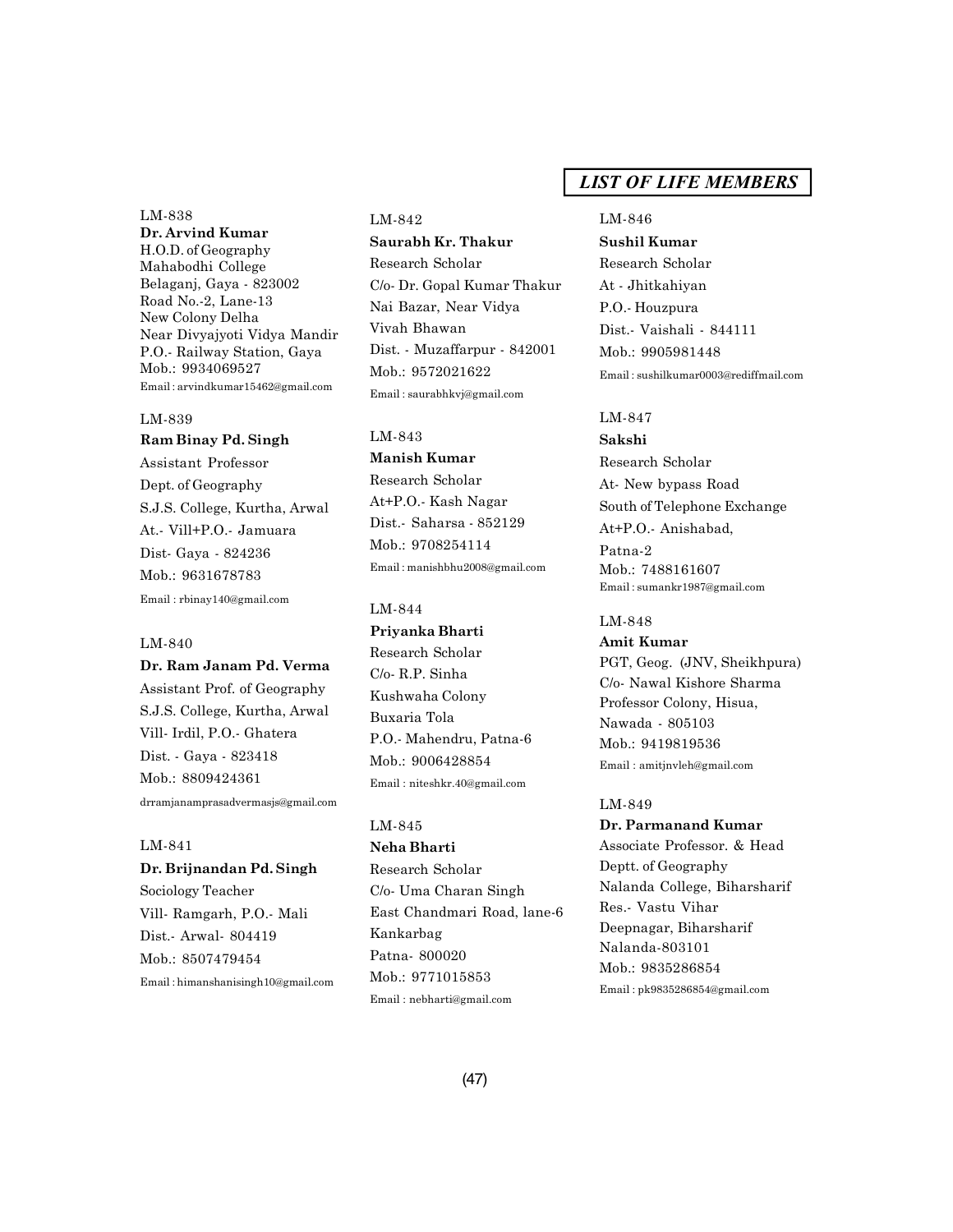#### LM-850

**Rubi Kumari** Research Scholar J.P. University Chapra D/o- Krishna Pandey Vill- Karmaini Ganji P.O.- Nechua Jalalpur Dist.- Gopalganj- 841503 Mob.: 9931414673, 7301130652 Email : rubikumari.23101991@gmail.com

#### LM-851

#### **Bikash Kumar Pandey**

Research Scholar S/o- Krishna Pandey Vill- Karmaini Ganji P.O.- Nechua Jalalpur Dist.- Gopalganj - 841503 Mob.: 9931414673 Email : bikash31589@gmail.com

#### LM-852

**Abhay Kumar** Teacher Amber Chowk, Biharsharif Nalanda - 803101 Mob.: 9471032766 Email : ttmabhay1380@gmail.com

#### LM-853

**Prof. Puneshwar Yadav** Assistant Prof. of Geography Vill- Panria, P.O.- Barachatti Dist.- Gaya - 824201 Off. - Chandra Shekhar Janta College, Gaya, M.U., Gaya Mob.: 9939187955 Email : vparya15@gmail.com

# LM-854

**Vibhishan Kumar**

Assistant Professor S. Sinha College, Aurangabad Kharkhura, Prabudh Colony Road No.-2, P.O.- Railway Station Dist. - Gaya - 823002 Mob.: 9308284082 Email : vicky.vibhishan@gmail.com

# LM-855

**Dr. Upadhyay Vinod Kaushik** Assistant Professor A.N.S. College, Jehanabad Q.No. - T/7, M.U. Campus Bodh Gaya-824234 Mob.: 9525363298 Email : upadhyayvinod9525@gmail.com

#### LM-856

**Dr. Alpna Jyoti** D/o- Dr. Ram Pravesh Yadav P.G. Dept. of Geography BRA Bihar University Muzzffarpur - 842001 Mob.: 9546035456 Email : rampravesh.geog@gmail.com

# LM-857

**Gaurabh Kumar** Research Scholar At+P.O.- Balaur Dist.- Muzaffarpur - 844120 Mob.: 7549580797 Email : gk47067@gmail.com

#### LM-858

**Mukul Kumar** Research Scholar Vill- Jagadishpur, Kushahi P.O.- Mahamadpur Balmi Via- Motipur, Dist. - Muzaffarpur - 843111 Mob.: 9471898359, 7352517721 Email : mukul.geo@gmail.com

### LM-859

**Yogendra Yadav** Research Scholar C/o- Dr. Ram Pravesh Yadav P.G. Dept. of Geography BRA Bihar University Muzaffarpur - 842001 Mob.: 9546035456 Email : rampravesh.geog@gmail.com

#### LM-860

**Dr. Sangeeta Sachan** Assistant Professor Deptt. of Geography University of Lucknow Res.- 20/123, Indira Nagar Lucknow - 226016 Mob.: 09450641622 Email : drsangeetasachan@gmail.com

#### LM-861

**Dr. Aruna Kumari** Associate Professor of Georaphy V.S.S.D. Degree College, Kanpur Res.- 102, DBD, Padmshree Apartment, 15/206 Dudh Wala Bangla Civil Lines Kanpur-208001 Mob.: 09305263928 Email : arunashandiya@gmail.com

#### LM-862

**Darshan Kr. Jha** Research Scholar C/o- Prof. V.K. Tripathi Deptt. of Geography, BHU, Varanasi Uttar Pradesh- 221005 Mob.: 09455210319 Email : darshanjha@gmail.com

LM-863

# **Dr. Md. Naiyer Zaidy**

Assistant Professor (Ad-hoc) B.R. Ambedkar University, Agra Res.- At - Chondi P.O.- Barh, Patna - 803213 Mob.: 09634105215 Email : naiyer.geog@gmail.com

### LM-864

**Anil Kumar Singh** AHARIKA At - Prabha Niketan, Shivajee Path, Yarpur, Patna - 1 Mob.: 9386592092 Email : aharika@gmail.com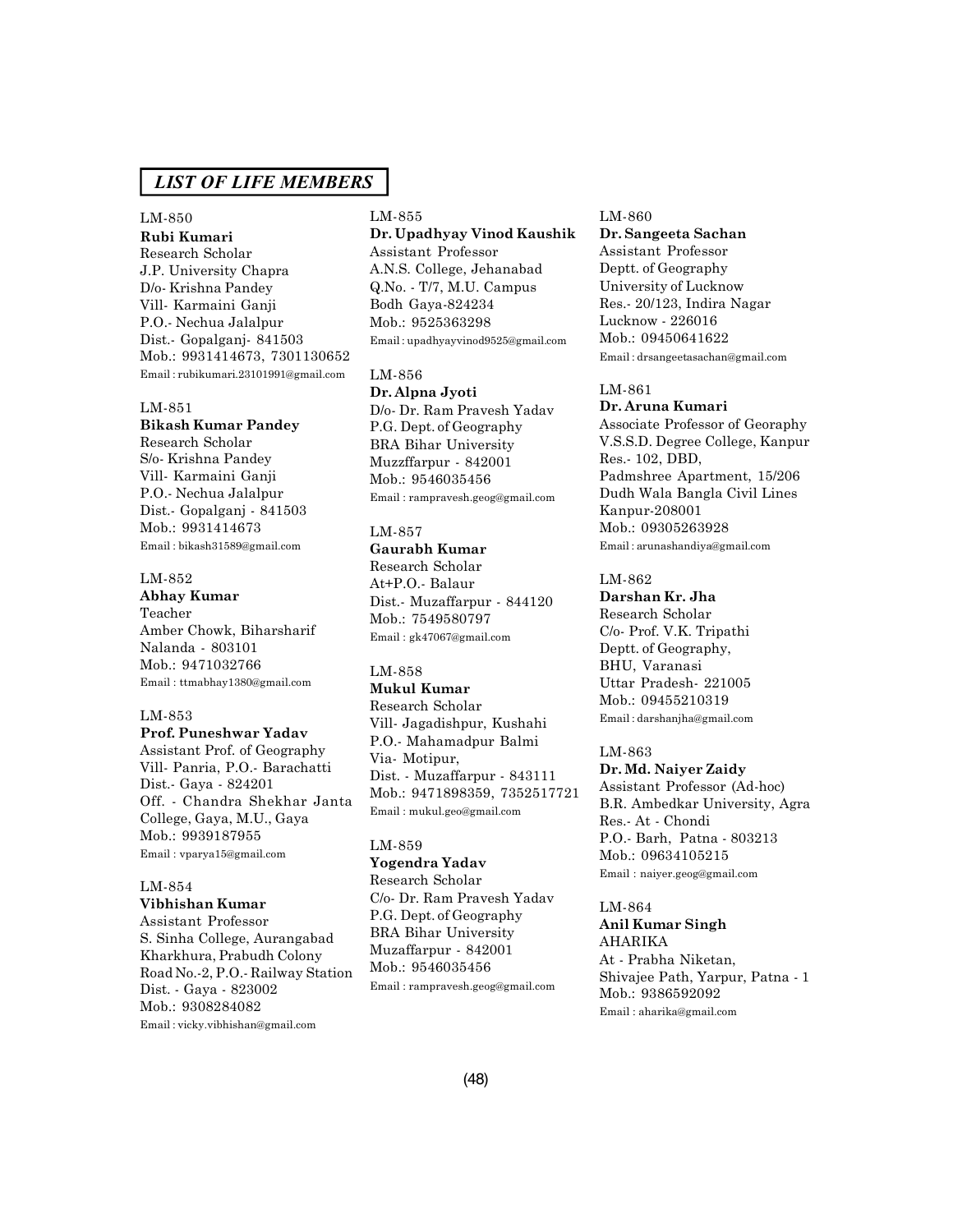#### LM-865 **Mukesh Kumar**

S/o - Rajmohan Sah Vill- Semara Srirampur P.O.- Bhitiharwa Ashram West Champaran - 845455 Mob.: 9572187432 Email : k.mukeshmk32@gmail.com

### LM-866

### **Dr. Rajanish Kumar**

Head of Deptt. of Geography Seth P.C. Bagla (P.G.) College Hathras - 204101 Mob.: 9411488437 Email : rkjat\_07@hotmail.com

# LM-867

**Dr. Anil Kr. Singh** PGT L.N.B. Sr. Sec. School Mohan Nagar, Chapra Saran - 841301 Mob.: 9934295592 Email : anilsingh1578@gmail.com

### LM-868

**Dr. Navin Kumar** At+P.O.- Kushahar (East) Via+Dist - Sheohar - 843329 Mob.: 8809651212 Email : navin1424@gmail.com

### LM-869

**Rakesh Kr. Arya** Teacher Vill- Jhauwa Ram P.O.- Karsahiya P.S.- Dhaka East Champaran - 845418 Mob.: 9006983118 Email : like2rakesh@redif.com

#### LM-870 **Dr. Pahwari Lal Yadav**

Lecture in Geography C/o - Dharm Nath Roy At - Bakastulah, Dighi Kala West P.O.- Hajipur Sadar Dist. - Vaishali - 844101 Mob.: 9934228218 Email : pahawari.lal.yadav@gmail.com

# LM-871

**Dr. Arun Kumar** Lecture in Geography At - Singh Ray Mahua (Gandhi Chowk), P.O. - Mahua, Dist. - Vaishali - 844122 Mob.: 9835448881 Email : arunkumar392165@gmail.com

# LM-872

**Dr. Seema Tiwari** Assistant Professor of Geography M.M.V., B.H.U., Varanasi Uttar Pradesh-221005 Mob.: 09415209382 Email : tiwariseema\_bhu@yahoo.co.in

# LM-873

**Birendra Nath Mahto** Guest Teacher Deptt. of Geotraphy Worker's College, Jamshedpur Res- Vill - Dhadkidih, P.O.- Birra Dist.- East Singhbhum Jharkhand - 832105 Mob.: 8102861921 Email : birendranathmahato1@gmail.com

### LM-874

**Tapas Kumar Rana** Assistant Professor A.J.K. College, Asanbani Jamshedpur Vill+P.O.- Madhabpur Dist. - East Singhbhum Jharkhand - 832112 Mob.: 9608236556 Email : tapas.rana888@gmail.com

# *LIST OF LIFE MEMBERS*

#### LM-875

**Pant Prakash Mehta** Research Scholar S/o- Hari Prakash Mehta At- Awadhpuri, Pugmil Road Hazaribagh - 825301, Jharkhand Mob.: 9798758788 Email : mehtapp07@rediffmail.com

#### LM-876

**Meera Thakur** Research Scholar C/o- Sri Murari Prasad Bhagat Shastri Nagar West Road No.- 3, Jail Press Colony Gaya- 823001, Mob.: 9334833363 Email : meerathakur3012@gmail.com

# LM-877

#### **Md. Aslam Ansari**

Guest Teacher Vill.- Gudwa, P.O.- Sitagarha Dist. - Hazaribag - 825301 Jharkhand Mob.: 8271792355, 8002992847 Email : aslam.hzb@gmail.com

#### LM-878

**Ajay Kumar Gupta** Teacher Vill.- Korrah Chowk P.O.- Korrah, Dist.- Hazaribag Jharkhand - 825303 Mob.: 9031220546, 8409179733 Email : ajaykumarguptahzpg@gmail.com

#### LM-879

**Dr. Sarita Kumari** Guest Teacher in Geography K.B. Women's College, Hazaribag C/o- Prof. Kamla Prasad Behind Upkar Hotel. D.V.C. Colony,Hazaribag- 825301 Mob.: 7070120601 Email : kamlaprasadkp@gmail.com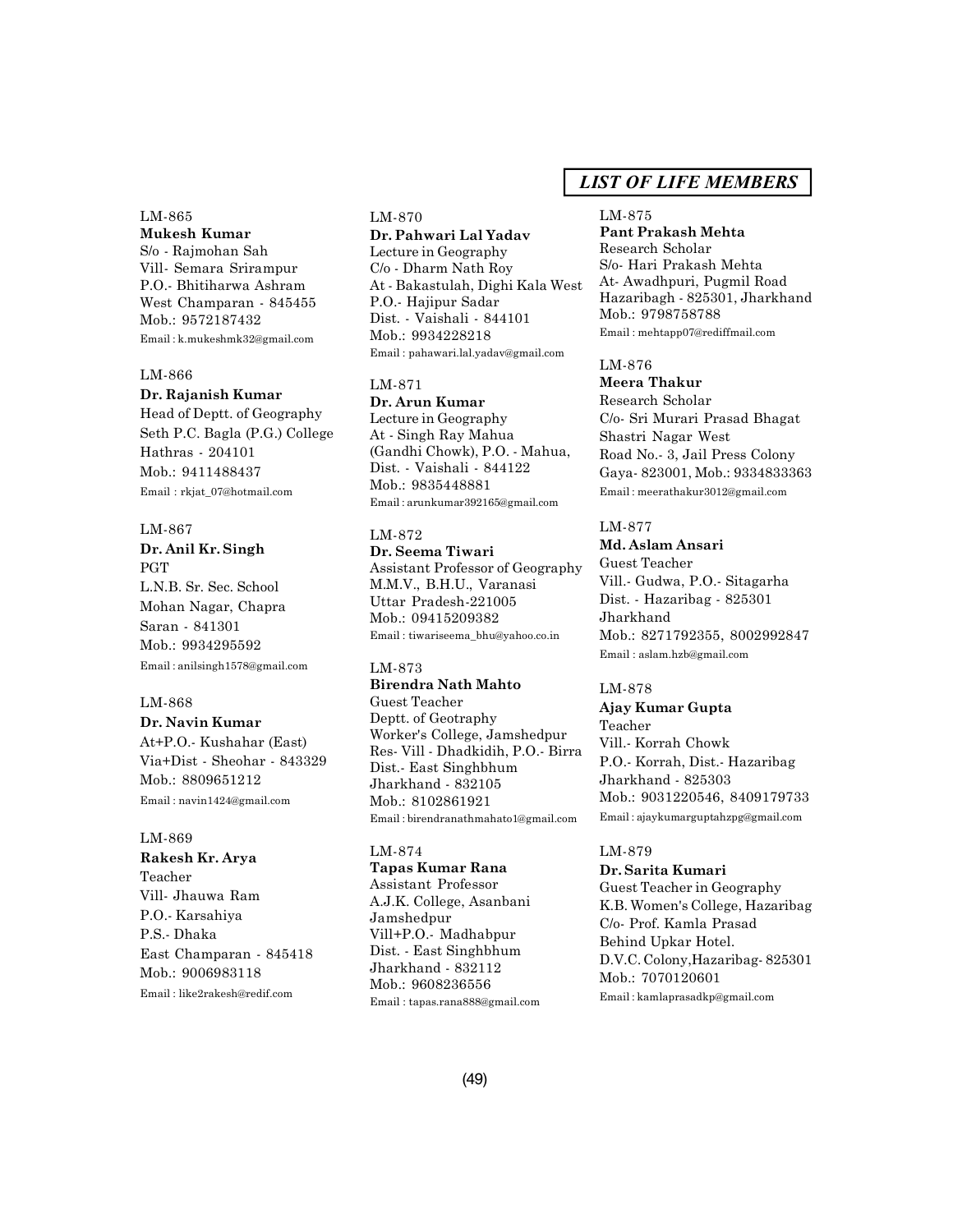# LM-880 **Smita Kumari**

Guest Teacher C/o- Pramod Kr. Arya, At.-Noora Near Police Line, Hazaribag Jharkhand, Pin- 825301 Mob.: 8092113365 Email : rkhush943@gmail.com

# LM-881

**Sudhir Prasad** Research Scholar

Vill+P.O.- Tirla Via - Sarubera, Dist - Bokaro Jharkhand - 829134 Mob.: 9122650426 Email : sp1373@gmail.com

# LM-882

**Soni Kumari** Research Scholar D/o Sri Ram Bilash Prasad Q.No. - 922 AB, 1/7 Road Damodar Colony Pachtiru Pally, P.O.- Andal Burdwan, West Bengal - 713321 Mob.: 08536862678 Email : soni23193@rediffmail.com

#### LM - 883

**Puja Kumari** Research Scholar D/o Sri Nandlal Kumar Loco Colony, Rail Par Q.No.- 465D, P.O.- Asansol Dist.- Burdwan West Bengal - 713302 Mob.: 07098678818 Email : pk1193211@gmail.com

### IM - 884 **Institutional Membership The Principal**

Maharaja College, Ara V.K.S. University, Ara Dist.- Bhojpur - 802301 Email : maharajacollege@gmail.com Website : www.maharajacollegeara.in

# LM - 885

**Dinanath Thakur** (Research Scholar) Vill.- Manpur, P.O.- Mohan Dist.- Bokaro, Jharkhand-828303 Mob. : 7870955974, 8873135665 Email : sonu91292@gmail.com

#### LM - 886

**Anju Kumari** (Guest Teacher) C/o Subodh Kumar Soni Union Bank of India Pilaval Branch, Pugmil P.O.- Pilaval, Dist.- Hazaribag Jharkhand - 825301 Mob. : 8521164770 Email : kumarianjuhzb@gmail.com

### LM - 887

# **Prem Shankar Tiwari**

(Research Scholar) At- Mahavir Nagar Near Choudhary Petrol Pump Infront of Sparsh Nurshing P.O.- Buty, Ranchi Jharkhand-835217 Mob. : 8797482260, 7677466365 Email : pstdwarikadhish1972@gmail.com

### LM - 888

**Usha Kumari** Lecturer *Res.-*Sector IV D, Q.No.-2294 Street-4, Bokaro Steel City Jharkhand - 827004 Email : ushatiwaricme@gmail.com

### LM - 889

**Dr.(Mrs.) Smita Linda** Assistant Professor of Geography C/o- Mr. Suranjan Linda Muchkund Toli, Pragati Path Near Sushila Palace Chutia, Dist. - Ranchi-834001 Mob. : 9304112877 Email : linda.smita@gmail.com

# LM - 890

**Shashi Kanta Toppo** Assistant Professor of Geography Ranchi Women's College C/o- Dr. S. Baskey Tagore Hill Down Behind Shivam Complex Morhabadi, Ranchi Jharkhand- 834001 Mob. : 9835501852 Email : shashi.14baskey@gmail.com

### LM - 891

**Ms. M. Salini Pushpa Kerketta** Associate Professor of Geography C/o- Mrs. M. Kerketta Kundan Nagar, Kankey Ranchi, Jharkhand - 834006 Mob. : 9955450493 Email : mohakpallav2002@gmail.com

# LM - 892

**Sita Ram Burnwal** Assistant Prof. of Geography Giridih College, Giridih Jharkhand- 815301 Mob. : 9570111949 Email : sitarambaranwal05157@gmail.com

#### LM - 893

**Pappu Kumar** S/o- Binod Kumar Vill.- Ahiyachak P.O.- Katrisarai Dist.- Nalanda - 805105 Mob. : 9507862289, 7870698589 Email : pappukumar1544@gmail.com

#### LM - 894

**Dr. Punam Chandra** C/o- Pushplata Rana Jaigurudev House Gandhi Nagar (West) Hazaribag Jharkhand - 825301 Mob. : 9471581999 Email : chandrapunam@yahoo.com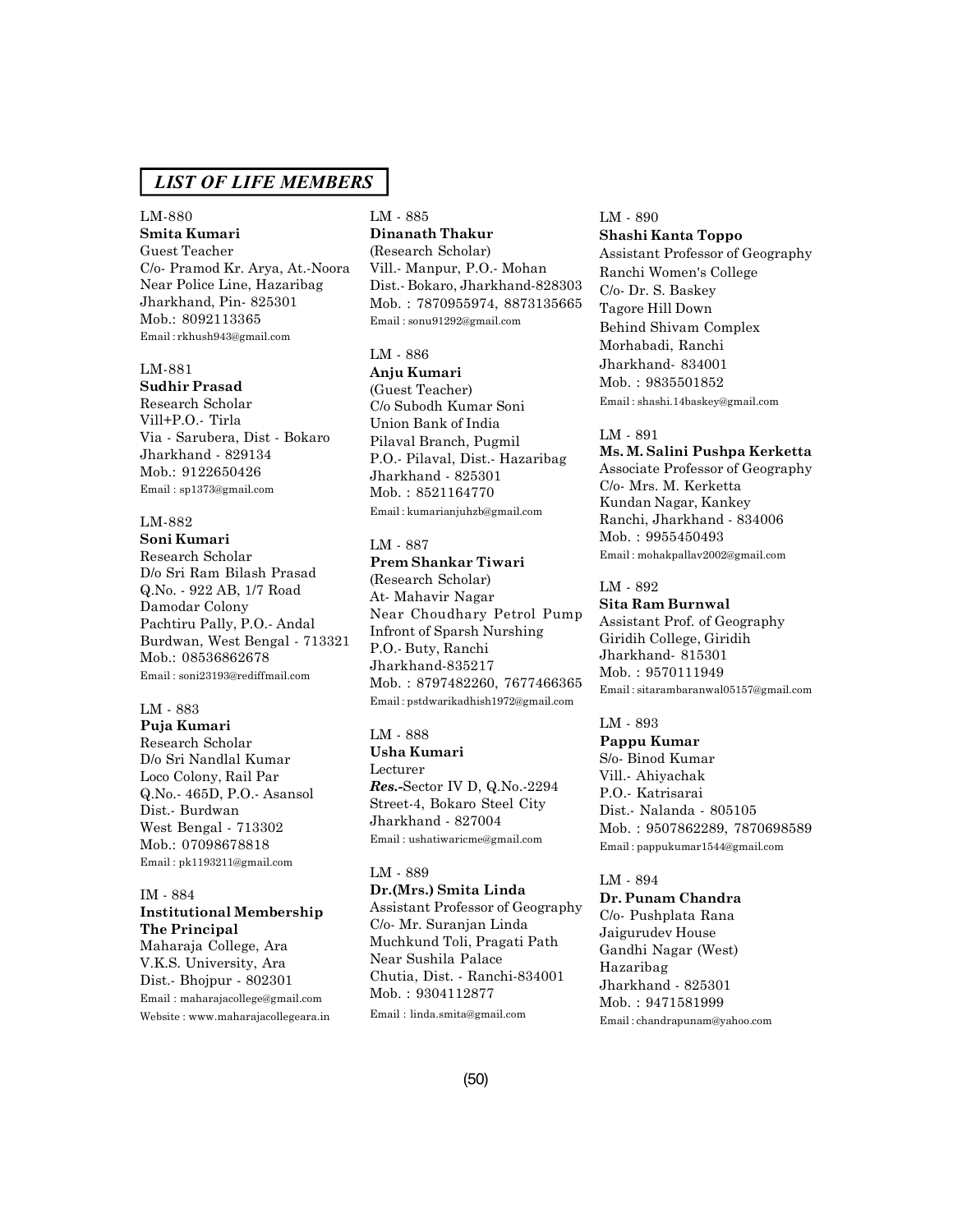LM - 895 **Ashok Kumar** Research Scholar C/o- Dinesh Kumar Tekari Road Pathar Ki Masjid Sultanganj, P.O.- Mahendru Patna- 800006 Mob. : 9122780775 Email : akashoka77@gmail.com

# LM - 896

**Kanchan Kumari** Research Scholar M.U. Bodh Gaya Vill.- Chakjlpa, P.O.- Kathautiya Dist.- Gaya - 824211 Mob. : 9708711217 Email : kanchankumari415@gmail.com

# LM - 897

**Puja Kumar** Research Scholar M.U. Bodh Gaya Vill.+P.O.- Rehua Dist.- Lakhisarai - 811311 Mob. : 7079286108 Email : informzpuja@gmail.com

LM - 898 **Rani An Vijay Lakshmi** Research Scholar At- Badauan, P.O.- Dumari Dist.- Gaya - 805128 Mob. : 9122085690 Email :

#### LM - 899 **Renu Kumari**

Research Scholar D/o- Ram Kishor Prasad Vill.- Selari, P.O.- Binda Dist.- Gaya - 824201 Mob. : 8578974151 Email : cscdhibar1@gmail.com

LM - 900 **Kumari Priyanka** Research Scholar D/o- Triveni Prasad Vill.+P.O.- Puna, Via-Hilsa Dist.- Nalanda - 801301 Mob. : 9122758539 Email : pk6733119@gmail.com

#### LM - 901

**Amla Rana** North end, Pandit Jee Road Hazaribag- 825301 Mob. : 9431777688, 9798124484 Email : mailme.amla\_rana@rediffmail.com

LM - 902 **Bal Ram Yadav** Research Scholar University Deptt. of Geography L.N.M.U, Darbhanga Vill- Dubarbona P.O.- Laukaha Dist- Madhubani - 847421 Mob. : 8294191515 Email : bryadavadvocate@gmail.com

#### LM - 903

**Sunil Kumar Yadav** Research Scholar At- Neury Tole Dath P.O.- Jayantipur, Via- Benipur Dist.- Darbhanga- 847103 Mob. : 9801123335 Email : sunilkumaryadav@gmail.com

### LM - 904

**Bablu Kumar Singh** Research Scholar Univ. Deptt. of Geography L.N.M.U. Darbhanga Vill- Baijnathpur, P.O.- Paghari Via- Biraul Dist.- Darbhanga - 847203 Mob. : 8227876202 Email : rajputbablusingh1985@gmail.com

# *LIST OF LIFE MEMBERS*

#### LM - 905

**Institutional Membership The Principal** A.N. College, Boring Road Patna - 800013 Ph. : 0612-2540482 Email : principalancpatna@gmail.com Website : www.ancpatna.org

#### LM - 906 **Mona Bala**

Near Rambhawan Raj Kishor Path Kadamkuan, Patna-800003 Mob. : 9934869202 Email : mona.bala123@gmail.com

#### LM - 907

**Dr. Saptarshi Mitra** Assistant Professor Deptt. of Geography Tripura University Suryamaninagar West Tripura - 799022 Mob. : 08731025800 Email : saptarshigeotu2000@gmail.com

LM - 908 **Stabak Roy** ICSSR Project Fellow Department of Geography & DM Tripura University Suryamaninagar West Tripura - 799022 Mob. : 08413040720 Email : stabak.roy@gmail.com

LM - 909 **Savita Kumari** Research Scholar P.G. Department of Geography Maharaja College, Ara V.K.S.U. Ara - 802301 Mob. : 9525035593 Email : savitaku2011@gmail.com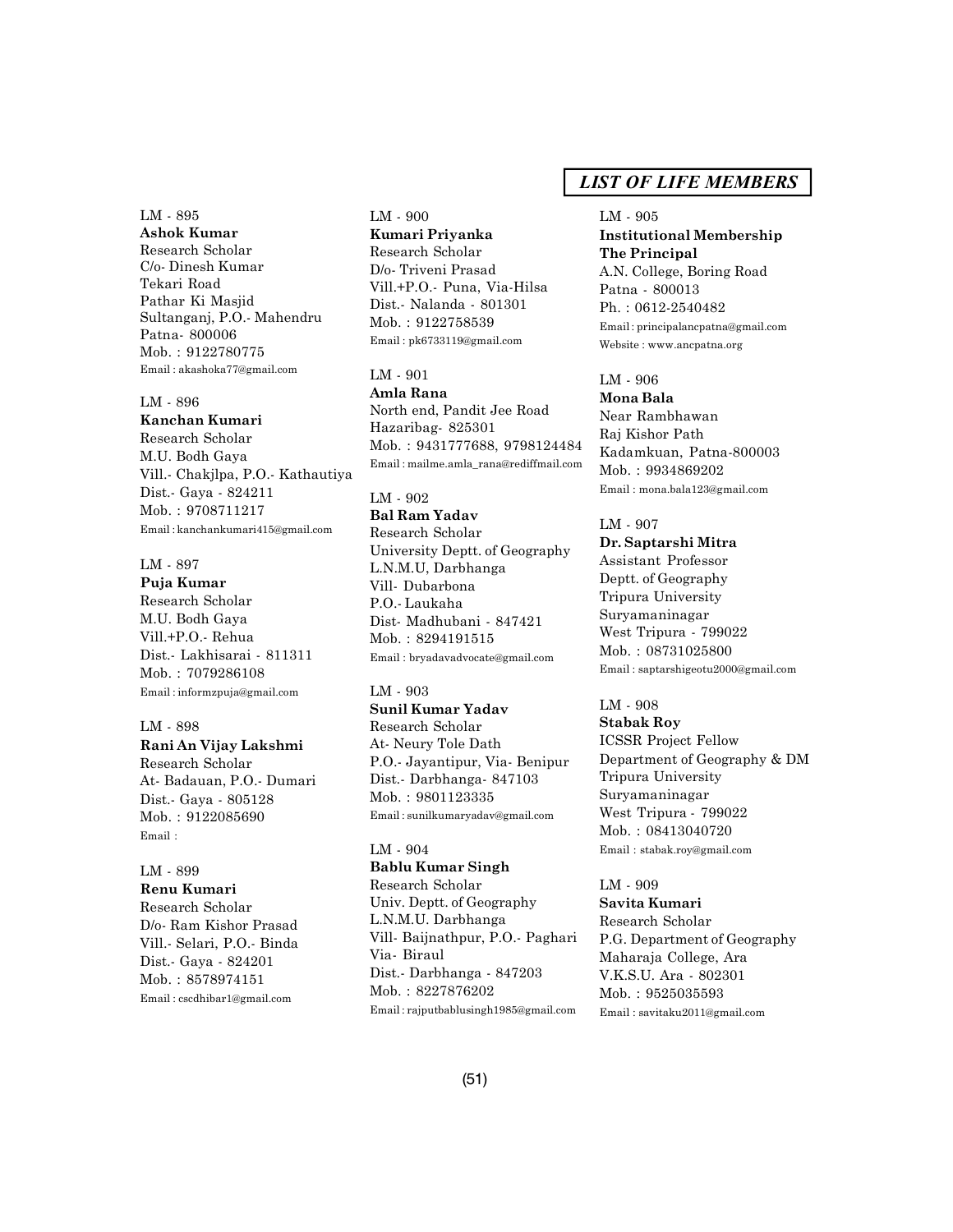LM - 910 **Rekha Kumari** Research Scholar D/o- Sudama Prasad Ram Vill.+P.O.- Akabarpur Dist.- Bhagalpur - 813222 Mob. : 9931710683 Email : ravi.vksu@gmail.com

#### LM - 911

# **Archana Kumari**

At- New Bishunpur Dwarika School Near Durga Mandir P.O.-B. Polytecnic, Dist.- Dhanbad Jharkhand- 828130 Mob. : 9525946368 Email : archanacl54@gmail.com

### LM - 912

**Ravi Shanker Tiwary** Research Scholar S/o- Sri Ram Niwas Tiwary Sankat Mochan Near New Police Line Ara- 802301 Mob. : 8010236392 Email : ravistiwary@gmail.com

#### LM - 913

**Indrajeet Narayan** Teacher +2 B.S. Dularpur, Bhojpur Vill+P.O.- Kasap Dist. - Bhojpur - 802206 Mob. : 9798823706 Email : ijnkasap@gmail.com

LM - 914 **Shailesh Kr. Singh** Lecturer S.T.S.M. College, Panwari Res.- At Vill. - Chatar P.O.- Babhangawan Dist. - Bhojpur - 802163 Mob. : 9386715231, 7004228009 Email : shaileshkrgudu123@gmail.com

# LM - 915

**Nishant Kumar Sinha** S/o - Brij Bihari Sinha House No.- 1079, Ward No.-15 Near Kalimandir Chhoti Sarimpur, Buxar Dist.- Buxar - 802101 Mob. : 8271172763, 9852620431 Email : nishantbxr31@gmail.com

#### LM - 916

**Dr. Munna Kumar Jyoti** Research Scholar Department of Geography Veer Kunwar Singh University Ara, Dist.- Bhojpur Mob. : 9470080534 Email : mkjyotiara@gmail.com

#### LM - 917 **Amit Kumar Rajan**

Reserach Scholar S/o - Sri Bal Keshwar Singh Vill.- Babuganj P.O.- Tilathu Dist.- Rohtas - 821312 Mob. : 9452494095 Email : a.k.rajan10@gmail.com

#### IM - 918

**Institutional Membership The Principal** B.N. College, Ashok Raj Path P.O. - Bankipore Patna - 800004 Ph. : 0612-2300619 Email : principalbnc@pucc.mail.ac.in Website : www.bncollegepatna.in

### LM - 919

**Md. Parwez** Reserach Scholar S/o - Late. Md. Hamid At.- Khutbachak House No. - 627, Ward No.- 6 P.O.+Dist.- Jehanabad- 804408 Mob. : 9162907786 Email : mdparwezm201@gmail.com

# LM - 920 **Rama Shankar Patel**

Reserach Scholar Patna University At.- Rajapur, P.O.- GPO Dist.- Patna- 800001 Mob. : 9386615157 Email : rspatelpatna@gmail.com

#### LM - 921

**Aparna Debnath** Reserach Scholar At- G/1, Shiv Sabera Niwas Mango Post Office Road Near Indra Aprtment East Singhbhum Jamshedpur Jharkhand, Pin - 831012 Mob. : 7677513214 Email : appu1283@gmail.com

# LM - 922

**Mousumi Ghosh** Reserach Scholar M.U. Bodh-Gaya At-Vill+P.O.- Takipur Dist- Burdwan (Purba) W. Bengal - 713141 Mob. : 7797625611 Email : mousumi.ghosh01989@gmail.com

# LM - 923

**Mithun Kr. Choudhary** Reserach Scholar BNMU, Madhepura At- Mohani, P.O.- Betouna Dist.- Purnea, Pin - 854330 Mob. : 9939435425, 8804628219 Email : mithunkumar425@gmail.com

LM - 924 **Sunil Kumar** Reserach Scholar BRABU, Muzaffarpur Vill- Mesaudha, P.O.- Pirahi Dist.- Sheohar - 843334 Mob. : 8651842021, 7070883737 Email : sunilkumarck2011@gmail.com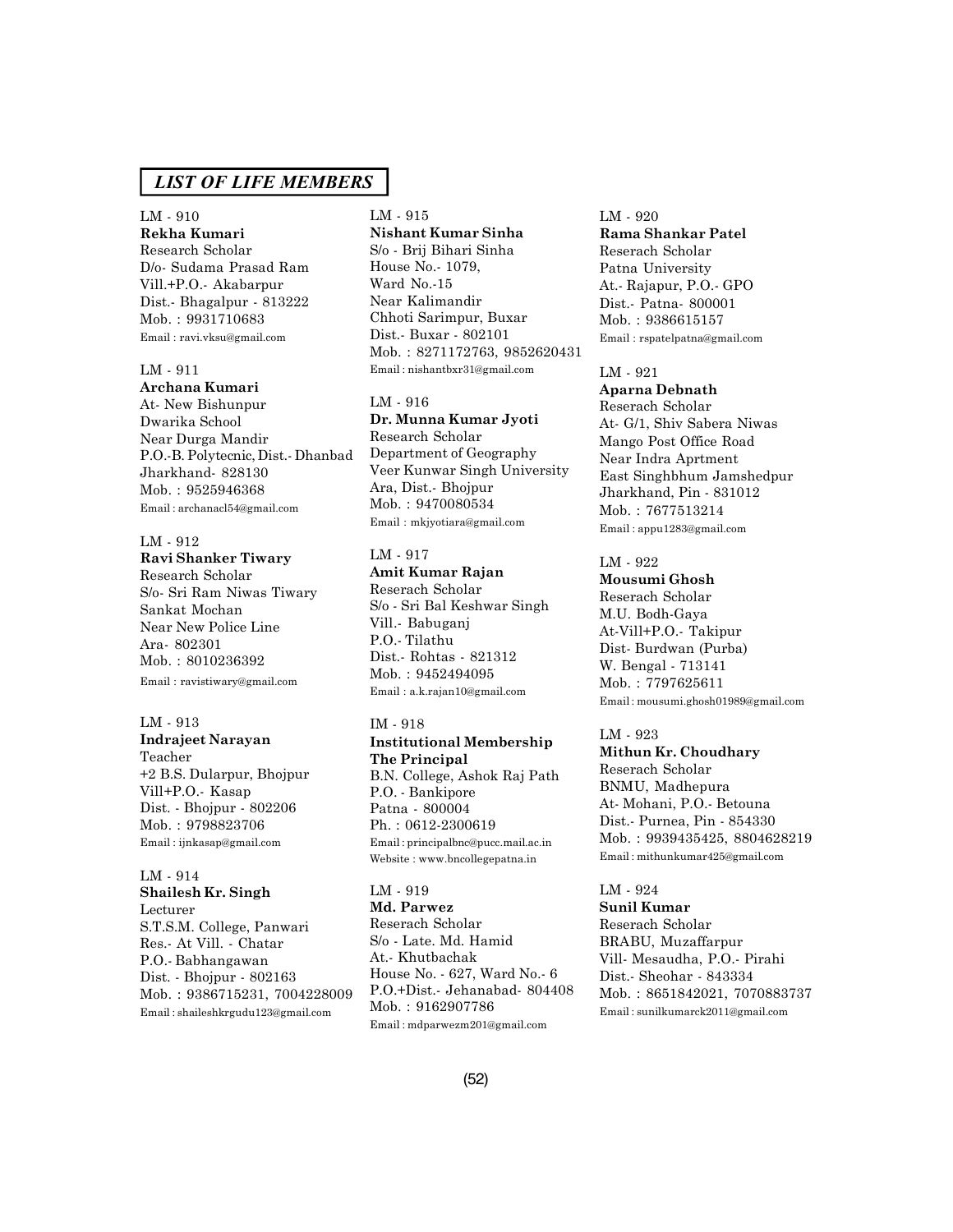### LM - 925

# **Ambrish Kumar**

Reserach Scholar BRABU, Muzaffarpur At.+P.O.- Kalso Motnaje Dist- Sheohar - 843316 Mob. : 9835229230 Email : skmanigeo@gmail.com

#### LM - 926

# **Neeta Kumari Jha**

Reserach Scholar Patna University C/o - Vishwa Nath Thakur Road No-3, Vijay Nagar Hanuman Nagar, P.O.- Kankarbag, Patna - 20 Mob. : 9934553896 Email : neetakrijha@gmail.com

### LM - 927

**Neha Singh** Assistant Professor of Geography (Part time) Patna Women's College At- 41 CDA Colony North L.B.S. Nagar Patna-23 Mob. : 7254863639

Email : nehasingh22091983@gmail.com

#### LM - 928

**Dev Prakash** Assistant Professor M.U. Bodh Gaya C/o - Sheo Kumar Vill- Gaddopur, P.O.- Fakharpur Dist.- Arwal - 804401 Mob. : 9525406995 Email : geo.devprakash@gmail.com

#### LM - 929 **Nandlal Singh**

Reserach Scholar, ANC, Patna C/o - Rana Singh At.- Rajeev Nagar, Road No. - 9 P.O.- Keshari Nagar, Patna-24 Mob. : 7277930442 Email : geo.nandlal@gmail.com

### LM - 930 **Amar Kumar** Reserach Scholar BRA B.U., Muzaffarpur Vill- Chhatarwa P.O.- Konandpur Dist. - Nawada, Pin- 805124 Mob. : 7781009701 Email : amarkumar10291@gmail.com

LM - 931 **Dr. Deepak Kumar** Senior Secondary Teacher Patna Collegiate School, Patna Flat No.- 110, Block - B Mahendragiri Vaishnavi Apartment, Seopur P.O.- Mahendru, Patna - 800006 Mob. : 8862869044 Email : deepakgeography27@gmail.com

### LM - 932 **Suparna Das Gupta** Reserach Scholar M.U., Bodh Gaya At- Creane Memorial High School Katari Hill Road P.O.+Dist- Gaya, Pin- 823001

Mob. : 9199191690 Email : suparnadasgupta76@gmail.com

# LM - 933

**Sarita Singh** Reserach Scholar M.U., Bodh Gaya C/o - P.P. Gupta, Q.No. K - 169 Hanuman Nagar P.O.- Kankarbagh, Patna- 20 Mob. : 9801531168 Email : saritagaya19@gmail.com

LM - 934 **Dinesh Kumar** Reserach Scholar Vill- Mahuar Kala, P.O.- Sondhi Dist.- Gaya - 823003 Mob. : 9801487606 Email : dinesh9801487606@gmail.com

# *LIST OF LIFE MEMBERS*

#### LM - 935

**Malka Mehar Nigar** Reserach Scholar M.U. Bodh Gaya At- Nadraganj, Ramsagar Road P.O.+Dist.-Gaya - 823001 Mob. : 9110102763, 9852087958 Email : tanweer2468@gmail.com

# LM - 936

**Anamika Kumari** Reserach Scholar At- Kalyan Kunj, Hanuman Nagar, Maranpur Chand-Chaura, Gaya - 823001 Mob. : 7766994912 Email : aeni31190@gmail.com

#### LM - 937

**Dr. Alpana Sinha**

Teacher At- 8L/106, Bahadurpur Housing Colony, Patna - 800026 Mob. : 7484931146, 9663254339 Email : sinhaalpanajob@gmail.com

#### LM - 938

**Narayan Kumar** Reserach Scholar, ANC, Patna At- MIG - 171, Doctor's Colony Lohia Nagar, Kankarbag Patna - 800 020 Mob. : 9430004181 Email : narayankumar140@gmail.com

#### LM - 939

**Md. Khurshid Alam** Teacher UH/S - Gundi, Barahara At+P.O.- Phulari, Via- Sandesh Dist.- Bhojpur - 802164 Mob. : 9430510786, 9155086786 Email : totalconcepteducation@gmail.com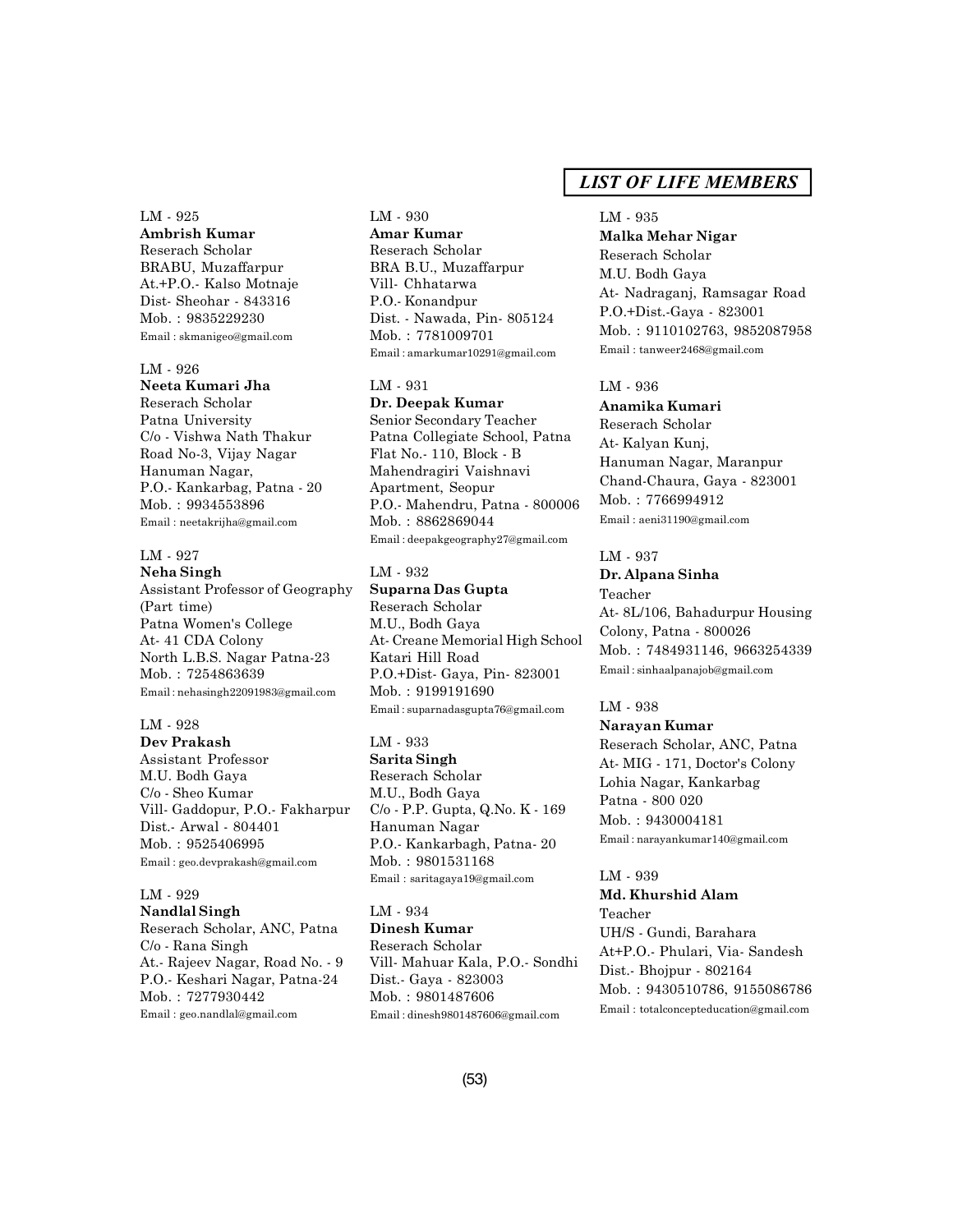LM - 940 **Dr. Kalpana Sinha** Teacher Girls H/s Parwalapur At+P.O.- Barara, P.S- Noorsarai Dist.- Nalanda - 803118 Mob. : 7991106112 Email : kalpanasinhaphd@gmail.com

### LM - 941

**Shipra Soni** Reserach Scholar Patna University At- E-71, 8th Floor, Amawa Block, Krishna Apartment Boring Road, Patna - 800013 Mob. : 8084694205 Email : shiprakumar0109@gmail.com

### LM - 942

**Chandra Bhushan** Reserach Scholar, V.K.S.U. Ara S/o - Dr. Tulsee Prasad Hayat Khan's Lane Near Jawahar Mandir At+P.O- Dumraon Dist- Buxar - 802119 Mob. : 9504695242 Email : chandrabhushan294@gmail.com

# LM - 943

# **Dr. Nawal Prasad Singh**

Assistant Professor Deptt. of Geography Saheed Bhagat Singh Evening College, (SBSE) Sheikh Sarai, New Delhi - 110017 Mob. : Email :

LM - 944 **Dhanraj Kumar** Reserach Scholar Vill+P.O- Mani Kauli Via- Bharware, P.S- Singhwar Dist - Darbhanga - 847104 Mob. : 8678848374 Email : dhanrajkumar05021990@gmail.com

LM - 945 **Meenakshi Mishra** GIS Analyst Flat No- 105, Brajkunj Apartment Opp.- Shyamal Hospital Maurya Path, Khajpura, Patna Pin - 800014 Mob. : 9102991648 Email : shekhav.meenakshi@gmail.com

LM - 946 **Dr. Dharmendra Singh** +2 Teacher M.S.S.D.+2 H/S Chakki Vill- Dubhuki, P.O.- Ariaon Dist- Buxar- 802119 Mob. : 9934651081 Email : singhdharam993481@redfmail.com

# LM - 947

**Nikhilesh Kr. Verma** Reserach Scholar Vill+P.O- Dumarawn (Bichalapura), Dist- Mau (U.P.) Pin - 275101 Mob. : 8881112244 8899113366 Email : nkverma.112244@gmail.com

LM - 948 **Mukesh Chand Sahani** Reserach Scholar Vill- Nasripur Madai P.O- Pali, Dist- Ghazipur, U.P. Pin - 275201 Mob. : 7054625968 Email : sahanimukesh329@gmail.com

LM - 949 **Shiv Nandan Kr. Ray** Reserach Scholar Vill- Naya Tola Kerma P.O- Kerma, Dist- Muzaffarpur Pin - 844127 Mob. : 9162191774 Email : shivnandan023@gmail.com

LM - 950 **Dr. Sanjeev Kumar** Guest Faculty Deptt. of Geography B.N. College, Patna At.- Purna Kutir, Road- 11/D Rajendra Nagar, Patna- 16 Mob. : 7764005467 Email : sklashkar@gmail.com

# LM - 951

**Jainendra Kumar** Reserach Scholar ANC, Patna Vill- Khudura, P.O- Noan Dist.- Kaimur - 802132 Mob. : 7870328105 Email : jaijaijainendra@gmail.com

#### LM - 952

**Prerna Bharti** Reserach Scholar House No- 6 Telegraph Colony Kidwaipuri, Patna - 800001 Mob. : 9472301298 Email : bhartiprerna123@gmail.com

#### LM - 953

**Ashish Kumar** Reserach Scholar At+P.O- Barki Punoo Via- Gomia, Dist.- Bokaro Jharkhand- 829112 Mob. : 9905020233 Email : aranjan905@gmail.com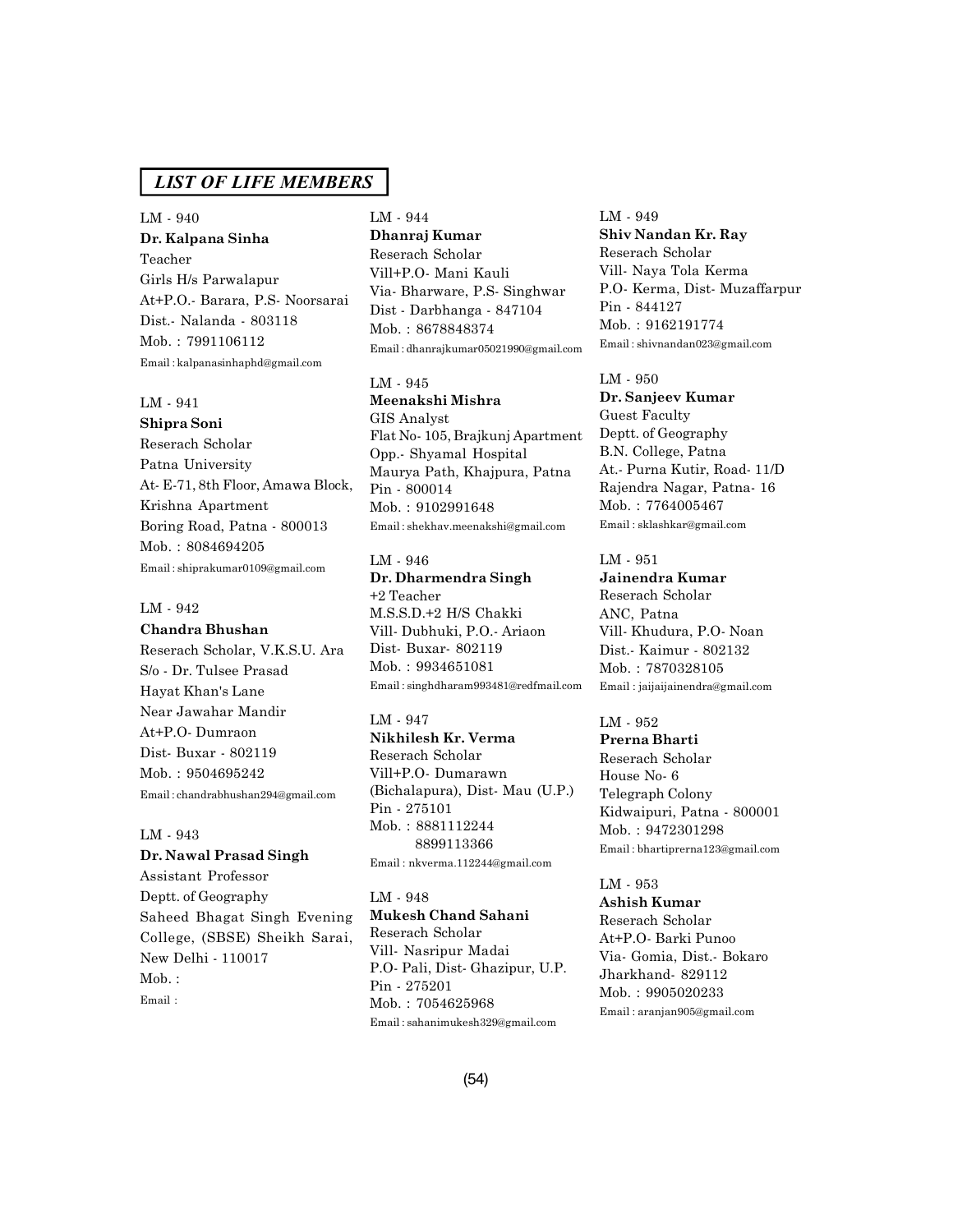LM - 954 **Lal Bahadur Prasad** Assistant Professor Q.No. 2103, Sector 6/C Bokaro Steel City Bokaro - 827006 Mob. : 9430102047

LM - 955 **Hari Shankar Singh** Lecturer Deptt. of Geography Visthapit College Balidih, Bokaro Mob. : 9939325749

# LM - 956 **Prof. Ashish Kumar** Associate Professor B.D.A. College At+P.O- Pichri Dist.- Bokaro - 829144 Mob. : 9973764826, 8709528601 Email : ashishkumarbda@gmail.com

#### LM - 957

**Ram Kumar Tiwari** Former H.O.D. of Geography Ranchi University, Ranchi Jharkhand. Res. - Ramkutir, Saipanch Toli Arsande, P.O- Boreya Ranchi-835240 Mob. : 8987608006 Email : dr.ramkumartiwari@gmail.com

#### LM - 958

**Prabhat Prasad** Reserach Scholar At+P.O.-Bishnugarh Dist.- Hazaribag Jharkhand- 825312 Mob. : 9534098614, 9155886388 Email : goldsmithpappu@gmail.com

LM - 959 **Dularchand Yadav** At+P.O- Duwari Via-Gidhour, Dist.- Chatra Jharkhand - 825408 Mob. : 8809948680 Email : dularchandyadav6565@gmail.com

LM - 960 **Jay Prakash Sharma** At+P.O- Korrah, P.S.- Sadar Dist- Hazaribag Jharkhand- 825301 Mob. : 9122547844, 8709614712 Email : sharmajp18111996@gmail.com

### LM - 961

**Kishor Kumar Trivedi** Assistant Professor Bhavnath Choudhary College of Education P.O- Kura, Chas, Dist- Bokaro Jharkhand - 827013 Mob. : 8292343689

# LM - 962

**Bandhan Orawn** Assistnat Professor of Education Giridih College, Giridih Vill+P.O- Shahpur (Tola - Dudhmatiya) Dist.- Hazaribag, Pin- 825334 Jharkhand Mob. : 9631136413, 8340788923 Email : bandhanhzb@gmail.com

# LM - 963

**Kriti Kumari** Teaching Assistant D/o- Shri Karuna Singh At- Sarley, Bundelnagar, NH-33 Hazaribag, Jharkhand- 825301 Mob. : 9939324884 Email : kriti.k.v.2012@gmail.com

# *LIST OF LIFE MEMBERS*

LM - 964 **Chitra Dayal Mahto** Teaching Assistant At+P.O- Sandh, P.S- Barkagaon Dist.- Hazaribag Jharkhand-825311 Mob. : 9608927072 Email : chitradayal2015@gmail.com

### LM - 965

**Faiyaz Ahmad Rafi**

Guest Teacher in Geography B.S.K. College, Maithor, Dhanbad At- Q.No.- G, Block M.K. 230 Maithon Dam, Maithor Azadnagar, Jharkhand- 828207 Mob. : 8092812900, 7903270795 Email : rafifaiyaz111@gmail.com

LM - 966

**Narendra Kr. Hari** Assistant Professor S.S. College, Chas, Bokaro Vill- Kurchi, P.O- Gortopa P.S.- Govindpur Dist- Dhanbad- 828109 Mob. : 9708576522, 9304260945 Email : narendrakumarhari@gmail.com

LM - 967 **Vivekanand Prasad** At+P.O- Harli P.S- Barkagaon Dist- Hazaribag, Jharkhand Pin- 825311 Mob. : 8409071152 Email : vivek825311@gmail.com

LM - 968 **Udayanand Kaushik** At+P.O- Rasoiya, Dhamna P.S.- Barhi, Dist- Hazaribag Jharkhand- 825405 Mob. : 9771239100 9973133235 Email : udayanandkaushik877@gmail.com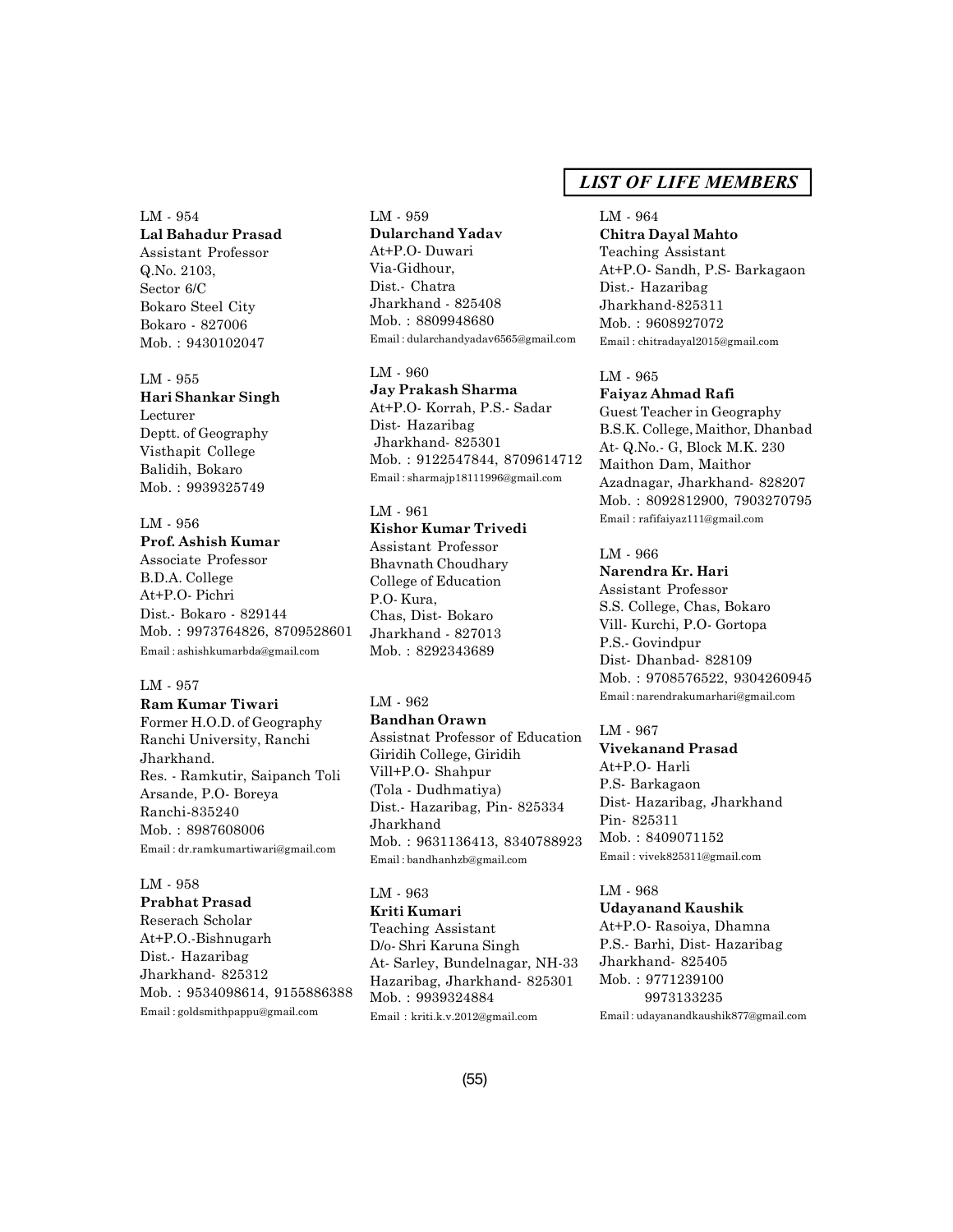LM - 969 **Jay Prakash Thakur** Field Officer Vill- Manpur, P.O- Mahal Dist.- Bokaro Jharkhand-828303 Mob. : 8340785982, 9060066430 Email : jay34555@gmail.com

# LM - 970

**Manisha Kumari** At+P.O- Barsot P.S- Barhi, Dist- Hazaribag, Jharkhand Pin- 825405 Mob. : 8863057930 Email : jumpmoon877@gmail.com

LM - 971 **Manoranjan Pramanik** Sector-III-E, Q. No.- 499 Bokaro Steel City, Jharkhand, Pin- 827003 Mob. : 8541017063 Email : pm14405@gmail.com

#### LM - 972

**Kumari Pallavi** Reserach Scholar C/o- Prof. Kamla Prasad House No.- 255/B Behind Upkar Hotel D.V.C. Colony P.O+Dist- Hazaribag Jharkhand- 825301 Mob. : 9479935466 Email : palloseju@gmail.com

#### LM - 973 **Sanjay Kr. Sinha**

Assistant Teacher M.D.N. High School Barimath Nalanda C/o Ramnaresh Prasad Vill+P.O- Gauravnagar Dist.- Nalanda- 803114 Mob. : 7091333390, 8340210316 Email : ssanjaykumar179@gmail.com

# LM - 974 **Rajeev Kant Alok** Research Scholar College of Commerce, Art and Science, Patna C/o- Jagdish Prasad North of SDO Residence Block Road Masaurhi Patna - 804452 Mob. : 8092715751, 7541995557 Email : rajeevkantalok@gmail.com

#### LM - 975

**Md. Tasnimuddaulah** Assistant Teacher S/o Md. Sirajuddaulah Ansari At- Akbarpur, P.O- Rajhat Dist.- Nawada - 805126 Mob. : 9798877773, 9931726116 Email : tasnimdaulah@gmail.com

# LM - 976

**Ramesh Kumar** Research Scholar S/o Satyendra Kr. Singh At- Narayan Nagar (Main Gali) P.O- Buniyadganj Dist- Gaya, Pin - 823003 Mob. : 9905928050, 9113462260 Email : ramesh28050@gmail.com

IM - 977 **Institutional Membership The Head** University Deptt. of Geography B.N. Mandal University Madhepura- 852113

### LM - 978 **Rini Choudhary** Research Scholar M.U. Bodh-Gaya D/o Bijendra Kumar Choudhary Muhatta Dehri-on-Sone, Rohtas Bihar - 821307 Mob. : 9955739954 Email : rinichoudhary3@gmail.com

# LM - 979 **Bittu Kumar** Research Scholar V.B.U. Hazaribag S/o- Umesh Soni At+P.O- Barkattha Dist- Hazaribag - 825323 Mob. : 9430196422, 9534052822 Email : bittu.raunak24@gmail.com

LM - 980

**Rakesh Ranjan** Teacher S/o- Ramchandra Singh Vill- Bamandiha P.O- Karni, Itkhori Dist.- Chatra- 825408 Mob. : 9990894577 Email : rassirakesh@gmail.com

# LM - 981

**Vivekanand** Research Scholar S/o- Late Bijay Kishore Pd. At+P.O- Kadma More, Kadma Dist.- Hazaribag - 825302 Mob. : 9973728141 Email : vivekhbag12@gmail.com

#### LM - 982

**Ranjeet Kumar** Research Scholar At- Shivdayal Nagar P.O- Ramnagar Dist- Hazaribag, Pin- 825301 Mob. : 9431333465 Email : ranjeetkrhzb7@gmail.com

LM - 983 **Vibha Kumari** Vill- Basanbigha P.O- Khijersarai Dist- Gaya- 824233 Mob. : 6201241279 8862825595 Email : jaan91292@gmail.com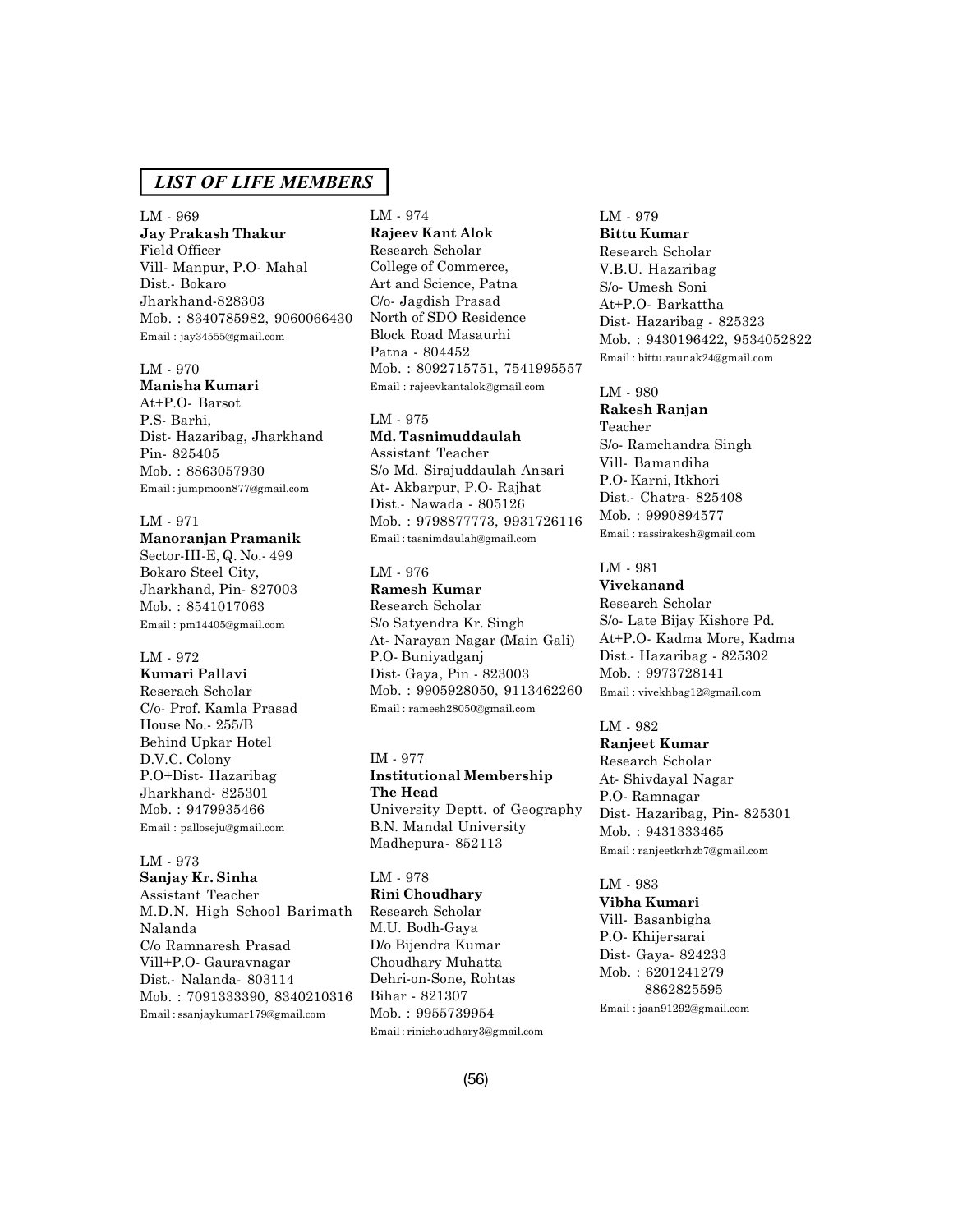LM - 984

**Gautam Kr. Singh** Research Scholar At- Lakhey, Sharma Lodge P.O- Korra, Dist- Hazaribag Jharkhand- 825301 Mob. : 9899207877 Email : gautamgeography@gmail.com

#### LM - 985

**Harsh Vardhan** Research Scholar At- Sarsi, Near Sarsi Railway Station P.O- Sarsi (Banmankhi) Dist- Purnea- 825301 Mob. : 7763984800, 7903346746 Email : vardhan.harshraj@gmail.com

# LM - 986

**Sandeep Ghosh** Research Scholar Vill- Khilkapur, P.O- Mirhati Dist- North 24 Parganas West Bengal- 700125 Mob. : 08420767322 Email : ghoshsandeepbabu@gmail.com

#### LM - 987

**Rupali Kumbhakar** Research Scholar C/o- S.C. Kumbhakar Q.No.-II/40, Class II Area D.V.C. Maithon, Dist- Dhanbad Jharkhand- 828207 Mob. : 9973962031 Email : rupalikumbhakar21@gmail.com

LM - 988 **Durgesh Kumar** At- Guru Chatti P.O+P.S- Barkagaon Dist.- Hazaribag Jharkhand-825311 Mob. : 8862990491 Email : durgesh.gmm@gmail.com

# LM - 989 **Raja Kumar Thakur** Research Scholar Baltoria Nichu Dhoura P.O- Bindwar Dist- Paschim Burdwan West Bengal - 713324 Mob. : 07384459961 Email : rk1870959@gmail.com

LM - 990 **Ram Swaroop Gope** At- Hurhuru, Gwal Toli P.O+Dist- Hazaribag Jharkhand- 825301 Mob. : 9334354368 Email : ramswaroop.swaroop87@gmail.com

LM - 991 **Mritunjay Kr. Verma** Assistant Prof. of Geography Annada College, Hazaribag Jharkhand - 825301 Mob. : 9835135191, 9471111942

LM - 992 **Sachidanand Singh** Assistant Teacher C/o Uday Narayan Singh At- Suresh Colony, Hazaribag Jharkhand, Mob. : 7992398058 Email : sachidanand095@gmail.com

LM - 993 **Ramtahal Sahu** Lecturer Ambedkar Nagar, P.O- Chandwa Dist- Latehar, Jharkhand-829203 Mob. : 9430131238, 8757253533

LM - 994 **Rajkumar Prasad** Lecturer At- Pasitanar, P.O- Malkera Dist.- Dhanbad Jharkhand- 828304 Mob. : 9955062635

# *LIST OF LIFE MEMBERS*

LM - 995 **Binod Kumar Das** Lecturer At- Chhatabad, No.-10 P.O- Katrasgarh Dist- Dhanbad Jharkhand- 828113 Mob. : 9935741825 Email : binod5996@gmail.com

LM - 996

**Chandan Mahto** Assistant Professor Vill- Ramnagar, P.O- Baligara Dist- Purulia West- Bengal-728101 Mob. : 08918530645 Email : Chandan130288@gmail.com

# LM - 997 **Dr. Md. Akhtar Hasinur Rahaman**

Assistant Professor Markham College of Commerce V.B. University, Hazaribag Jharkhand- 825301 Mob. : 9897582230 Email : akhtar34@gmail.com

### LM - 998

**Dr. Ankana** Assistant Professor of Geography J.J. College, Gaya Magadh University Bodh Gaya-823003 Mob. : 7376556827 Email : ankana.kumari@gmail.com

LM - 999 **Pushpa Kumari Mahto** Lecturer Deptt. of Geography B.B.M. College, Baliapur P.O.- Baliapur, Dist- Dhanbad Jharkhand- 828201 Mob. : 7070429120, 6201147181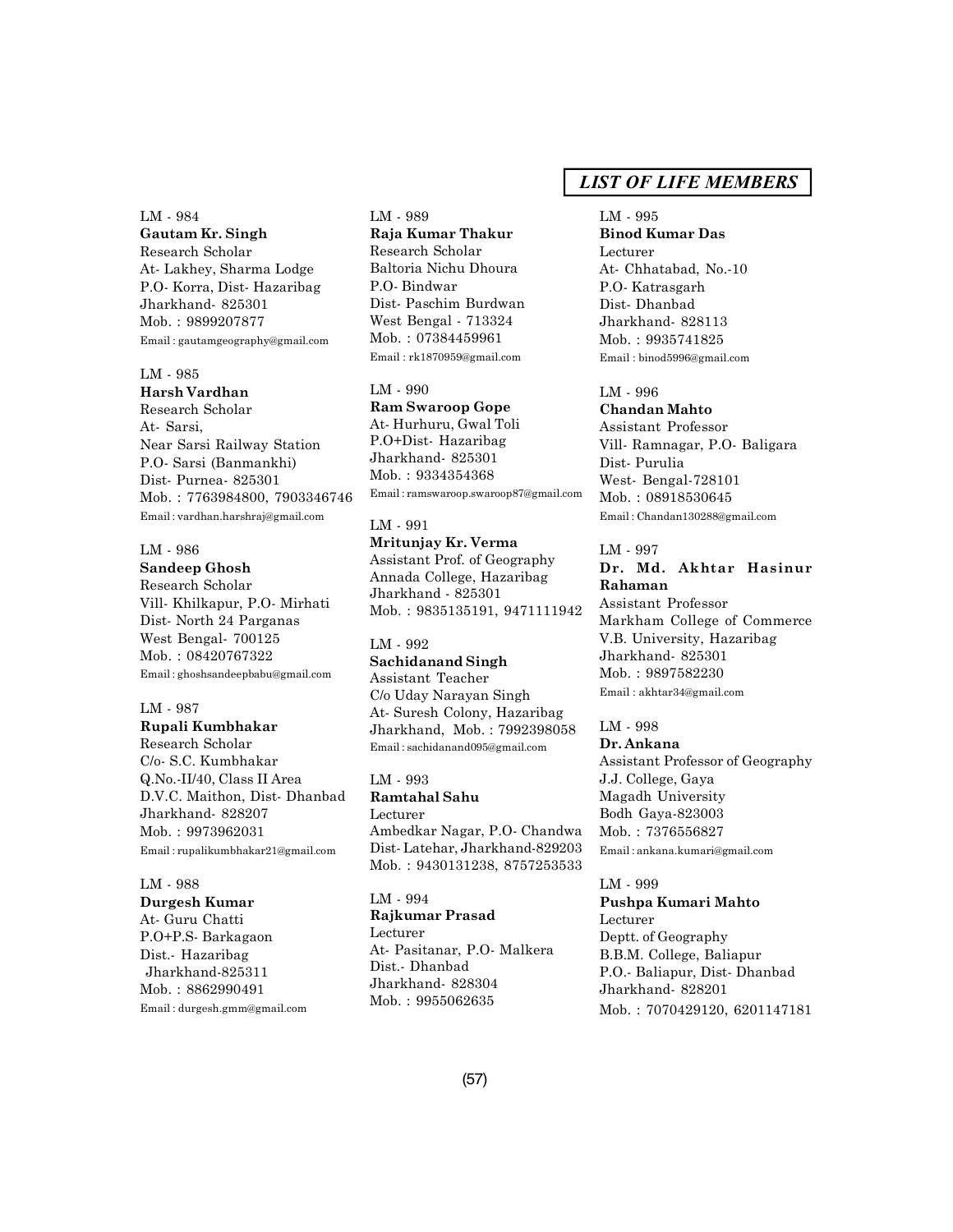LM - 1000 **Rewat Lal Ravidas** At- Devipur, P.O- Hosir P.S.- Gomia, Dist- Bokaro Jharkhand- 829111 Mob. : 9430757047

# LM - 1001

**Sugandha Sinha** Research Scholar

College of Com. Art & Sc. C/o Dr. Krishna Deo, KP-5 Kailashpuri, Lohianagar P.O- Kankarbag, Patna-20 Mob. : 6290182765, 9431361220 Email : sugandhasinha2015@gmail.com

#### LM - 1002 **Ravi Kant Anand**

Assistant Professor of Geography Ram Charitra Singh College Manjhaul, Begusarai- 851127 Mob. : 9798306616, 7991183819 Email : ravikantjnu@gmail.com

#### LM - 1003

**Joshita Parmar** Research Scholar Banasthali University At- Pratima Bhawan Near Honda Gali Navratan Hat Purnea - 854301 Mob. : 8441898022 Email : joshitaparmar18@gmail.com

#### LM - 1004 **Sinki Kumari Vishwakarma**

D/o- Subhash Vishwakarma At- Parbelia Colliery Kali Mela, P.O- Neturia Dist- Purulia, W.- Bengal-723121 Mob. : 08250902717 Email : sinvishwakarma333@gmail.com

# LM - 1005 **Puja Paswan** D/o- Raju Paswan At- Shelalpur, 3 No. gate P.O- Dishergarh Dist- W. Bardwan West Bengal- 713333 Mob. : 09832242080 Email : pujapaswan551@gmail.com

LM - 1006 **Santosh Kumar Gupta** Teacher Salampur Road, Harizan Mohalla P.O- Katrasgarh Dist- Dhanbad Jharkhand- 828113 Mob. : 9901664761 Email : santosh.gupta9901664761@gmail.com

# LM - 1007 **Suraj Kumar Tanti** At- Manbaria, Sukanto Pally P.O- Barakar Dist.- West Bengal - 713324 Mob. : 07001384768 Email : surajtantiitrd@gmail.com

LM - 1008 **Saba Tarannum** Assistant Professor of Geography At- Station Road P.O- Sitarampur Dist- West Burdwan West Bengal- 713359 Mob. : 09851727059 Email : saba98517@gmail.com

LM - 1009 **Ramchandra Kumar** R.S.P. College, Jharia, Dhanbad At+P.O- Balumath Dist- Dhanbad, Pin- 829202 Mob. : 7004247936 Email : ramrsp87@gmail.com

### LM - 1010 **Etwa Tuti**

Assistant Professor B.Ed. R.S.P. College, Jharia At- Barikola, P.O- Dotakhurd Dist.- Dhanbad Jharkhand- 825411 Mob. : 8986710350 Email : tutietwa8@gmail.com

LM - 1011

**Jyotsana** Research Scholar House No.-71, Road No. -14 Sri Krishna Nagar P.O. G.P.O., Patna -800 001 Mob.-7042879476 Email : jyotifeb1234@gmail.com

LM-1012

**Nirdarshna Lal** Research Scholar M.U., Bodh Gaya C/o Ram Lakhan Pd. Singh East Bahadurpur Rajendra Nagar Patna - 800016 Mob.: 7763992111 Email : nirdarshna@gmail.com

LM-1013 **Niraj Kumar Thakur** Research Scholar B.N.M.U., Madhepura At-Hansi, P.O- Garhbanaili Dist-Purnea-854325 Mob. : 7667347263 Email : krishnajay.ku.1990@gmail.com

#### LM-1014

**Ajay Kumar Yadav** Research Scholar BN MU, Madhepura At-Harishchandrapur P.O+P.S- Jalalgarh Dist-Purnea-854327 Mob. : 9534392052 Email : krishnajay.ku.1990@gmail.com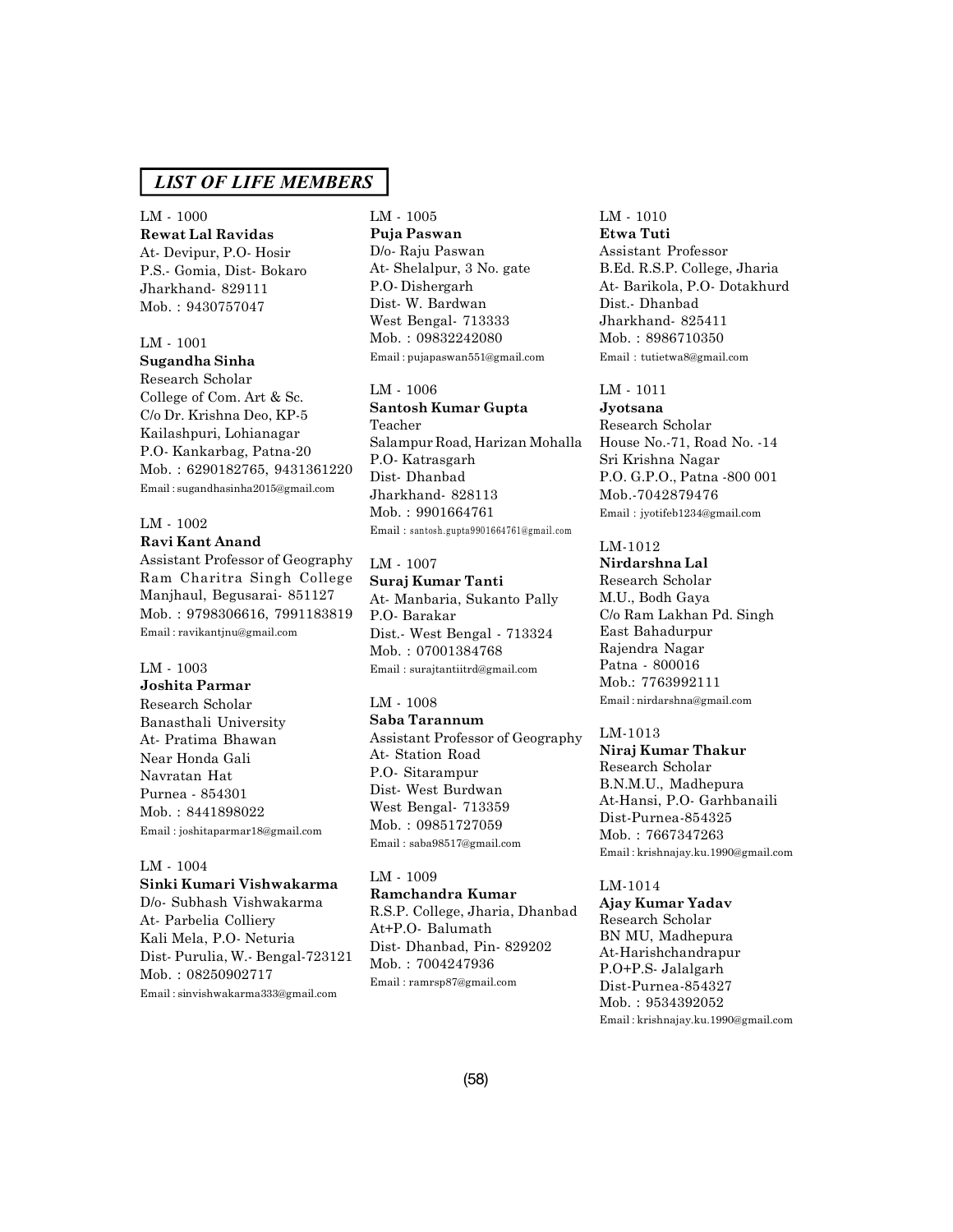#### LM-1015

**Rainy Alma Lakra** Assistant Professor St. Xavier's College Samtoli, P.O.-Gotra Dist-Simdega Jharkhand-835223 Mob. :7545921815 Email : rainylakra25@gmail.com

#### LM-1016

**Vishwa Nath Singh** Research Scholar M.L.B. College, Gwalior, M.P. Vill+P.O.-Ranidih, Dist-Deoghar Jharkhand-815357 Mob. :9990932562 Email : singhvishwanathonline@gmail.com

#### LM-1017

**Dr. Anuj Kumar** Vice Principal Subhash T.T. College, Giridih At-Bakaspura, P.O.- Tantri P.S.-Topchanchi, Dist- Dhanbad Jharkhand-828402 Mob. : 9525885243 Email : dranuj1233@gmail.com

### LM-1018

**Savita Kumari** Research Scholar P.G. Department, Ranchi University, Ranchi D/o Ajeet Kumar Pandey Shanti Nagar, Supriya Cinema Road, P.O.- Bettiah Dist-West Champaran-845438 Mob. : 7524894387 Email : savitapandey.bt11@gmail.com

#### LM-1019

**Dr. Rakesh Kumar** Lecturer Mahavir College, Gaya P.O- Chand Chaur P.S.-Vishnupad, Gaya Mob. : 9031860371, 9693746485 Email : dr.rakesh371@gmail.com

# LM-1020 **Shailesh Kumar**

Assistant Professor S.B. College, VKSU, Ara Vill- Bichhakol, P.O.-Karjara P.S.-Silao, Dist-Nalanda Mob. : 9835870414 Email : shailesh11kumarsk@gmail.com

#### LM-1021

**Md. Maqusood Alam** Teacher Momin High School A.K. Azad, Sarani Kol-11 Vill-Sihe, P.O.-Bakour Dist-Supaul-852130 Email : md.maqusoodalam@gmail.com

# LM-1022

**Vikash Kumar** Research Scholar Vill+P.O.-Ekdari P.S.-Chauradano East Champran-845302 Mob. : 7992251226, 9504885318 Email : rjsvikas6@gmail.com

# LM-1023

**Kumar Pintu** +2 Assistant Teacher S.S.L.N.T.U. Govt. Girls +2 School, Dhanbad Telephone Exchange Road Purana Bazar, Dhanbad-826001 Mob. : 8271818706 Email : kpintu80@gmail.com

# LM-1024

**Mukti Bodh Mishra** Research Scholar, V.K. S.U., Ara Vill+P.O.- Durgadih P.S.-Bikramganj Dist- Rohtas-802215 Mob. :7294894111 Email : mukti802215@gmail.com

# *LIST OF LIFE MEMBERS*

# LM-1025

**Prabhat Kumar** Research Scholar J.P. University, Chapra Vill-Baradih P.O- Mahuari, P.S.-Kochas Dist-Rohtas-821107 Mob. : 9470469577 Email : prabhatkumar781@gmail.com

# LM-1026

**Tabassum Ara** Research Scholar Deptt. of Geography Ranchi University, Ranchi At-National Computer Masjid Lane, Darzee Mohala, Doranda, Ranchi-834002 Mob. : 9905631024 Email : tabassumarazk@gmail.com

# LM-1027

**Amar Nath Jha** Research Scholar T.M. B.U., Bhagalpur Vill+P.O- Dharhan P.S.-Ranpur-854116 Mob. : 8709981230, 9661634928 Email : amarnathjha.ktr@gmail.com

#### LM-1028

**Munna Manish Kumar** Research Scholar Deptt. of Geography, P.U. S/o Bindeshwari Paswan P.O - Sano, Block Campus Dist-Jamui-811314 Mob. : 9122764327 Email : mmanish3192@gmail.com

#### LM-1029

**Ravi Ranjan Pandey** Research Scholar, P.U. At-Ramrjya Nagar, Karma Road P.O+Dist-Aurangabad Pin-824101 Mob.:- 8651831447 Email : raviranjanp26@gmail.com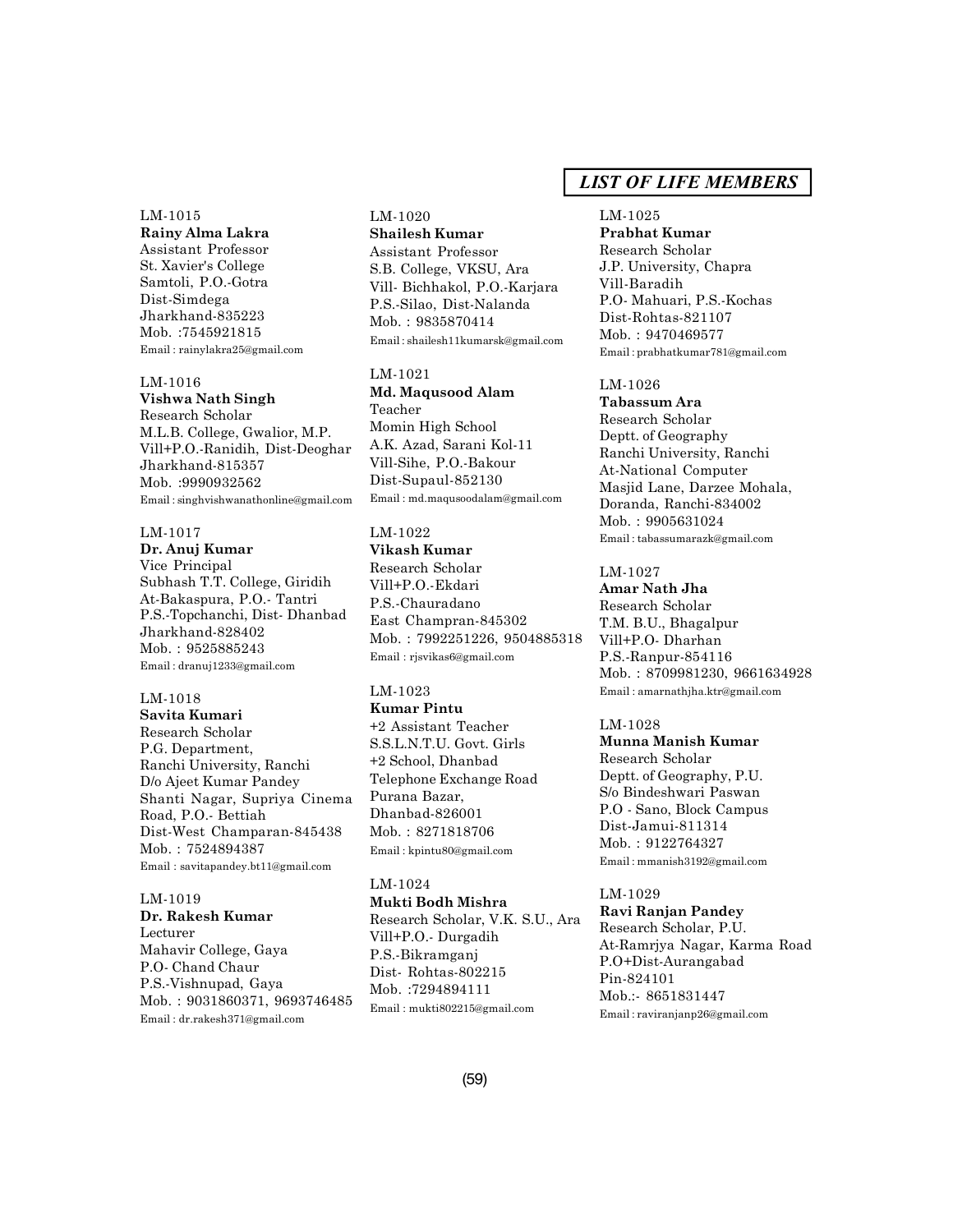LM-1030 **Dr. Jitendra Tiwari** Teacher Vill+P.O.- Kurasan, Bhabua Dist- Kaimur Pin - 821101 Mob. : 9450538674 Email : drjitendratiwari190@gmail.com

#### LM-1031

**Joydeb Gope** Teacher Vill :- Ledium, P.O.-Tiluri Dist- Purulia West Bengal-722153 Mob. : 08116490402 Email : gopejd67@gmail.com

#### LM-1032

**Anita Kujur** Research Scholar C/0 Late William Kujur Kanhary Hill Road Dipugarha, Near Holly Cross P.O.+Dist - Hazaribag Jharkhand - 825301 Mob. : 09162448868 Email :

# LM-1033

**Jitendra Jyoti** Assistant Teacher At+P.O-Deori Dist-Giridih Jharkhand - 815314 Mob.: 08986767467 Email : gudduricbsr@gmail.com

#### LM-1034

**Pankaj Kumar** Assistant Professor At+P.O-Bagodar Dist-Giridih Jharkhand - 825322 Mob.: 8789525944 Email :

LM-1035 **Rajendra Prasad** Vill-Mahudi Mohalla - Sadbahiya P.O.- Sandh, Dist - Hazaribag Jharkhand - 825311 Mob. : 9771581193 Email : rajendraprasad.rp797@gmail.com

### LM-1036 **Sunita Prasad** House No.-255/B behind Upkar Hotel D.V.C. Colony, Hazaribag Jharkhand-825 301 Mob.:-9128779234 Email:-sp9431559644@gmail.com

# LM-1037

**Puja Singh** Assistant Professor C/o- Dilip Singh Indraprastha Road Kumbhar Toli P.O+Dist-Hazaribag Jharkhand - 825301 Mob. : 8540053541, 8789791871 Email : pujasinghradhe@gmail.com

#### LM-1038

**Pradeep Kumar** Teacher At+P.O-Charahi Dist-Hazaribag Jharkhand - 825336 Mob.: 9931533113 Email : pk041971@gmail.com

#### LM-1039

**Shashi Kant Verma** Teacher At+P.O-Pathalgada Dist-Chatra Jharkhand - 825408 Mob.: 9431395352 Email : shashikverma208@gmail.com LM-1040 **Rakesh Kumar** Teacher At+P.O-Bagra More Dist-Chatra Jharkhand - 825103 Mob.: 9661800366 Email : r.kumarprit.rk@gmail.com

### LM-1041

**Nageshwar Kumar Agrawal** Teacher At-Katkamdag P.O.- Sultana Dist-Hazaribagh Jharkhand - 825319 Mob.: 9504472919 Email : nagehwarkragrawal@gmail.com

#### LM-1042

**Monu Lal Gupta** Teacher At-Lakhey P.O.-Korrah Dist-Hazaribag Jharkhand - 825303 Mob.: 8102226778 Email : me.monulal.mg@gmail.com

LM-1043 **Satish Prasad** Teacher At-Silwar Kala P.O.-Jagannath Dham Dist-Hazaribag Jharkhand - 825317 Mob.: 9852423579 Email : satishprasadhzb2016@gmail.com

LM-1044 **Dr. Ashok Kumar Singh** Head & Asst. Professor Department of Geography Kunwar Singh P.G. College, Ballia Dist-Ballia, U.P.-277001 Mob.: 09451961769 Email : ashokkspg1965@gmail.com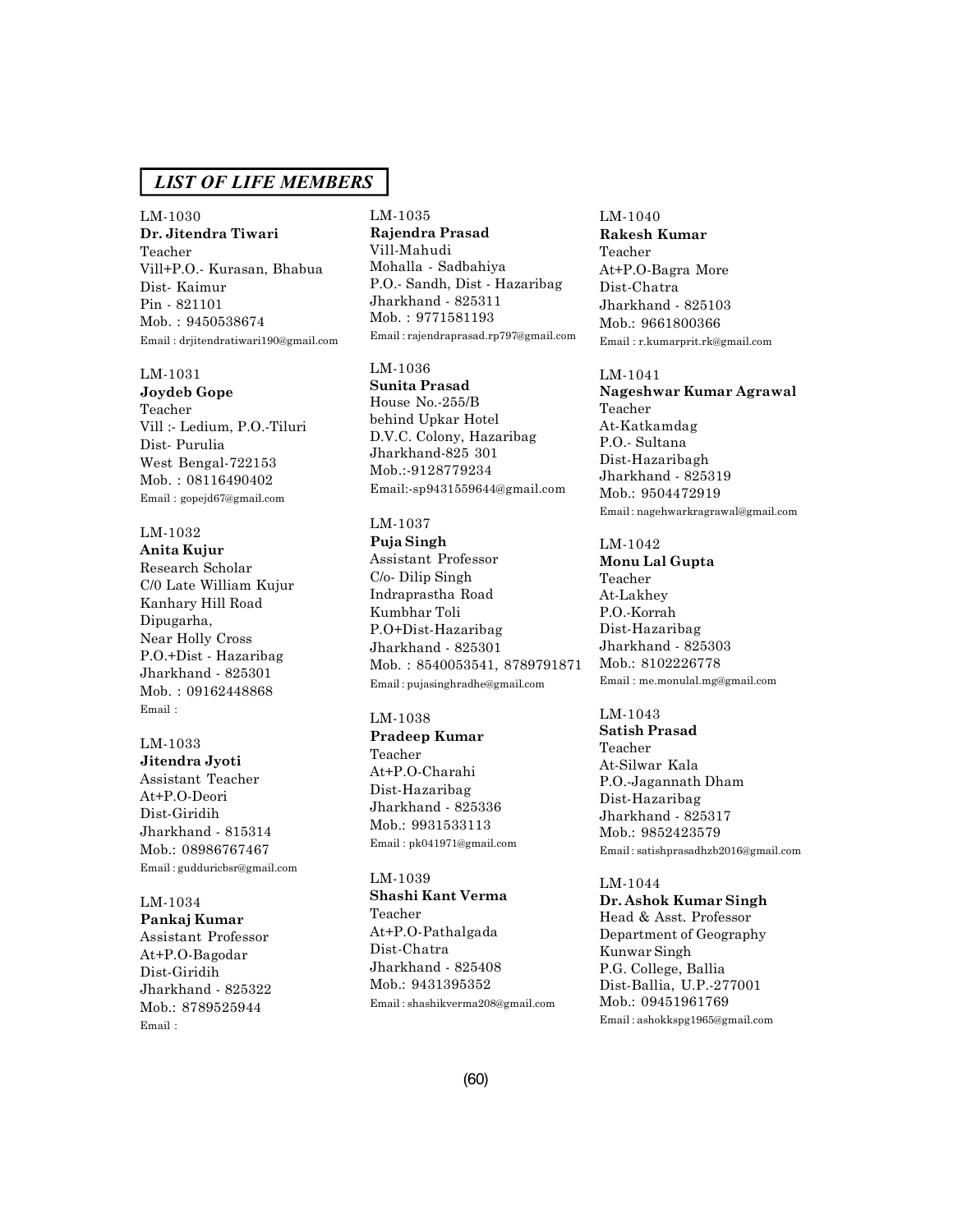LM-1045 **Abhinaw Kr. Pathak** Teacher At+- Sriram Bihari Colony behind District Jail Ballia, Dist-Ballia U.P. - 277001 Mob.: 09889555293 Email : abhinawkpathak@gmail.com

#### LM-1046

**Dr. Sunil Kr. Singh**

Assistant Professor Vill-Chintamanurai Ka Tola P.O.- Pandeypur Dist-Ballia, U.P.-277201 Mob. : 09450146411 Email : drsunilsingh.prtk@gmail.com

# LM-1047

#### **Dr. Bhupendra Kumar Singh**

Assistant Professor Department of Geography Amarnath Mishra, P.G. College Dudey Chhapra, Dist-Ballia, U.P.- 277105 Mob. : 09453050048 Email : drsuniljha@gmail.com

#### LM-1048

**Sudhir Kumar Kushwaha** Assistant Professor Sri Murali Manohar Town P.G. College, Ballia Dist - Ballia, U.P. - 277001 Mob. : 08574733430 Email : sksbai198@gmail.com

#### LM-1049 **Dr. Dilip Kumar Sriwastawa**

Head & Assistant Professor Department of Geography Sri Murali Manohar Town P.G. College, Ballia Dist-Ballia, U.P.-277001 Mob.: 09415658604 Email : dilip8638@gmail.com

# LM-1050 **Dr. Sunita Choudhary** Assistant Professor Department of Geography

Sri Murali Manohar Town P.G. College, Ballia Dist-Ballia, U.P.-277001 Mob.:08808248503, 8318060559 Email : drsunitachaudhari77@gmail.com

#### LM-1051

**Dr. Manoj Kmar Dubey** Assistant Professor Department of Geography Sri Murali Manohar Town P.G. College, Ballia Dist-Ballia, U.P.-277001 Mob. : 094551898821 Email : manojneetu2010@gmail.com

# LM-1052 **Sanjay Kr. Gupta** Teacher Vill-Jamunia Tand P.O.- Tisri, Dist-Giridih Jharkhand - 815317

Mob. : 9006918867 Email : sanjaytisri@gmail.com

#### LM-1053

**Kumari Shilpi** Research Scholar Ganga Sadan H.E. School Road Hirapur, P.O.+Dist-Dhanbad Jharkhand - 826001 Mob. : 90412291772 Email : coolpawan516@gmail.com

# LM-1054

**Shani Dev Kumar** Vill- Manihauli, P.O.-Panki Dist- Palamu Jharkhand - 822122 Mob. : 9934536204 Email : shanidevkumar35@gmail.com

# *LIST OF LIFE MEMBERS*

#### LM-1055

**Suresh Toppo** Assistant Professor, B.Ed At- Adarsh Colony, Korrah P.O- Korra, Dist - Hazaribagh Jharkhand - 825301 Mob. : 9835527258 Email : stoppo066@gmail.com

### LM-1056

**Aprajita Kumar** Assistant Professor, B.Ed. At - Kumar Kutir P.O+Dist - Hazaribag Jharkhand - 825301 Mob. : 9534111093 Email : aprajitakumar.88upstair@gmail.com

#### LM-1057 **Rizwana Mashad**

At - Guruwa, P.O.- Sitagarha Dist - Hazaribag Jharkhand - 825303 Mob. : 7004341049 Email : aslam.hzb@gmail.com

#### LM-1058

**Indrajit Kr. Bharti** At - Pandeypura Kala P.O.- Kandaber, Dist - Hazaribag Jharkhand - 825311 Mob. : 9122556175 Email : 9122indra@gmail.com

### LM-1059 **Shahina Pravin Khan** Research Scholar At - House No. -97, Near Airport Barwadda, Dist - Dhanbad Jharkhand - 826004 Email : shahinadhanbad@gmail.com

LM-1060 **Sailendra Kr. Jha** Assistant Professor S.R.C Degree College P.O+Dist- Katihar Bihar - 854105 Mob. : 9030927647, 8002018909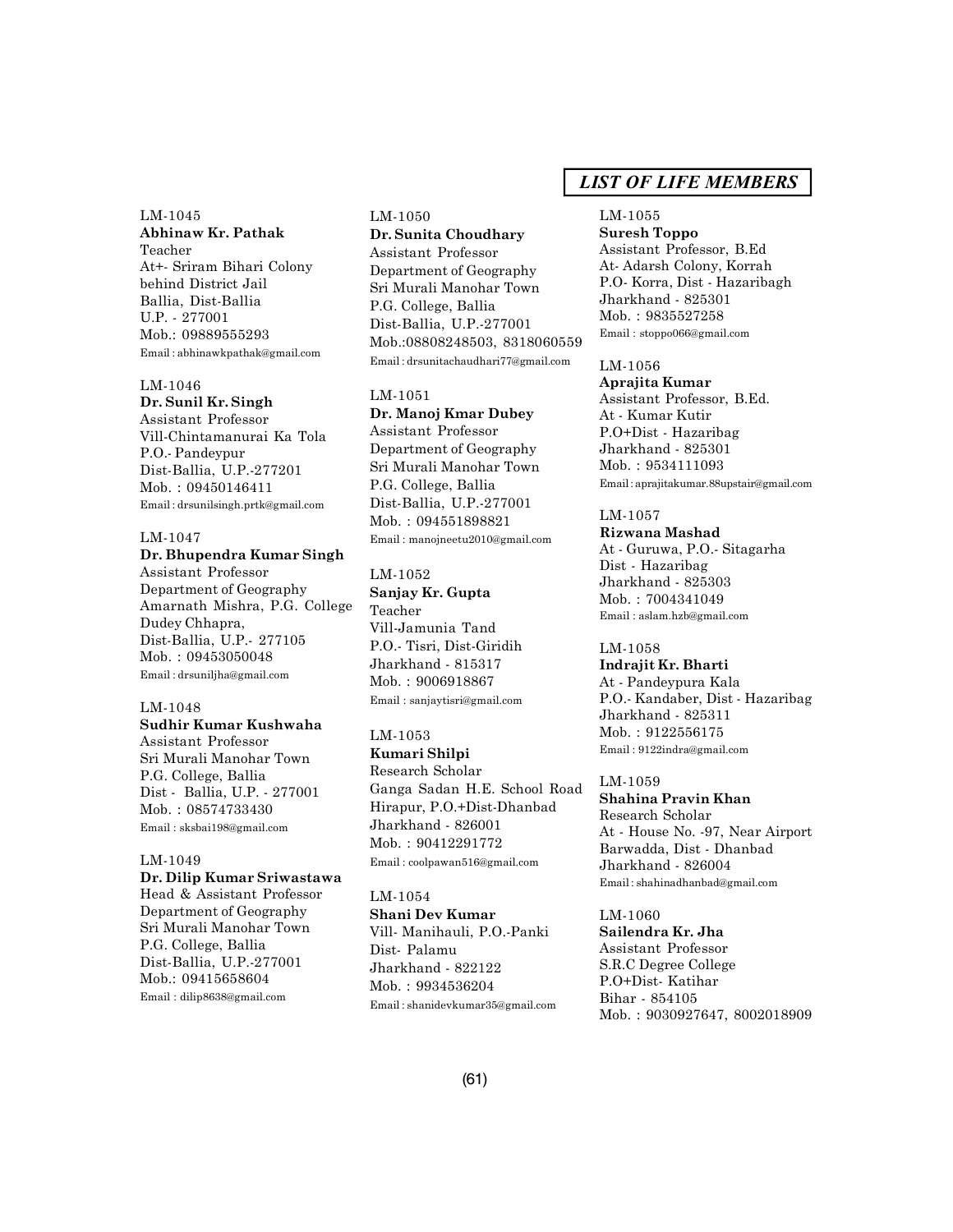### LM-1061 **Abdul Malik**

Assistant Professor At - Hajipur, P.O.-Katihar Court Dist - Katihar, Bihar - 854105 Mob. : 9708407678, 6203554954 Email : abdulmalik1968@gmail.com

#### LM-1062

**Dr. Ajay Kumar** Teacher At+P.O.- Falaka, Via-Pothiya Dist - Katihar - 854118 Mob. : 9939082468 Email : listen2ajaymeet@gmail.com

#### LM-1063

**Hare Ram Singh** Teacher +2 Mesheri Academy P.O.+Dist- Katihar Bihar - 854105 Mob. : 8544034280 Email : hareram2072@gmail.com

#### LM-1064 **Kumari Bharti**

Assistant Professor St. Columba College, Hazaribag C/o- Ramawatar Singh Shreya Moti Tower 106 P.O.-+Dist - Hazaribagh Jharkhand - 825301 Mob. : 9471356232 Email : bhartim.ed@gmail.com

# LM-1065

**Anima Lakra** Assistant Professor At - Silwar, Near Petrol Pump P.0- Meru Camp, Dist - Hazaribag Jharkhand - 825317 Mob. : 7870806000 Email : animalakra0902@gmail.com

# LM-1066 **Om Prakash**

Assistant Professor Q. No.- 06/L4, Cross Road No.-04 Shindgora P.O- Agrico Dist - East Singhbhum Jharkhand - 831009 Mob. : 9431353671 Email : omgeography@gmail.com

# LM-1067

**Mahendra Yadav** Teacher At - Kanki, P.O- Dari Dist - Hazaribag Jharkhand - 829109 Mob. : 7277572076 Email : mahipushan@gmail.com

# LM-1068

**Kaushal Kishor Madhukar** Teacher C/o K.K. Madhukar Near V.B. University Prem Nagar, Sindur Dist - Hazaribag Jharkhand - 825301 Mob. : 9471535990 Email : kaushalmadhukar86@gmail.com

LM-1069 **Arvind Kr. Patel** Demonstrator At - Bakaspura, P.O- Nawada Dist - Hazaribag Jharkhand - 825312 Mob. : 8797364401 Email : patelbakaspura@gmail.com

LM-1070 **Jyoti Tirkey** Teacher At-Mahabir Nagar P.O+Dist- Dhanbad Jharkhand - 826001 Mob. : 9835570802 Email : jyotitirkey86@gmail.com

#### LM-1071

**Ashiya Parveen** Assistant Professor T.D. College, Jaunpur Vill+P.O-Charuwan Barwan Dist - Ballia U.P.- 277303 Mob. : 07706097695 Email : ashiyaparveen5791@gmail.com

# LM-1072

**Ajay Kumar Ram** Research Scholar P.G. College, Gazipur At+Vill- Nawka Gaon P.O-Daya Chhapra Dist - Ballia U.P.- 277205 Mob. : 08858528444 Email : ak47reoti@gmail.com

#### LM-1073

**Dr. Shambhu Nath Yadav** Teacher S/o Uma Shankar Yadav Vill- Kalyani, P.O.- Koth Dist - Ballia U.P. - 221717 Mob. : 09838948298 Email : skp1981@gmail.com

# LM-1074

**Dr. Sudha Pandey** Assistant Professor Department of Geography Ganpat Sahay, P.G. College Sultanpur, U.P.- 228001 Mob. : 09919693200 Email : pandeysudha77@gmail.com

#### LM-1075

**Santosh Kr. Thakur** Assistant Professor Balrampur College, Balrampur Via-Barsoi Ghat Dist - Katihar - 854317 Mob. : 9470260282, 9430007019 Email : 77skthakur@gmail.com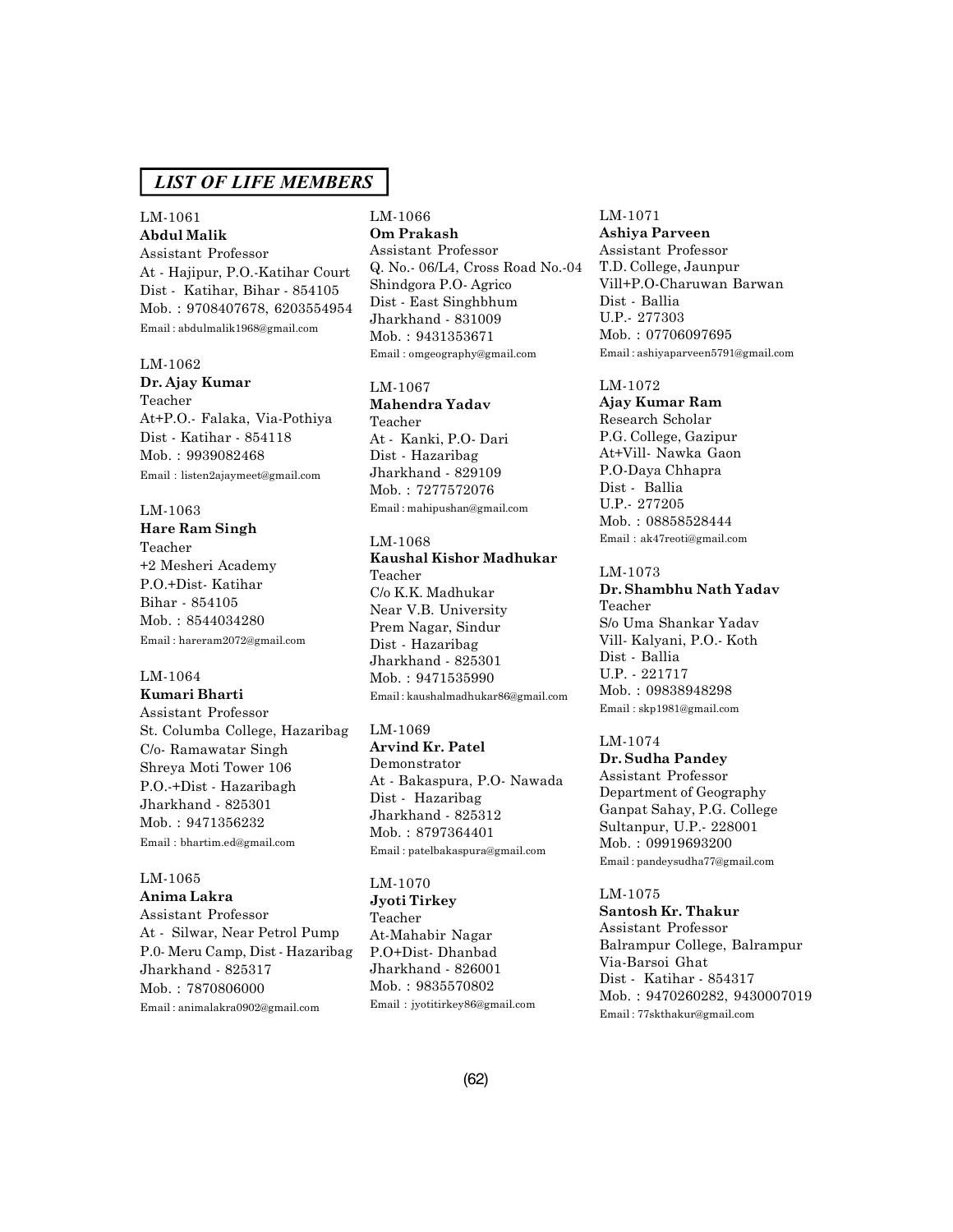#### LM-1076

**Anil Kumar** Teacher Vill- Singhani P.O.+P.S- Pathalgoda Dist - Chatra Jharkhand - 825408 Mob. : 9471569991 Email : anilkumar121hzb@gmail.com

#### LM-1077

**Mita Mondal Sarkar** Teacher C/o Dr. Prasenjit Sarkar At-Kufavilla, P.O.-Kolatpur Dist - Bankura, W. Bengal-722141 Mob. : 07432019500 Email : kalash.at@gmail.com

### LM-1078

# **Dr. Harendra Nath Yadav** Teacher Vill-Bandhuchak P.O.- Nagawa Dist - Ballia, U.P. - 277001 Mob. : 09415294982 Email : harendranath8009@gmail.com

#### LM-1079

**Dr. Vineet Narayan Dubey** Assistant Professor Department of Geography S.M.M. Town P.G. College Ballia, At-Vill - Dadra P.O.-Kishunpur Dist - Jaunpur, U.P.- 277001 Mob. : 09415898063 Email : vineetdubey1968@gmail.com

### LM-1080 **Meena Kumari** Principal Sur Tulsi Inter College Katihar, Dist - Katihar Bihar - 854105

Mob. : 9470746999 Email : meenamahtoktr@gmail.com

# LM-1081 **Dr. Bholendra Pratap Singh** Assistant Professor P.G. College, Ghazipur U.P.-233001

Mob. : 9451747149 Email : bholendrapratapsingh@gmail.com

### LM-1082

**Dr. Sanjeev Kumar Chaubey** Assistant Professor Department of Geography Satish Chandra College Ballia, U.P.- 277001 Mob. : 09795859355 Email : c.sanjeev75@gmail.com

# LM-1083

**Salini Kumari** At- Nawabganj Opposite-Jharkhand Gramin Bank P.O- Sadar, Dist - Hazaribag Mob. : 7017891513 Email : ayushraj808307@gmail.com

# LM-1084

**Rizwan Ahmad** Headmaster Kabir Memorial Urdu High School Zakirnagar Mango Jamshedpur Mob. : 8539960156 Email : rizwan.geography@gmail.com

# LM-1085

**Shweta Pandey** Assistant Professor Deptt. of Geography J.J College, Gaya Dist - Gaya-823003 Mob. : 8873382651 Email : pandeyshweta369@gmail.com

# *LIST OF LIFE MEMBERS*

# LM-1086

**Vishwajit Kumar Kushwaha** Teacher

Vill- Singharu, P.O.- Pathalgada Dist - Chatra, Jharkhand - 825408 Mob. : 7759012504, 8789068478 Email : vishwajitkrkushwaha21@gmail.com

#### LM-1087

**Ram Sharan Prasad** Vill - Khutra, P.0.- Ichak Dist - Hazaribag Jharkhand - 825402 Mob. : 7050068229 Email : ramsaran7150@gmail.com

### LM-1088

**Santosh Pd. Kushwaha** Vill - Khutra, P.0.- Ichak Dist - Hazaribag Jharkhand - 825402 Mob. : 8298765737 Email : sanp098765@gmail.com

#### LM-1089

**Dr. Ranju Kumari** Assistant Professor Women's College Jamshedpur C/o Daya Shankar Prasad C-1, H.No.-92, Jawa Road Haludboni Parsudih Dist.- East Singhbhum Jharkhand - 831002 Mob. : 9905774018, 9973476307 Email : sanjuparsudih@gmail.com

### LM-1090 **Dr. Kumari Anuradha** Assistant Professor Karim City College Mango Campus W/o Sri R.M. Mishra Sweet berry, 3503, Sahara City Garden, Adityapur -2 Jamshedpur - 831013

Mob. : 8210738841, 9534042713 Email : kanuradha111@gmail.com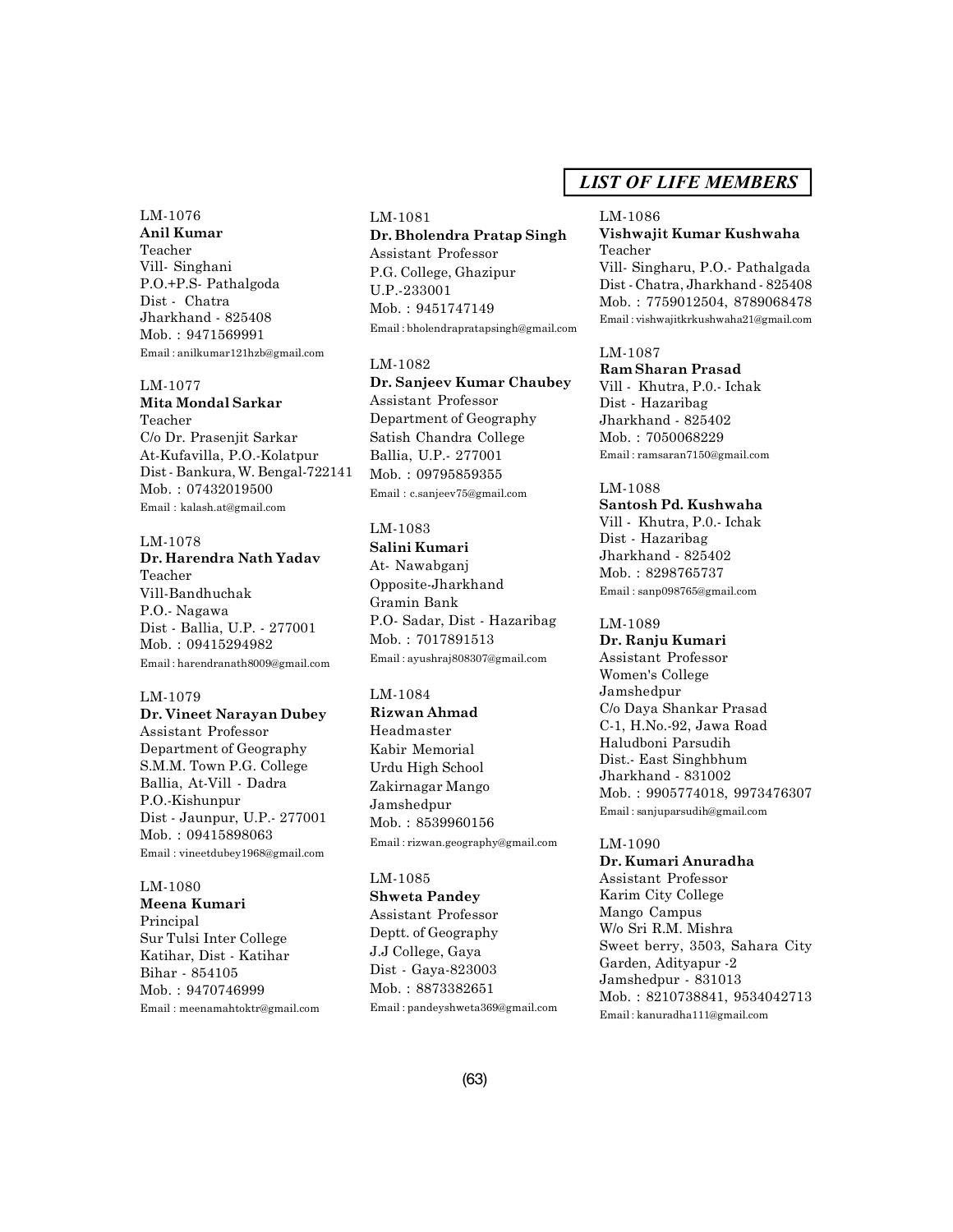#### LM-1091

**Dr. Sandhya Sinha** Assistant Professor Faculty of Education Karim City College At - A/N-39, NML Flats Agrico, Jamshedpur-831009 Mob. : 9835345653, 9661139968 Email : drsandhyasinha@gmail.com

#### LM-1092

# **Priyanka Priyadarshi**

Assistant Professor Karim City College, Mango 502-A, Sky Residency, J.P. Udyan Adityapur, Jamshedpur - 831013 Mob. : 8936805544, 8340413843 Email : priyanka.priyadarshi@gmail.com

# LM-1093

# **Dr. Upendra Kumar**

Associate Professor Road No.-6, Dinkar Lane Dalmia Compound, Lakhibag Manpur, Gaya-823003 Mob. : 9006027767 Email : druk5161@gmail.com

#### LM-1094

# **Dr. Dweepika Shekhar Singh**

Assistant Professor C/o Prof. V.B. Singh 331, A.P. Colony At+P.O+Dist - Gaya -823001 Mob. : 6206186497 Email : dweepika09@gmail.com

#### LM-1095

**Bhawana Kumari** Research Scholar, P.U. D/o Sunil Choudhary Vill+P.O.-Dimaha P.S.-Gopalpur Via-Naugachia Dist - Bhagalpur Mob. : 8051115352, 8210213874 Email : bkbhawana310@gmail.com

# LM-1096 **Rabin Kumar**

At- Ambedkar Nagar P.O.- Mihijam Dist.- Jamtara Jharkhand- 815354 Mob. : 9472794289, 9110906075 Email : rabinpragya@gmail.com

# LM-1097 **Dr. Krishna Kr. Sahani** Teacher Vill+P.O.- Shivnagar Ghat, Dist.- Darbhanga - 847103 Mob. : 9473145965 Email : dr.kksahani@gmail.com

# LM-1098

**Majoj Kumar Singh** Assistant Professor Jharkhand College, Dumri At- Isri Bazar P.O.- Isribazar Dist.- Giridih- 825167 Mob. : 9430120195 Email : mksjcd@gmail.com

#### LM-1099

**Surekha Kumari** At- Kangol, P.O.- Mihijam Dist.- Jamtara Jharkhand- 815354 Mob. : 8789447530 Email :

#### LM-1100

# **Dr. Rabindra Nath Singh** Associate Professor J.J. College, Gaya At- North Lakhibag P.O.- Buniyadganj Dist.- Gaya - 823003 Mob. : 9006628578

Email : singhnathrabindra@gmail.com

#### LM-1101

**Manjit Kumar Kashera** Teacher Janki Metal Workshop Opp. Bharat Gas Agency Panch Mandir Chowk Boddom Bazar, Hazaribag Jharkhand - 825301 Mob. : 9431393867 Email : manjit.kashera73@gmail.com

#### LM-1102

**Nikunj Neelima** Assistant Professor Deptt. of CND K.B. Women's College Hazaribag- 825301 Mob. : 9431387183 Email : nikunjneelima4@gmail.com

# LM-1103

**Saunava Manna** Teacher At- Sardapally, Ward No- 14 P.O.- Tarakeshwar, Dist- Hoogly West Bengal - 712410 M : 08371889147, 09093208300

# LM-1104

**Karri Tarkeswar Rao** P.G.T., Geography NSI/25, Ward No. 18 P.O.- Kharagpur Dist- Paschim Mednipur West Bengal- 721301 Mob. : 09233257505 Email : tarkeswar1975@gmail.com

#### LM-1105

**Akhilesh Kumar Tiwari** Principal Keshaw Madhav Baijanth Mahavidyalay Chakvilayat Dargah, Mau U.P.- 276306 Mob. : 09451742390 Email : dr.akhileshtiwari@gmail.com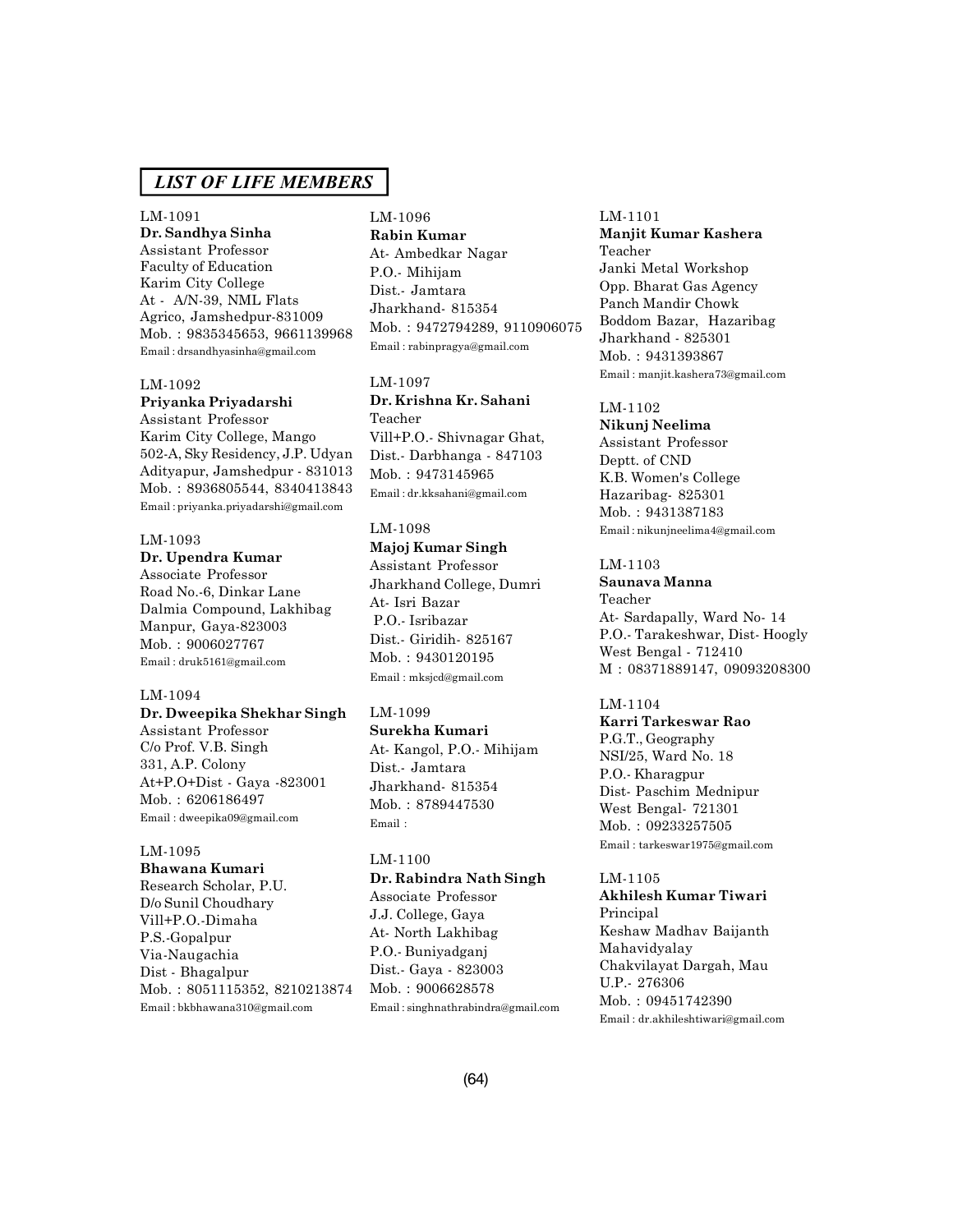#### LM-1106

**Md. Jamshed Alam** Research Scholar At- Shahpur Toi P.O.- Paharpur Toi Dist.- Vaishali- 844509 Mob. : 9097179092 Email : jamshedmit@gmail.com

#### LM-1107

# **Dr. Rishikesh Tiwari**

Head, Deptt, of Geography Gopinath P.G. Collage Develi P.O.- Salamatpur Dist.- Ghazipur- 275201 (U.P.) Mob. : 9795300425 Email : rishikeshtiwari5555@gmail.com

# LM-1108

**Dr. Brijesh Kr. Mishra** Principal S.M. College of Education Patna Res.- Vill+P.O.- Moonchhara Dist.- Ballia, U.P.- 277209 Mob. : 08707088038 Email : brijesh.mishra503@gmail.com

#### LM-1109

**Nalini Kanto Mahato** Head, Deptt. of Geography Dr. S.P.M. University P.O.+Dist.- Ranchi Morabadi, Ranchi- 834008 Mob. : 9431574431 Email : nalini\_ranchi@yahoo.com

#### LM-1110

**Gyanendra Kr. Singh** Assistant Professor University Deptt. of Geography Ranchi University Ranchi- 834008 Mob. : 9431101431 Email : gyan\_ranchi@yahoo.com

# LM-1111

**Aruna Kumari** Deputy Collector Govt. of Jharkhand C/o- D.K. Mahto behind I.T.I., Itki Road, P.O.- Hehal, Panchwati Nagar Ranchi, Jharkhand- 834005 Mob. : 8084498291 Email : anu23aruna@gmail.com

#### LM-1112

**Ravi Prakash Pathak** P.G.T. (Geography.) At+P.O.- Punai Dist- Hazaribag Jharkhand - 825402 Mob. : 7070628420 Email : madhushala.576@gmail.com

# LM-1113

**Md. Imran Rizvi** Research Scholar S/o- Md. Bismillah At- Model Colony, Gorgawan Jamaluddin Chak Khagaul, Patna- 801105 Mob. : 7033746745, 9711086410 Email : irizvi7@gmail.com

### LM-1114

**Dasrath Pd. Yadav** Assistant Professor Markham College of Commerce, Hazribag Res- Vill- Ghanghari P.O.- Dhargulli (Bagoder) Dist.- Giridih, Jharkhand-825322 Mob. : 9210101592 Email : dk.yadav88@yahoo.com

LM-1115 **Pro. V.C. Jha** Vice-Chancellor T.M. Bhagalpur University Bhagalpur, Bihar- 812007 Mob. : 9434348018, 9679984122 Email : vcjha@asia.com

# *LIST OF LIFE MEMBERS*

#### LM-1116

**Dr. Santosh Kumar Ram** Teacher, Prathmik Vidyalaya P.O.- Bairiya, Dist.- Ballia, U.P. Res- At- Prasad Chhapra P.O.- Daya Chhapra Dist- Ballia, U.P.- 277205 Mob. : 09793724540 Email : kumarsantoshram46@gmail.com

# LM-1117

**Khushboo Kumari** C/o- Dr. Kunal Kishor Post office Road At+P.O.- Jaina More Dist.- Bokaro, Jharkhand-825030 Mob. : 8271702633 Email : kkumari12898@gmail.com

# LM-1118

**Akanksha Singh** Research Scholar D.C.S.K.G.P. College, Mau, U.P. Res.- D/o Ashok Kumar Singh Vill+P.O.- Tajopur Dist- Mau, P.U.- 275101 Mob.- 08933863404 Email : akankshasinghtwinkle@gmail.com

# LM-1119

**Sudha Chaurasia** Research Scholar D/o Ram Briksh Chaurasia Mohalla- Wajidpur (Chhawani) P.O.- Kopaganj, U.P.- 275305 Mob.- 06394713584 Email : sudhachaurasia218@gmail.com

#### LM-1120

**Dr Prashant Panday** Assistant Professor Deptt. of Geography D.C.S.K.P.G. Collage, Mau Res- 249, Power House Road Nizammudinpur, P.O.- Mau U.P.- 275101 Mob.- 09452068411 Email : it'sprashantpanday@gmail.com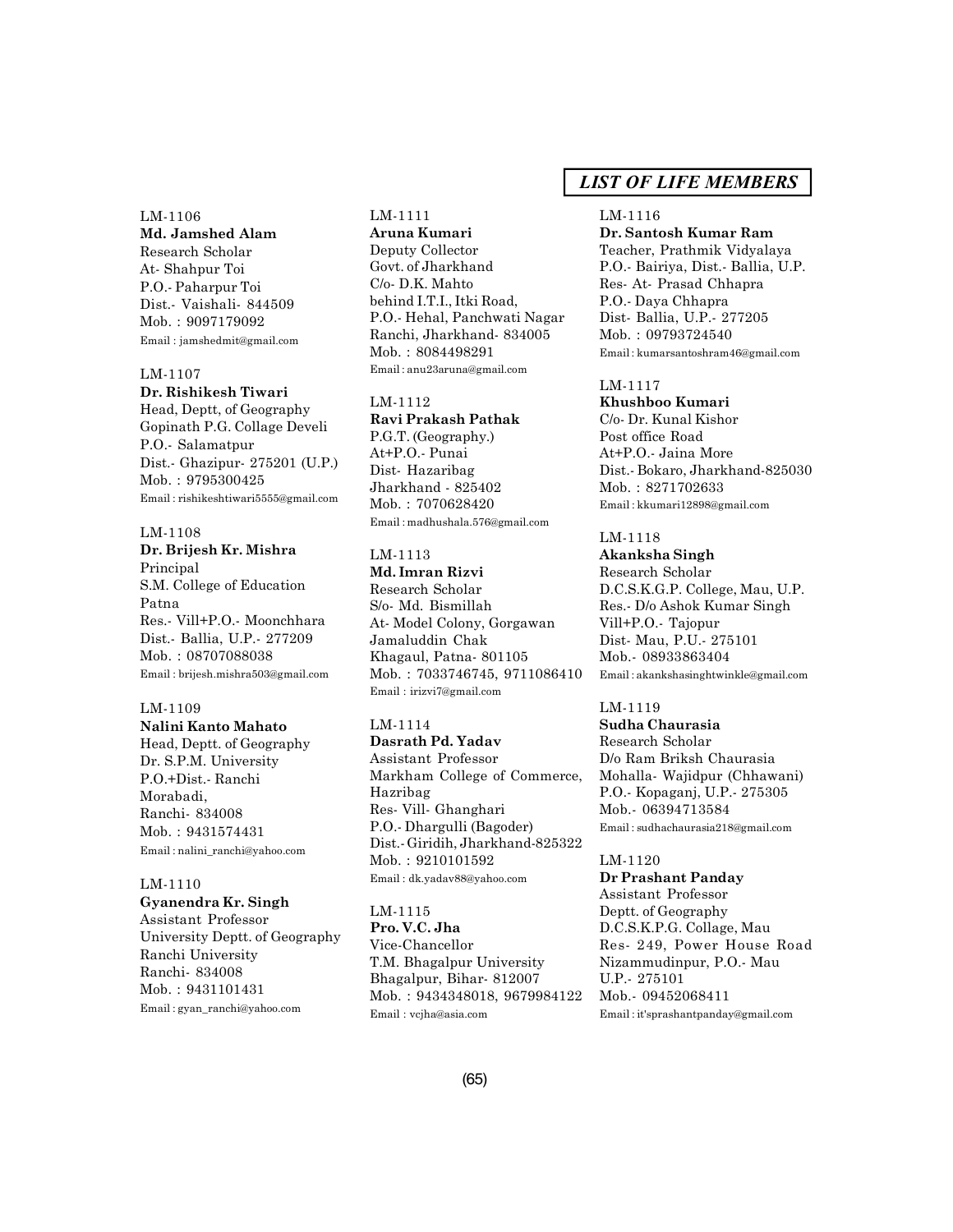#### LM-1121

**Umesh Kumar Yadav** Research Scholar S/o- Chaudhari Srikant Singh At- Milki, P.O.- Sikandapur Dist- Ballia, U.P.- 277303 Mob.- 07007916499 Email : umeshkumaryadav9225@gmail.com

#### LM-1122

**Rajkumar Yadav** S/o Sri Rajendra yadav At- Milki, Dist- Ballia U.P.- 277303 Mob.- 06392370471 Email : rajkumaryadavskpm@gmail.com

#### LM-1123

**Durgesh Chaurasia** C/o- Upendra Chaurasia Mahabeer Asthan Hospital Road P.O.- Sikandarpur Dist- Ballia U.P.- 277303 Mob.- 09125671954 Email : durgeshchaurasia12@gmail.com

#### LM-1124

**Sadhana Kumari** Research Scholar C/o- Banke Bihari Sharma Tulsi Colony, Bhaluahi Kharkhura Delha Dist- Gaya - 823002 Mob.- 9304526455 Email : sadhanasharma1789@gmail.com

# LM-1125

**Simmi Kumari** Research Scholar Deptt. of Geography M.U. Bodh Gaya Res- Veerkuwar Singh Colony Near Magadh medical Collage Civil Aerodram, Gaya- 823004 Mob.- 9973535395 Email : simmikumari0708@gmail.com

# LM-1126 **Dr. Pintu Kumar** Assistant Professor Deptt. of Geography Magadh University, Bodh Gaya *At-* Q. No. 2/15B, Bihar Govt. Press Colony Shashtrinagar, Gaya- 823001 Mob.- 8840647898, 7839044965 Email : pintubhu145@gmail.com

# LM-1127

**Rakesh Kumar** Assistant Professor Deptt. of Geography Magadh University, Bodh Gaya Dist- Gaya- 824234 Mob.- 9800717907 Email : rakesh.geog26@gmail.com

#### LM-1128

**Maushami** Assistant Professor Deptt. of Geog. M.U. Bodh Gaya Dist.-Gaya- 824234 Mob.- 7978409478 Email : maushmi1x@gmail.com

#### LM-1129

**Sadhana Kumari** Research Scholar C/o- Upendra Singh Dalmia Compound South Lakhibag P.O.- Buniyadganj Dist.- Gaya 823003 Mob.- 8789866134 Email : anuragsadhana1981@gmail.com

#### LM-1130

**Chandan Kumar** Research Scholar Vill+P.O.- Hisua Manjhway Dist- Nawada- 805129 Mob.- 7739120982, 8434653144 Email : chandanjeemanjhway@gmail.com

#### LM-1131

**Nagendra Kumar** Vill+PO- Rasalpura P.O.- Sitamadhi, Via- Narhat Dist- Nawada- 805122 Mob.- 9097028440 7909079577 Email : nagendraji14386@gmail.com

#### LM-1132

**Rajan Kumar Gupta** Teacher At- Ramcharan Nagar Ganga Kuti Gali At+P.O- Korra Hazaribag Mob.- 9973816781 Email : rajankrhzb@gmail.com

# LM-1133

**Dr. Lakhbhadra Singh Naruka** Assistant Professor Deptt. of Geography S.M.S.G. College, Sherghati Dist- Gaya - 824211 Mob.- 8448508890 Email : lakhbhadra@gmail.com

#### LM-1134

**Goloria Grace Horo** Research Scholar C/o- Prof. Baleshwar Ram Vill+P..- Sitagarha, Dist- Hazaribag Mob.- 8789127173 Email :

LM-1135 **Palash Mondal** Teacher AKP Institution At+P.O.- Rasa Dist- Birbhum, W.B. At- Vill- Kalyan. P.O. - Birbhum, W.B. - 731125 M.-09732205293, 09832218322 Email : palashmondal1055@gmail.com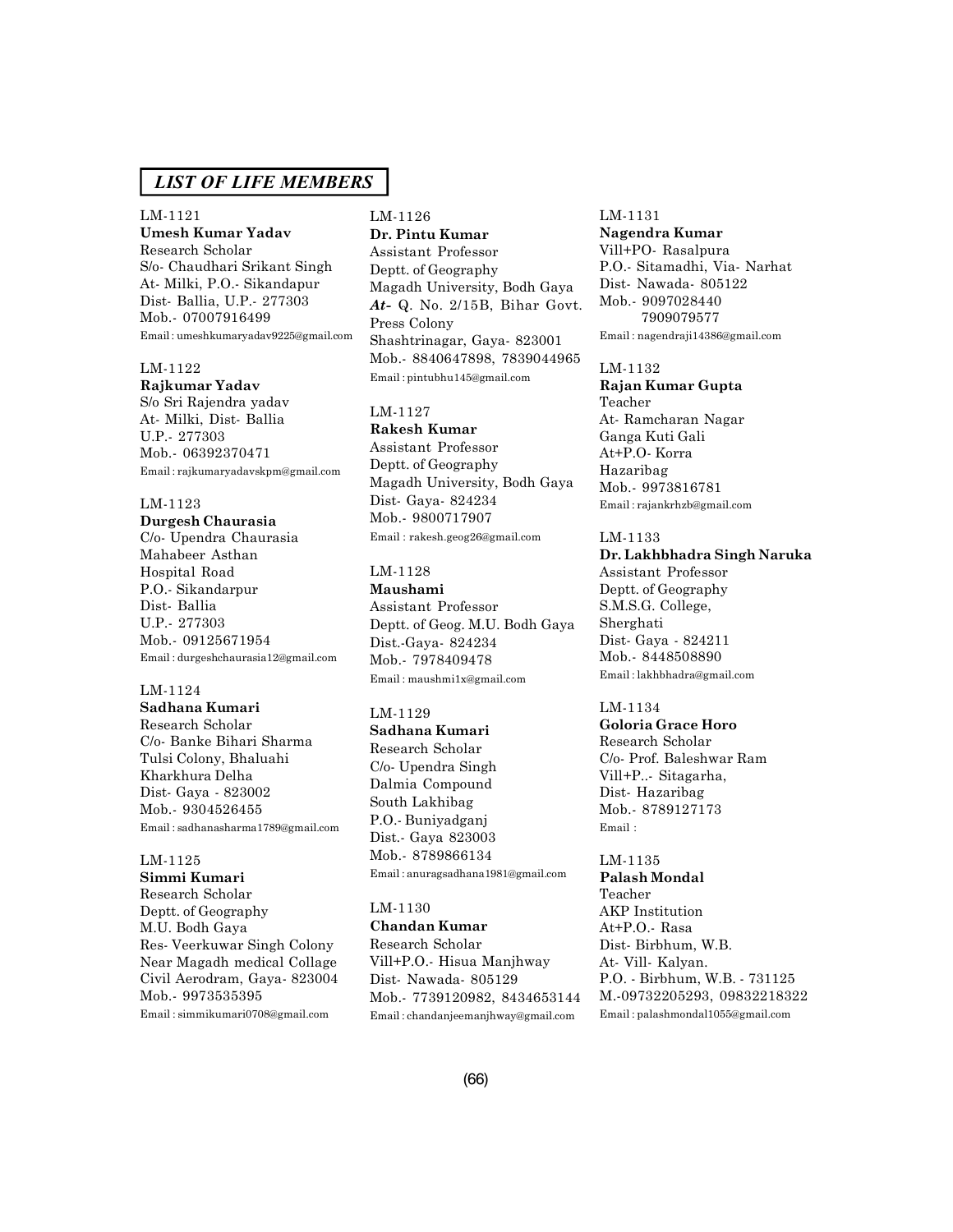LM-1136 **Amit Kumar** At+PO- Harli, P.S.- Barkagaon Dist- Hazaribag Pin- 825311 Mob.- 9931125268 Email : amitkrhzbo@gmail.com

LM-1137 **Jitendra Kumar Rana** Vill+PO- Harli P.S.- Barkagaon Dist- Hazaribag Pin- 825311 Mob.- 6299621021 7079817263 Email : jit1101hzb@gmail.com

# LM-1138

# **Saddam Hussain**

Assistant Professor Deptt, of Geography S.B. College, Ara, VKSU, Ara Mob.- 9102332017 6200224299 Email : sadhussain93@gmail.com

### LM-1139

**Radha Kumari** Research Scholar, P.U. Res- E-20, Desh Ratna Path Vijay Nagar, Kankarbag Patna- 800026 Mob.- 9304405784 Email : radharatnaprabha@gmail.com LM-1140 **Dr. Neelam Kumari** Assistant Professor of Geography R.R.P. College, Bhergawan Masaurhi, Patna Res.- Postal Store Quarter P&T Colony, Kidwaipuri Patna- 800001 Mob.- 9473097680 Email : neelam.sanjay123@gmail.com

#### LM-1141

**Dr. B.C. Vaidya** Professor of Geography CIPOD/SIS Jawaharlal Nehru University New Delhi- 110067 Mob.- 09560501219 Email : vaidya2255@gmail.com

### LM-1142

**Smiti Rekha** Research Scholar, P.U. Flat No.- 403/401 Vidyakunj Apartment Road No. 1, Gardanibag Patna-800001 Mob.- 9931946908 Email : smitirahul@gmail.com

# LM-1143

**Dilkeshwar Prasad** Assistant Professor Department of Geography At+P.O.- Naudiha Bazar Dist.-Palamu Jharkhand-822 113 Mob.-7488403147 dilkeshwarprasadgla123@gmail.com

# *LIST OF LIFE MEMBERS*

LM-1144 **Prakash Kumar** Res.-Vill-Singhani P.O.-Pathalgada Dist.-Chatra Jharkhand-825408 Mob.-8083512233 prakashsinghani66@gmail.com

LM-1145 **Gautam Kumar** Res.-Vill-Singhani P.O.-Pathalgada Dist.-Chatra Jharkhand-825408 Mob.-8083986471 chatrasinghani6471@gmail.com

LM-1146 **Brajesh Kumar Singh** PGT +2 Ganga Smarak High School Gidhaur Dist.-Chatra *Res.-*Jago Niwas Lane Matwari Yamua, P.O.- Hazaribag-8225301 Mob.- 8825247710 Email:-brajeshpgth@gmail.com

LM-1147 **Nilam Kumari** Teacher Bal Vikash High School, Dari Dist.-Hazaribag Res.- Vill-Hasir, P.O.-Dari Dist.-Hazaribag-829109 Mob.-8051059897 iptundwar11@rediffmail.com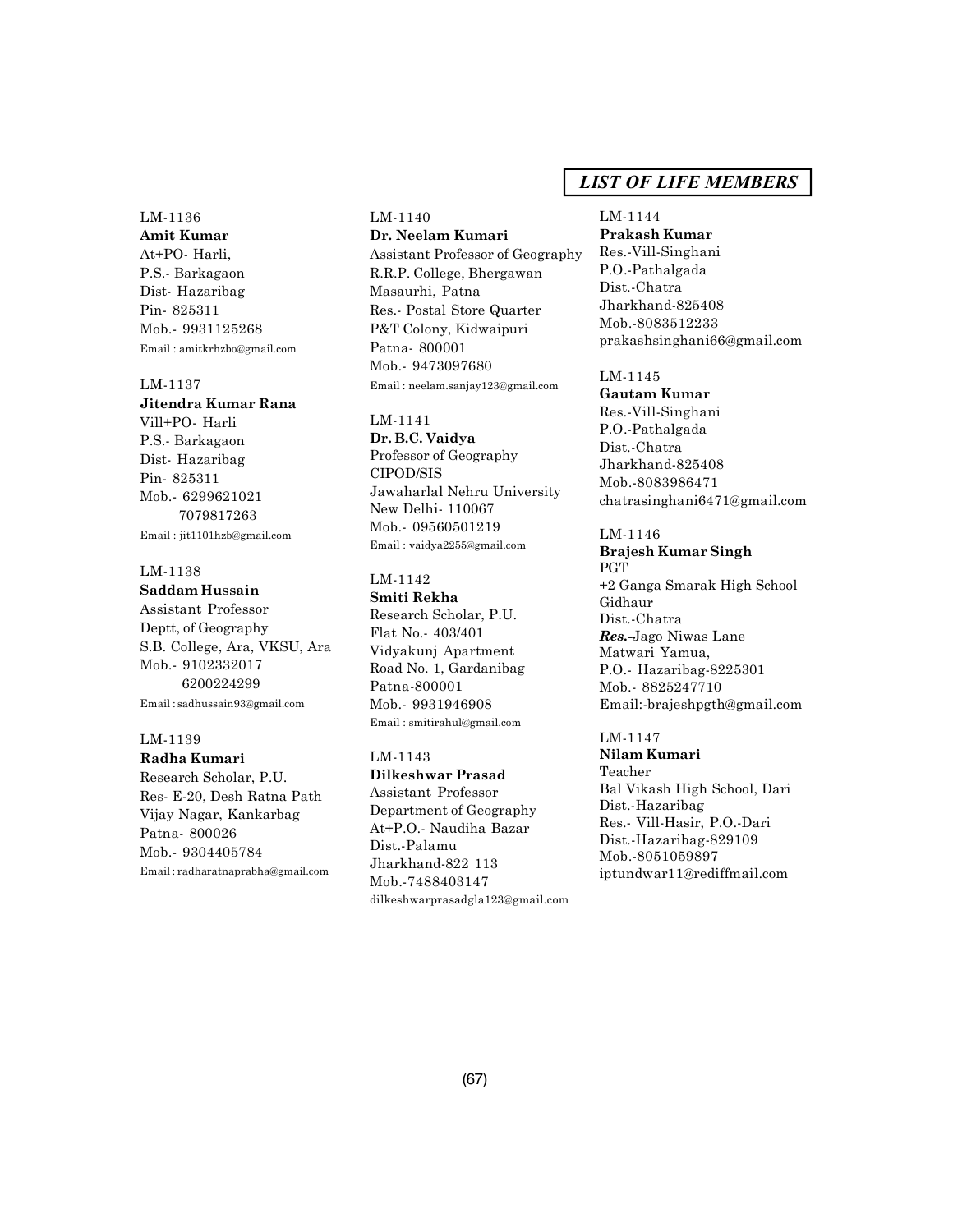#### LM-1148

**Archana Kumari** Vill+P.O.- Barwaiya Kala Dist- Latehar, Jharkhand Pin - 822126 Mob.-6299731979 kumariarchana675@gmail.com

#### LM-1149

**Dr. Kapildeo Kumar** Research Scholar Vill+P.O.- Suhath Via- Sourbazar Dist- Saharsa- 852221 Mob.- 7631870266 drkapildeokumar54@gmail.com

#### LM-1150

**Dr. Renu** Assistant Professor S.N.S. College, Muzaffarpur B.R.A. Bihar University Muzaffarpur- 842001 Mob.-9308474524

#### LM-1151

**Dr. Harendra Sah** Assistant Professor of Geog. B.P.S. College, Desari Vaishali- 844504 Mob.- 9939859783

LM-1152 **Gaurav Kumar** Assistant Professor of Geog. T.N.B. College, Bhagalpur T.M.B. University, Bhagalpur Pin - 812007, Mob.- 8294176426

gauravsinku1993@gmail.com

#### LM-1153

**Shivangi Kumari** Research Scholar Deptt. of Geography T.N.B. College, Bhagalpur At- Kursela, P.O.- A.G. Bazar Dist- Katihar- 854101 Mob.- 9110183200 shivangi8092@gmail.com

#### LM-1154

**Sitesh Kumar Sharma** Research Scholar Deptt. of Geography J.P. University, Chapra Vill- Belsar, P.O.- Anirudh Belsar Dist- Vaishali - 844111 Mob.- 8969110624 jaimatadi421@gmail.com

# LM-1155

**Suman Kumar Maiti** Research Scholar Vill- Machhalandapur P.O.- Gopalpur Dist- Purba Medinipur West Bengal- 721628 Mob.- 09734453332 sumankumarmaiti2012@gmail.com

#### LM-1156

**Beauty Kumari** Research Scholar Shastri Nagar West, Road No.-7 House No.- GW0100519 P.O.- Rampur, Dist- Gaya- 823001 beautykumari7891@gmail.com

#### LM-1157

**Rinki Kumari** Research Scholar M.U. Bodh Gaya W/o Mr. Subhash Kumar At- Akal Bigha, Dist- Belaganj Gaya - 804403 Mob.- 9934804913 rinkishubhash@gmail.com

#### LM-1158

**Kundan Kumar** Research Scholar Vill- Dhibra, P.O.- Gurua Dist- Gaya- 824205 Mob.- 9504100617 umarkundan35661@gmail.com

#### LM-1159

**Dr. Anupam Kr. Singh** Assistant Professor Deptt. of Geography Rajendra College, Chapra J.P. University, Chapra- 841301 Mob.- 9871814823 anupam.ks.84@gmail.com

# LM-1160

**Ravikant Anand** Assistant Professor Deptt. of Geography Ram Charitra Singh College Manjhaul Dist- Begusarai- 851127 Mob.- 7991183819, 9798306616 ravikantjnu@gmail.com

#### LM-1161 **Dr. Sadaf**

Assistant Professor P.G., Deptt. of Geography V.K.S.U. Ara- 802301 Mob.- 7417222631 sadafmalik849@gmail.com

#### LM-1162

**Dr. Prashant Kumar** Assistant Professor P.G., Deptt. of Geography T.M.B.U. Bhagalpur- 812007 Mob.- 8808164170 prashantm.geo@gmail.com

LM-1163 **Prem Prakash** Vill- Lakhanpur P.O.- Buddhagere (Muffasil) Dist. - Gaya - 823003 Mob.- 9631127204 premp881@gmail.com